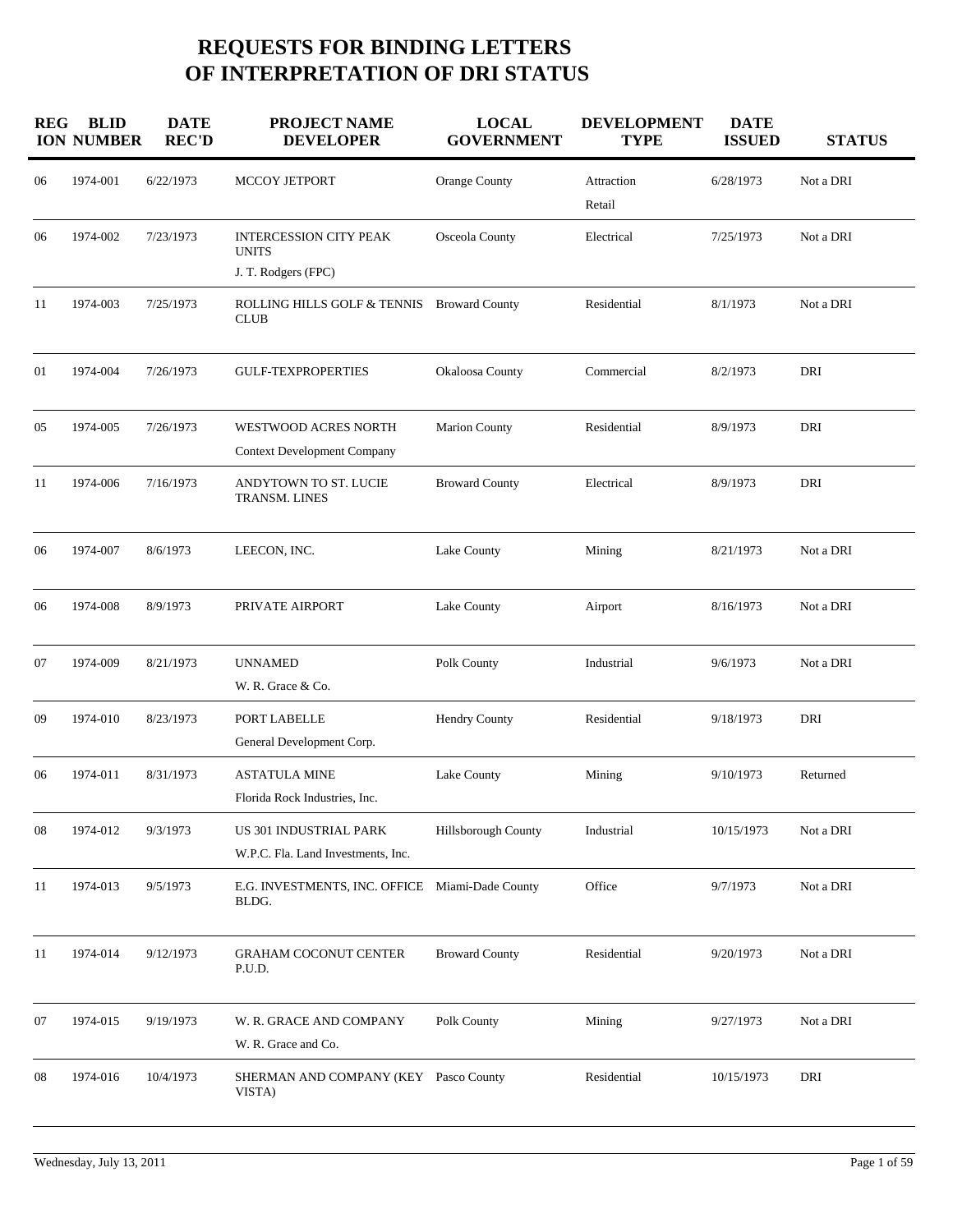| <b>REG</b> | <b>BLID</b><br><b>ION NUMBER</b> | <b>DATE</b><br><b>REC'D</b> | PROJECT NAME<br><b>DEVELOPER</b>                                             | <b>LOCAL</b><br><b>GOVERNMENT</b> | <b>DEVELOPMENT</b><br><b>TYPE</b> | <b>DATE</b><br><b>ISSUED</b> | <b>STATUS</b> |
|------------|----------------------------------|-----------------------------|------------------------------------------------------------------------------|-----------------------------------|-----------------------------------|------------------------------|---------------|
| 08         | 1974-017                         | 10/4/1973                   | SUNCOAST HIGHLANDS, UNIT 10 Pasco County                                     |                                   | Residential                       | 11/6/1973                    | Not a DRI     |
| 03         | 1974-018                         | 10/4/1973                   | OXYCHEM FLORIDA, INC.                                                        | <b>Hamilton County</b>            | Industrial                        | 11/1/1973                    | Not a DRI     |
| 01         | 1974-019                         | 10/3/1973                   | SHOPPING CENTER FOR DESTIN, Okaloosa County<br>FLA.                          |                                   | Commercial                        | 10/11/1973                   | DRI           |
| 11         | 1974-020                         | 10/8/1973                   | UNNAMED ROCK QUARRY &<br><b>INDUS. PROCES</b>                                | Miami-Dade County                 | Industrial<br>Mining              | 10/9/1973                    | Not a DRI     |
| 02         | 1974-021                         | 10/12/1973                  | TALLAHASSEE MUNICIPAL<br><b>AIRPORT</b>                                      | Leon County                       | Airport                           | 11/6/1973                    | DRI           |
| 10         | 1974-022                         | 10/15/1973                  | SANDALFOOT COVE (See LIVR-<br>$74-085$<br>United Communities Corp.           | Boca Raton City                   | Residential                       |                              |               |
| 06         | 1974-023                         | 10/15/1973                  | DEBARKY GAS TURBINE<br><b>PROJECT</b><br>Florida Power Corp.                 | Volusia County                    | Electrical                        | 10/16/1973                   | Not a DRI     |
| 11         | 1974-024                         | 10/22/1973                  | <b>UNNAMED</b>                                                               | <b>Broward County</b>             | Residential                       | 11/1/1973                    | Not a DRI     |
| 08         | 1974-025                         | 10/24/1973                  | <b>HACIENDA HILLS</b><br><b>Cousins Construction Company</b>                 | Pasco County                      | Residential                       | 11/29/1973                   | Not a DRI     |
| 09         | 1974-026                         | 10/29/1973                  | HORIZON VILLAGE & MOBILE<br><b>HOME PARK</b><br>Continental Home Parks, Inc. | Lee County                        | Residential                       | 11/9/1973                    | Not a DRI     |
| 06         | 1974-027                         | 11/5/1973                   | STANDARD SAND AND SILICA<br>CO. SEC 9<br>Standard Sand & Silica Co.          | Lake County                       | Mining                            | 11/9/1973                    | DRI           |
| 11         | 1974-028                         | 11/2/1973                   | <b>SKYTEL MOTEL</b>                                                          | Fort Lauderdale City              | Residential                       | 11/19/1973                   | Not a DRI     |
| 05         | 1974-029                         | 11/13/1973                  | CAR CITY DEVELOPMENT                                                         | <b>Marion County</b>              | Commercial                        | 11/20/1973                   | DRI           |
| 11         | 1974-030                         | 11/13/1973                  | THE MANORS OF INVERRARY<br>Atreco-Florida, Inc.                              | <b>Broward County</b>             | Residential                       | 11/28/1973                   | Not a DRI     |
| 05         | 1974-031                         | 11/14/1973                  | <b>GREEN ACRES SUBDIVISION -</b><br><b>UNIT</b><br>Leisure Lands, Inc.       | Citrus County                     | Residential                       | 11/29/1973                   | Not a DRI     |
| 08         | 1974-032                         | 11/21/1973                  | TAMPA TERMINAL<br>Agrico Chemical Co.                                        | Hillsborough County               | Industrial<br>Port                | 2/2/1974                     | DRI           |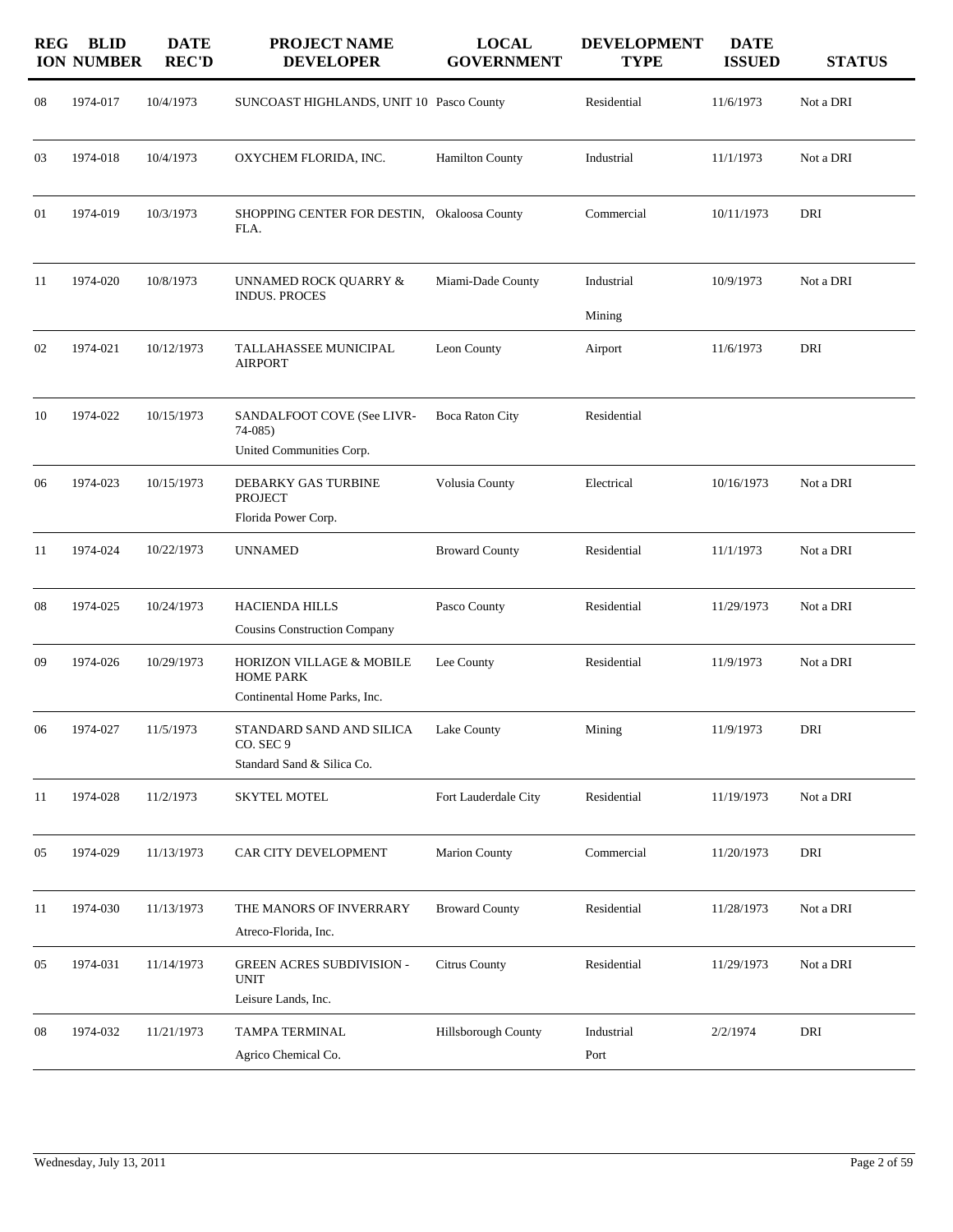| <b>REG</b> | <b>BLID</b><br><b>ION NUMBER</b> | <b>DATE</b><br><b>REC'D</b> | <b>PROJECT NAME</b><br><b>DEVELOPER</b>                                            | <b>LOCAL</b><br><b>GOVERNMENT</b> | <b>DEVELOPMENT</b><br><b>TYPE</b> | <b>DATE</b><br><b>ISSUED</b> | <b>STATUS</b>    |
|------------|----------------------------------|-----------------------------|------------------------------------------------------------------------------------|-----------------------------------|-----------------------------------|------------------------------|------------------|
| 04         | 1974-033                         | 11/26/1973                  | PUTNAM COMMUNITY<br><b>HOSPITAL</b><br>Hospital Corp. of America                   | Putnam County                     | Hospital                          | 11/26/1973                   | Not a DRI        |
| 08         | 1974-034                         | 11/26/1973                  | RESIDENTIAL DEVELOPMENT<br>Sherman and Company                                     | Pasco County                      | Residential                       | 1/16/1974                    | Not a DRI        |
| 08         | 1974-035                         | 12/3/1973                   | UNNAMED MINING OPERATION<br>American Smelting and Refining Co.                     | Pasco County                      | Mining                            | 12/19/1973                   | Not a DRI        |
| 08         | 1974-036                         |                             | HIGHLAND MEADOWS<br>Suncoast Highland Corp.                                        | Pasco County                      | Residential                       | 1/17/1974                    | Not a DRI        |
| 10         | 1974-037                         | 12/5/1973                   | FPL MINING OPERATION<br>Fla. Power and Light Co.                                   | Palm Beach County                 | Mining                            | 12/11/1973                   | Not a DRI        |
| 11         | 1974-038                         |                             | <b>BROWARD COMMUNITY</b><br><b>COLLEGE</b><br><b>Broward Community College</b>     | <b>Broward County</b>             | School                            | 1/14/1974                    | Not a DRI        |
| 10         | 1974-039                         | 12/11/1973                  | UNNAMED MINING OPERATION                                                           | Palm Beach County                 | Mining                            | 2/2/1974                     | Not a DRI        |
| 09         | 1974-040                         | 12/17/1973                  | <b>BENT TREE VILLAGE</b><br>Golden Eagle Service Corp.                             | Sarasota County                   | Residential                       | 12/28/1973                   | Not a DRI        |
| 11         | 1974-041                         | 12/18/1973                  | <b>BERGERON PIT</b><br>Bergeron Sand & Rockmining Co.                              | <b>Broward County</b>             | Mining                            | 12/28/1973                   | Not a DRI        |
| 11         | 1974-042                         | 12/20/1973                  | <b>BAY TREE OF INVERRARY</b><br>Bay Tree of Inverrary, Inc.                        | <b>Broward County</b>             | Residential                       | 1/2/1974                     | Not a DRI        |
| 09         | 1974-043                         | 12/26/1973                  | <b>BOCA GRANDE ISLES</b><br>Sunset Realty Corp.                                    | Lee County                        | Residential                       | 1/17/1974                    | Not a DRI        |
| 03         | 1974-044                         | 1/9/1974                    | ELECTRICAL GENERAL<br><b>FACILITIES</b>                                            | Alachua County                    | Electrical                        | 2/5/1974                     | DRI              |
| 11         | 1974-045                         | 1/11/1974                   | MIAMI TURF, SECTIONS<br>H, J, K. L, M                                              | Miami-Dade County                 | Office<br>Residential             | 2/1/1974                     | Not a DRI        |
| 09         | 1974-046                         | 1/14/1974                   | SARASOTA-BRADENTON<br><b>AIRPORT PROJECT</b><br>Sarasota-Manatee Airport Authority | Sarasota County                   | Airport                           | 1/23/1974                    | Not a DRI        |
| 11         | 1974-047                         | 1/6/1974                    | <b>ISLAND IN THE SUN</b>                                                           | Monroe County                     | Residential                       |                              | <b>DRI</b> Vestd |
| 04         | 1974-048                         | 1/18/1974                   | PLANNED COMMUNITY IN<br><b>JACKSONVILLE</b><br>Security Management Company         | Duval County                      | Residential                       | 2/1/1974                     | Not a DRI        |
| 09         | 1974-049                         | 1/21/1974                   | <b>ROMAR RANCHES</b>                                                               | <b>Collier County</b>             | Airport                           | 1/31/1974                    | Not a DRI        |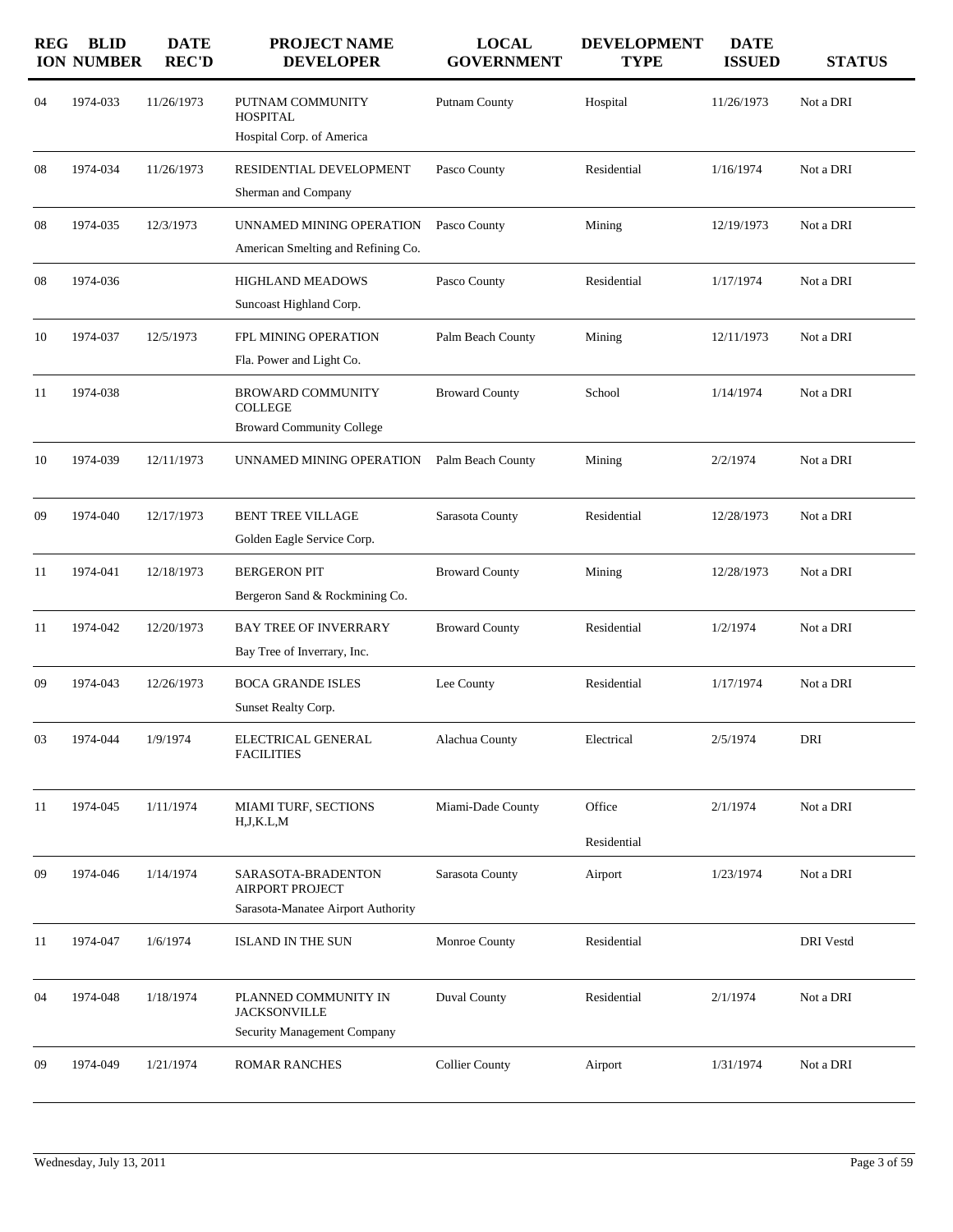| <b>REG</b> | <b>BLID</b><br><b>ION NUMBER</b> | <b>DATE</b><br><b>REC'D</b> | <b>PROJECT NAME</b><br><b>DEVELOPER</b>                                                     | <b>LOCAL</b><br><b>GOVERNMENT</b> | <b>DEVELOPMENT</b><br><b>TYPE</b> | <b>DATE</b><br><b>ISSUED</b> | <b>STATUS</b> |
|------------|----------------------------------|-----------------------------|---------------------------------------------------------------------------------------------|-----------------------------------|-----------------------------------|------------------------------|---------------|
| 06         | 1974-050                         | 1/22/1974                   | DEBARY TRANSMISSION LINE<br><b>PROJECT</b><br>Fla. Power Corp.                              | Seminole County                   | Electrical                        | 3/15/1974                    | Not a DRI     |
| 08         | 1974-051                         | 1/22/1974                   | ANCLOTE TRANSMISSION LINE<br><b>PROJECT</b><br>Florida Power Corp.                          | Pasco County                      | Electrical                        | 2/11/1974                    | Not a DRI     |
| 04         | 1974-052                         | 1/28/1974                   | <b>AMELIA ISLAND</b><br>BHR                                                                 | Nassau County                     | Residential                       | 3/11/1974                    | Not a DRI     |
| 10         | 1974-053                         | 1/31/1974                   | PORT OF PALM BEACH DISTRICT Palm Beach County                                               |                                   | Port                              | 2/4/1974                     | Not a DRI     |
| 10         | 1974-055                         | 2/5/1974                    | <b>ESTANCIA AND PASEOS</b><br>Arvida Corp.                                                  | Palm Beach County                 | Residential                       | 2/12/1974                    | Not a DRI     |
| 11         | 1974-056                         | 2/6/1974                    | DIAMONDHEAD PERDIDO KEY<br>Diamondhead Corporation                                          | Escambia County                   | Residential                       | 3/13/1974                    | Not a DRI     |
| 08         | 1974-057                         | 2/14/1974                   | <b>BULLARD'S BAY</b><br>Bullard's Bay, Inc.                                                 | Pinellas County                   | Residential                       | 3/22/1974                    | DRI           |
| 06         | 1974-058                         | 2/15/1974                   | TULLY SAND MINE<br>Fla. Crushed Stone Mining Company                                        | Lake County                       | Mining                            | 3/13/1974                    | Not a DRI     |
| 05         | 1974-059                         | 2/18/1974                   | <b>CENTER HILL</b><br>Fla. Crushed Stone Mining Company                                     | <b>Sumter County</b>              | Mining                            | 3/11/1974                    | Not a DRI     |
| 11         | 1974-060                         | 2/19/1974                   | N. DIST. EFFLUENT DISPOSAL<br><b>SYSTEM</b><br>Miami-Dade Water & Sewer<br>Authority        | Miami-Dade County                 | Residential                       | 2/26/1974                    | Not a DRI     |
| 11         | 1974-061                         | 2/21/1974                   | UNNAMED DEVELOPMENT<br>Post, Buckley, Schuh & Jernigan                                      | Miami-Dade County                 | Mining                            | 3/19/1974                    | Not a DRI     |
| 11         | 1974-062                         | 2/25/1974                   | THEATRE IN THE ROUND<br>David E. Dick                                                       | <b>Broward County</b>             | Attraction                        | 3/22/1974                    | DRI           |
| 09         | 1974-063                         | 3/4/1974                    | S. PUNTA GORDA HEIGHTS 8TH<br><b>ADDITION</b><br>Polzin Housing Corp.                       | <b>Charlotte County</b>           | Residential                       | 3/22/1974                    | Not a DRI     |
| 01         | 1974-064                         | 3/4/1974                    | JUNIPER LAKE ESTATES, UNIT 6 Walton County<br>OAKHIL<br>Juniper Lake Estates, Unit 6 OAKHIL |                                   | Residential                       | 3/28/1974                    | DRI           |
| 08         | 1974-065                         | 3/4/1974                    | CROSSWINDS MALL<br>Crosswinds Mall Subdivision                                              | <b>Pinellas County</b>            | Commercial                        | 3/28/1974                    | DRI           |
| 06         | 1974-066                         | 3/6/1974                    | <b>CHIMNEYHILL</b><br>J. K. Shirah and Sons                                                 | Volusia County                    | Residential                       | 3/11/1974                    | DRI           |
| 06         | 1974-067                         | 3/7/1974                    | <b>CAMPTOWN</b><br>Camptown Ind., Inc.                                                      | Osceola County                    | Residential                       | 3/22/1974                    | Not a DRI     |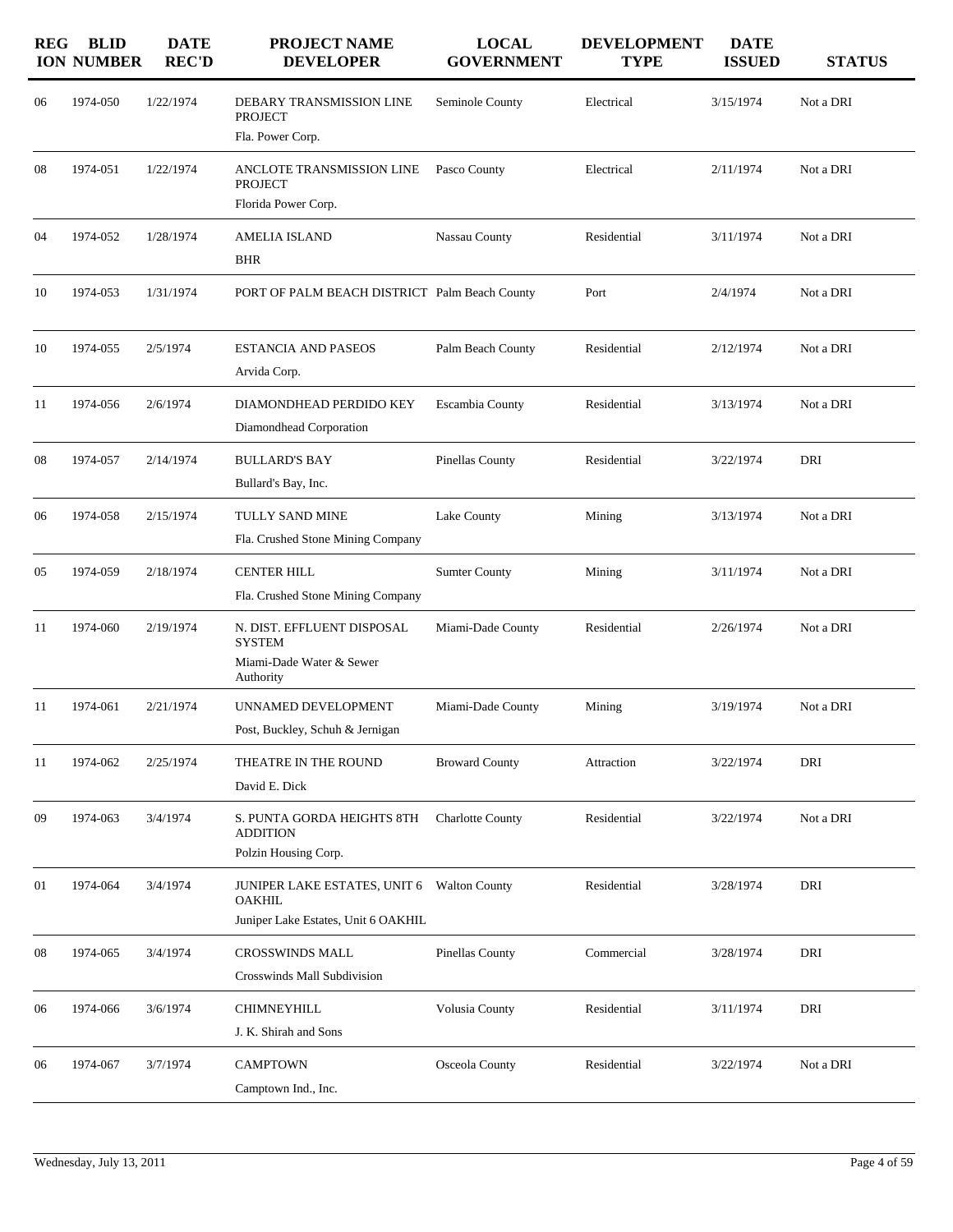| <b>REG</b> | <b>BLID</b><br><b>ION NUMBER</b> | <b>DATE</b><br><b>REC'D</b> | <b>PROJECT NAME</b><br><b>DEVELOPER</b>                             | <b>LOCAL</b><br><b>GOVERNMENT</b> | <b>DEVELOPMENT</b><br><b>TYPE</b> | <b>DATE</b><br><b>ISSUED</b> | <b>STATUS</b>     |
|------------|----------------------------------|-----------------------------|---------------------------------------------------------------------|-----------------------------------|-----------------------------------|------------------------------|-------------------|
| 06         | 1974-068                         |                             | <b>COUNTRY CLUB VISTA</b><br>General Development Corp.              | <b>Brevard County</b>             | Residential                       | 5/30/1974                    | Not a DRI         |
| 08         | 1974-069                         | 3/25/1974                   | <b>BRETTON WOODS</b><br><b>Tekton Corporation</b>                   | Pinellas County                   | Residential                       | 4/9/1974                     | Not a DRI         |
| 10         | 1974-070                         | 4/1/1974                    | VOID FILE NUMBER (LIVR-1074-<br>144)<br>Villadelray, Inc.           | Palm Beach County                 | Residential                       |                              | VOID SEE LIVR-145 |
| 06         | 1974-071                         | 4/2/1974                    | <b>ST. JOHN'S RIVER PARK</b><br>St. Johns River Assoc., Ltd.        | Volusia County                    | Residential                       | 4/2/1974                     | Not a DRI         |
| 11         | 1974-072                         | 4/8/1974                    | <b>MIAMI BEACH MARINA</b><br>City of Miami Beach                    | Miami-Dade County                 | Port                              | 4/17/1974                    | DRI               |
| 04         | 1974-073                         | 4/10/1974                   | <b>THOUSAND OAKS</b><br>Fletcher Prop.                              | St. Johns County                  | Residential                       | 4/17/1974                    | Not a DRI         |
| 07         | 1974-074                         | 4/18/1974                   | HAYNSWORTH MINE<br><b>Brewster Phosphates</b>                       | Polk County                       | Mining                            |                              | WrongForm         |
| 05         | 1974-075                         | 4/22/1974                   | WILDWOOD COUNTRY ESTATES Sumter County<br>Context Development Corp. |                                   | Residential                       | 4/29/1974                    | DRI               |
| 08         | 1974-076                         | 4/29/1974                   | PITHLACHASCOTEE RIVER<br><b>BRIDGE</b><br>Tomasino & Assoc.         | Pasco County                      |                                   | 5/1/1974                     | Not a DRI         |
| 04         | 1974-077                         | 5/3/1974                    | <b>ST. JOHNS PLACE</b><br>Queens Properties                         | Duval County                      | Commercial                        | 5/17/1974                    | DRI               |
| 09         | 1974-078                         |                             | <b>LEMON BAY HOSPITAL</b><br>Lemon Bay Hospital                     | Sarasota County                   | Hospital                          | 10/4/1974                    | DRI               |
| 09         | 1974-078                         | 4/30/1974                   | <b>LEMON BAY HOSPITAL</b><br>Lemon-Bay Hospital                     | Sarasota County                   | Hospital                          | 5/17/1974                    | DRI               |
| 08         | 1974-079                         |                             | <b>UNNAMED</b><br>Universal Indus. Properties, Inc.                 | Pasco County                      | Residential                       | 6/14/1974                    | DRI               |
| 08         | 1974-079                         | 5/3/1974                    | <b>UNNAMED</b><br>Universal Industrial Properties Inc               | Pasco County                      | Residential                       | 5/15/1974                    | DRI               |
| 10         | 1974-080                         | 5/10/1974                   | SEMINOLE MOBILE VILLAGE<br>$(LIVR-145)$<br>Ridgeway Mobile Home     | Martin County                     | Residential                       | 5/24/1974                    | Not a DRI         |
| 05         | 1974-081                         | 5/13/1974                   | FLORIDA CEMENT PLANT<br>OKC Corp.                                   | Levy County                       | Industrial                        | 7/11/1974                    | Not a DRI         |
| 06         | 1974-082                         | 5/16/1974                   | <b>COUNTRY CREEK</b><br>Housing Group, Inc.                         | Seminole County                   | Residential                       |                              | WrongForm         |
| 08         | 1974-083                         | 5/16/1974                   | <b>BAYWAY ISLES</b><br><b>Trafalgar Developers</b>                  | Pinellas County                   | Residential                       | 6/21/1974                    | Not a DRI         |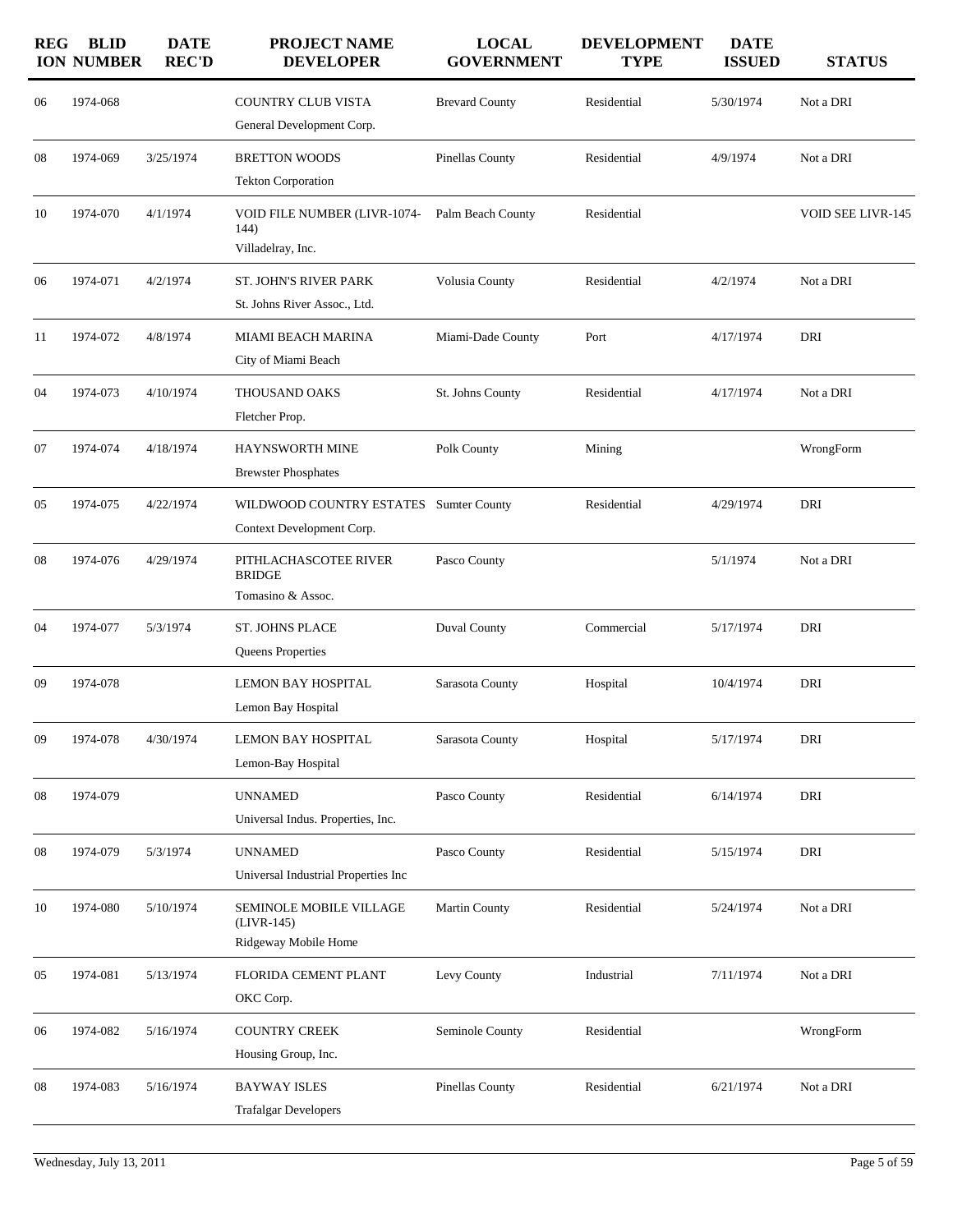| <b>REG</b> | <b>BLID</b><br><b>ION NUMBER</b> | <b>DATE</b><br><b>REC'D</b> | <b>PROJECT NAME</b><br><b>DEVELOPER</b>                            | <b>LOCAL</b><br><b>GOVERNMENT</b> | <b>DEVELOPMENT</b><br><b>TYPE</b> | <b>DATE</b><br><b>ISSUED</b> | <b>STATUS</b> |
|------------|----------------------------------|-----------------------------|--------------------------------------------------------------------|-----------------------------------|-----------------------------------|------------------------------|---------------|
| 03         | 1974-084                         | 5/24/1974                   | <b>SASSAFRAS ACRES</b><br>DLC Cattle Co.                           | Columbia County                   | Residential                       | 5/28/1974                    | Not a DRI     |
| 10         | 1974-085                         | 5/29/1974                   | WHISPERING PALMS II<br>Jackson, Clem & Cobb, P.A.                  | <b>Indian River County</b>        | Residential                       | 6/6/1974                     | Not a DRI     |
| 07         | 1974-086                         | 6/4/1974                    | LAKELAND-RADISSON HOTEL<br>Lakeland Civic Center                   | Polk County                       | Hotel                             | 6/6/1974                     | Not a DRI     |
| 06         | 1974-087                         | 6/10/1974                   | NORTH ORLANDO<br>TERRACE/SEC 11 UNIT 2<br>Florida Land Co.         | Seminole County                   | Residential                       | 7/11/1974                    | Not a DRI     |
| 07         | 1974-088                         | 6/10/1974                   | WEST VENTURE INDUSTRY<br>West Lakeland Venture                     | Polk County                       | Industrial                        |                              | <b>VOID</b>   |
| 11         | 1974-089                         | 6/24/1974                   | <b>BARNETT CENTER BUILDING</b><br>Barnett Center of Ft. Lauderdale | <b>Broward County</b>             | Office                            | 6/28/1974                    | DRI           |
| 08         | 1975-001                         | 7/1/1974                    | <b>STARKEY WELLFIELD</b><br>New Port Richey                        | Pasco County                      |                                   | 7/22/1974                    | Not a DRI     |
| 08         | 1975-002                         | 7/1/1974                    | <b>CYPRESS CREEK</b><br>Pinellas County                            | Pasco County                      |                                   | 7/22/1974                    | Not a DRI     |
| 06         | 1975-003                         | 7/5/1974                    | UNNAMED SHOPPING CENTER<br>General Growth Properties               | Lake County                       | Commercial                        | 7/15/1974                    | DRI           |
| 11         | 1975-004                         | 7/8/1974                    | <b>ROCK-MINING OPERATION</b><br>City of Palm Beach                 | Miami-Dade County                 | Mining                            | 9/18/1974                    | DRI           |
| 08         | 1975-005                         | 7/9/1974                    | <b>COOPER'S BAYOU</b><br>McMullen, Smith and Zinsser               | Pinellas County                   | Commercial                        | 7/17/1974                    | DRI           |
| 06         | 1975-006                         | 7/15/1974                   | UNNAMED MINING<br>Silver Sand Company of Leesburg                  | Lake County                       | Mining                            | 7/29/1974                    | Not a DRI     |
| 07         | 1975-007                         | 7/15/1974                   | HOWARD LIMEROCK MINE<br>Howard Limerock Mine                       | Polk County                       | Mining                            | 8/15/1974                    | Not a DRI     |
| 11         | 1975-008                         | 7/22/1974                   | <b>BAL HARBOUR SHOPS</b><br><b>Bal Harbour Shops</b>               | Miami-Dade County                 | Commercial                        | 7/29/1974                    | Not a DRI     |
| 08         | 1975-009                         | 7/24/1974                   | SABAL INDUSTRIAL PARK<br>Sabal Corp.                               | <b>Hillsborough County</b>        | Industrial                        | 8/2/1974                     | Not a DRI     |
| 08         | 1975-010                         | 7/26/1974                   | OYSTER LANDING<br>Intent, Inc.                                     | Pasco County                      | Port<br>Residential               | 9/12/1974                    | Not a DRI     |
| 11         | 1975-011                         | 7/29/1974                   | <b>MCARTHUR TRACTS</b><br>Walter Taft Bradshaw & Assoc.            | <b>Broward County</b>             | Industrial<br>Office              | 8/1/1974                     | DRI           |
| 10         | 1975-012                         | 8/6/1974                    | SEBASTIAN HIGHLANDS<br>General Development Corp.                   | <b>Indian River County</b>        | Residential                       | 8/15/1974                    | Not a DRI     |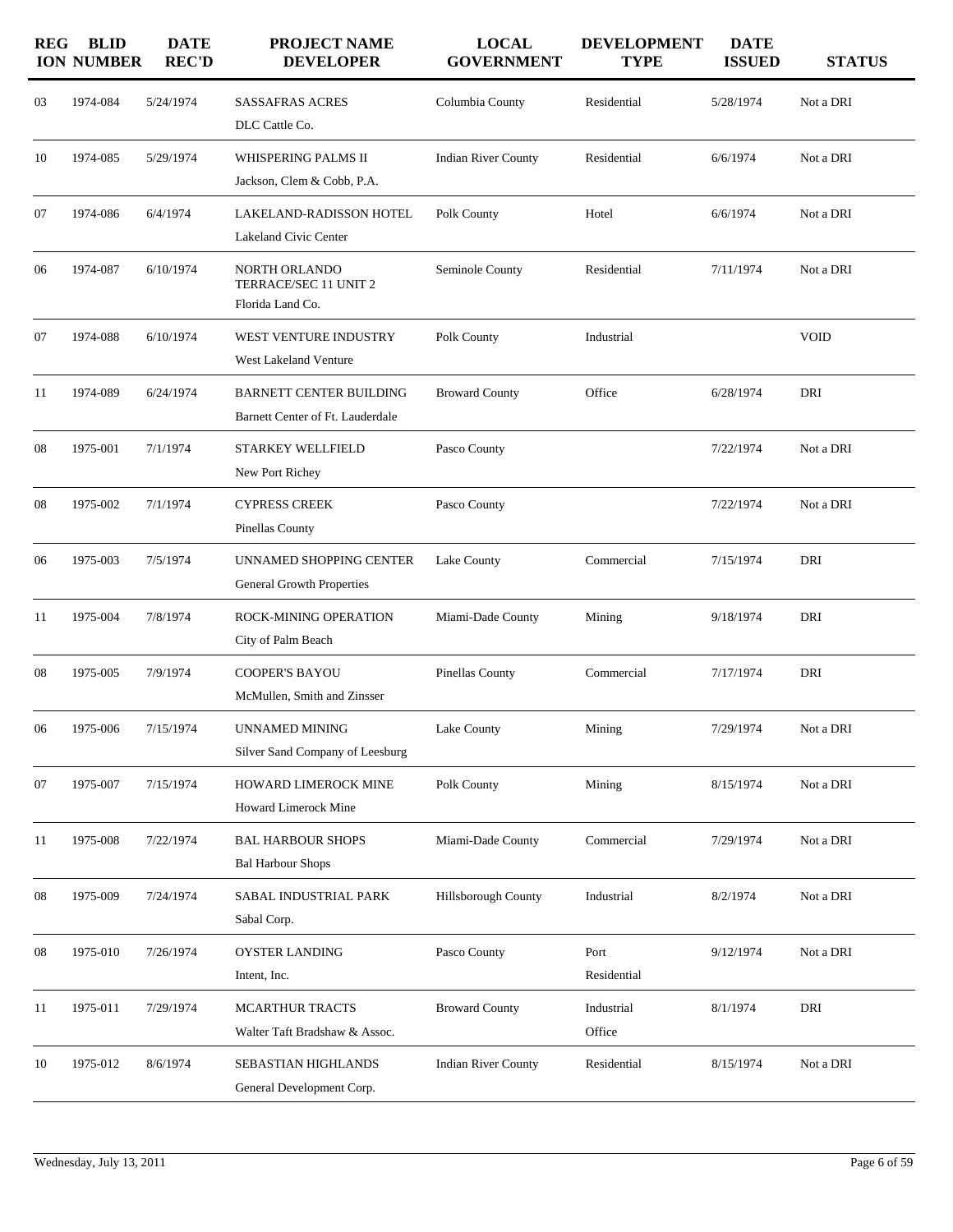| <b>REG</b> | <b>BLID</b><br><b>ION NUMBER</b> | <b>DATE</b><br><b>REC'D</b> | <b>PROJECT NAME</b><br><b>DEVELOPER</b>                                     | <b>LOCAL</b><br><b>GOVERNMENT</b> | <b>DEVELOPMENT</b><br><b>TYPE</b> | <b>DATE</b><br><b>ISSUED</b> | <b>STATUS</b> |
|------------|----------------------------------|-----------------------------|-----------------------------------------------------------------------------|-----------------------------------|-----------------------------------|------------------------------|---------------|
| 10         | 1975-013                         | 8/6/1974                    | SEBASTIAN HIGHLANDS 13R1<br>General Development Corp.                       | <b>Indian River County</b>        | Residential                       | 8/15/1974                    | Not a DRI     |
| 06         | 1975-014                         | 8/8/1974                    | DAYTONA HIGH RIDGE<br><b>ESTATES ADD UNIT</b><br>Daytona High Ridge Estates | Volusia County                    | Residential                       | 9/30/1974                    | Not A DRI     |
| 10         | 1975-015                         | 8/12/1974                   | THE SANCTUARY<br><b>Boca Raton Systems</b>                                  | Palm Beach County                 | Residential                       | 8/14/1974                    | Not a DRI     |
| 08         | 1975-016                         | 8/15/1974                   | COOPERS BAYOU PENINSULA<br>OFFICE/SHOP                                      | Pinellas County                   | Office                            | 10/11/1974                   | DRI           |
|            |                                  |                             | Derwin B. Smith                                                             |                                   | Retail                            |                              |               |
| 08         | 1975-017                         | 8/15/1974                   | COOPERS BAYOU PENISULA<br>RES. & SHOP                                       | Pinellas County                   | Residential                       | 10/11/1974                   | DRI           |
|            |                                  |                             | L. H. & Hatti Zinsser Develop.                                              |                                   | Retail                            |                              |               |
| 09         | 1975-018                         | 8/22/1974                   | <b>GLADES ELECTRIC</b><br>COOPERATIVE, INC.                                 | Glades County                     | Electrical                        | 8/30/1974                    | Not a DRI     |
| 08         | 1975-019                         | 8/22/1974                   | SUNCOAST HIGHLANDS, UNIT 11 Pasco County<br>Suncoast Highlands Corp.        |                                   | Residential                       | 9/23/1974                    | DRI           |
| 08         | 1975-020                         | 8/22/1974                   | SUNCOAST HIGHLANDS, 12 & 13 Pasco County                                    |                                   | Residential                       | 9/23/1974                    | DRI           |
| 08         | 1975-021                         | 8/22/1974                   | SUNCOAST HIGHLANDS, UNIT 14 Pasco County                                    |                                   | Residential                       | 9/23/1974                    | DRI           |
| 08         | 1975-022                         | 8/5/1974                    | AGRICO CHEMICAL COMPANY                                                     | Hillsborough County               | Port                              | 9/4/1974                     | Not a DRI     |
| 08         | 1975-023                         | 8/26/1974                   | W.R. GRACE AND COMPANY<br>Davy Powergas, Inc.                               | Hillsborough County               | Industrial                        | 10/24/1974                   | Not a DRI     |
| 09         | 1975-024                         | 8/27/1974                   | <b>MOBILE HOME PARK</b><br>General Development Corp.                        | <b>Charlotte County</b>           | Residential                       | 9/12/1974                    | Not a DRI     |
| 09         | 1975-025                         | 9/6/1974                    | VENICE DOLOMITE COMPANY                                                     | Sarasota County                   | Mining                            | 10/24/1974                   | Not a DRI     |
| 01         | 1975-026                         | 9/16/1974                   | <b>GUY ROGERS MARINE</b>                                                    | <b>Bay County</b>                 | Port                              | 11/22/1974                   | Not a DRI     |
| 11         | 1975-027                         | 9/19/1974                   | PENSACOLA GREYHOUND<br>RACING, INC.                                         | Escambia County                   | Attraction                        | 10/21/1974                   | Not a DRI     |
| 04         | 1975-028                         | 10/4/1974                   | <b>SWG PUD</b><br>SGW Corp.                                                 | St. Johns County                  | Residential                       | 12/4/1974                    | Not a DRI     |
| 03         | 1975-029                         | 9/26/1974                   | LEISURE RETREATS<br>Security Properties, Inc.                               | <b>Taylor County</b>              | Residential                       | 10/21/1974                   | DRI           |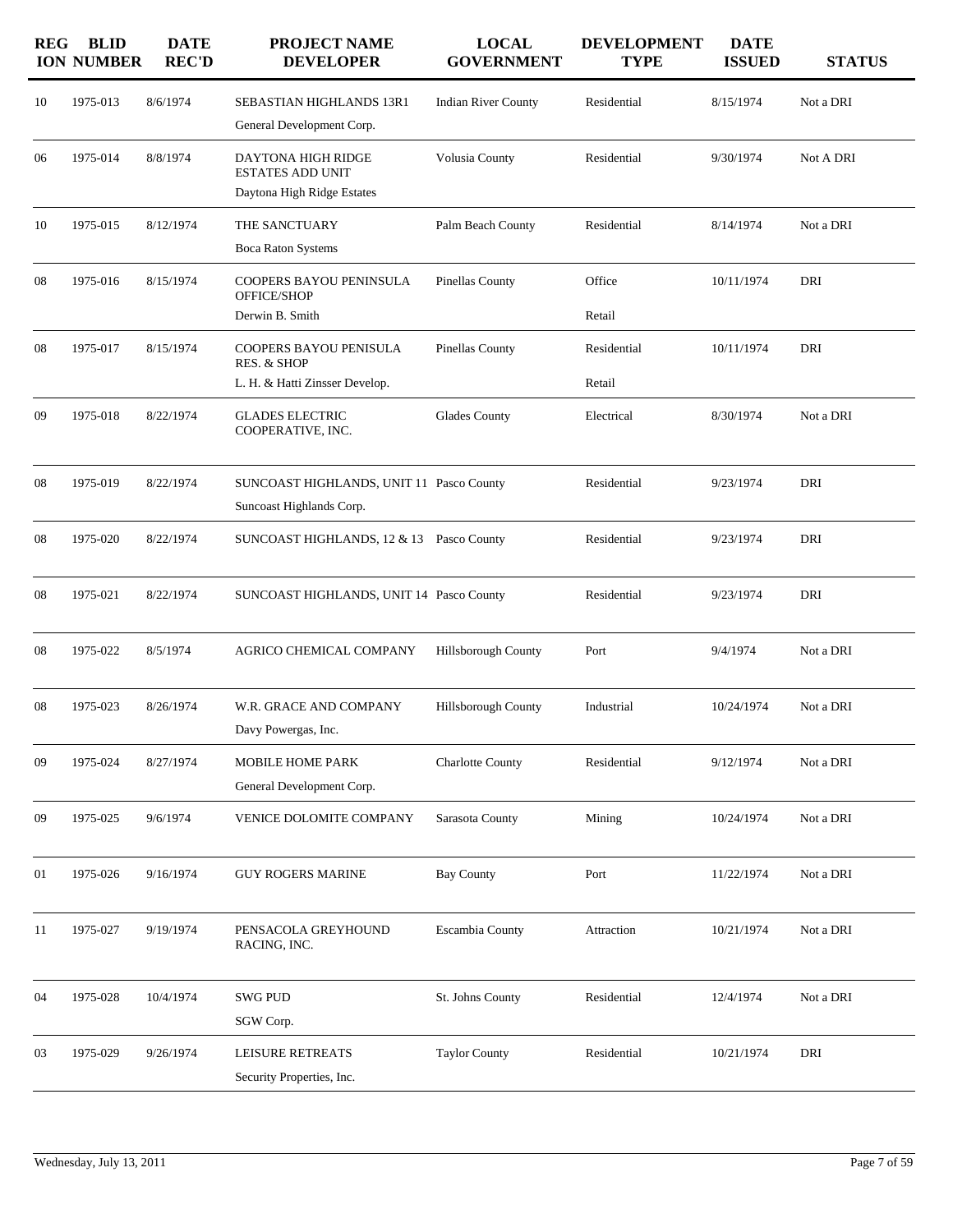| <b>REG</b> | <b>BLID</b><br><b>ION NUMBER</b> | <b>DATE</b><br><b>REC'D</b> | PROJECT NAME<br><b>DEVELOPER</b>                                           | <b>LOCAL</b><br><b>GOVERNMENT</b> | <b>DEVELOPMENT</b><br><b>TYPE</b> | <b>DATE</b><br><b>ISSUED</b> | <b>STATUS</b> |
|------------|----------------------------------|-----------------------------|----------------------------------------------------------------------------|-----------------------------------|-----------------------------------|------------------------------|---------------|
| 09         | 1975-030                         | 10/14/1974                  | SARASOTA-BRADENTON<br><b>AIRPORT</b><br>Sarasota-Manatee Airport Authority | Sarasota County                   | Airport                           | 10/21/1974                   | Not a DRI     |
| 08         | 1975-031                         | 10/21/1974                  | PINEBROOK ESTATES<br>Holland Development Corp.                             | Pinellas County                   | Residential                       | 10/31/1974                   | Not a DRI     |
| 06         | 1975-032                         | 10/15/1974                  | <b>LONGWOOD PROPERTIES</b>                                                 | Seminole County                   | Residential                       | 12/4/1974                    | Not a DRI     |
| 11         | 1975-033                         | 10/18/1974                  | ROCK MINING OPERATION                                                      | Miami-Dade County                 | Mining                            | 11/4/1974                    | Not a DRI     |
| 04         | 1975-034                         | 11/4/1974                   | KLINGSHIRN APARTMENTS PUD Flagler County                                   |                                   | Residential                       | 11/8/1974                    | Not a DRI     |
| 11         | 1975-035                         | 11/4/1974                   | <b>REGENCY HARBOR</b>                                                      | <b>Broward County</b>             | Residential                       | 11/8/1974                    | Not a DRI     |
| 06         | 1975-036                         | 11/6/1974                   | PORT MALABAR UNIT 55<br>General Development Corp.                          | <b>Brevard County</b>             | Residential                       | 12/23/1974                   | DRI           |
| 01         | 1975-037                         | 11/25/1974                  | <b>GULF COAST COMMUNITY</b><br><b>HOSPITAL</b>                             | <b>Bay County</b>                 | Hospital                          | 12/23/1974                   | DRI           |
| 07         | 1975-038                         | 12/11/1974                  | T/A MINERALS CORPORATION<br><b>MINE</b>                                    | Polk County                       | Mining                            | 12/26/1974                   | Not a DRI     |
| 08         | 1975-039                         | 12/11/1974                  | US HOMES OF FLORIDA INC.<br><b>PROPERTIES</b>                              | Pinellas County                   | Residential                       | 1/27/1975                    | Not a DRI     |
| 07         | 1975-040                         | 12/11/1974                  | CHRISTINA DEVELOPMENT                                                      | Polk County                       | Residential                       | 12/23/1974                   | Not a DRI     |
| 04         | 1975-041                         | 12/11/1974                  | <b>JACKSONVILLE ELECTRIC</b><br><b>AUTHORITY</b>                           | <b>Duval County</b>               | Electrical                        | 12/19/1974                   | DRI           |
| 10         | 1975-042                         | 12/17/1974                  | HUTCHINSON HOUSE CONDO.<br><b>DOCK</b>                                     | Martin County                     | Port                              | 12/23/1974                   | DRI           |
| 08         | 1975-043                         | 12/19/1974                  | COOPERS BAYOU<br><b>DEVELOPMENT</b>                                        | Pinellas County                   | Residential                       | 1/8/1975                     | Not a DRI     |
| 04         | 1975-044                         | 1/6/1975                    | HARRISON TRACT, AMELIA<br><b>ISLAND</b>                                    | Nassau County                     | Residential                       | 3/4/1975                     | DRI           |
| 06         | 1975-045                         | 1/24/1975                   | FLORIDA SILICA MINING<br>PROJECT<br>Florida Rock Industries                | Lake County                       | Mining                            | 3/20/1975                    | Not a DRI     |
|            |                                  |                             |                                                                            |                                   |                                   |                              |               |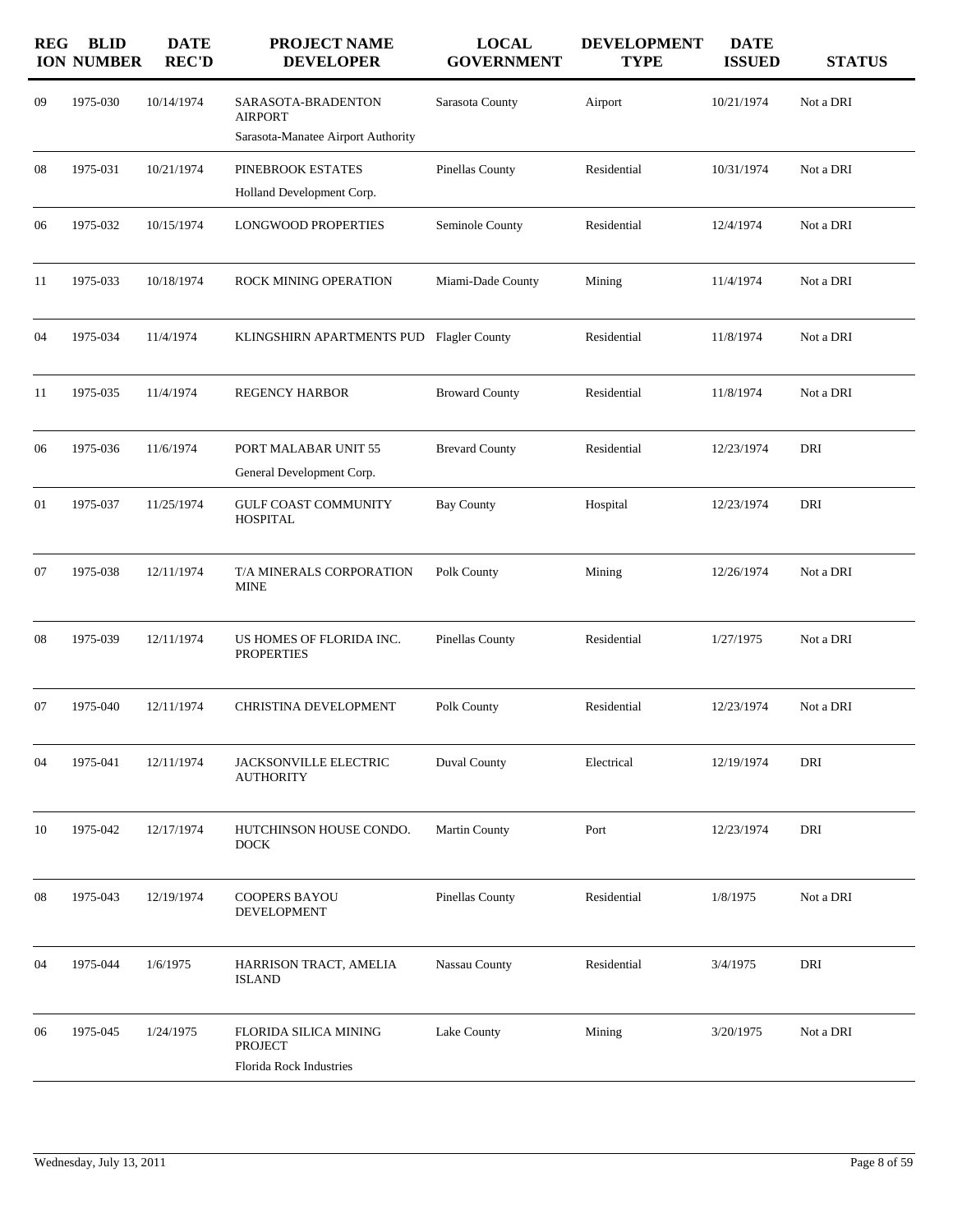| <b>REG</b> | <b>BLID</b><br><b>ION NUMBER</b> | <b>DATE</b><br><b>REC'D</b> | <b>PROJECT NAME</b><br><b>DEVELOPER</b>                                          | <b>LOCAL</b><br><b>GOVERNMENT</b> | <b>DEVELOPMENT</b><br><b>TYPE</b> | <b>DATE</b><br><b>ISSUED</b> | <b>STATUS</b> |
|------------|----------------------------------|-----------------------------|----------------------------------------------------------------------------------|-----------------------------------|-----------------------------------|------------------------------|---------------|
| 08         | 1975-046                         | 2/11/1975                   | CRIPPENWOOD AND LAKE<br><b>HIAWATHA</b><br>Lamonte Shinberg                      | Hillsborough County               | Residential                       | 3/10/1975                    | Not a DRI     |
| 09         | 1975-047                         | 2/17/1975                   | <b>AUDUBON ESTATES</b>                                                           | <b>Charlotte County</b>           | Residential                       | 3/7/1975                     | Not a DRI     |
| 11         | 1975-048                         | 3/14/1975                   | FUTURA BY THE SEA                                                                | Miami-Dade County                 | Residential                       | 4/4/1975                     | Not a DRI     |
| 11         | 1975-049                         | 3/17/1975                   | <b>FUTURA LAKES</b>                                                              | Miami-Dade County                 | Residential                       | 6/5/1975                     | DRI           |
| 04         | 1975-050                         | 3/21/1975                   | THE GAZEBO                                                                       | Duval County                      | Commercial                        | 4/9/1975                     | Not a DRI     |
| 11         | 1975-051                         | 4/14/1975                   | SHELL OIL COMPANY                                                                | <b>Broward County</b>             | Petroleum                         | 5/19/1975                    | DRI           |
| 10         | 1975-052                         | 4/18/1975                   | PORTA BELLA YACHT & TENNIS Palm Beach County<br><b>CLUB INC</b>                  |                                   | Port                              | 5/12/1975                    | Not a DRI     |
| 07         | 1975-053                         | 4/21/1975                   | PEACE RIVER REG'L WATER<br><b>TRMNT PLANT</b>                                    | DeSoto County                     |                                   | 5/12/1975                    | Not a DRI     |
|            |                                  |                             | General Development Corp.                                                        |                                   |                                   |                              |               |
| 10         | 1975-054                         | 4/24/1975                   | PALM BEACH JR. COLLEGE<br><b>NORTH CAMPUS</b>                                    | Palm Beach County                 | School                            | 5/19/1975                    | Not a DRI     |
| 07         | 1975-055                         | 5/7/1975                    | AMERICAN HERITAGE<br><b>MEMORIAL PARK DEV</b>                                    | Polk County                       | Residential                       | 6/13/1975                    | Not a DRI     |
| 02         | 1975-056                         | 5/12/1975                   | TALL. PRESBYTERIAN<br>RETIRMNT. CAMPUS                                           | Leon County                       | Hospital                          | 6/9/1975                     | Not a DRI     |
|            |                                  |                             | Presbyterian Homes of the Synod FL.                                              |                                   |                                   |                              |               |
| 09         | 1975-057                         | 5/22/1975                   | UNNAMED SHOPPING CENTER<br>General Development Corporation                       | North Port City                   | Commercial                        | 6/9/1975                     | Not a DRI     |
| 11         | 1975-058                         | 5/22/1975                   | PORT EVERGLADES AUTHORITY Broward County                                         |                                   | Port                              | 6/23/1975                    | Not a DRI     |
| 01         | 1975-059                         | 6/2/1975                    | <b>NAVARRE PASS</b>                                                              | Santa Rosa County                 |                                   | 6/23/1975                    | Not a DRI     |
| 10         | 1975-060                         | 6/3/1975                    | PALM BCH. MARTIN CO. MED.<br>CTR, INC.                                           | Palm Beach County                 | Hospital                          | 6/23/1975                    | Not a DRI     |
| 08         | 1975-061                         | 6/6/1975                    | <b>COVENTRY ESTATES</b><br><b>DEVELOPMENT</b><br>Holland Development Corporation | Pinellas County                   | Residential                       | 7/17/1975                    | Not a DRI     |
| 05         | 1975-062                         | 6/9/1975                    | SHELL MOUND ESTATES                                                              | Levy County                       | Residential                       | 7/17/1975                    | Not a DRI     |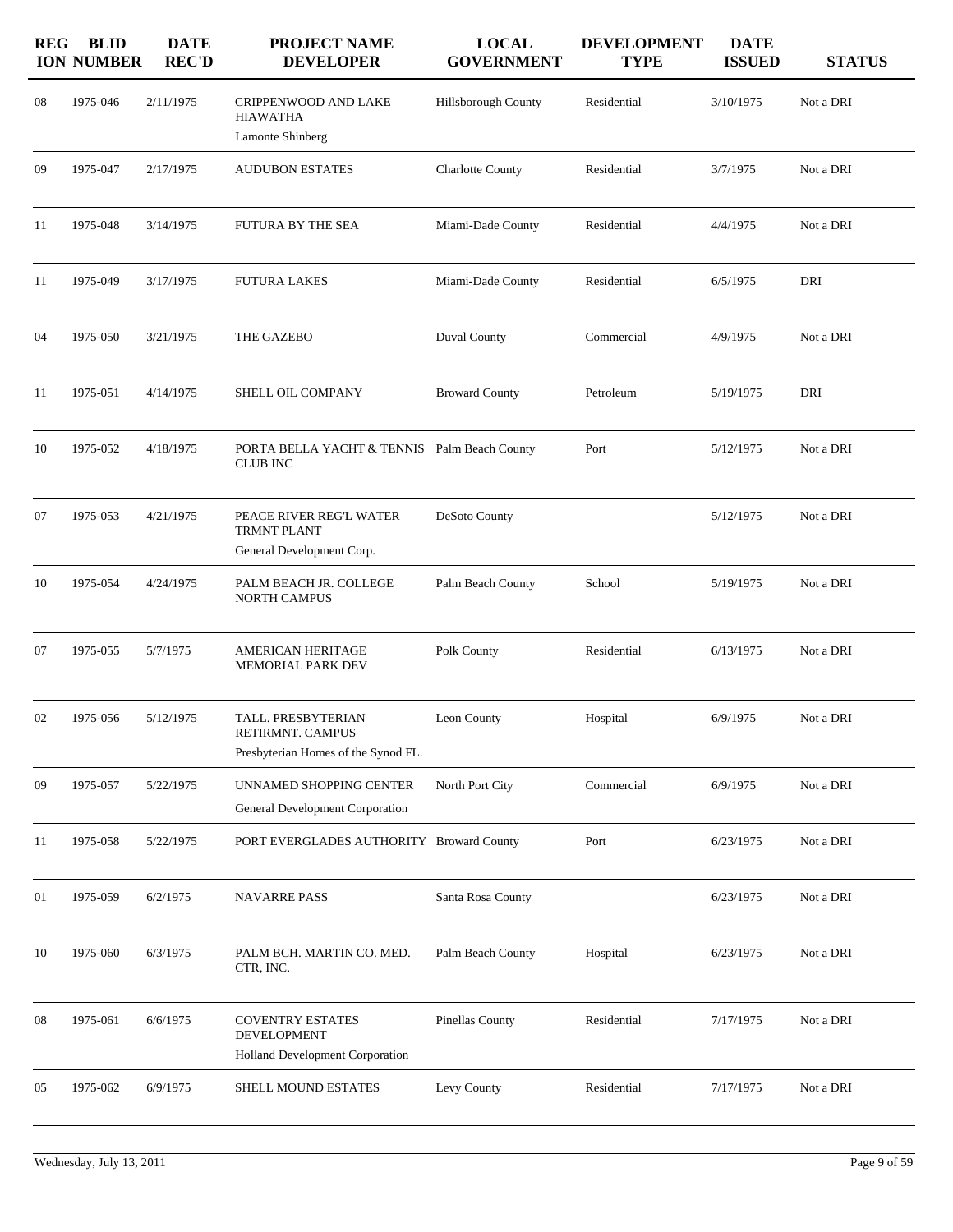| <b>REG</b> | <b>BLID</b><br><b>ION NUMBER</b> | <b>DATE</b><br><b>REC'D</b> | <b>PROJECT NAME</b><br><b>DEVELOPER</b>                           | <b>LOCAL</b><br><b>GOVERNMENT</b> | <b>DEVELOPMENT</b><br><b>TYPE</b> | <b>DATE</b><br><b>ISSUED</b> | <b>STATUS</b> |
|------------|----------------------------------|-----------------------------|-------------------------------------------------------------------|-----------------------------------|-----------------------------------|------------------------------|---------------|
| 11         | 1975-063                         | 6/10/1975                   | OCEAN REEF CLUB, INC.                                             | Monroe County                     | Port                              | 8/6/1975                     | Not a DRI     |
| 04         | 1975-064                         | 6/12/1975                   | UNNAMED PUD                                                       | Duval County                      | Residential                       | 8/4/1975                     | Not a DRI     |
| 06         | 1975-065                         | 6/16/1975                   | PORT MALABAR, UNIT 55<br>General Development Corp.                | <b>Brevard County</b>             | Residential                       | 8/7/1975                     | DRI           |
| 11         | 1975-066                         | 6/16/1975                   | <b>FUTURA LAKES</b>                                               | Miami-Dade County                 | Residential                       | 7/24/1975                    | DRI           |
| 08         | 1975-067                         | 6/23/1975                   | HILLSBOROUGH REGIONAL<br>OFFICE BLDG.                             | Hillsborough County               | Office                            | 8/6/1975                     | DRI           |
| 11         | 1975-068                         | 6/27/1975                   | <b>REGIONAL OFFICE CENTER</b>                                     | Escambia County                   | Office                            | 8/29/1975                    | Not a DRI     |
| 11         | 1975-069                         | 6/27/1975                   | <b>INNERARITY ISLAND</b>                                          | Escambia County                   | Residential                       | 8/29/1975                    | Not a DRI     |
| 11         | 1975-070                         | 6/30/1975                   | SPORTATORIUM EXPANSION<br>Racing Associates                       | <b>Broward County</b>             | Attraction                        | 7/28/1975                    | Not a DRI     |
| 10         | 1976-001                         | 7/1/1975                    | HOSPITAL CORPORATION OF<br><b>AMERICA</b>                         | St. Lucie County                  | Office<br>Residential             | 9/2/1975                     | Not a DRI     |
| 10         | 1976-002                         | 7/7/1975                    | <b>OCEAN HARBOR CLUB</b>                                          | Palm Beach County                 | Port<br>Residential               | 7/28/1975                    | Not a DRI     |
| 04         | 1976-003                         | 7/8/1975                    | AMELIA ISLAND COMPANY<br>Amelia Island Company                    | Nassau County                     | Residential                       | 9/8/1975                     | DRI           |
| 08         | 1976-004                         | 7/21/1975                   | ALBAMAR AT NINE EAGLES                                            | Hillsborough County               | Residential                       | 9/2/1975                     | DRI           |
| 03         | 1976-005                         | 8/13/1975                   | NORTH FLORIDA REGIONAL<br><b>HOSPITAL</b>                         | Alachua County                    | Hospital                          | 10/8/1975                    | DRI           |
| 09         | 1976-006                         | 8/14/1975                   | PARK SHORE BOAT DOCKS                                             | <b>Collier County</b>             | Port                              | 8/29/1975                    | DRI           |
| 11         | 1976-007                         | 9/10/1975                   | MIAMI CONVENTION HALL                                             | Miami City                        | Attraction                        | 10/6/1975                    | Not a DRI     |
| 04         | 1976-008                         | 9/15/1975                   | <b>UNNAMED PUD</b>                                                | Duval County                      | Residential                       | 10/8/1975                    | Not a DRI     |
| 07         | 1976-009                         | 9/22/1975                   | AGRICO CHEM. CO. FT. GREEN<br>MINE EXT<br>Agrico Chemical Company | Hardee County                     | Mining                            | 11/24/1975                   | DRI           |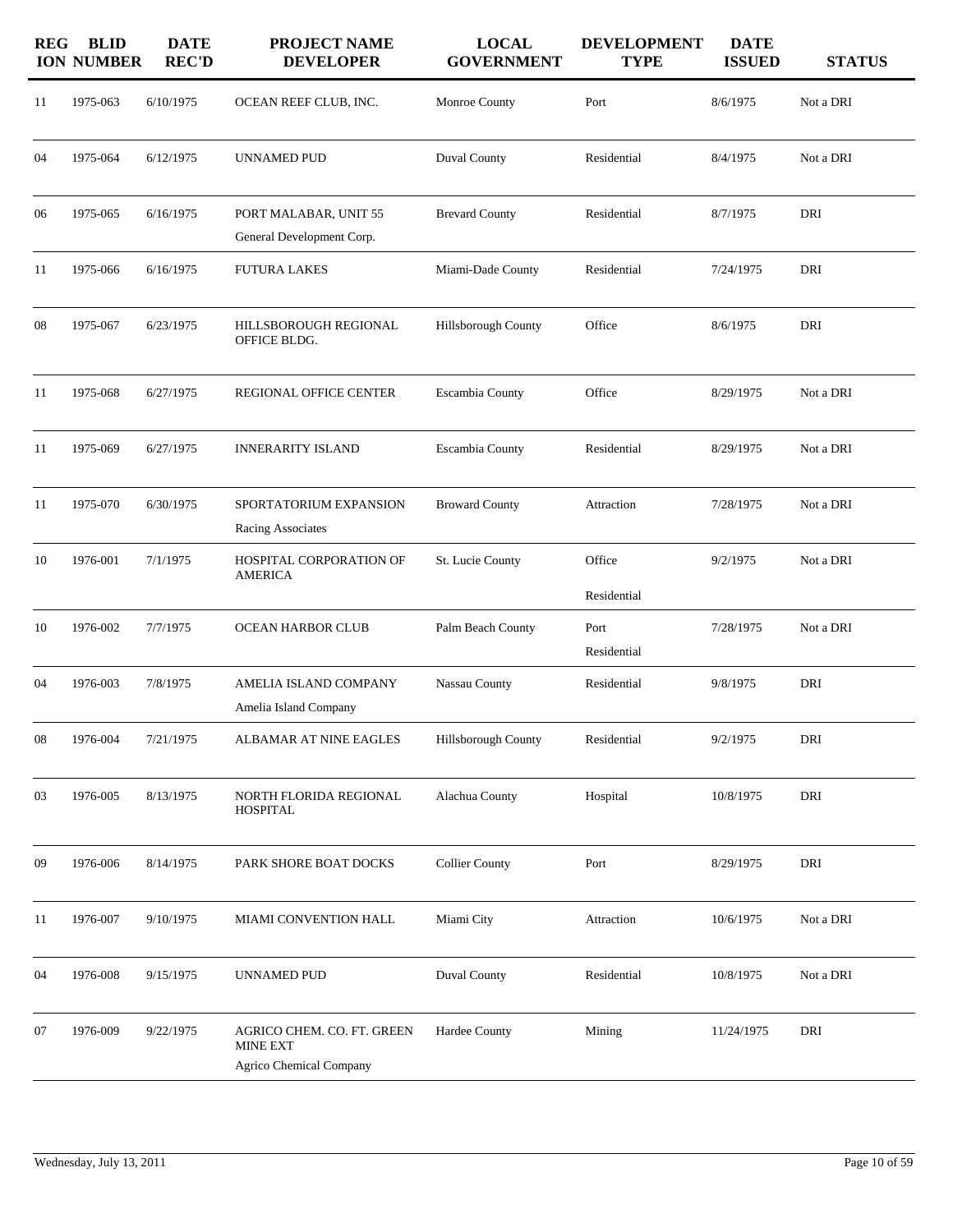| <b>REG</b> | <b>BLID</b><br><b>ION NUMBER</b> | <b>DATE</b><br><b>REC'D</b> | <b>PROJECT NAME</b><br><b>DEVELOPER</b>                                              | <b>LOCAL</b><br><b>GOVERNMENT</b> | <b>DEVELOPMENT</b><br><b>TYPE</b> | <b>DATE</b><br><b>ISSUED</b> | <b>STATUS</b> |
|------------|----------------------------------|-----------------------------|--------------------------------------------------------------------------------------|-----------------------------------|-----------------------------------|------------------------------|---------------|
| 08         | 1976-010                         | 9/29/1975                   | <b>TAMPA DOG TRACK</b>                                                               | Hillsborough County               | Attraction                        | 11/19/1975                   | Not a DRI     |
| 06         | 1976-011                         | 10/3/1975                   | PORT MALABAR UNIT 55                                                                 | <b>Brevard County</b>             | Residential                       | 12/3/1975                    | Not a DRI     |
|            |                                  |                             | General Development Corp.                                                            |                                   |                                   |                              |               |
| 02         | 1976-012                         | 10/10/1975                  | TALLAHASSEE-LEON CO. CIVIC<br><b>CENTER</b><br>Tallahassee-Leon Co. Civ. Ctr. Auth   | Leon County                       | Attraction                        | 11/18/1975                   | DRI           |
| 11         | 1976-013                         | 10/14/1975                  | PENSACOLA-ESCAMBIA<br><b>GOVERNMENTAL CTR</b><br>Pensacola-Escambia Govt'l Ctr Auth. | Escambia County                   | Office                            | 12/8/1975                    | Not a DRI     |
| 08         | 1976-014                         | 10/14/1975                  | <b>RAGG RANCH</b>                                                                    | Hillsborough County               | Residential                       | 12/8/1975                    | Not a DRI     |
|            |                                  |                             | Criteria Corporation                                                                 |                                   |                                   |                              |               |
| 11         | 1976-015                         | 10/20/1975                  | <b>FLORIDA MINING AND</b><br><b>MATERIALS</b>                                        | Miami-Dade County                 | Mining                            | 12/5/1975                    | Not a DRI     |
| 11         | 1976-016                         | 10/28/1975                  | <b>FISHER ISLAND</b>                                                                 | Miami-Dade County                 | Residential                       | 11/24/1975                   | Not a DRI     |
| 05         | 1976-017                         | 10/30/1975                  | PINE GROVE SUBDIVISION                                                               | Hernando County                   | Residential                       | 12/5/1975                    | Not a DRI     |
| 11         | 1976-018                         | 10/31/1975                  | BELEVEDERE PARK, UNIT 7                                                              | Escambia County                   | Residential                       | 11/24/1975                   | Not a DRI     |
| 10         | 1976-019                         | 11/3/1975                   | <b>COUNTRY LANE ESTATES</b>                                                          | Palm Beach County                 | Residential                       | 12/30/1975                   | Not a DRI     |
| 02         | 1976-020                         | 11/4/1975                   | <b>GENERAL HOSPITAL</b><br>General Care Corp.                                        | Leon County                       | Hospital                          | 12/29/1975                   | Not a DRI     |
| 06         | 1976-021                         | 11/13/1975                  | THE WOODS                                                                            | Volusia County                    | Residential                       | 12/5/1975                    | Not a DRI     |
|            |                                  |                             | Jack White Assoc.                                                                    |                                   |                                   |                              |               |
| 11         | 1976-022                         | 11/21/1975                  | SOLID WASTE RESOURCE<br>RECOVERY PLANT                                               | Miami-Dade County                 | Industrial                        | 12/16/1975                   | Not a DRI     |
|            |                                  |                             | Dade County Public Works                                                             |                                   |                                   |                              |               |
| 06         | 1976-023                         | 11/26/1975                  | 1776 A RECREATIONAL<br><b>RESERVE</b>                                                | Seminole County                   | Attraction                        | 1/19/1976                    | Not a DRI     |
|            |                                  |                             |                                                                                      |                                   | Residential                       |                              |               |
| 11         | 1976-024                         | 12/4/1975                   | PENSACOLA JR. COLLEGE WEST Escambia County<br><b>CAMPUS</b>                          |                                   | School                            | 12/31/1975                   | DRI           |
| 03         | 1976-025                         | 12/9/1975                   | UNIVERSITY OF FLA. ACTIVITY<br><b>CENTER</b>                                         | Alachua County                    | Attraction                        | 1/15/1976                    | DRI           |
| 06         | 1976-026                         | 12/15/1975                  | <b>RANCHETTES OF PORT</b><br><b>MALABAR</b>                                          | <b>Brevard County</b>             | Residential                       | 3/2/1976                     | DRI           |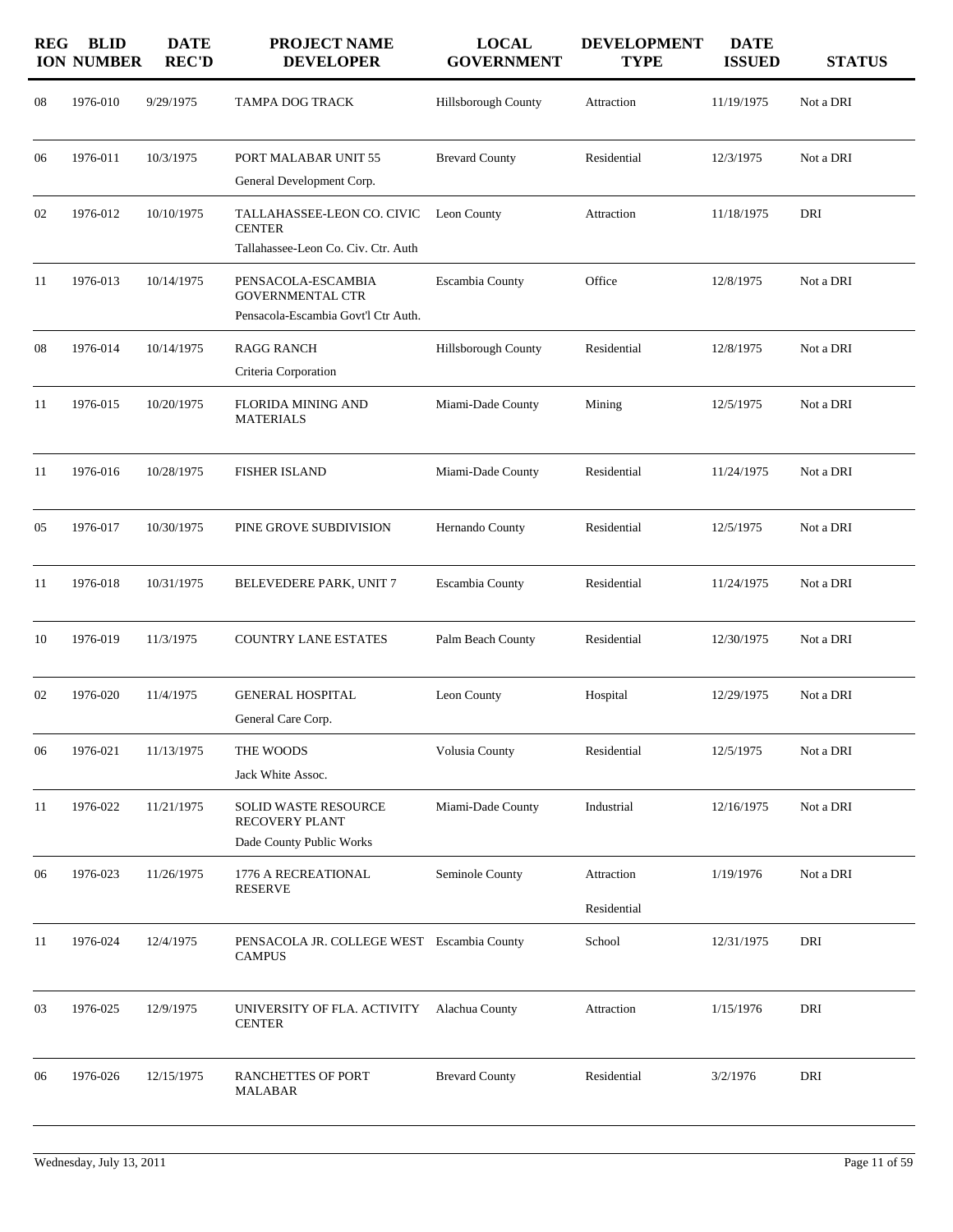| <b>REG</b> | <b>BLID</b><br><b>ION NUMBER</b> | <b>DATE</b><br><b>REC'D</b> | <b>PROJECT NAME</b><br><b>DEVELOPER</b>                   | <b>LOCAL</b><br><b>GOVERNMENT</b> | <b>DEVELOPMENT</b><br><b>TYPE</b> | <b>DATE</b><br><b>ISSUED</b> | <b>STATUS</b> |
|------------|----------------------------------|-----------------------------|-----------------------------------------------------------|-----------------------------------|-----------------------------------|------------------------------|---------------|
| 10         | 1976-027                         | 12/22/1975                  | MIDPORT MOBILE HOME PARK                                  | St. Lucie County                  | Residential                       | 1/30/1976                    | Withdrawn     |
| 11         | 1976-028                         | 1/7/1976                    | <b>WATSON ISLAND</b>                                      | Miami-Dade County                 | Attraction<br>Port                | 2/23/1976                    | Not a DRI     |
| 09         | 1976-029                         | 1/13/1976                   | PORT LABELLE<br>VILLAS/EQUASTIAN ESTAT                    | <b>Glades County</b>              | Residential                       |                              | Withdrawn     |
| 08         | 1976-030                         | 1/12/1976                   | ALBAMAR DEVELOPMENT                                       | Hillsborough County               | Residential                       | 2/23/1976                    | Not a DRI     |
| 06         | 1976-031                         | 1/21/1976                   | <b>CASA CREALDE</b>                                       | Orange County                     | Residential                       | 2/13/1976                    | Not a DRI     |
| 01         | 1976-032                         | 1/22/1976                   | PENSACOLA REGIONAL<br><b>AIRPORT</b><br>City of Pensacola | Pensacola City                    | Airport                           | 3/22/1976                    | DRI           |
| 02         | 1976-033                         | 1/29/1976                   | <b>UNNAMED</b>                                            | <b>Gulf County</b>                | Residential                       | 3/9/1976                     | DRI           |
| 01         | 1976-034                         | 2/4/1976                    | <b>RAINTREE</b>                                           | Okaloosa County                   | Residential                       | 2/20/1976                    | Withdrawn     |
| 06         | 1976-035                         | 2/4/1976                    | <b>SEABRIDGE</b>                                          | Volusia County                    | Residential                       | 2/27/1976                    | Not a DRI     |
| 11         | 1976-036                         | 2/9/1976                    | PORT EVERGLADES<br><b>AUTHORITY (VOID)</b>                | <b>Broward County</b>             | Port                              |                              | <b>VOID</b>   |
| 10         | 1976-037                         | 2/19/1976                   | PHEASANT WALK                                             | Palm Beach County                 | Residential                       | 4/19/1976                    | Not a DRI     |
| 08         | 1976-038                         | 2/27/1976                   | TAMPA DOG TRACK                                           | Hillsborough County               | Attraction                        | 4/28/1976                    | Not a DRI     |
| 11         | 1976-039                         | 3/5/1976                    | MODERN SHOPPING CENTER                                    | <b>Broward County</b>             | Commercial                        | 4/12/1976                    | Not a DRI     |
| 06         | 1976-040                         | 3/15/1976                   | MELBOURNE REGIONAL<br><b>AIRPORT</b>                      | <b>Brevard County</b>             | Airport                           | 4/8/1976                     | DRI           |
| 11         | 1976-041                         | 3/30/1976                   | UNAMED MINING OPERATION                                   | Miami-Dade County                 | Mining                            | 6/8/1976                     | Not a DRI     |
| 08         | 1976-043                         | 4/7/1976                    | GULFPORT CITY MARINA                                      | Pinellas County                   | Port                              | 6/2/1976                     | Not a DRI     |
| 09         | 1976-044                         | 4/8/1976                    | CHARLOTTE CO. AIRPORT/IND.<br>PARK                        | <b>Charlotte County</b>           | Airport<br>Industrial             | 6/11/1976                    | DRI           |
|            |                                  |                             |                                                           |                                   |                                   |                              |               |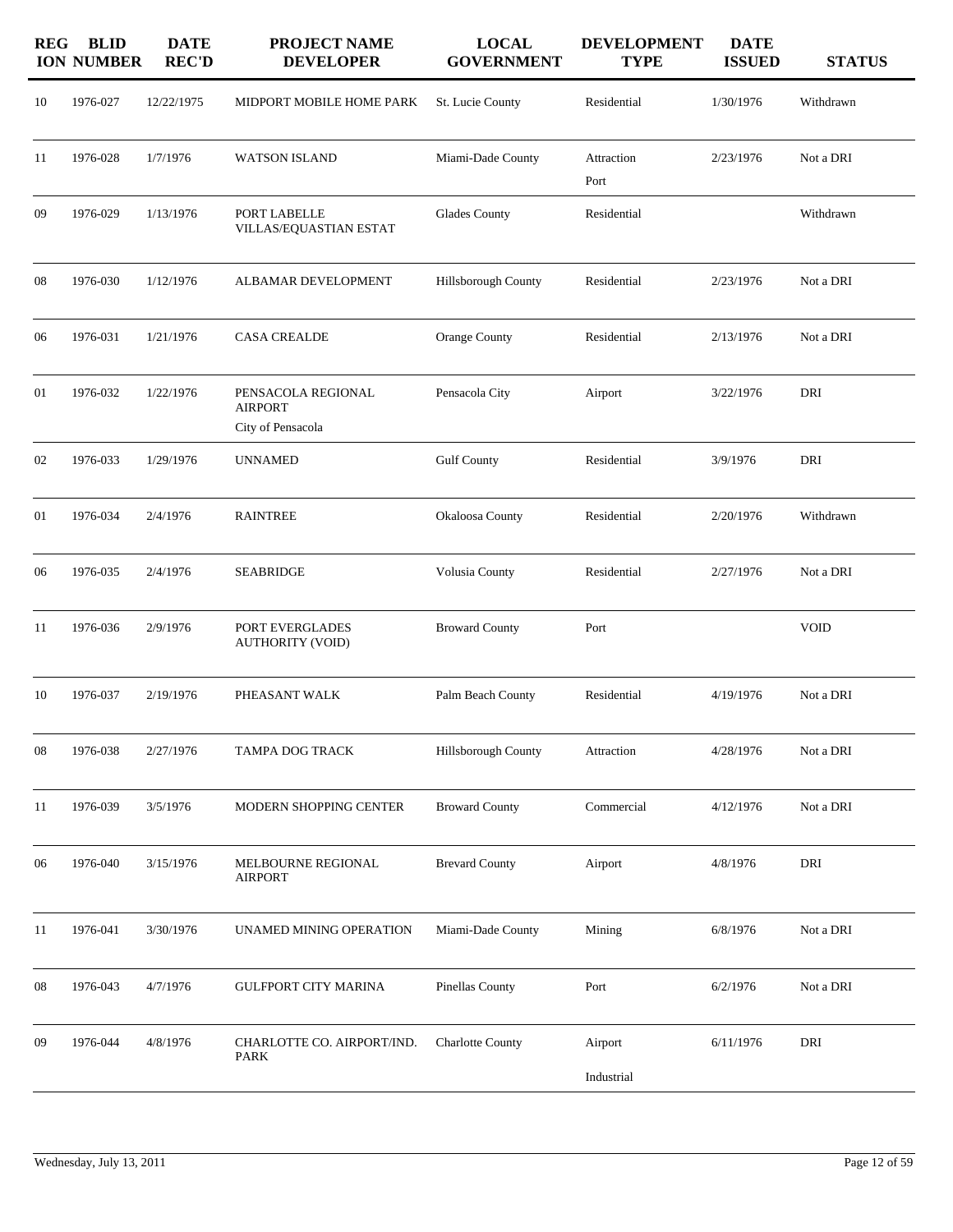| <b>REG</b> | <b>BLID</b><br><b>ION NUMBER</b> | <b>DATE</b><br><b>REC'D</b> | PROJECT NAME<br><b>DEVELOPER</b>                       | <b>LOCAL</b><br><b>GOVERNMENT</b> | <b>DEVELOPMENT</b><br><b>TYPE</b> | <b>DATE</b><br><b>ISSUED</b> | <b>STATUS</b> |
|------------|----------------------------------|-----------------------------|--------------------------------------------------------|-----------------------------------|-----------------------------------|------------------------------|---------------|
| 08         | 1976-045                         | 4/9/1976                    | TAMPA PORT AUTHORITY<br>PETROLEUM STOR                 | Hillsborough County               | Petroleum                         | 4/30/1976                    | Not a DRI     |
| 11         | 1976-046                         | 4/13/1976                   | FIRST FEDERAL OF BROWARD                               | <b>Broward County</b>             | Office                            | 6/11/1976                    | Not a DRI     |
| 05         | 1976-047                         | 4/14/1976                   | <b>KENSINGTON ESTATES</b>                              | Citrus County                     | Residential                       | 5/20/1976                    | Not a DRI     |
| 08         | 1976-048                         | 4/19/1976                   | <b>BUSCH GARDENS EXPANSION</b>                         | Hillsborough County               | Attraction                        | 6/18/1976                    | Not a DRI     |
| 11         | 1976-049                         | 5/14/1976                   | WET STORAGE MARINA<br>Holiday Village Mobile Home Park | <b>Broward County</b>             | Port                              | 6/11/1976                    | Not a DRI     |
| 11         | 1976-050                         | 6/18/1976                   | <b>FLAMIGO GARDENS</b><br>PCH Corporation              | <b>Broward County</b>             | Residential                       | 7/14/1976                    | Not a DRI     |
| 06         | 1976-051                         | 6/21/1976                   | SUNSHINE FESTIVAL                                      | Orange County                     | Attraction                        | 7/13/1976                    | Not a DRI     |
| 04         | 1977-001                         | 7/14/1976                   | ST. AUGUSTINE AIRPORT<br><b>AUTHORITY</b>              | St. Johns County                  | Airport                           | 9/9/1976                     | Not a DRI     |
| 11         | 1977-002                         | 8/2/1976                    | FT. LAUD HOLLYWD INT'L AIR<br><b>NEW TERM</b>          | <b>Broward County</b>             | Airport                           | 9/13/1976                    | DRI           |
| 09         | 1977-003                         | 8/18/1976                   | SARASOTA-BRADENTON<br>AIRPORT IMPROVE.                 | Sarasota City                     | Airport                           | 9/20/1976                    | Not a DRI     |
| 01         | 1977-004                         | 8/23/1976                   | <b>LAKE JUNIPER ESTATES</b>                            | <b>Walton County</b>              | Residential                       | 10/18/1976                   | No determ     |
| 09         | 1977-005                         | 8/27/1976                   | SARASOTA KENNEL CLUB<br><b>GRANDSTAND REP</b>          | Sarasota County                   | Attraction                        | 9/30/1976                    | Not a DRI     |
| 07         | 1977-006                         | 9/20/1976                   | RESIDENTIAL KISSIMMEE<br><b>RIVER PROJECT</b>          | <b>Highlands County</b>           | Residential                       | 11/30/1976                   | DRI           |
| 09         | 1977-007                         | 9/23/1976                   | LOCHMOOR LAND & DEV LTD.<br><b>BOAT SLIPS</b>          | Lee County                        | Port                              | 11/23/1976                   | Not a DRI     |
| 10         | 1977-008                         | 9/24/1976                   | RIVIERA BEACH MUNIC.<br><b>MARINA PROJECT</b>          | Palm Beach County                 | Port                              | 11/2/1976                    | Not a DRI     |
| 04         | 1977-009                         | 10/26/1976                  | <b>JACKSONVILLE BULK</b><br><b>TERMINALS</b>           | <b>Duval County</b>               | Port                              | 12/15/1976                   | Not a DRI     |
|            |                                  |                             |                                                        |                                   |                                   |                              |               |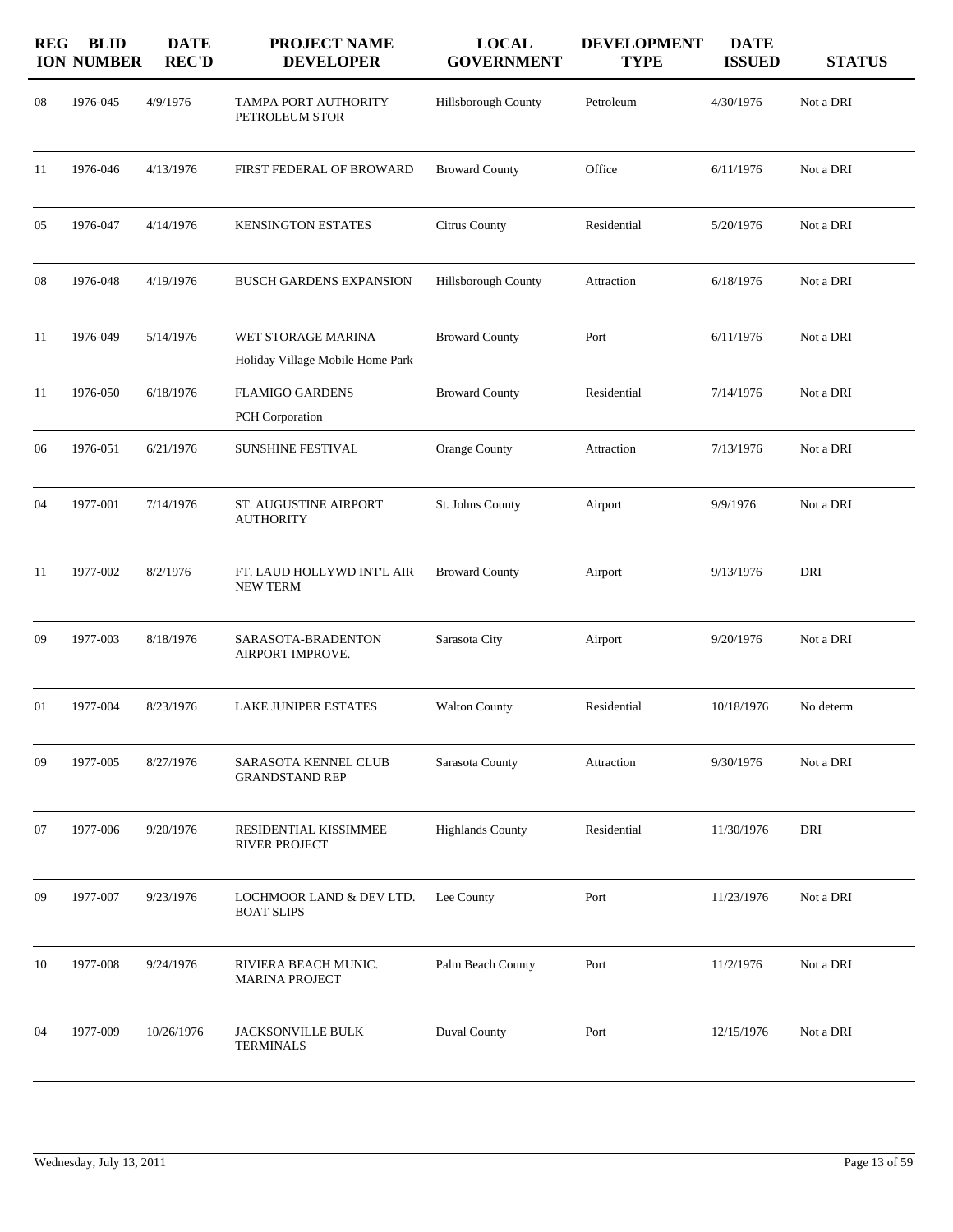| <b>REG</b> | <b>BLID</b><br><b>ION NUMBER</b> | <b>DATE</b><br><b>REC'D</b> | PROJECT NAME<br><b>DEVELOPER</b>                                             | <b>LOCAL</b><br><b>GOVERNMENT</b> | <b>DEVELOPMENT</b><br><b>TYPE</b> | <b>DATE</b><br><b>ISSUED</b> | <b>STATUS</b> |
|------------|----------------------------------|-----------------------------|------------------------------------------------------------------------------|-----------------------------------|-----------------------------------|------------------------------|---------------|
| 08         | 1977-010                         | 11/16/1976                  | PINELLAS CO. SOLID WASTE<br><b>DISP CMPLX</b>                                | Pinellas County                   | Industrial                        | 12/9/1976                    | Not a DRI     |
| 07         | 1977-011                         | 11/29/1976                  | <b>BORDEN TENORAC MINE</b><br><b>ADDITION</b><br>Borden, Inc.                | Polk County                       | Mining                            | 12/23/1976                   | DRI           |
| 06         | 1977-012                         | 12/3/1976                   | PROFESSIONAL OFFICE BLDG.<br><b>COMPLEX</b><br>Volusia County                | Volusia County                    | Office                            | 2/2/1977                     | DRI           |
| 11         | 1977-013                         | 12/7/1976                   | PROPOSED FLORIDA GAS<br><b>PROJECT</b>                                       | Miami-Dade County                 | Petroleum                         | 1/31/1977                    | Not a DRI     |
| 06         | 1977-014                         | 12/13/1976                  | DAYTONA BEACH REGIONAL<br><b>AIRPORT</b>                                     | Volusia County                    | Airport                           | 2/14/1977                    | Not a DRI     |
| 10         | 1977-015                         | 12/17/1976                  | ARVIDA MILITARY TRAIL<br><b>PROPERTIES</b>                                   | Palm Beach County                 | Office<br>Attraction              | 2/2/1977                     | Not a DRI     |
| 01         | 1977-016                         | 12/27/1976                  | CENTURY III CIVIC<br><b>CONVENTION CENTER</b>                                | Okaloosa County                   | Attraction                        | 3/1/1977                     | Not a DRI     |
| 06         | 1977-017                         | 1/3/1977                    | ORLANDO CIVIC CENTER<br><b>COMPLEX</b>                                       | Orange County                     | Attraction                        | 2/1/1977                     | Not a DRI     |
| 05         | 1977-018                         | 1/14/1977                   | CRYSTAL RIVER-FT. WHITE<br>TRANS. LINE<br>Florida Power & Light              | Citrus County                     | Electrical                        | 2/8/1977                     | Not a DRI     |
| 04         | 1977-019                         | 1/24/1977                   | SURF CREST PROPERTY, LTD.                                                    | St. Johns County                  | Residential                       | 2/25/1977                    | Not a DRI     |
| 09         | 1977-020                         | 2/25/1977                   | <b>HOLIDAY MOBILE ESTATES</b>                                                | <b>Charlotte County</b>           | Residential                       | 6/28/1977                    | Not a DRI     |
| 09         | 1977-021                         | 3/7/1977                    | CAPE CORAL UNITS 75,74-<br>1,76,83-1,<br>Herbert S. Freechling GAC Propertie | Lee County                        | Residential                       |                              | Withdrawn     |
| 10         | 1977-022                         | 3/11/1977                   | <b>CRANE CREEK</b><br>COUNTRY/RACQUETE CLUB                                  | <b>Martin County</b>              | Residential                       | 5/6/1977                     | Not a DRI     |
| 10         | 1977-023                         | 3/18/1977                   | CROSS COUNTY MALL                                                            | Palm Beach County                 | Commercial                        | 5/2/1977                     | Withdrawn     |
| 04         | 1977-024                         | 3/24/1977                   | FRED H. KENT CAMPUS OF FLA<br>JR. COLL                                       | Duval County                      | School                            | 4/22/1977                    | Not a DRI     |
| 05         | 1977-025                         | 4/22/1977                   | UNNAMED DEVELOPMENT<br>Lakewood Acres, Inc.                                  | Hernando County                   | Commercial                        | 6/22/1977                    | DRI           |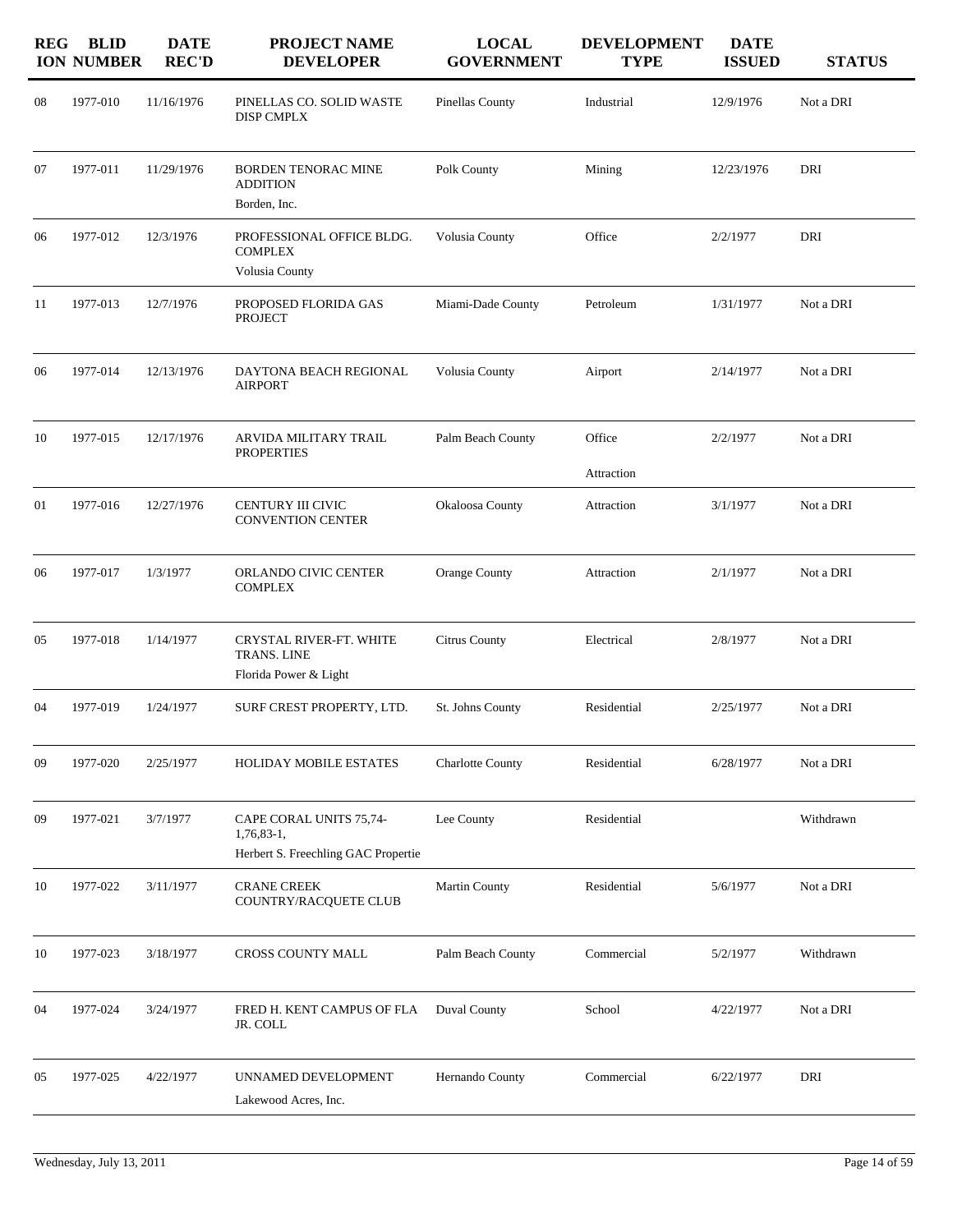| 1977-026<br>4/27/1977<br>Office<br>5/23/1977<br>Not a DRI<br>09<br>WATERGATE CENTER LIMITED<br>Sarasota County<br>Retail<br>1977-027<br>4/12/1977<br>SUNRISE SHOPPING CENTER<br>6/10/1977<br>Not a DRI<br>Miami-Dade County<br>Commercial<br>11<br><b>EXPANSION</b><br>1977-028<br>5/12/1977<br><b>FLAGLER BEACH PUD</b><br><b>Flagler County</b><br>Residential<br>7/14/1977<br>Not a DRI<br>04<br>Red Carpet Development Corp.<br>1977-029<br>5/13/1977<br>COUNTRYSIDE NORTH &<br>Pinellas County<br>Office<br>7/13/1977<br>South DRI<br>08<br><b>SOUTH ADDITIONS</b><br>U.S. Home of Florida, Inc.<br>Residential<br>1977-030<br>5/18/1977<br>7/8/1977<br>DRI<br><b>OMNI-MARINA</b><br>Miami-Dade County<br>Port<br>11<br>1977-031<br>5/18/1977<br>6/21/1977<br>08<br>TAMPA HARBOR DEEPENING<br>Hillsborough County<br>Port<br>Withdrawn<br><b>PROJECT</b><br>Tampa Port Authority<br>1977-032<br>6/16/1977<br>Residential<br>Not a DRI<br>09<br><b>ESTERO WOODS VILLAGE</b><br>Lee County<br>8/15/1977<br>1977-033<br>6/23/1977<br><b>ST. JOHNS PLACE</b><br><b>Duval County</b><br>Commercial<br>Not a DRI<br>04<br>8/19/1977<br>1977-034<br>Orange County<br>Not a DRI<br>06<br>8/23/1977<br>CENTRAL FLORIDA FAIR<br>Attraction<br>10/13/1977<br>1977-034<br>6/27/1977<br>Orange County<br>DRI<br>06<br><b>CENTRAL FLORIDA FAIR</b><br>Attraction<br>8/23/1977<br>1978-001<br>7/1/1977<br>FT LAUD. / HOLLYWOOD INT'L<br>DRI<br><b>Broward County</b><br>Airport<br>8/23/1977<br>11<br><b>AIRPORT</b><br><b>Broward County</b><br>7/14/1977<br>04<br>1978-002<br>YULEE-KINGLAND 240KV LINE<br>Nassau County<br>Electrical<br>9/12/1977<br>Not a DRI<br>Florida Power & Light<br>1978-003<br>11/7/1977<br>ARCADIA CHARLOTTE BEKER-<br>DRI<br>07<br>DeSoto County<br>Electrical<br>3/15/1978<br><b>MANATEE TRA</b><br>Florida Power & Light Co.<br>1978-003<br>7/14/1977<br>ARCADIA CHARLOTTE BEKER-<br>DeSoto County<br>Electrical<br>10/14/1977<br>PartlyDRI<br>07<br><b>MANATEE</b><br>Florida Power & Light<br>1978-004<br>7/15/1977<br>Unknown<br>11<br>SNOW SKI AND WATER WORLD<br>Miami-Dade County<br>Attraction<br><b>RESORT</b><br>Max M. Hagen<br>1978-005<br>8/29/1977<br>C.B. SMITH PARK<br><b>Broward County</b><br>Not a DRI<br>Attraction<br>10/28/1977<br>11<br>The S. Broward Park District<br>1978-006<br>9/9/1977<br><b>WESTHILL PLAZA</b><br><b>Broward County</b><br>Commercial<br>11/15/1977<br>Not a DRI<br>11<br>Stelis Development Corp. | <b>REG</b> | <b>BLID</b><br><b>ION NUMBER</b> | <b>DATE</b><br><b>REC'D</b> | <b>PROJECT NAME</b><br><b>DEVELOPER</b> | <b>LOCAL</b><br><b>GOVERNMENT</b> | <b>DEVELOPMENT</b><br><b>TYPE</b> | <b>DATE</b><br><b>ISSUED</b> | <b>STATUS</b> |
|-----------------------------------------------------------------------------------------------------------------------------------------------------------------------------------------------------------------------------------------------------------------------------------------------------------------------------------------------------------------------------------------------------------------------------------------------------------------------------------------------------------------------------------------------------------------------------------------------------------------------------------------------------------------------------------------------------------------------------------------------------------------------------------------------------------------------------------------------------------------------------------------------------------------------------------------------------------------------------------------------------------------------------------------------------------------------------------------------------------------------------------------------------------------------------------------------------------------------------------------------------------------------------------------------------------------------------------------------------------------------------------------------------------------------------------------------------------------------------------------------------------------------------------------------------------------------------------------------------------------------------------------------------------------------------------------------------------------------------------------------------------------------------------------------------------------------------------------------------------------------------------------------------------------------------------------------------------------------------------------------------------------------------------------------------------------------------------------------------------------------------------------------------------------------------------------------------------------------------------------------------------------------------------------------------------------------------------------------------------------------------------------------------------------------------------------------------------------------|------------|----------------------------------|-----------------------------|-----------------------------------------|-----------------------------------|-----------------------------------|------------------------------|---------------|
|                                                                                                                                                                                                                                                                                                                                                                                                                                                                                                                                                                                                                                                                                                                                                                                                                                                                                                                                                                                                                                                                                                                                                                                                                                                                                                                                                                                                                                                                                                                                                                                                                                                                                                                                                                                                                                                                                                                                                                                                                                                                                                                                                                                                                                                                                                                                                                                                                                                                       |            |                                  |                             |                                         |                                   |                                   |                              |               |
|                                                                                                                                                                                                                                                                                                                                                                                                                                                                                                                                                                                                                                                                                                                                                                                                                                                                                                                                                                                                                                                                                                                                                                                                                                                                                                                                                                                                                                                                                                                                                                                                                                                                                                                                                                                                                                                                                                                                                                                                                                                                                                                                                                                                                                                                                                                                                                                                                                                                       |            |                                  |                             |                                         |                                   |                                   |                              |               |
|                                                                                                                                                                                                                                                                                                                                                                                                                                                                                                                                                                                                                                                                                                                                                                                                                                                                                                                                                                                                                                                                                                                                                                                                                                                                                                                                                                                                                                                                                                                                                                                                                                                                                                                                                                                                                                                                                                                                                                                                                                                                                                                                                                                                                                                                                                                                                                                                                                                                       |            |                                  |                             |                                         |                                   |                                   |                              |               |
|                                                                                                                                                                                                                                                                                                                                                                                                                                                                                                                                                                                                                                                                                                                                                                                                                                                                                                                                                                                                                                                                                                                                                                                                                                                                                                                                                                                                                                                                                                                                                                                                                                                                                                                                                                                                                                                                                                                                                                                                                                                                                                                                                                                                                                                                                                                                                                                                                                                                       |            |                                  |                             |                                         |                                   |                                   |                              |               |
|                                                                                                                                                                                                                                                                                                                                                                                                                                                                                                                                                                                                                                                                                                                                                                                                                                                                                                                                                                                                                                                                                                                                                                                                                                                                                                                                                                                                                                                                                                                                                                                                                                                                                                                                                                                                                                                                                                                                                                                                                                                                                                                                                                                                                                                                                                                                                                                                                                                                       |            |                                  |                             |                                         |                                   |                                   |                              |               |
|                                                                                                                                                                                                                                                                                                                                                                                                                                                                                                                                                                                                                                                                                                                                                                                                                                                                                                                                                                                                                                                                                                                                                                                                                                                                                                                                                                                                                                                                                                                                                                                                                                                                                                                                                                                                                                                                                                                                                                                                                                                                                                                                                                                                                                                                                                                                                                                                                                                                       |            |                                  |                             |                                         |                                   |                                   |                              |               |
|                                                                                                                                                                                                                                                                                                                                                                                                                                                                                                                                                                                                                                                                                                                                                                                                                                                                                                                                                                                                                                                                                                                                                                                                                                                                                                                                                                                                                                                                                                                                                                                                                                                                                                                                                                                                                                                                                                                                                                                                                                                                                                                                                                                                                                                                                                                                                                                                                                                                       |            |                                  |                             |                                         |                                   |                                   |                              |               |
|                                                                                                                                                                                                                                                                                                                                                                                                                                                                                                                                                                                                                                                                                                                                                                                                                                                                                                                                                                                                                                                                                                                                                                                                                                                                                                                                                                                                                                                                                                                                                                                                                                                                                                                                                                                                                                                                                                                                                                                                                                                                                                                                                                                                                                                                                                                                                                                                                                                                       |            |                                  |                             |                                         |                                   |                                   |                              |               |
|                                                                                                                                                                                                                                                                                                                                                                                                                                                                                                                                                                                                                                                                                                                                                                                                                                                                                                                                                                                                                                                                                                                                                                                                                                                                                                                                                                                                                                                                                                                                                                                                                                                                                                                                                                                                                                                                                                                                                                                                                                                                                                                                                                                                                                                                                                                                                                                                                                                                       |            |                                  |                             |                                         |                                   |                                   |                              |               |
|                                                                                                                                                                                                                                                                                                                                                                                                                                                                                                                                                                                                                                                                                                                                                                                                                                                                                                                                                                                                                                                                                                                                                                                                                                                                                                                                                                                                                                                                                                                                                                                                                                                                                                                                                                                                                                                                                                                                                                                                                                                                                                                                                                                                                                                                                                                                                                                                                                                                       |            |                                  |                             |                                         |                                   |                                   |                              |               |
|                                                                                                                                                                                                                                                                                                                                                                                                                                                                                                                                                                                                                                                                                                                                                                                                                                                                                                                                                                                                                                                                                                                                                                                                                                                                                                                                                                                                                                                                                                                                                                                                                                                                                                                                                                                                                                                                                                                                                                                                                                                                                                                                                                                                                                                                                                                                                                                                                                                                       |            |                                  |                             |                                         |                                   |                                   |                              |               |
|                                                                                                                                                                                                                                                                                                                                                                                                                                                                                                                                                                                                                                                                                                                                                                                                                                                                                                                                                                                                                                                                                                                                                                                                                                                                                                                                                                                                                                                                                                                                                                                                                                                                                                                                                                                                                                                                                                                                                                                                                                                                                                                                                                                                                                                                                                                                                                                                                                                                       |            |                                  |                             |                                         |                                   |                                   |                              |               |
|                                                                                                                                                                                                                                                                                                                                                                                                                                                                                                                                                                                                                                                                                                                                                                                                                                                                                                                                                                                                                                                                                                                                                                                                                                                                                                                                                                                                                                                                                                                                                                                                                                                                                                                                                                                                                                                                                                                                                                                                                                                                                                                                                                                                                                                                                                                                                                                                                                                                       |            |                                  |                             |                                         |                                   |                                   |                              |               |
|                                                                                                                                                                                                                                                                                                                                                                                                                                                                                                                                                                                                                                                                                                                                                                                                                                                                                                                                                                                                                                                                                                                                                                                                                                                                                                                                                                                                                                                                                                                                                                                                                                                                                                                                                                                                                                                                                                                                                                                                                                                                                                                                                                                                                                                                                                                                                                                                                                                                       |            |                                  |                             |                                         |                                   |                                   |                              |               |
|                                                                                                                                                                                                                                                                                                                                                                                                                                                                                                                                                                                                                                                                                                                                                                                                                                                                                                                                                                                                                                                                                                                                                                                                                                                                                                                                                                                                                                                                                                                                                                                                                                                                                                                                                                                                                                                                                                                                                                                                                                                                                                                                                                                                                                                                                                                                                                                                                                                                       |            |                                  |                             |                                         |                                   |                                   |                              |               |
|                                                                                                                                                                                                                                                                                                                                                                                                                                                                                                                                                                                                                                                                                                                                                                                                                                                                                                                                                                                                                                                                                                                                                                                                                                                                                                                                                                                                                                                                                                                                                                                                                                                                                                                                                                                                                                                                                                                                                                                                                                                                                                                                                                                                                                                                                                                                                                                                                                                                       |            |                                  |                             |                                         |                                   |                                   |                              |               |
|                                                                                                                                                                                                                                                                                                                                                                                                                                                                                                                                                                                                                                                                                                                                                                                                                                                                                                                                                                                                                                                                                                                                                                                                                                                                                                                                                                                                                                                                                                                                                                                                                                                                                                                                                                                                                                                                                                                                                                                                                                                                                                                                                                                                                                                                                                                                                                                                                                                                       |            |                                  |                             |                                         |                                   |                                   |                              |               |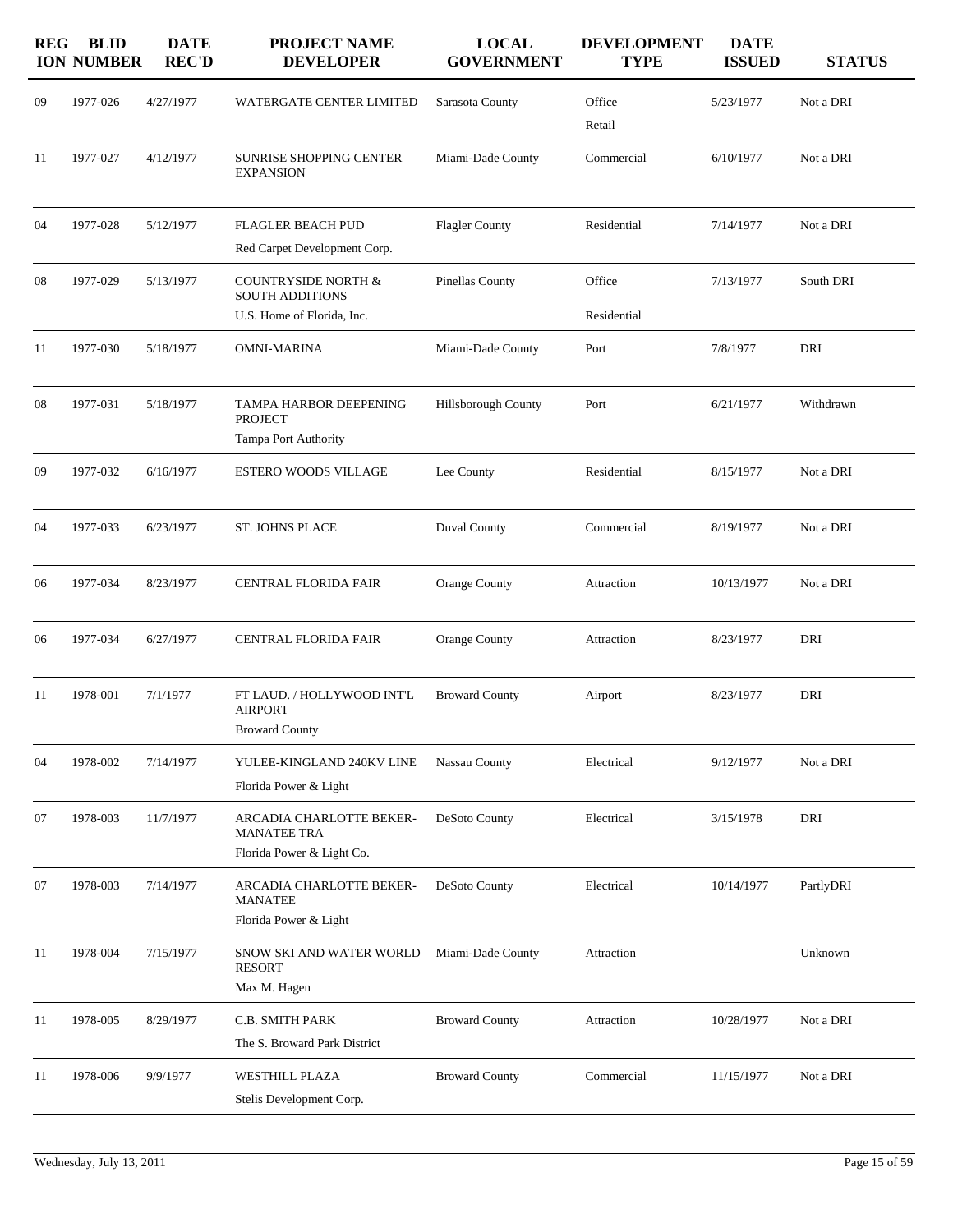| <b>REG</b> | <b>BLID</b><br><b>ION NUMBER</b> | <b>DATE</b><br><b>REC'D</b> | <b>PROJECT NAME</b><br><b>DEVELOPER</b>                                               | <b>LOCAL</b><br><b>GOVERNMENT</b> | <b>DEVELOPMENT</b><br><b>TYPE</b> | <b>DATE</b><br><b>ISSUED</b> | <b>STATUS</b> |
|------------|----------------------------------|-----------------------------|---------------------------------------------------------------------------------------|-----------------------------------|-----------------------------------|------------------------------|---------------|
| 08         | 1978-007                         | 9/14/1977                   | AGRICO BIG BEND TERMINAL                                                              | Hillsborough County               | Port                              | 11/10/1977                   | Not a DRI     |
| 09         | 1978-008                         | 9/30/1977                   | MOBILE HOME SUBDIVISION                                                               | <b>Charlotte County</b>           | Residential                       | 10/31/1977                   | Withdrawn     |
| 11         | 1978-009                         | 10/10/1977                  | BELCHER OIL COMPANY                                                                   | Escambia County                   | Petroleum                         | 12/9/1977                    | DRI           |
| 09         | 1978-010                         | 10/24/1977                  | LEMON BAY GOLF & TENNIS<br>CLUB, INC.                                                 | Sarasota County                   | Residential                       | 12/23/1977                   | Not a DRI     |
| 02         | 1978-011                         | 11/2/1977                   | <b>SHERATON MOTOR INN</b><br>Madison Center, Ltd.                                     | Leon County                       | Residential                       | 12/9/1977                    | Not a DRI     |
| 09         | 1978-012                         | 12/1/1977                   | THE ROYAL CLUB                                                                        | Sarasota County                   | Residential                       | 1/23/1978                    | Withdrawn     |
| 03         | 1978-013                         | 12/1/1977                   | NORTH FLORIDA REGIONAL<br><b>HOSPITAL</b>                                             | Alachua County                    | Hospital                          |                              | Unknown       |
| 09         | 1978-014                         | 12/12/1977                  | <b>SOUTH POINTE</b>                                                                   | Lee County                        | Residential                       | 2/10/1978                    | Not a DRI     |
| 08         | 1978-015                         | 12/21/1977                  | <b>COUNTRYSIDE NORTH &amp;</b><br><b>SOUTH ADD.RECON</b>                              | Pinellas County                   | Residential                       | 2/6/1978                     | Not a DRI     |
| 11         | 1978-016                         | 12/27/1977                  | DOWNTOWN DEVELOPMENT<br><b>AUTHORITY</b>                                              | Fort Lauderdale City              | Office                            | 2/17/1978                    | DRI           |
| 01         | 1978-017                         | 1/6/1978                    | PRETTY BAYOU TRACT                                                                    | <b>Bay County</b>                 | Residential                       | 3/14/1978                    | Not a DRI     |
| 11         | 1978-018                         | 7/1/1977                    | FT. LAUDERDALE-HOLLYWOOD Broward County<br><b>INT'L AIR.</b><br><b>Broward County</b> |                                   | Airport                           | 1/26/1978                    | DRI           |
| 07         | 1978-019                         | 7/14/1977                   | ARCADIA-CHARLOTTE-BEKER-<br><b>MANA. TRANS</b>                                        | DeSoto County                     | Electrical                        | 10/14/1977                   | Not a DRI     |
| 10         | 1978-020                         | 1/30/1978                   | <b>FLORIDA ROCK INDUSTRIES</b><br>Florida Rock Industries, Inc.                       | St. Lucie County                  | Mining                            | 3/31/1978                    | Not a DRI     |
| 03         | 1978-021                         | 2/16/1978                   | PERRY DRIFTON<br><b>TRANSMISSION LINE</b><br>Florida Power Corp.                      | <b>Taylor County</b>              | Electrical                        | 4/14/1978                    | DRI           |
| 04         | 1978-022                         | 2/16/1978                   | COMACHEE COVE YACHT<br><b>HARBOR</b><br>Comachee Cove Yacht Harbor, Inc.              | St. Johns County                  | Port                              | 11/3/1978                    | Not a DRI     |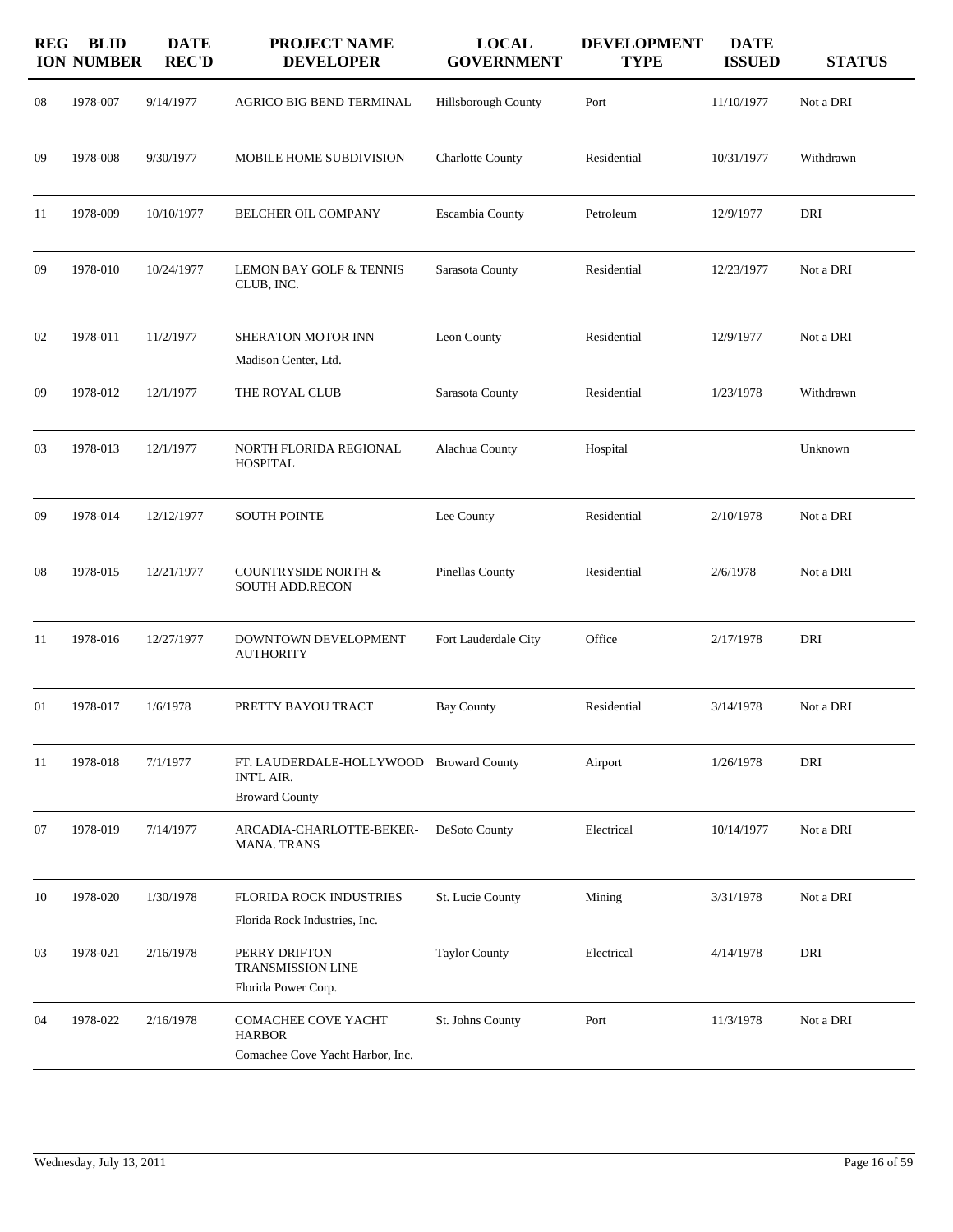| <b>REG</b> | <b>BLID</b><br><b>ION NUMBER</b> | <b>DATE</b><br><b>REC'D</b> | <b>PROJECT NAME</b><br><b>DEVELOPER</b>                                                        | <b>LOCAL</b><br><b>GOVERNMENT</b> | <b>DEVELOPMENT</b><br><b>TYPE</b> | <b>DATE</b><br><b>ISSUED</b> | <b>STATUS</b> |
|------------|----------------------------------|-----------------------------|------------------------------------------------------------------------------------------------|-----------------------------------|-----------------------------------|------------------------------|---------------|
| 08         | 1978-023                         | 2/20/1978                   | EXPAN OF RENT-A-CAR FAC<br><b>TAMPA INT'l</b><br>Hillsborough County Aviation Author           | Hillsborough County               | Airport                           | 4/6/1978                     | Not a DRI     |
| 09         | 1978-024                         | 3/8/1978                    | MOBILE HOME PARK                                                                               | Lee County                        | Residential                       | 5/9/1978                     | Not a DRI     |
| 07         | 1978-025                         | 3/13/1978                   | <b>S.E. FLORIDA PROPERTIES</b>                                                                 | Okeechobee County                 | Residential                       | 6/9/1978                     | BLIVR-018     |
| 03         | 1978-026                         | 4/19/1978                   | SUWANNEE RIVER PEAKING<br>UNIT ADDITIO                                                         | Suwannee County                   | Electrical<br>Petroleum           | 6/14/1978                    | Not a DRI     |
| 09         | 1978-027                         | 4/20/1978                   | LEE CO. ELECTRIC<br>COOPERATIVE, INC.                                                          | Lee County                        | Electrical                        | 5/16/1978                    | Not a DRI     |
| 08         | 1978-028                         | 4/25/1978                   | NEW PALMETTO MARINA, INC.<br>Pfitzc International, Inc.                                        | <b>Manatee County</b>             | Port                              | 6/21/1978                    | Not a DRI     |
| 11         | 1978-029                         | 4/26/1978                   | HAMPTONS OF NORTH<br><b>LAUDERDALE</b>                                                         | <b>Broward County</b>             | Residential                       | 8/18/1978                    | Withdrawn     |
| 09         | 1978-030                         | 5/5/1978                    | <b>BIRD BAY VILLAGE</b>                                                                        | Sarasota County                   | Residential                       | 10/6/1978                    | DRI           |
| 02         | 1978-031                         | 5/25/1978                   | CALHOUN COUNTY AIRPORT<br><b>IMPROVEMENTS</b>                                                  | Calhoun County                    | Airport                           | 8/15/1978                    | Not a DRI     |
| 08         | 1978-032                         | 5/30/1978                   | <b>FOREST LAKES</b>                                                                            | Pinellas County                   | Office<br>Residential             | 9/12/1978                    | DRI           |
| 09         | 1978-033                         | 5/30/1978                   | CHARLOTTE COUNTY AIRPORT<br><b>IMPROVEMTS</b><br><b>Charlotte County Development</b><br>Author | <b>Charlotte County</b>           | Airport                           | 6/22/1978                    | DRI           |
| 10         | 1978-034                         | 4/24/1978                   | PALM BEACH MALL                                                                                | Palm Beach County                 | Commercial                        | 5/8/1978                     | Withdrawn     |
| 04         | 1978-035                         | 6/27/1978                   | <b>OAK FOREST</b>                                                                              | Clay County                       | Residential                       | 2/16/1979                    | Not a DRI     |
| 11         | 1978-036                         | 6/23/1978                   | <b>MARINA BISCAYNE</b>                                                                         | Miami-Dade County                 | Port                              | 9/15/1978                    | Not a DRI     |
| 11         | 1978-037                         | 6/19/1978                   | RAIL RAPID TRANSIT PROJECT                                                                     | Miami-Dade County                 |                                   | 8/16/1978                    | Not a DRI     |
| 11         | 1979-001                         | 7/14/1978                   | <b>CRANDON MARINA PROPOSED</b><br>PIER IMPROV                                                  | Miami-Dade County                 | Port                              | 9/12/1978                    | Not a DRI     |
| 04         | 1979-002                         | 7/31/1978                   | <b>CENTRAL PARK</b><br>Bos & Assoc., Inc.                                                      | Jacksonville City                 | Industrial<br>Office              | 9/29/1978                    | Not a DRI     |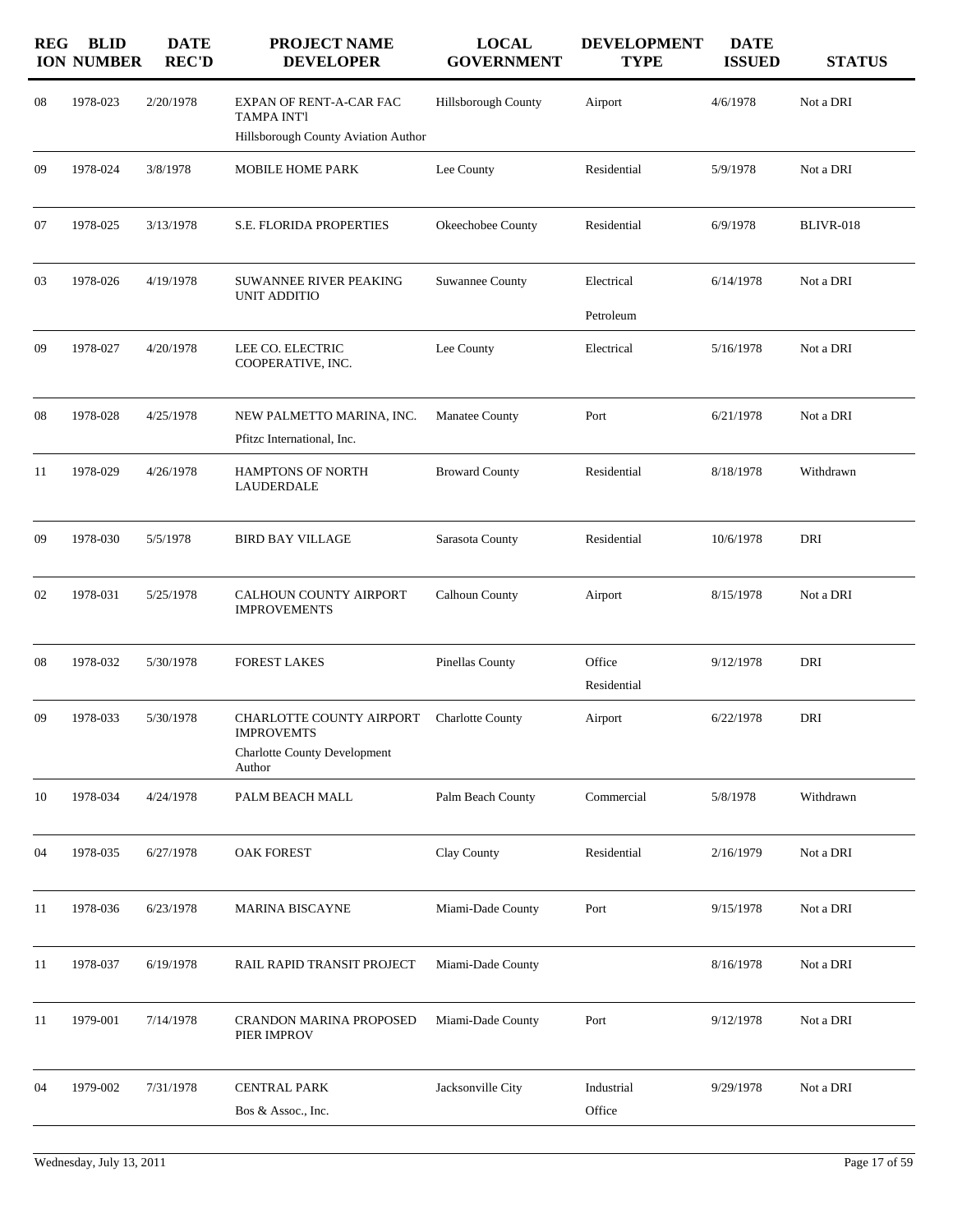| <b>REG</b> | <b>BLID</b><br><b>ION NUMBER</b> | <b>DATE</b><br><b>REC'D</b> | PROJECT NAME<br><b>DEVELOPER</b>                                     | <b>LOCAL</b><br><b>GOVERNMENT</b> | <b>DEVELOPMENT</b><br><b>TYPE</b> | <b>DATE</b><br><b>ISSUED</b> | <b>STATUS</b> |
|------------|----------------------------------|-----------------------------|----------------------------------------------------------------------|-----------------------------------|-----------------------------------|------------------------------|---------------|
| 09         | 1979-003                         | 8/14/1978                   | <b>COVE MARINA</b><br>Cove Marina, Inc.                              | Lee County                        | Port                              | 10/13/1978                   | Not a DRI     |
| 05         | 1979-004                         | 8/21/1978                   | SIDECAR ENGINEERING CORP<br><b>MINE</b><br>Sidecar Engineering Corp. | Citrus County                     | Mining                            | 10/19/1978                   | Not a DRI     |
| 05         | 1979-005                         | 9/1/1978                    | OCALA MUNICIPAL AIRPORT                                              | <b>Marion County</b>              | Airport                           | 12/22/1978                   | Not a DRI     |
| 10         | 1979-006                         | 10/3/1978                   | <b>OCEAN HARBOUR</b><br>Dock Masters Marine Construction<br>Co       | St. Lucie County                  | Port                              | 11/16/1978                   | Not a DRI     |
| 11         | 1979-007                         | 10/26/1978                  | POMPANO INDUSTRIAL PARK                                              | <b>Broward County</b>             | Industrial                        | 12/12/1978                   | Not a DRI     |
| 08         | 1979-008                         | 11/1/1978                   | ANCLOTE POWER PLANT NEW<br><b>TANK</b>                               | Pasco County                      | Petroleum                         | 1/12/1979                    | Not a DRI     |
| 06         | 1979-009                         | 11/2/1978                   | ROYAL OAKS (F/K/A THE<br>SWALLOWS)                                   | Volusia County                    | Residential                       | 12/29/1978                   | Not a DRI     |
| 08         | 1979-010                         | 11/9/1978                   | ST LOUIS CATHOLIC BENOV.<br>EDUC & ASO<br>Landmark Group             | Hillsborough County               | Office                            | 1/9/1979                     | Not a DRI     |
| 09         | 1979-011                         | 11/29/1978                  | SANYBEL BAY YACHT CLUB                                               | Lee County                        | Port                              | 2/16/1979                    | Not a DRI     |
| 06         | 1979-012                         | 1/4/1979                    | DEBARY PLANTATION<br>Magnolia Service Corporation                    | Volusia County                    | Residential                       | 3/5/1979                     | DRI           |
| 06         | 1979-012                         |                             | <b>DEBARY PLANTATION</b><br>Magnolia Service Corporation             | Volusia County                    | Residential                       | 8/3/1979                     | Not a DRI     |
| 04         | 1979-013                         | 1/17/1979                   | THE WOODS SUBDIVISION                                                | Duval County                      | Residential<br>Retail             |                              | Suspended     |
| 04         | 1979-014                         |                             | CENTRAL PARK MALL                                                    | <b>Duval County</b>               | Commercial                        | 5/18/1979                    | DRI           |
| 04         | 1979-014                         | 1/24/1979                   | CENTRAL PARK MALL                                                    | Duval County                      | Commercial                        | 3/30/1979                    | DRI           |
| 07         | 1979-015                         | 2/12/1979                   | ARCADIA MUNICIPAL AIRPORT                                            | DeSoto County                     | Airport                           | 4/19/1979                    | Not a DRI     |
| 10         | 1979-016                         | 2/13/1979                   | WOOD BRIDGE PUD                                                      | Martin County                     | Residential                       | 4/13/1979                    | Not a DRI     |
| 07         | 1979-017                         | 3/7/1979                    | OKEECHOBEE COUNTY<br><b>AIRPORT</b>                                  | Okeechobee County                 | Airport                           | 5/4/1979                     | Not a DRI     |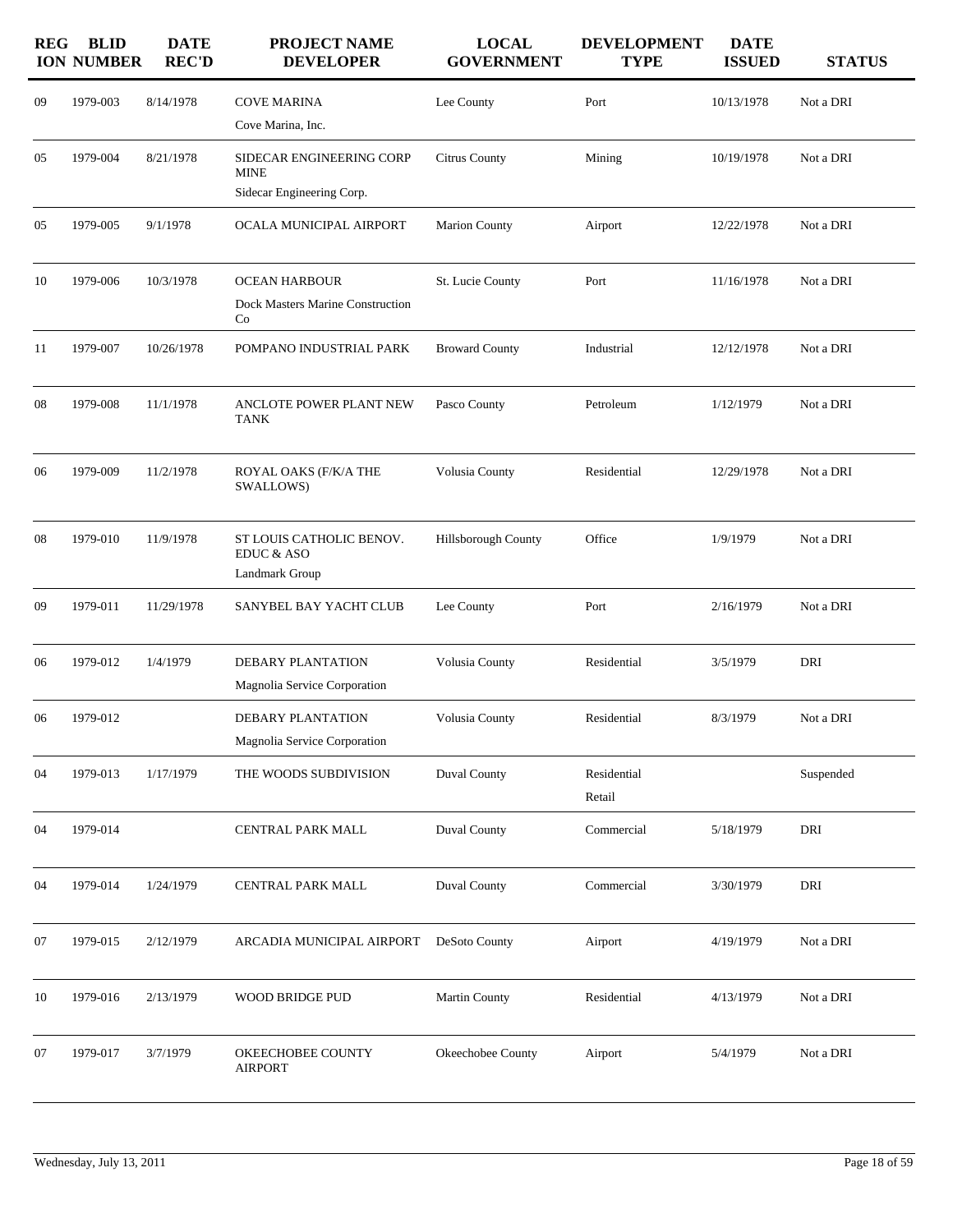| <b>REG</b> | <b>BLID</b><br><b>ION NUMBER</b> | <b>DATE</b><br><b>REC'D</b> | <b>PROJECT NAME</b><br><b>DEVELOPER</b>                                         | <b>LOCAL</b><br><b>GOVERNMENT</b> | <b>DEVELOPMENT</b><br><b>TYPE</b> | <b>DATE</b><br><b>ISSUED</b> | <b>STATUS</b> |
|------------|----------------------------------|-----------------------------|---------------------------------------------------------------------------------|-----------------------------------|-----------------------------------|------------------------------|---------------|
| 11         | 1979-018                         | 3/12/1979                   | <b>GROVE ISLE MARINA</b>                                                        | Miami-Dade County                 | Port                              | 6/11/1979                    | Withdrawn     |
| 04         | 1979-019                         | 3/15/1979                   | <b>SAWMILL MARINA</b>                                                           | <b>Duval County</b>               | Port                              | 5/14/1979                    | Not a DRI     |
| 07         | 1979-020                         | 3/21/1979                   | BEE GEE SHRIMP, INC.                                                            | Polk County                       | Industrial                        | 5/18/1979                    | Not a DRI     |
| 11         | 1979-021                         | 3/23/1979                   | MIAMI BEACH YACHT CORP                                                          | Miami-Dade County                 | Port                              | 5/22/1979                    | Not a DRI     |
| 08         | 1979-022                         | 3/29/1979                   | HIGGENS PLANT NEW TANK                                                          | Pinellas County                   | Petroleum                         | 5/9/1979                     | Withdrawn     |
| 08         | 1979-023                         | 5/3/1979                    | MADEIRA BEACH MUNICIPAL<br><b>MARINA</b>                                        | Pinellas County                   | Port                              | 6/26/1979                    | Not a DRI     |
| 09         | 1979-024                         | 5/4/1979                    | LEMON BAY ISLES, INC.                                                           | <b>Charlotte County</b>           | Residential                       | 6/29/1979                    | DRI           |
| 01         | 1979-025                         | 5/8/1979                    | HI OCTANE TERMINAL                                                              | <b>Bay County</b>                 | Petroleum                         | 6/29/1979                    | Not a DRI     |
| 10         | 1979-026                         | 5/8/1979                    | UNIVERSITY PARK PUD<br>Arvida Corp.                                             | Palm Beach County                 | Residential                       | 6/29/1979                    | Not a DRI     |
| 02         | 1979-027                         | 5/10/1979                   | LAKE TALQUIN ESTATES<br>Fl. General Equities, Inc.                              | Gadsden County                    | Residential                       | 7/9/1979                     | Not a DRI     |
| 07         | 1979-028                         | 5/14/1979                   | CRAIGS TRAVEL AND MOBILE<br><b>PARK</b>                                         | DeSoto County                     | Residential                       | 7/13/1979                    | Not a DRI     |
| $08\,$     | 1979-029                         |                             | KNIGHTS SWITCH STATION<br>Florida Power & Light Co.                             | Pasco County                      | Electrical                        | 8/23/1979                    | Withdrawn     |
| 08         | 1979-030                         | 5/25/1979                   | TECO CENTER<br>The Landmarks Group Commer. Srvs.                                | Hillsborough County               | Office                            | 7/24/1979                    | Not a DRI     |
| 08         | 1979-031                         | 5/29/1979                   | EAST COVE MARINA<br>Highpoint Corp.                                             | Pinellas County                   | Port                              | 1/12/1981                    | Withdrawn     |
| 03         | 1979-032                         | 5/29/1979                   | NORTH FLORIDA REGIONAL<br><b>HOSPITAL</b>                                       | Alachua County                    | Hospital                          | 6/22/1979                    | Not a DRI     |
| 06         | 1979-033                         | 6/8/1979                    | CANAVERAL PORT AUTHORITY<br><b>TANK FARM</b><br><b>Canaveral Port Authority</b> | <b>Brevard County</b>             | Petroleum                         | 8/13/1979                    | Not a DRI     |
| 04         | 1979-034                         | 6/5/1979                    | MANDARIN HOLIDAY MARINA<br>FISH CAMP.<br>Mandarin Holiday Marina Fish<br>CampIn | Duval County                      | Port                              | 8/3/1979                     | Not a DRI     |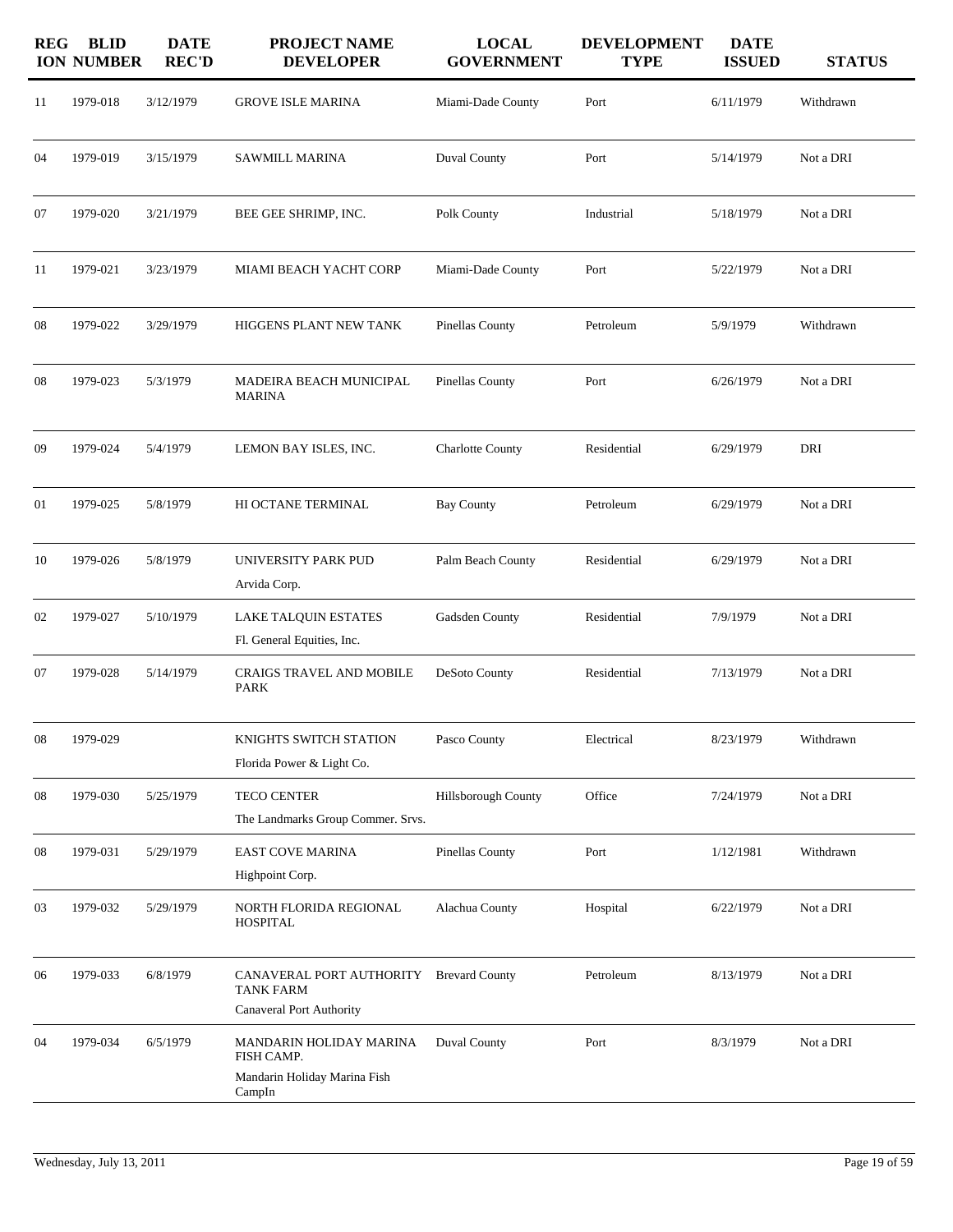| <b>REG</b> | <b>BLID</b><br><b>ION NUMBER</b> | <b>DATE</b><br><b>REC'D</b> | PROJECT NAME<br><b>DEVELOPER</b>                                                        | <b>LOCAL</b><br><b>GOVERNMENT</b> | <b>DEVELOPMENT</b><br><b>TYPE</b> | <b>DATE</b><br><b>ISSUED</b> | <b>STATUS</b> |
|------------|----------------------------------|-----------------------------|-----------------------------------------------------------------------------------------|-----------------------------------|-----------------------------------|------------------------------|---------------|
| 07         | 1979-035                         |                             | FT. MEADE-VANDOLAH<br><b>TRANSMISS. LINE</b><br>Florida Power Corporation               | Polk County                       | Electrical                        | 2/5/1980                     | Not a DRI     |
| 07         | 1979-035                         | 6/11/1979                   | FT. MEADE-VANDOLAH<br><b>TRANSMISS. LINE</b><br>Flower Power Corporation                | Polk County                       | Electrical                        | 8/20/1979                    | DRI           |
| 10         | 1979-036                         | 6/18/1979                   | FT. PIERCE MUNICIPAL YACHT<br>BASIN EX                                                  | St. Lucie County                  | Port                              | 7/17/1979                    | Withdrawn     |
| 09         | 1979-037                         | 6/20/1979                   | WIGGINS PASS YACHT CLUB<br>Coastal Engineering Cons.                                    | <b>Collier County</b>             | Port                              | 8/16/1979                    | Not a DRI     |
| 08         | 1979-038                         | 6/21/1979                   | COLONIAL PENN INSURANCE                                                                 | <b>Hillsborough County</b>        | Office                            | 8/22/1979                    | DRI           |
| 08         | 1979-038                         | 10/24/1979                  | COLONIAL PENN INSURANCE                                                                 | Hillsborough County               | Office                            | 11/15/1979                   | Not a DRI     |
| 08         | 1980-001                         | 7/11/1979                   | HORIZON AT TAMPA BAY PARK Hillsborough County<br>Landmarks Group Commer. Srvs,<br>Corp. |                                   | Office                            | 9/10/1979                    | Withdrawn     |
| 11         | 1980-002                         | 7/13/1979                   | <b>BURGER KING CORPORATE</b><br><b>HEADQUARTERS</b><br>Burger King Corp.                | Miami-Dade County                 | Office                            | 12/21/1979                   | Not a DRI     |
| 10         | 1980-003                         | 7/17/1979                   | FT. PIERCE MUNICIPAL MARINA St. Lucie County<br>EXPANS.                                 |                                   | Hospital                          | 9/13/1979                    | Not a DRI     |
| 11         | 1980-004                         | 7/27/1979                   | <b>GROVE ISLE MARINA</b>                                                                | Miami-Dade County                 | Port                              | 9/13/1979                    | Not a DRI     |
| 08         | 1980-005                         | 7/30/1979                   | TAMPA TERMINALS                                                                         | Hillsborough County               | Port                              | 9/13/1979                    | Not a DRI     |
| 08         | 1980-006                         | 7/31/1979                   | SHERATON HOTEL AT BUSCH<br><b>GARDENS</b><br>Chanen Construction, Co.                   | Hillsborough County               |                                   | 9/13/1979                    | Not a DRI     |
| 04         | 1980-007                         | 8/13/1979                   | SOUTHERN BELL N.E. FL DIST.<br>HDQTRS.<br>Yerby Land Charter Northshore Co.             | <b>Duval County</b>               | Office                            | 11/6/1979                    | DRI           |
| 07         | 1980-008                         | 8/16/1979                   | BONNY LAKE CHEMICAL<br><b>COMPLEX</b><br>W. R. Grace & Co.                              | Polk County                       | Industrial                        | 11/21/1979                   | DRI           |
| 07         | 1980-008                         | 12/28/1979                  | <b>BONNY LAKE CHEMICAL</b><br><b>COMPLEX</b>                                            | Polk County                       | Industrial                        | 3/4/1981                     | Withdrawn     |
| 08         | 1980-009                         | 8/17/1979                   | THE METROPOLITAN BANK<br><b>BUILDING</b>                                                | Hillsborough County               | Office                            | 10/19/1979                   | Not a DRI     |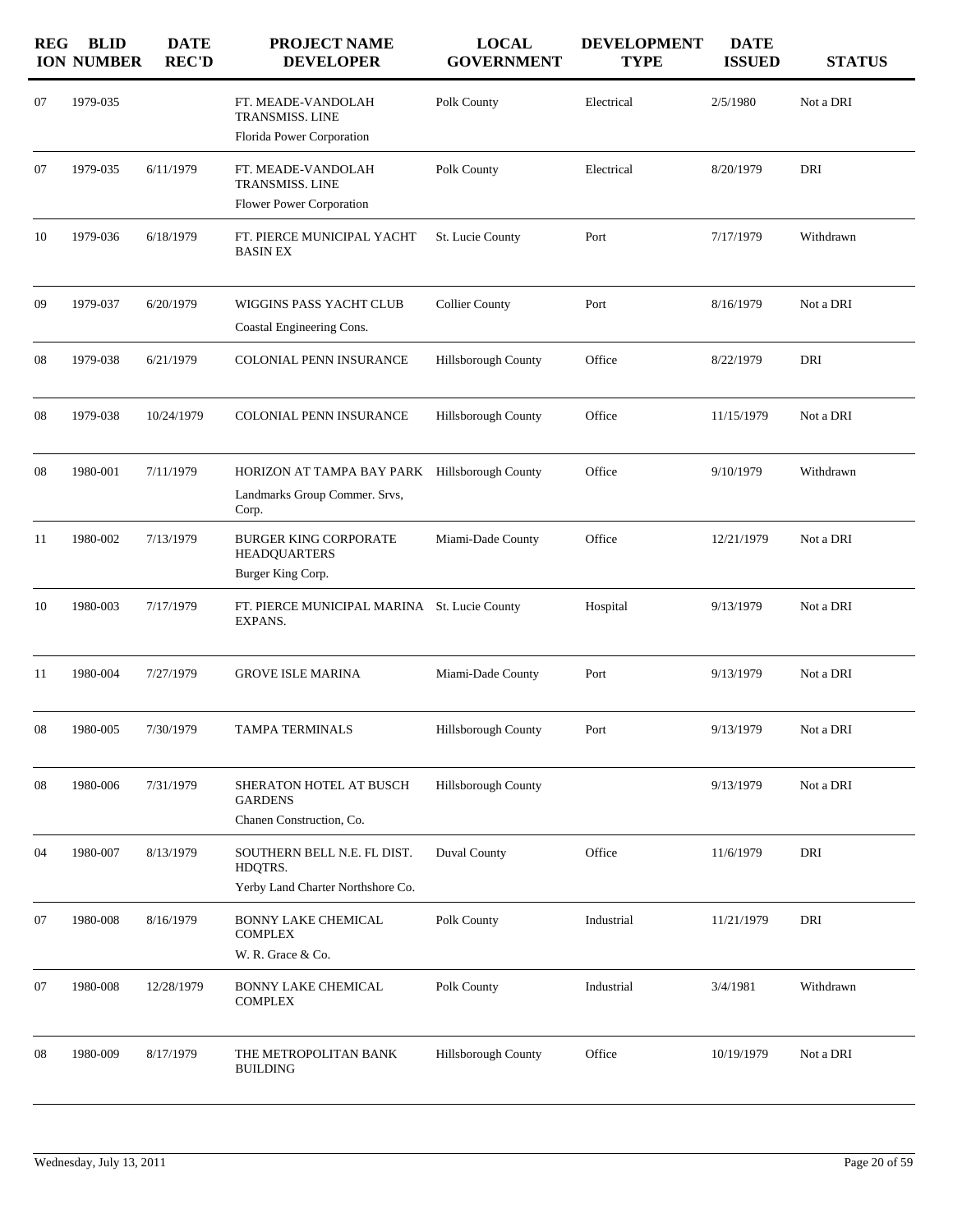| <b>REG</b> | <b>BLID</b><br><b>ION NUMBER</b> | <b>DATE</b><br><b>REC'D</b> | PROJECT NAME<br><b>DEVELOPER</b>                                      | <b>LOCAL</b><br><b>GOVERNMENT</b> | <b>DEVELOPMENT</b><br><b>TYPE</b> | <b>DATE</b><br><b>ISSUED</b> | <b>STATUS</b> |
|------------|----------------------------------|-----------------------------|-----------------------------------------------------------------------|-----------------------------------|-----------------------------------|------------------------------|---------------|
| 06         | 1980-010                         | 8/28/1979                   | THE GROVES                                                            | <b>Brevard County</b>             | Residential                       | 10/29/1979                   | Not a DRI     |
| 06         | 1980-011                         | 3/17/1980                   | MELBOURNE MALL                                                        | <b>Brevard County</b>             | Commercial                        | 5/8/1980                     | Not a DRI     |
| 06         | 1980-011                         | 9/6/1979                    | MELBOURNE MALL                                                        | <b>Brevard County</b>             | Commercial                        | 11/8/1979                    | DRI           |
| 11         | 1980-012                         | 9/21/1979                   | <b>HAMPTONS OF NORTH</b><br><b>LAUDERDALE</b>                         | <b>Broward County</b>             | Residential                       | 11/30/1979                   | Not a DRI     |
| 03         | 1980-013                         | 10/2/1979                   | <b>TAYLOR COUNTY MINE</b>                                             | <b>Taylor County</b>              | Mining                            | 11/29/1979                   | Not a DRI     |
| 08         | 1980-014                         | 10/11/1979                  | <b>GARDINIER</b>                                                      | <b>Hillsborough County</b>        | Industrial                        | 1/11/1980                    | DRI           |
| 08         | 1980-014                         |                             | <b>GARDINER</b>                                                       | Hillsborough County               | Industrial                        | 3/24/1980                    | Withdrawn     |
| 08         | 1980-015                         | 10/12/1979                  | THE PLAZA                                                             | <b>Hillsborough County</b>        | Office                            | 12/12/1979                   | Not a DRI     |
| 08         | 1980-016                         | 10/19/1979                  | <b>OYSTER LANDING</b><br>Pathfinder Development, Inc.                 | Pasco County                      | Residential                       | 3/19/1980                    | DRI           |
| 08         | 1980-017                         | 10/22/1979                  | SOUTH STATE TERMINALS<br><b>COMPANY</b>                               | Hillsborough County               | Petroleum                         | 1/31/1980                    | DRI           |
| 11         | 1980-018                         | 10/24/1979                  | FLORIDA ROCK AND SAND<br><b>COMPANY</b><br>J. J. Della Porta, Inc.    | Miami-Dade County                 | Industrial                        | 12/21/1979                   | Not a DRI     |
| 09         | 1980-019                         | 11/13/1979                  | <b>LEMON BAY ISLES</b>                                                | Charlotte County                  | Residential                       | 12/12/1979                   | Not a DRI     |
| 04         | 1980-020                         | 11/19/1979                  | UNNAMED MARINA                                                        | Duval County                      | Port                              | 1/20/1980                    | DRI           |
| 11         | 1980-021                         | 11/28/1979                  | PITTS SLIP MARINA                                                     | Escambia County                   | Port                              | 1/23/1980                    | Not a DRI     |
| 07         | 1980-022                         | 12/19/1979                  | PALMETTO-PAYNE CREEK MINE Polk County<br><b>Agrico Mining Company</b> |                                   | Mining                            | 2/20/1980                    | Not a DRI     |
| 05         | 1980-023                         | 12/26/1979                  | FLORIDA ROCK INDUSTRIES<br>Florida Rock Industries, Inc.              | <b>Marion County</b>              | Mining                            | 2/22/1980                    | Not a DRI     |
| 07         | 1980-024                         | 1/14/1980                   | HAINES CITY AIRPORT                                                   | Polk County                       | Airport                           | 3/13/1980                    | Not a DRI     |
| 11         | 1980-025                         | 1/18/1980                   | C.B. SMITH PARK                                                       | <b>Broward County</b>             | Attraction                        | 3/17/1980                    | Not a DRI     |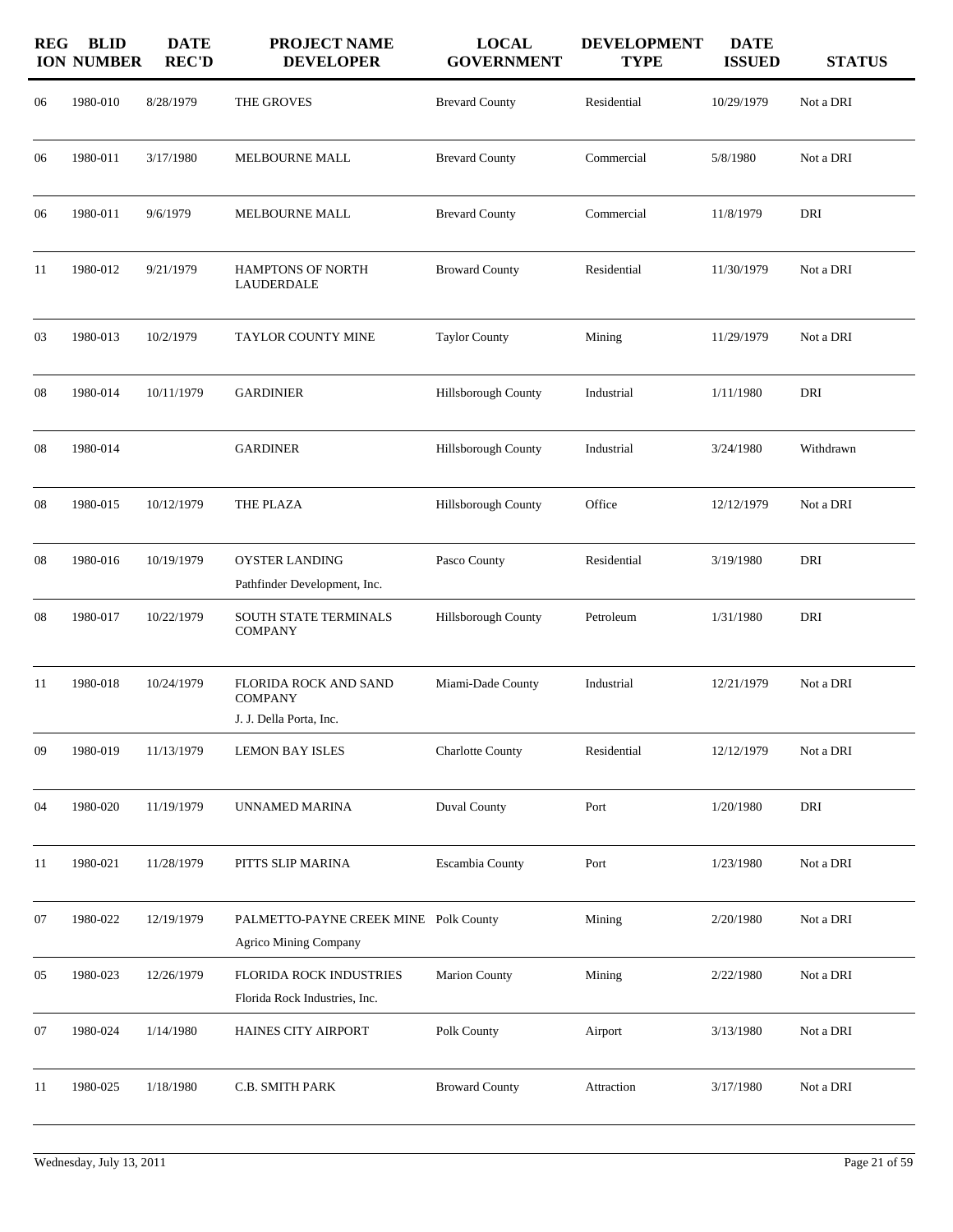| <b>REG</b> | <b>BLID</b><br><b>ION NUMBER</b> | <b>DATE</b><br><b>REC'D</b> | <b>PROJECT NAME</b><br><b>DEVELOPER</b>                                                     | <b>LOCAL</b><br><b>GOVERNMENT</b> | <b>DEVELOPMENT</b><br><b>TYPE</b> | <b>DATE</b><br><b>ISSUED</b> | <b>STATUS</b> |
|------------|----------------------------------|-----------------------------|---------------------------------------------------------------------------------------------|-----------------------------------|-----------------------------------|------------------------------|---------------|
| 06         | 1980-026                         | 1/18/1980                   | DEER RUN                                                                                    | <b>Brevard County</b>             | Residential                       | 3/19/1980                    | Not a DRI     |
| 04         | 1980-027                         | 1/24/1980                   | <b>EASTERN SEABOARD</b><br>PETROLEUM COMPANY                                                | <b>Duval County</b>               | Petroleum                         | 3/24/1980                    | Not a DRI     |
| 06         | 1980-028                         | 5/12/1980                   | <b>WINDOVER LAKES</b>                                                                       | <b>Brevard County</b>             | Residential                       | 6/18/1980                    | Not a DRI     |
| 11         | 1980-029                         | 2/4/1980                    | MCINTOSH ASSOC., INC.-ROCK<br><b>MINE</b>                                                   | <b>Broward County</b>             | Mining                            | 4/3/1980                     | DRI           |
| 08         | 1980-030                         | 2/7/1980                    | <b>BUSCH GARDENS</b>                                                                        | Hillsborough County               | Attraction                        | 5/15/1980                    | DRI           |
| 07         | 1980-031                         | 2/14/1980                   | USS AGRI-CHEMICALS (FT.<br><b>MEADE PHOS)</b>                                               | Polk County                       | Industrial                        | 4/10/1980                    | Not a DRI     |
| 06         | 1980-032                         | 2/21/1980                   | DAYTONA BEACH REGIONAL<br><b>AIRPORT</b>                                                    | Volusia County                    | Airport                           | 4/16/1980                    | Not a DRI     |
| 01         | 1980-033                         | 3/7/1980                    | U.W.F. PANAMA CITY BRANCH<br><b>CAMPUS</b>                                                  | <b>Bay County</b>                 | School                            | 4/30/1980                    | Not a DRI     |
| 07         | 1980-034                         | 3/17/1980                   | N.E. CLEAR SPRINGS MINE<br><b>PROJECT</b><br>Int'l Minerals & Chemical Corp.                | Polk County                       | Mining                            | 5/30/1980                    | Not a DRI     |
| 11         | 1980-035                         | 3/19/1980                   | <b>ELLYSON PROGRESS PARK/JOB</b><br>OPPOR CTR                                               | Escambia County                   | Attraction                        | 6/9/1980                     | DRI           |
|            |                                  |                             | <b>Industrial Advisory Board</b>                                                            |                                   | Industrial                        |                              |               |
| 11         | 1980-036                         | 3/21/1980                   | <b>BAYOU CHICO MARINA</b><br>Bullock/Graves & Assoc., Architec.                             | Escambia County                   | Port                              | 6/9/1980                     | DRI           |
| 11         | 1980-036                         | 7/14/1980                   | <b>BAYOU CHICO MARINA</b>                                                                   | Escambia County                   | Port                              | 6/25/1980                    |               |
| 09         | 1980-037                         | 3/21/1980                   | <b>ENGLEWOOD VILLAGE</b>                                                                    | Sarasota County                   | Commercial                        | 7/7/1980                     | Not a DRI     |
| 11         | 1980-038                         | 3/24/1980                   | MIAMI INTERNATIONAL PARK<br>Amoskeag Realty                                                 | Miami-Dade County                 | Industrial                        | 5/1/1980                     | Withdrawn     |
| 08         | 1980-039                         | 4/10/1980                   | <b>AUSTIN CENTER WEST</b>                                                                   | Hillsborough County               | Office                            | 6/9/1980                     | Not a DRI     |
| 03         | 1980-040                         | 4/11/1980                   | PERRY-FOLEY AIRPORT<br><b>IMPROVEMENTS</b><br><b>Taylor County Development</b><br>Authority | <b>Taylor County</b>              | Airport                           | 6/30/1980                    | DRI           |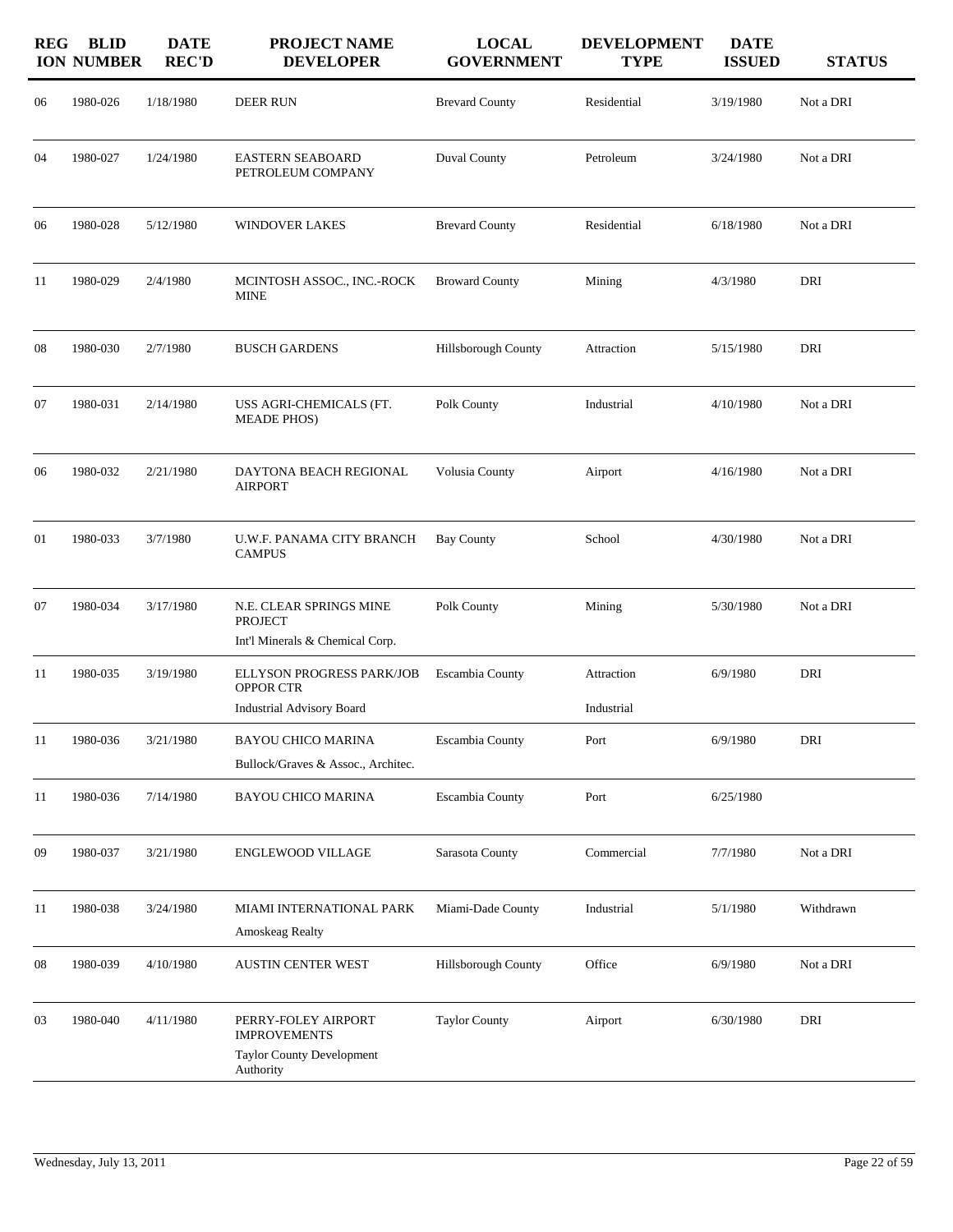| <b>REG</b> | <b>BLID</b><br><b>ION NUMBER</b> | <b>DATE</b><br><b>REC'D</b> | <b>PROJECT NAME</b><br><b>DEVELOPER</b>                                        | <b>LOCAL</b><br><b>GOVERNMENT</b> | <b>DEVELOPMENT</b><br><b>TYPE</b> | <b>DATE</b><br><b>ISSUED</b> | <b>STATUS</b> |
|------------|----------------------------------|-----------------------------|--------------------------------------------------------------------------------|-----------------------------------|-----------------------------------|------------------------------|---------------|
| 03         | 1980-040                         | 7/9/1980                    | PERRY-FOLEY AIRPORT<br><b>IMPROVEMENTS</b><br>Taylor Co. Development Authority | <b>Taylor County</b>              | Office                            | 5/13/1982                    | Withdrawn     |
| 07         | 1980-041                         | 4/16/1980                   | <b>SEBRING RIDGE</b>                                                           | <b>Highlands County</b>           | Residential                       | 6/17/1980                    | Not a DRI     |
|            |                                  |                             | Lake Sebring Ridge, Inc.                                                       |                                   |                                   |                              |               |
| 06         | 1980-042                         | 5/6/1980                    | LAKE MAITLAND WEIR<br><b>Orange County</b>                                     | Orange County                     |                                   | 6/19/1980                    | Not a DRI     |
| 09         | 1980-043                         | 5/9/1980                    | LEE COUNTY JAIL AND JUSTICE Lee County<br><b>CENTER</b>                        |                                   | Office                            | 7/22/1980                    | Not a DRI     |
| 09         | 1980-044                         | 8/5/1980                    | UNIV. OF SOUTH FLORIDA-FT.<br><b>MYERS</b>                                     | Lee County                        | School                            | 8/14/1980                    | Not a DRI     |
| 09         | 1980-044                         |                             | UNIV. OF SOUTH FLORIDA-FT.<br><b>MYERS</b>                                     | Lee County                        | Residential                       | 7/18/1980                    | DRI           |
| 05         | 1980-045                         | 5/28/1980                   | <b>BRENTWOOD</b>                                                               | Citrus County                     | Residential                       | 7/28/1980                    | Not a DRI     |
|            |                                  |                             | Alpha Land Partnership                                                         |                                   |                                   |                              |               |
| 04         | 1980-046                         | 5/30/1980                   | CONTAINER CORPORATION OF<br><b>AMERICA</b>                                     | <b>Duval County</b>               |                                   | 6/30/1980                    | Not a DRI     |
| 09         | 1980-047                         | 6/6/1980                    | LEHIGH MOBILE HOME PARK                                                        | Lee County                        | Residential                       | 8/18/1980                    | Not a DRI     |
| 09         | 1980-048                         | 6/9/1980                    | <b>KELLY GREENS-JAB</b><br><b>ENTERPRISES</b>                                  | Lee County                        | Residential                       | 8/7/1980                     | Not a DRI     |
| 11         | 1980-049                         | 6/6/1980                    | MIAMI INTERNATIONAL PARK<br>Amoskeag Realty                                    | Miami-Dade County                 | Industrial                        | 8/14/1980                    | DRI           |
| 08         | 1980-050                         | 6/18/1980                   | OLD HYDE PARK VILLAGE                                                          | Hillsborough County               | Residential                       | 9/5/1980                     | Not a DRI     |
| 04         | 1980-051                         | 6/23/1980                   | JACKSONVILLE PLAZA<br>Jacksonville Plaza Assoc., Ltd.                          | Duval County                      | Office                            | 9/3/1980                     | Not a DRI     |
| 10         | 1981-001                         | 7/3/1980                    | POINTE LAGOON<br><b>First Wisconsin National Bank</b>                          | Martin County                     | Residential                       | 9/23/1980                    | Withdrawn     |
| 07         | 1981-002                         | 7/9/1980                    | AVON PARK-FT. MEADE 230KV<br><b>TRAN LINE</b><br>Florida Power Corporation     | Polk County                       | Electrical                        | 8/4/1980                     | Withdrawn     |
| 07         | 1981-003                         | 4/15/1981                   | PEBBLEDALE<br>Agrico Mining Co.                                                | Polk County                       | Mining                            | 4/27/1981                    | DRI           |
| 07         | 1981-003                         | 7/28/1980                   | PEBBLEDALE<br>Agrico Mining Co.                                                | Polk County                       | Mining                            | 10/27/1980                   | DRI           |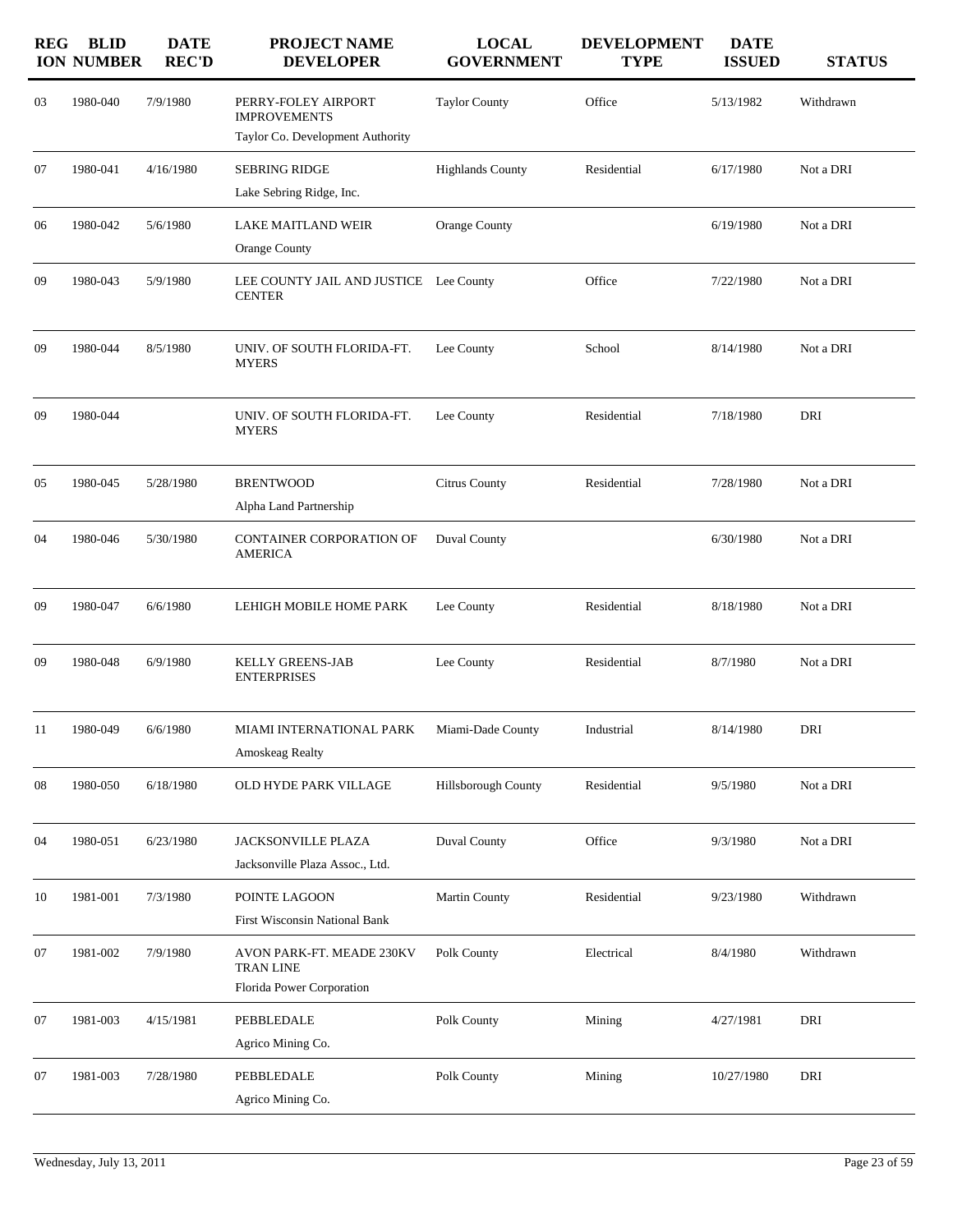| <b>REG</b> | <b>BLID</b><br><b>ION NUMBER</b> | <b>DATE</b><br><b>REC'D</b> | <b>PROJECT NAME</b><br><b>DEVELOPER</b>                                            | <b>LOCAL</b><br><b>GOVERNMENT</b> | <b>DEVELOPMENT</b><br><b>TYPE</b> | <b>DATE</b><br><b>ISSUED</b> | <b>STATUS</b> |
|------------|----------------------------------|-----------------------------|------------------------------------------------------------------------------------|-----------------------------------|-----------------------------------|------------------------------|---------------|
| 07         | 1981-004                         | 8/18/1980                   | <b>MEADOW LAKES</b>                                                                | Polk County                       | Residential                       | 10/30/1980                   | Not a DRI     |
| 08         | 1981-005                         | 11/21/1980                  | HOPEWELL PHOSPHATE<br><b>PROJECT</b>                                               | Hillsborough County               | Mining                            | 3/19/1981                    | Not a DRI     |
|            |                                  |                             | Hopewell Land Corp.                                                                |                                   |                                   |                              |               |
| 11         | 1981-006                         | 8/18/1980                   | <b>MIAMI TRADE CENTER</b>                                                          | Miami-Dade County                 | Office                            | 11/21/1980                   | DRI           |
|            |                                  |                             | Dade Savings & Loan                                                                |                                   |                                   |                              |               |
| 11         | 1981-007                         | 8/11/1980                   | <b>CHEROKEE LAND &amp;</b><br><b>INVESTMENT VENTURE</b>                            | <b>Broward County</b>             | Mining                            | 10/3/1980                    | Not a DRI     |
| 08         | 1981-008                         | 9/9/1980                    | OFFICE TOWER NO 3 HILLS<br><b>COMPANY</b><br>Jim Walker Corp.                      | <b>Hillsborough County</b>        | Office                            | 1/8/1981                     | Not a DRI     |
| 06         | 1981-009                         | 9/10/1980                   | 201 SOUTH ORANGE BUILDING                                                          | <b>Orange County</b>              | Office                            | 12/4/1980                    | Not a DRI     |
| 06         | 1981-010                         | 9/19/1980                   | <b>LAKE BRYAN VILLAS</b>                                                           | Orange County                     | Residential                       | 10/27/1980                   | Not a DRI     |
| 07         | 1981-011                         | 9/25/1980                   | SOUTH PIERCE CHEMICAL<br>WORKS (SPCW)<br>Agrico Chemical Co.                       | Polk County                       | Industrial                        | 2/20/1981                    | Not a DRI     |
| 03         | 1981-012                         | 10/10/1980                  | <b>GAINSVILLE REGIONAL</b><br>AIRPORT EXT.<br>City of Gainesville                  | Alachua County                    | Airport                           | 2/5/1981                     |               |
| 07         | 1981-013                         | 10/13/1980                  | <b>COUNTRY LAKES</b><br>The Drummond Co.                                           | Polk County                       | Residential                       | 1/12/1981                    | Not a DRI     |
| 03         | 1981-014                         | 10/16/1980                  | RIVERSIDE ACRES SUBDIVISION Lafayette County<br><b>Context Development Company</b> |                                   | Residential                       | 2/4/1981                     |               |
| 03         | 1981-014                         | 2/17/1981                   | RIVERSIDE ACRES SUBDIVISION Lafayette County<br><b>Context Development Company</b> |                                   | Residential                       | 3/19/1981                    |               |
| 08         | 1981-015                         | 10/22/1980                  | <b>MEADOW OAKS/PINE RIDGE</b><br><b>ADD./ESTATES</b>                               | Pasco County                      | Residential                       | 1/27/1981                    | Not a DRI     |
|            |                                  |                             | West Coast Communities of Fla., Inc                                                |                                   |                                   |                              |               |
| 05         | 1981-016                         | 11/12/1980                  | <b>LANCALA FARMS UNIT 3</b><br><b>Context Development Company</b>                  | <b>Marion County</b>              | Residential                       | 3/4/1981                     |               |
| 11         | 1981-017                         | 11/14/1980                  | MACGACHE COMMERCE<br><b>CENTER/NORTH</b><br>Executive Center of America, Inc.      | Miami-Dade County                 | Office                            | 1/26/1981                    |               |
| 07         | 1981-018                         | 12/8/1980                   | PINE LEVEL MINE<br><b>Amax Environmental Services</b>                              | DeSoto County                     | Mining                            | 1/26/1981                    | DRI           |
| 11         | 1981-019                         | 12/4/1980                   | HOLLYWOOD BOULEVARD<br>Hollywood, Inc.                                             | <b>Broward County</b>             | Office<br>Retail                  | 4/20/1981                    | Withdrawn     |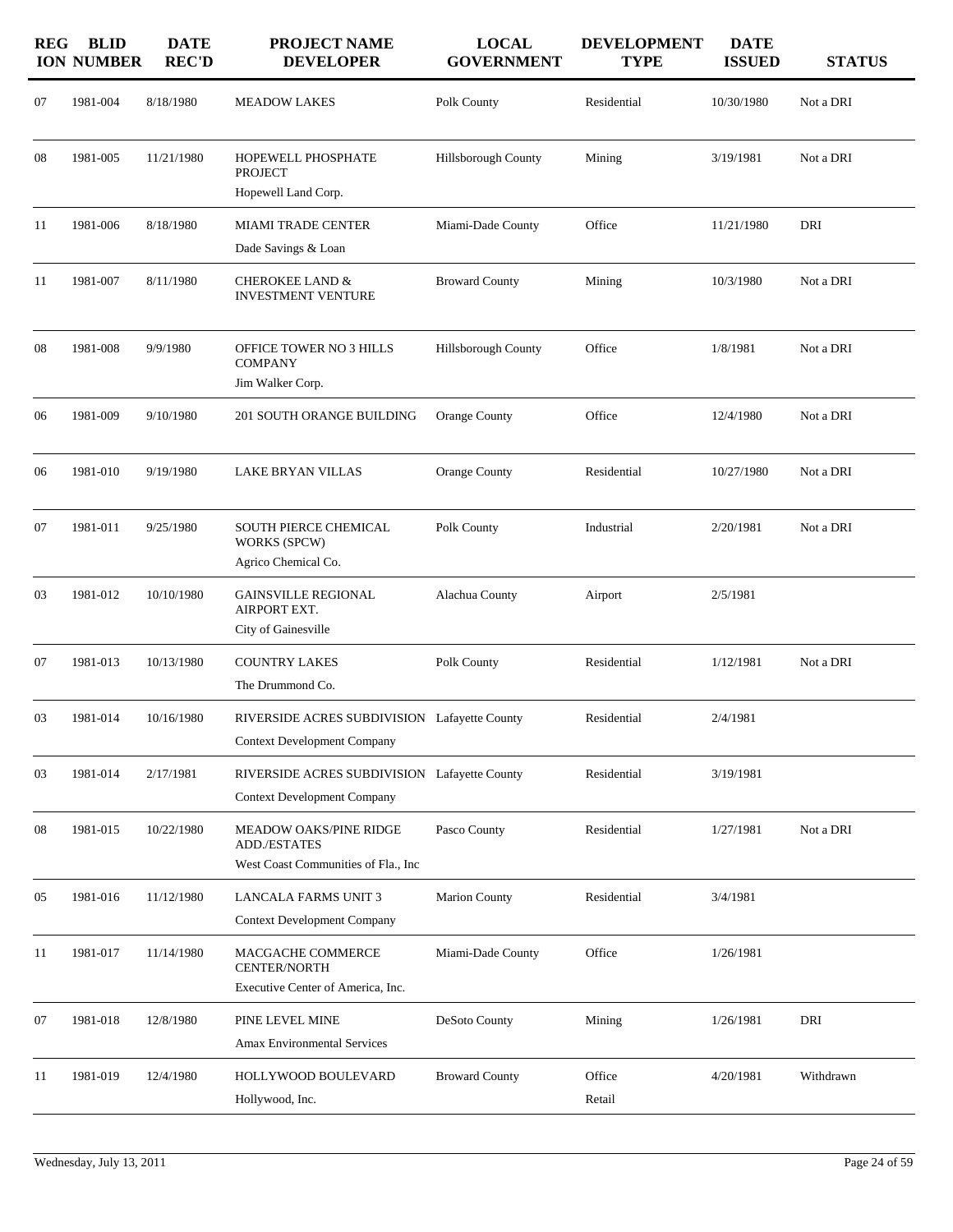| <b>REG</b> | <b>BLID</b><br><b>ION NUMBER</b> | <b>DATE</b><br><b>REC'D</b> | PROJECT NAME<br><b>DEVELOPER</b>                                                            | <b>LOCAL</b><br><b>GOVERNMENT</b> | <b>DEVELOPMENT</b><br><b>TYPE</b> | <b>DATE</b><br><b>ISSUED</b> | <b>STATUS</b> |
|------------|----------------------------------|-----------------------------|---------------------------------------------------------------------------------------------|-----------------------------------|-----------------------------------|------------------------------|---------------|
| 06         | 1981-020                         | 12/17/1980                  | <b>SCOTTISH HIGHLANDS</b><br><b>Silver Lakes Estates</b>                                    | Lake County                       | Residential                       | 3/25/1981                    | Withdrawn     |
| 07         | 1981-021                         | 12/18/1980                  | IMC POLK COUNTY MINES<br><b>EXTENSIONS</b><br>Int'l Minerals & Chemicals Corp.              | Polk County                       | Mining                            | 2/6/1981                     | Not a DRI     |
| 06         | 1981-022                         | 12/24/1980                  | WESTINGHOUSE HQ OFFICE<br><b>COMPLEX</b><br>Westinghouse Electric Corporation               | Orange County                     | Office                            | 2/13/1981                    | Not a DRI     |
| 08         | 1981-023                         | 12/11/1980                  | <b>SUNSHINE VILLAGE</b><br>Michael L. Miller                                                | Hillsborough County               | Residential                       | 10/13/1981                   | DRI           |
| 08         | 1981-023                         | 11/5/1981                   | <b>SUNSHINE VILLAGE</b>                                                                     | Hillsborough County               | Residential                       | 4/30/1982                    | Not a DRI     |
| 07         | 1981-024                         | 1/5/1981                    | YOGI BEAR'S JELLY-STONE<br>PARK CAMP                                                        | DeSoto County                     | Residential                       | 2/2/1981                     | Not a DRI     |
| 11         | 1981-025                         | 12/22/1980                  | Roy F. Woodruff<br>NORTH SHORE MEDICAL<br><b>CENTER</b><br>North Shore Medical Center, Inc. | Miami-Dade County                 | Mining                            | 2/24/1981                    |               |
| 07         | 1981-026                         | 12/16/1980                  | SILVER CITY MINE EXTENSION<br>Estech Chemical Corp.                                         | Polk County                       | Mining                            | 3/9/1981                     | Not a DRI     |
| 11         | 1981-027                         | 1/19/1981                   | <b>I-95 EXECUTIVE CENTER</b><br>Michael May, Sr. and                                        | <b>Broward County</b>             | Office                            | 4/6/1981                     |               |
| 05         | 1981-028                         | 1/19/1981                   | PEPPINS MOORING<br>McKean & Assoc.                                                          | Citrus County                     | Residential                       | 9/8/1981                     | Not a DRI     |
| 11         | 1981-029                         | 1/23/1981                   | SUNRISE INDUSTRIAL PARK                                                                     | <b>Broward County</b>             | Industrial                        | 4/15/1981                    | No Determ     |
| 10         | 1981-030                         | 2/3/1981                    | DELRAY MEDICAL CTR BY<br><b>NAT'l MED ENT</b><br>Ray Liberti                                | Palm Beach County                 | Hospital                          | 9/20/1982                    | Withdrawn     |
| 11         | 1981-031                         | 9/8/1980                    | <b>KEY WEST GOLF COURSE</b><br>VILLAS<br>Norm Wood & Tony Arnheim                           | Monroe County                     | Residential                       |                              |               |
| 10         | 1981-032                         | 2/26/1981                   | <b>SEXTON GROVES</b><br>Sexton Groves, Inc.                                                 | <b>Indian River County</b>        | Residential                       | 4/6/1981                     | Not a DRI     |
| 04         | 1981-033                         | 3/6/1981                    | COW BAY PEAT PROJECT GA.<br>PACIF CORP<br>Cow Bay Peat Project                              | Putnam County                     | Mining                            | 5/12/1981                    |               |
| 07         | 1981-034                         | 3/4/1981                    | <b>GRACE BONNY RAKE CHEM</b><br>PLANT COMPLEX<br>W. R. Grace & Co.                          | Polk County                       | Industrial                        | 4/22/1981                    | Not a DRI     |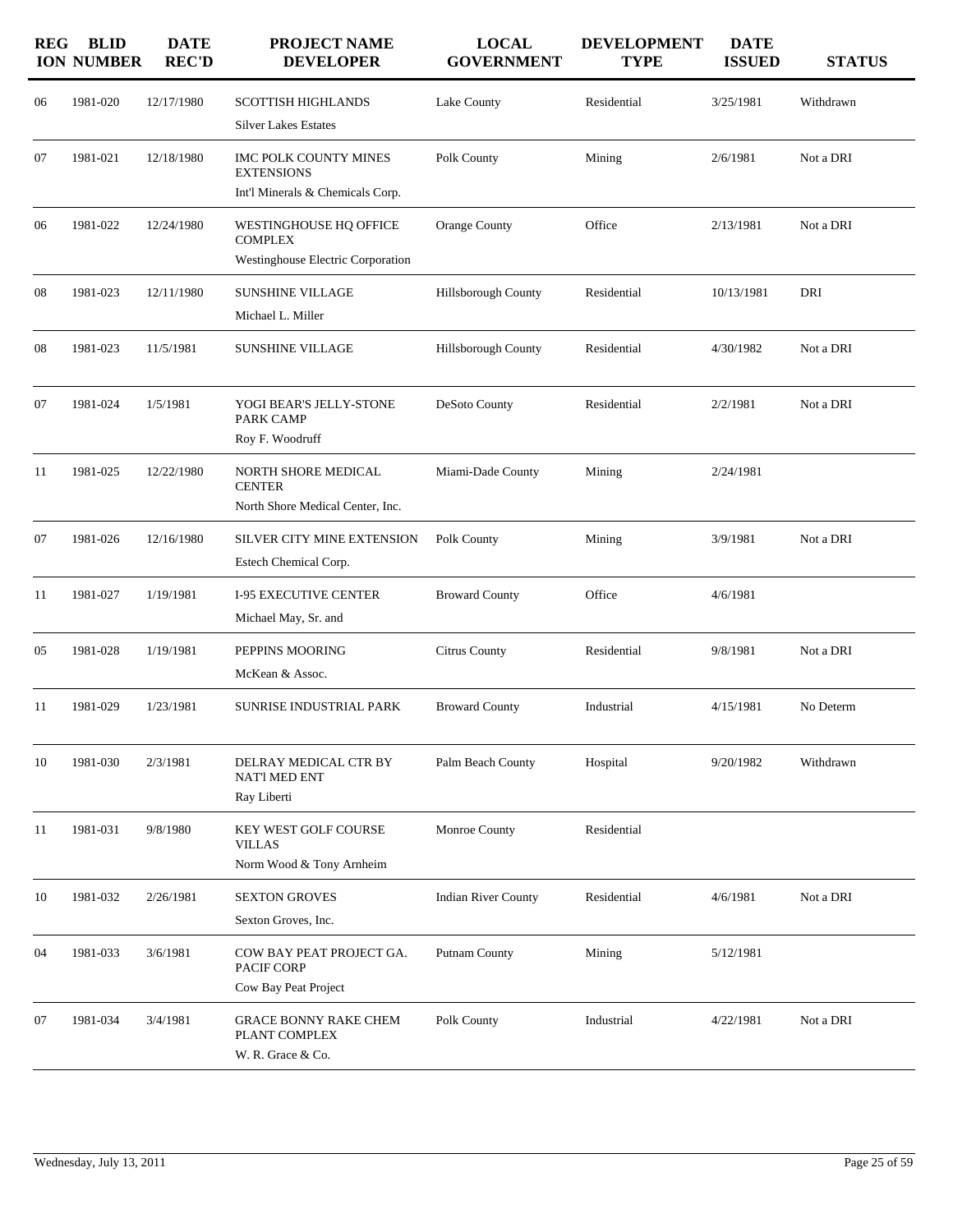| <b>REG</b> | <b>BLID</b><br><b>ION NUMBER</b> | <b>DATE</b><br><b>REC'D</b> | <b>PROJECT NAME</b><br><b>DEVELOPER</b>                             | <b>LOCAL</b><br><b>GOVERNMENT</b> | <b>DEVELOPMENT</b><br><b>TYPE</b> | <b>DATE</b><br><b>ISSUED</b> | <b>STATUS</b> |
|------------|----------------------------------|-----------------------------|---------------------------------------------------------------------|-----------------------------------|-----------------------------------|------------------------------|---------------|
| 11         | 1981-035                         | 3/10/1981                   | SUNRISE INDUSTRIAL PARK,<br>PHASE I<br>Racal-Milgo, Inc.            | <b>Broward County</b>             | Industrial                        | 4/20/1981                    | Withdrawn     |
| 09         | 1981-036                         | 8/19/1981                   | THE SPRINGS<br>Ramar Croup Co., Inc.                                | Sarasota County                   | Residential                       | 1/22/1982                    |               |
| 09         | 1981-036                         | 3/16/1981                   | THE SPRINGS<br>Ramar Group Co., Inc.                                | Sarasota County                   | Residential                       | 7/16/1981                    | DRI           |
| 09         | 1981-037                         | 3/23/1981                   | PINE FOREST<br>Howell F. Davis & Assoc., Inc.                       | Lee County                        | Residential                       | 5/15/1981                    | DRI           |
| 09         | 1981-038                         | 3/24/1981                   | LEMON BAY ISLES, PHASE II<br>Lemon Bay Isles, Inc.                  | <b>Charlotte County</b>           | Residential                       | 7/8/1981                     | Not a DRI     |
| 05         | 1981-039                         | 4/21/1981                   | <b>ROYAL OAKS MANOR</b><br>Jensen Properties, Inc.                  | <b>Citrus County</b>              | Residential                       | 1/29/1982                    | Not a DRI     |
| 09         | 1981-040                         | 4/24/1981                   | SARASOTA INTERNATIONAL<br><b>TRADE CENTER</b><br>Willow Lakes, Ltd. | Sarasota County                   | Industrial                        | 7/2/1981                     | Not a DRI     |
| 10         | 1981-041                         | 5/4/1981                    | <b>SEA OAKS</b><br>Florida Communities of Vero Beach                | <b>Indian River County</b>        | Residential                       | 6/29/1981                    | Not a DRI     |
| 07         | 1981-042                         | 5/5/1981                    | <b>BIG TREE</b><br>Big Tree of Arcadia                              | DeSoto County                     |                                   | 6/2/1981                     | Not Reg'd     |
| 06         | 1981-043                         | 5/8/1981                    | FLORIDA HOSPITAL EXPANSION Orange County<br>Florida Hospital        |                                   | Hospital                          | 9/21/1981                    | Withdrawn     |
| 09         | 1981-044                         | 5/13/1981                   | HENDERSON LAKES ESTATES<br>H. K. M. Realty Co.                      | <b>Collier County</b>             | Residential                       | 9/4/1981                     |               |
| 06         | 1981-045                         | 5/18/1981                   | THE GREENE PROJECT<br>Henry H. Greene, TR.                          | Orange County                     | Office<br>Retail                  | 10/6/1981                    | DRI           |
| 06         | 1981-046                         | 5/20/1981                   | TITUSVILLE MUNICIPAL<br><b>MARINA</b><br>Metal Craft, Inc.          | <b>Brevard County</b>             | Port                              | 8/27/1981                    | Not a DRI     |
| 08         | 1981-047                         | 5/26/1981                   | <b>MANATEE CIVIC CENTER</b><br>Manatee County Civic Center Author.  | Manatee County                    | Attraction                        | 7/23/1981                    | Withdrawn     |
| 07         | 1981-048                         | 6/2/1981                    | <b>HARDER HALL</b><br>Land Resources Corporation                    | <b>Highlands County</b>           | Residential                       | 9/1/1981                     | Not a DRI     |
| 08         | 1981-049                         | 6/5/1981                    | CORPORATE HEADQUARTERS<br>CRITIKON, INC<br>Critikon, Inc.           | Hillsborough County               | Office                            | 8/28/1981                    | Not a DRI     |
| 10         | 1981-050                         | 6/5/1981                    | THE LANDINGS AT<br><b>WELLINGTON</b><br>Gould Florida, Inc.         | Palm Beach County                 | Residential                       | 7/24/1981                    | Not a DRI     |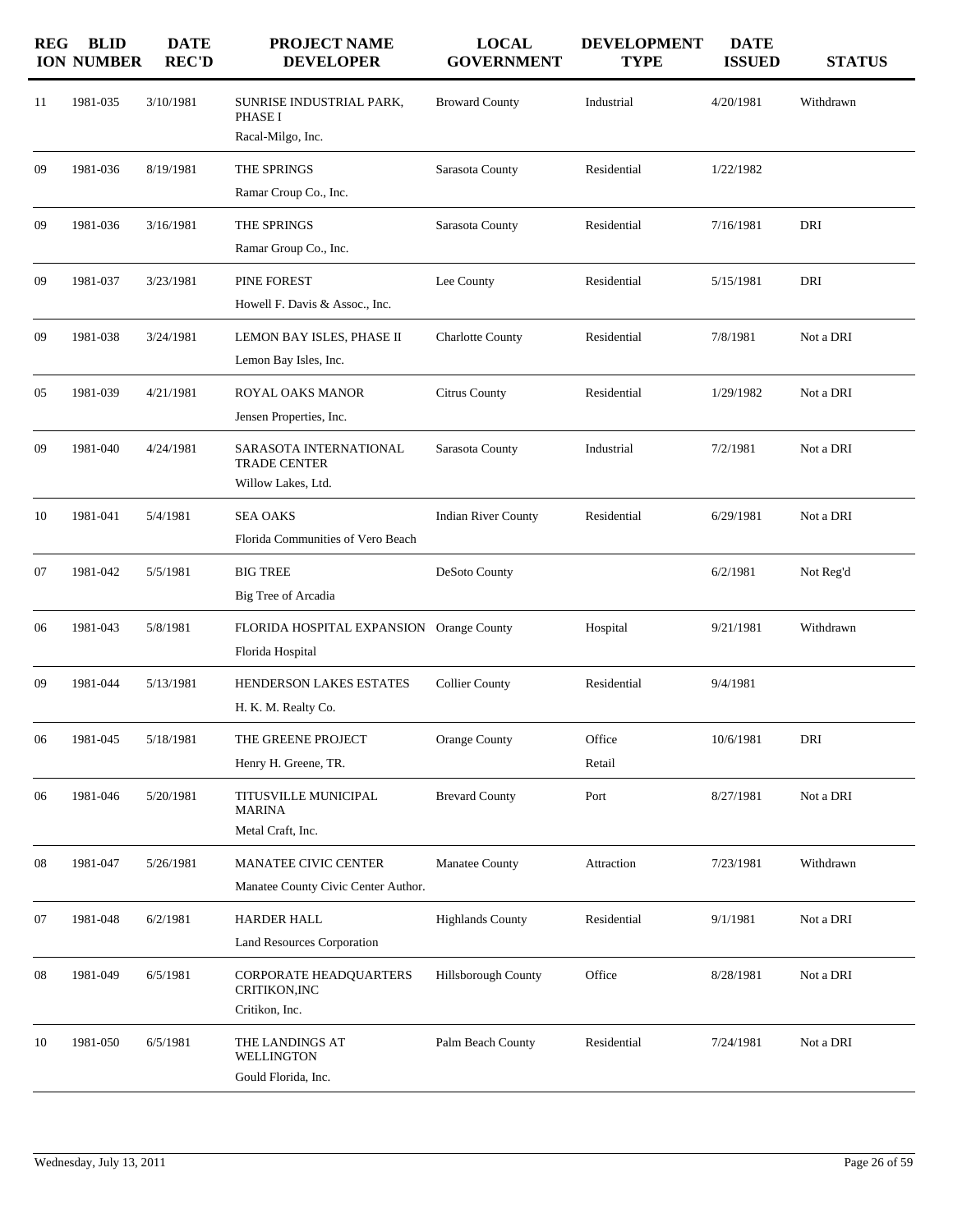| <b>REG</b> | <b>BLID</b><br><b>ION NUMBER</b> | <b>DATE</b><br><b>REC'D</b> | PROJECT NAME<br><b>DEVELOPER</b>                                         | <b>LOCAL</b><br><b>GOVERNMENT</b> | <b>DEVELOPMENT</b><br><b>TYPE</b> | <b>DATE</b><br><b>ISSUED</b> | <b>STATUS</b> |
|------------|----------------------------------|-----------------------------|--------------------------------------------------------------------------|-----------------------------------|-----------------------------------|------------------------------|---------------|
| 09         | 1981-051                         | 6/8/1981                    | <b>BLACK ISLAND PLANTATION</b><br><b>RESORTS</b>                         | Lee County                        | Residential                       | 8/21/1981                    | DRI           |
| 09         | 1981-051                         | 9/18/1981                   | <b>BLACK ISLAND PLANTATION</b><br><b>RESORTS</b>                         | Lee County                        | Residential                       | 10/15/1981                   | Not a DRI     |
| 10         | 1981-052                         | 6/5/1981                    | WELLINGTON COUNTRYPLACE<br>P.U.D.<br>Gould Florida, Inc.                 | Palm Beach County                 | Residential                       | 7/24/1981                    | Not a DRI     |
| 08         | 1981-053                         | 6/16/1981                   | <b>LINCOLN POINTE</b><br>Lincoln Pointe Associates, Ltd.                 | Hillsborough County               | Office                            | 9/4/1981                     | Not a DRI     |
| 06         | 1981-054                         | 6/16/1981                   | <b>200 LINCOLN PLACE</b><br>Lincoln-200 Lincoln Place Ltd.               | <b>Orange County</b>              | Office                            | 9/14/1981                    | Not a DRI     |
| 06         | 1981-055                         | 6/16/1981                   | 300 LINCOLN PLACE<br>Lincoln-300 Lincoln Place, Ltd.                     | <b>Orange County</b>              | Office                            | 9/14/1981                    | Not a DRI     |
| 11         | 1981-056                         | 6/15/1981                   | <b>SPORTS COMPLEX PARK</b><br>Broward Co. Parks/Recreation Div.          | <b>Broward County</b>             | Attraction                        | 10/9/1981                    | Not a DRI     |
| 11         | 1981-056                         | 6/15/1981                   | <b>SPORTS COMPLEX PARK</b><br>Broward Co. Parks/Recreation Div.          | <b>Broward County</b>             | Attraction                        | 10/9/1981                    | Not a DRI     |
| 05         | 1981-057                         | 6/22/1981                   | UNNAMED MOBILE HOME PARK Sumter County<br>Weyman T. Carmichael, Jr.      |                                   | Residential                       | 10/5/1981                    | Not a DRI     |
| 08         | 1981-058                         | 6/22/1981                   | <b>ECKERD COLLEGE</b><br>Eckerd College, Inc.                            | Pinellas County                   | School                            | 12/16/1981                   | Not a DRI     |
| 07         | 1981-059                         | 6/29/1981                   | <b>MESSINA MOBILE HOME PARK</b><br>Triad Tech., Inc.                     | DeSoto County                     | Residential                       | 9/25/1981                    | Not a DRI     |
| 11         | 1982-001                         | 7/13/1981                   | PARAGON PLAZA<br>Paragon Group, Inc.                                     | <b>Broward County</b>             | Office                            | 10/1/1981                    | Not a DRI     |
| 09         | 1982-002                         | 7/13/1981                   | <b>CENTER GATE SHOPPING</b><br><b>CENTER</b><br>Rolland L. King, Trustee | Sarasota County                   | Commercial                        | 9/11/1981                    | Not a DRI     |
| 08         | 1982-003                         | 7/27/1981                   | MCKAY BAY REFUSE TO<br><b>ENERGY PROJECT</b><br>City of Tampa            | Hillsborough County               | Industrial                        | 10/21/1981                   | Not a DRI     |
| 04         | 1982-004                         | 7/31/1981                   | JACKSONVILLE BY THE SEA<br>BHR Planning Group, Inc.                      | Duval County                      | Office<br>Residential             | 11/19/1981                   | DRI           |
| 04         | 1982-004                         | 12/16/1981                  | JACKSONVILLE BY THE SEA<br>BHR Planning Group, Inc.                      | Duval County                      | Office<br>Residential             | 4/29/1982                    | DRI           |
| 08         | 1982-005                         | 8/13/1981                   | TAMPA - VII<br>AFC Properties Tampa VII                                  | Hillsborough County               | Office                            | 5/7/1982                     | Not a DRI     |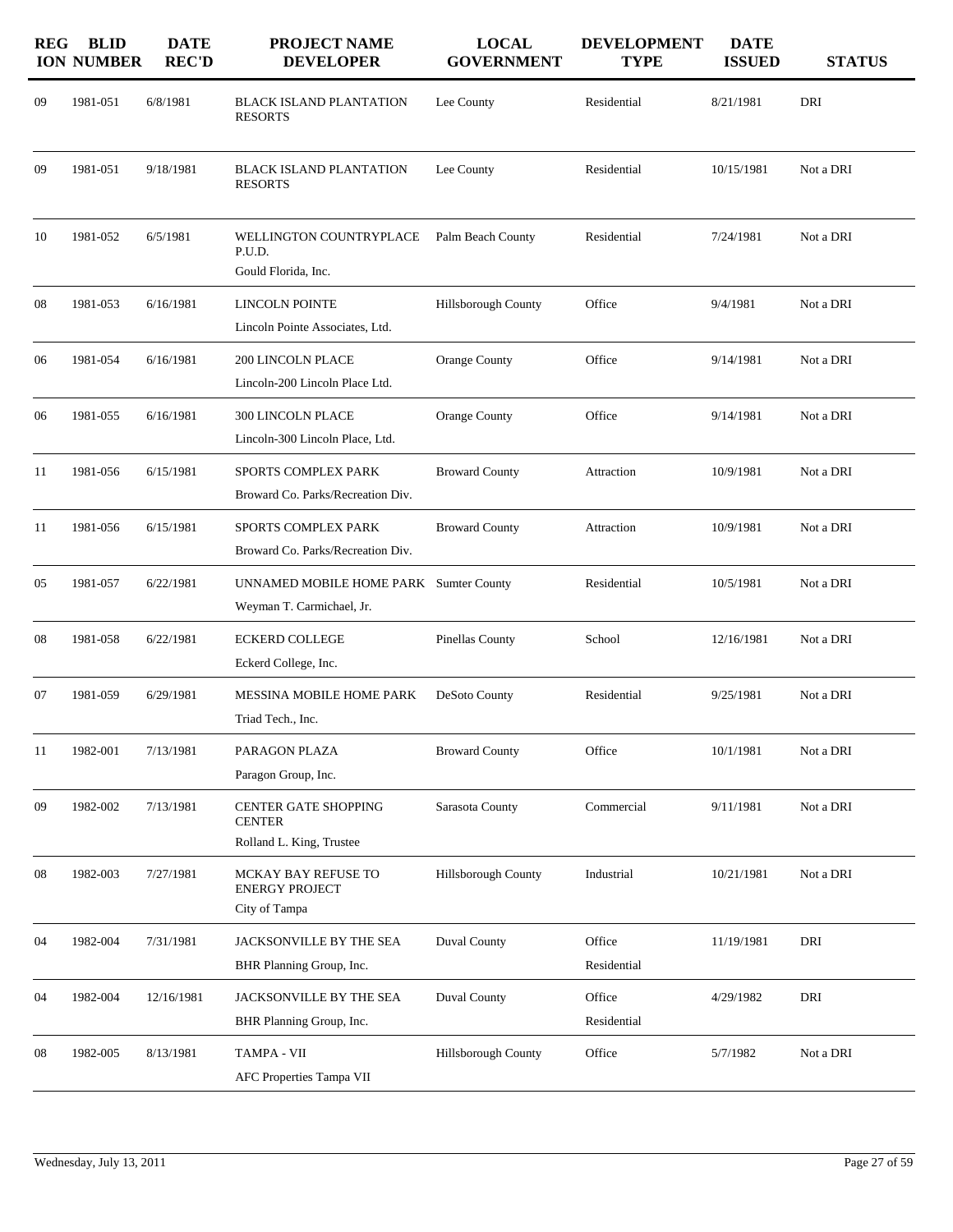| <b>REG</b> | <b>BLID</b><br><b>ION NUMBER</b> | <b>DATE</b><br><b>REC'D</b> | <b>PROJECT NAME</b><br><b>DEVELOPER</b>                                          | <b>LOCAL</b><br><b>GOVERNMENT</b> | <b>DEVELOPMENT</b><br><b>TYPE</b> | <b>DATE</b><br><b>ISSUED</b> | <b>STATUS</b> |
|------------|----------------------------------|-----------------------------|----------------------------------------------------------------------------------|-----------------------------------|-----------------------------------|------------------------------|---------------|
| 07         | 1982-006                         | 8/17/1981                   | SEBRING HIGHLANDS, INC.                                                          | <b>Highlands County</b>           | Residential                       | 2/3/1982                     | Not a DRI     |
| 08         | 1982-007                         | 8/24/1981                   | THE VILLAGE AT COUNTRYSIDE Pinellas County<br>The Lane Company                   |                                   | Commercial                        | 11/23/1981                   | Not a DRI     |
| 09         | 1982-008                         | 8/26/1981                   | <b>CORKSCREW R.V. RESORT</b><br>CONDOMINIUM<br>Corkscrew R.V. Resort Condominium | Lee County                        | Residential                       | 10/20/1981                   | Not a DRI     |
| 09         | 1982-009                         | 8/31/1981                   | <b>HENDERSON LAKE ESTATES</b><br>H.K.M. Realty Co.                               | <b>Collier County</b>             | Residential                       | 10/1/1981                    | DRI           |
| 09         | 1982-009                         | 11/3/1981                   | HENDERSON LAKE ESTATES<br>H.K.M. Realty Co.                                      | <b>Collier County</b>             | Residential                       | 3/29/1982                    | Not a DRI     |
| 11         | 1982-010                         | 9/4/1981                    | AIRPORT CORPORATE CENTER<br>PIC Realty Corp.                                     | Miami-Dade County                 | Industrial<br>Office              | 2/12/1982                    | Not a DRI     |
|            | 1982-011                         |                             | <b>VOID FILE NUMBER</b>                                                          | Void                              |                                   |                              |               |
| 11         | 1982-012                         | 9/14/1981                   | <b>DINNER KEY MARINA</b><br>City of Miami                                        | Miami-Dade County                 | Port                              | 11/30/1981                   | Not a DRI     |
| 06         | 1982-013                         | 9/16/1981                   | AIRPORT EXECUTIVE PARK<br>County of Volusia                                      | Volusia County                    | Office<br>Retail                  | 12/23/1981                   | DRI           |
| 09         | 1982-014                         |                             | <b>SOUTH MCGREGOR CENTER</b>                                                     | Lee County                        | Office<br>Retail                  | 12/1/1982                    | DRI           |
| 09         | 1982-014                         | 9/21/1981                   | <b>SOUTH MCGREGOR CENTER</b><br>Ronald C. Francisco                              | Lee County                        | Office<br>Retail                  | 12/21/1981                   | DRI           |
| 10         | 1982-015                         | 10/1/1981                   | <b>BANYAN BAY</b><br>Thomas E. Lewis                                             | Martin County                     | Mining                            | 11/13/1981                   | DRI           |
| 10         | 1982-015                         | 12/14/1981                  | <b>BANYAN BAY</b>                                                                | <b>Martin County</b>              | Residential                       |                              |               |
| 09         | 1982-016                         | 10/14/1981                  | THE 3 LAKES<br>Charlotte Rock Industries, Inc.                                   | Charlotte County                  | Mining                            | 11/25/1981                   | Not a DRI     |
| 04         | 1982-017                         | 10/20/1981                  | A PLACE BY THE SEA<br>John K. Sisk                                               | St. Johns County                  | Residential                       | 2/11/1982                    | Withdrawn     |
| 05         | 1982-018                         | 10/27/1981                  | <b>SUMTER COUNTY AIRPORT</b><br>Sumter County Board of Co.<br>Commsrs.           | <b>Sumter County</b>              | Airport                           | 11/13/1981                   | Withdrawn     |
| 11         | 1982-019                         | 10/27/1981                  | UNNAMED COMM OFFICE<br>BLDG. (DELTONA)<br>Deltona Franklin Realty Company        | Miami-Dade County                 | Office                            | 2/3/1982                     | Not a DRI     |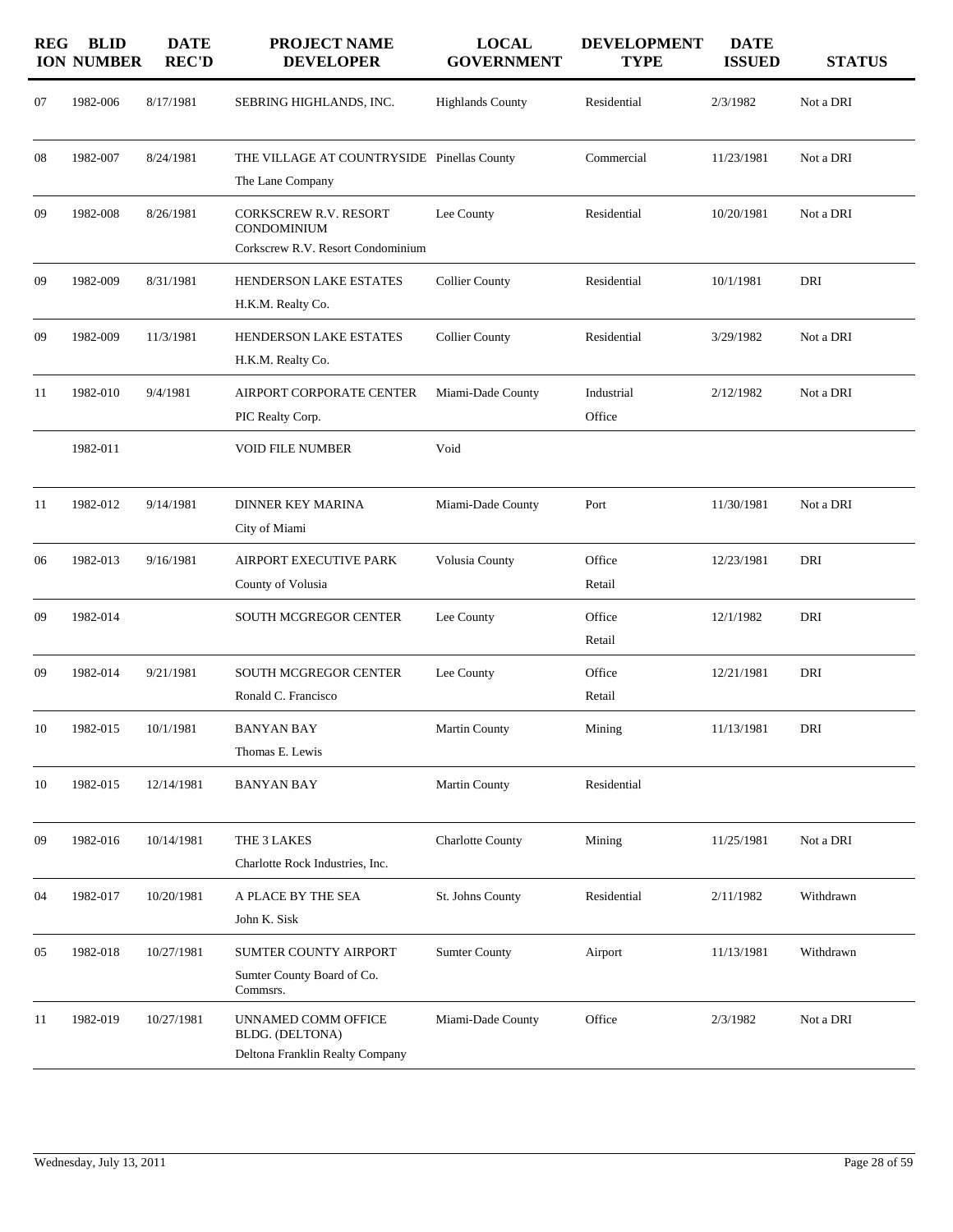| <b>REG</b> | <b>BLID</b><br><b>ION NUMBER</b> | <b>DATE</b><br><b>REC'D</b> | PROJECT NAME<br><b>DEVELOPER</b>                                                             | <b>LOCAL</b><br><b>GOVERNMENT</b> | <b>DEVELOPMENT</b><br><b>TYPE</b> | <b>DATE</b><br><b>ISSUED</b> | <b>STATUS</b> |
|------------|----------------------------------|-----------------------------|----------------------------------------------------------------------------------------------|-----------------------------------|-----------------------------------|------------------------------|---------------|
| 03         | 1982-020                         | 11/5/1981                   | <b>SUWANNEE COUNTY AIRPORT</b><br><b>EXTENSION</b><br>Suwannee County Bd. of Co.<br>Commsrs. | <b>Suwannee County</b>            | Airport                           | 12/17/1981                   | Not a DRI     |
| 06         | 1982-021                         | 11/4/1981                   | DAYTONA BEACH CIVIC<br><b>CENTER</b><br>County of Volusia                                    | Volusia County                    | Attraction                        | 9/7/1982                     | Not a DRI     |
| 08         | 1982-022                         | 11/6/1981                   | <b>ENDICOTT CENTER</b><br>The Endicott Corp.                                                 | <b>Pinellas County</b>            | Office<br>Retail                  |                              | Withdrawn     |
| 10         | 1982-023                         | 1/12/1981                   | <b>JENNIFER TRAILS</b><br>Cambridge Homes, Inc.                                              | Palm Beach County                 | Residential                       | 9/27/1982                    | Withdrawn     |
| 10         | 1982-024                         | 2/23/1982                   | NEW STATE FARMER'S MARKET Palm Beach County<br>Fla. Dept. of Agric & Cons. Srvs.             |                                   | Commercial                        | 9/30/1982                    | Withdrawn     |
| 10         | 1982-024                         | 11/12/1981                  | NEW STATE FARMER'S MARKET Palm Beach County<br>FLA Dept of Agric & Consumer Srvs.            |                                   | Commercial                        | 1/22/1982                    | DRI           |
| 06         | 1982-025                         | 11/18/1981                  | ONE LINCOLN CENTER<br>Lincoln Property Company of Florida                                    | <b>Orange County</b>              | Office                            | 2/4/1982                     | Not a DRI     |
| 09         | 1982-026                         | 11/25/1981                  | <b>BOCA BAY RESORT VILLAGES</b><br>CSX Resources, Inc.                                       | Lee County                        | Residential                       | 3/1/1982                     | Withdrawn     |
| 09         | 1982-027                         | 12/7/1981                   | <b>RINGLING CENTER</b><br>Gardinier Resorts, Inc.                                            | Sarasota County                   | Commercial<br>Residential         | 7/15/1982                    | Withdrawn     |
| 11         | 1982-028                         | 12/8/1981                   | DADELAND MALL EXPANSION<br>Equitable Life Assurance Society US                               | Miami-Dade County                 | Commercial                        | 2/3/1982                     | Not a DRI     |
| 07         | 1982-029                         | 12/17/1981                  | KING SUN CAMPGRND REC.<br><b>VEHICLE PARK</b><br>Ivey Plants, Inc.                           | Polk County                       | Residential                       | 1/22/1982                    | Not a DRI     |
| 10         | 1982-030                         | 12/18/1981                  | <b>BURDINES EXPANSION</b><br><b>Burdiness Dept. Stores</b>                                   | Palm Beach County                 | Commercial                        | 10/19/1982                   | Withdrawn     |
| 09         | 1982-031                         | 1/11/1982                   | THE OAKS<br>David W. Swar & John Santine                                                     | Lee County                        | Residential                       | 3/29/1982                    | Withdrawn     |
| 09         | 1982-032                         | 1/12/1982                   | <b>BUCCANEER MOBILE HOME</b><br><b>ESTATES</b><br>DeAnza Properties,-XJ Ltd.                 | Lee County                        | Residential                       | 7/28/1982                    | DRI           |
| 11         | 1982-033                         | 1/20/1982                   | BAYOU CHICO MARINA<br>Ellis W. Bullock, Jr. et al.                                           | Escambia County                   | Port                              | 4/22/1982                    | Not a DRI     |
| 10         | 1982-034                         | 1/21/1982                   | THE PINESTEAD AT VERO<br><b>BEACH</b><br>Aristek/Champion Joint Venture                      | <b>Indian River County</b>        | Residential                       | 3/9/1982                     | Not a DRI     |
| 05         | 1982-035                         | 1/22/1982                   | OCALA INTERNATIONAL<br>Ocala International Holdings, Inc.                                    | <b>Marion County</b>              | Residential                       | 3/10/1982                    | Not a DRI     |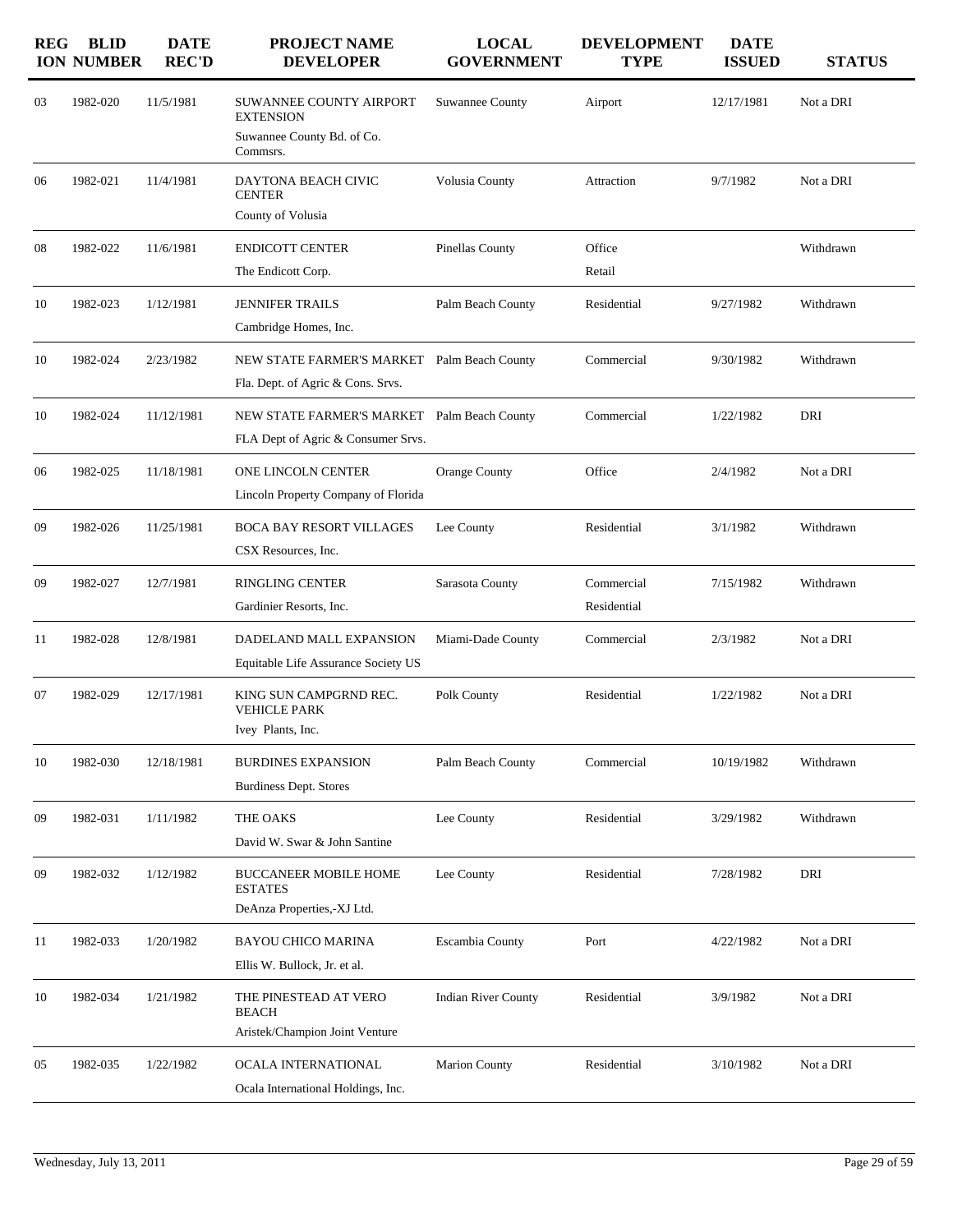| <b>REG</b> | <b>BLID</b><br><b>ION NUMBER</b> | <b>DATE</b><br><b>REC'D</b> | PROJECT NAME<br><b>DEVELOPER</b>                                               | <b>LOCAL</b><br><b>GOVERNMENT</b> | <b>DEVELOPMENT</b><br><b>TYPE</b> | <b>DATE</b><br><b>ISSUED</b> | <b>STATUS</b> |
|------------|----------------------------------|-----------------------------|--------------------------------------------------------------------------------|-----------------------------------|-----------------------------------|------------------------------|---------------|
| 11         | 1982-036                         | 5/6/1982                    | <b>WESTWIND LAKES</b><br>Contex Homes of Florida, Inc.                         | Miami-Dade County                 | Residential                       | 8/2/1982                     | Not a DRI     |
| 11         | 1982-036                         | 1/26/1982                   | <b>WESTWIND LAKES</b><br>Centex Homes of Florida, Inc.                         | Miami-Dade County                 | Residential                       | 4/2/1982                     | DRI           |
| 05         | 1982-037                         | 1/28/1982                   | <b>CENTRAL FLORIDA</b><br><b>AGGREGATES</b><br>Florida Crushed Stone Co.       | Hernando County                   | Mining                            | 3/30/1982                    | Not a DRI     |
| 09         | 1982-038                         | 1/29/1982                   | <b>COLLIER COUNTY</b><br><b>GOVERNMENT CENTER</b><br><b>Collier County</b>     | <b>Collier County</b>             | Office                            | 5/18/1982                    | Not a DRI     |
| 11         | 1982-039                         | 2/10/1982                   | <b>BARNETT BANK PLAZA</b><br>Regency Square Properties, Inc.                   | <b>Broward County</b>             | Office                            | 4/9/1982                     | Not a DRI     |
| 08         | 1982-040                         | 2/12/1982                   | ON TOP OF THE WORLD<br>MacFarlane, Ferguson, Allison, Kelly                    | <b>Pinellas County</b>            | Residential                       | 5/20/1982                    | Not a DRI     |
| 06         | 1982-041                         | 3/3/1982                    | ORLANDO EXECUTIVE CENTER<br>Dickinson Development Co.                          | <b>Orange County</b>              | Office                            | 7/29/1982                    | Not a DRI     |
| 06         | 1982-042                         | 3/8/1982                    | COCOA BEACH MARINA<br><b>RECONSIDERATION</b><br>City of Cocoa Beach Florida    | <b>Brevard County</b>             | Port                              | 7/9/1982                     | DRI           |
| 06         | 1982-042                         | 8/2/1982                    | COCOA BEACH MARINA<br>City of Cocoa Beach Florida                              | <b>Brevard County</b>             | Port                              | 12/6/1982                    | DRI           |
| 08         | 1982-043                         | 3/15/1982                   | TAMPA BAY AREA RESEARCH<br>& DEV. PARK                                         | Hillsborough County               | Industrial                        | 12/6/1982                    | Not a DRI     |
| 08         | 1982-044                         | 3/29/1982                   | Tampa Bay Area Research Dev. Auth<br>ROCKPORT PHOSPHATE<br><b>TERMINAL</b>     | <b>Hillsborough County</b>        | Industrial                        | 10/29/1982                   | DRI           |
|            |                                  |                             | Atlantic Land & Improvement Co.                                                |                                   | Port                              |                              |               |
| 01         | 1982-045                         | 3/29/1982                   | <b>MILTON "T" AIRPORT</b><br>Santa Rosa Co. Board of Co.<br>Commrs.            | Santa Rosa County                 | Airport                           | 6/16/1982                    | Not a DRI     |
| 11         | 1982-046                         | 4/8/1982                    | <b>BISCAYNE CENTER</b><br><b>ASSOCIATION</b><br>Sparber, Shevin, Rosen, et al. | Miami-Dade County                 | Office                            | 8/18/1982                    | Not a DRI     |
| 10         | 1982-047                         | 4/16/1982                   | PHILLIPS POINT<br>The Goodman Co.                                              | Palm Beach County                 | Office<br>Retail                  | 6/1/1982                     | Not a DRI     |
| 04         | 1982-048                         | 5/3/1982                    | MATANZAS ISLAND<br><b>DEVELOPMENT</b><br>Edward P. Mellan, II, et al.          | St. Johns County                  | Residential                       | 8/25/1982                    | DRI           |
| 04         | 1982-049                         | 5/3/1982                    | <b>UNNAMED</b><br>Birmingham Trust National Bank                               | St. Johns County                  | Residential                       | 8/23/1982                    | Withdrawn     |
| 04         | 1982-050                         | 5/3/1982                    | <b>UNNAMED</b><br>J. W. Goodwin, et al.                                        | St. Johns County                  | Residential                       | 8/23/1982                    | Withdrawn     |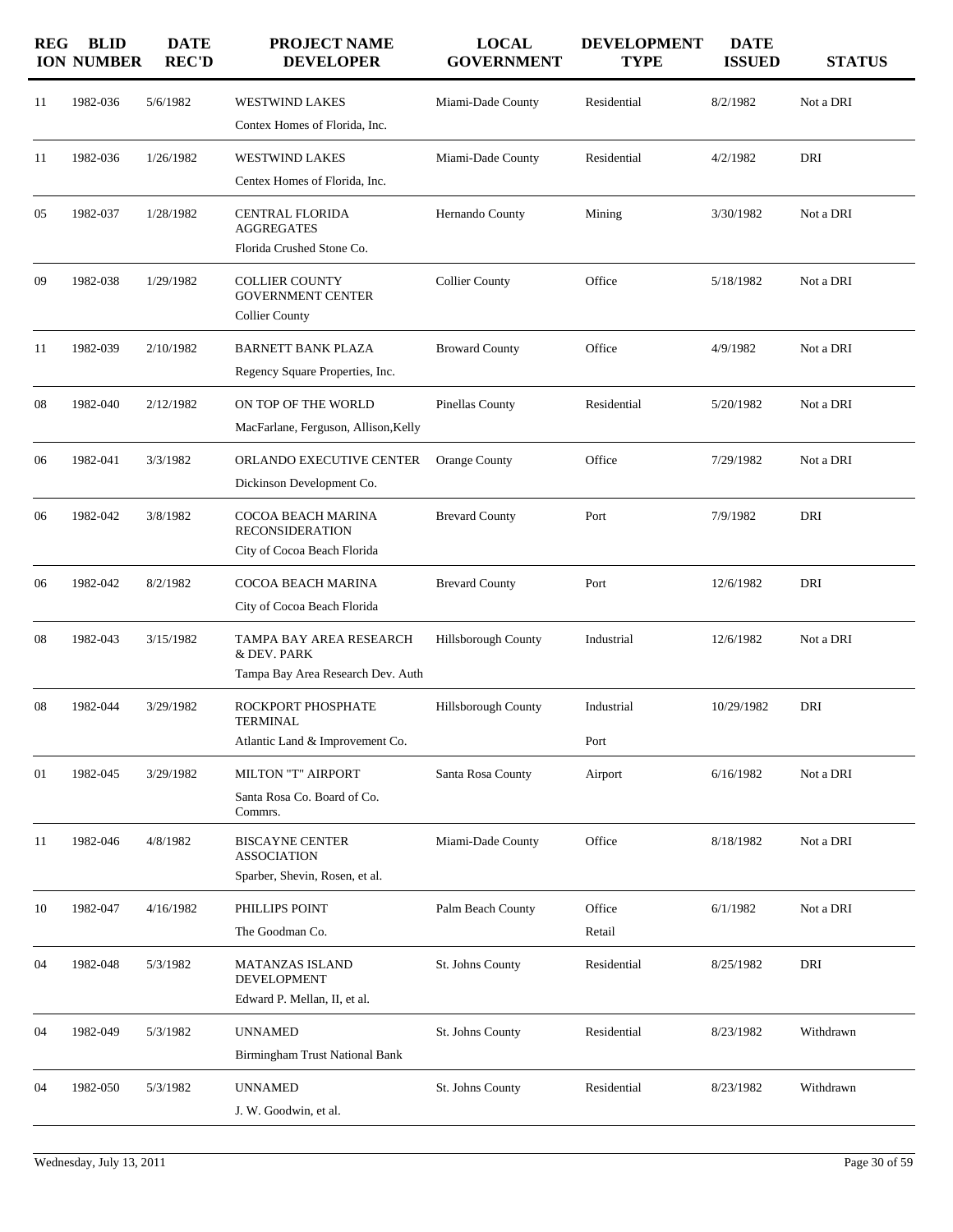| <b>REG</b> | <b>BLID</b><br><b>ION NUMBER</b> | <b>DATE</b><br><b>REC'D</b> | <b>PROJECT NAME</b><br><b>DEVELOPER</b>                                            | <b>LOCAL</b><br><b>GOVERNMENT</b> | <b>DEVELOPMENT</b><br><b>TYPE</b> | <b>DATE</b><br><b>ISSUED</b> | <b>STATUS</b> |
|------------|----------------------------------|-----------------------------|------------------------------------------------------------------------------------|-----------------------------------|-----------------------------------|------------------------------|---------------|
| 05         | 1982-051                         | 5/4/1982                    | <b>GOSPEL ISLAND PDP</b><br>Country Construction, Inc.                             | Citrus County                     | Residential                       | 11/8/1982                    | Not a DRI     |
| 11         | 1982-052                         | 5/12/1982                   | F.A.U. DWNTWN FT.<br><b>LAUDERDALE CAMPUS</b><br>State of Florida Board of Regents | <b>Broward County</b>             | School                            | 8/9/1982                     | Not a DRI     |
| 11         | 1982-053                         | 5/18/1982                   | LENNAR EXECUTIVE CENTER<br>F & R Builders, Inc.                                    | Miami-Dade County                 | Office                            | 10/20/1982                   | Not a DRI     |
| 09         | 1982-054                         | 6/1/1982                    | UNNAMED DEVELOPMENT<br>E. W. Fuller, Jr.                                           | Lee County                        | Residential<br>Retail             | 2/22/1983                    | Withdrawn     |
| 11         | 1982-055                         | 6/7/1982                    | <b>CIVIC ARENA</b><br>Board of County Commissioners                                | Escambia County                   | Attraction                        | 8/31/1982                    | Not a DRI     |
| 04         | 1982-056                         | 6/11/1982                   | <b>FAIRFIELD FORT GEORGE</b><br><b>ISLAND</b><br>Fairfield Communities, Inc.       | Duval County                      | Residential                       | 8/12/1982                    | DRI           |
| 09         | 1982-057                         | 6/11/1982                   | <b>CYNWYD</b><br>CYNWYD Investments, Inc.                                          | Lee County                        | Residential                       | 11/8/1982                    | Not a DRI     |
| 06         | 1982-058                         | 6/17/1982                   | ORLANDO OFFICE CENTER<br>F. Ronald Mastriana                                       | Orange County                     | Office                            | 10/13/1982                   | Not a DRI     |
| 08         | 1983-001                         | 7/7/1982                    | POINT ALEXIS RES. (HARBOUR<br>WATCH)<br>The Florida Companies                      | <b>Pinellas County</b>            | Residential                       | 12/14/1982                   | Withdrawn     |
| 07         | 1983-002                         | 7/20/1982                   | HANCOCK RESIDENTIAL<br>USS Realty Dev., Div. of US Steel                           | Polk County                       | Residential                       | 10/4/1982                    | DRI           |
| 07         | 1983-002                         | 11/2/1982                   | HANCOCK RESIDENTIAL<br><b>COMMUNITY</b><br>USS Realty Dev., Div. US Steel Corp     | Polk County                       | Residential                       | 12/20/1982                   | Not a DRI     |
| 04         | 1983-003                         | 8/2/1982                    | THE LANDINGS ON AMELIA-<br><b>ISLAND</b><br>Amelia Island, Assoc.                  | Nassau County                     | Residential                       | 11/12/1982                   | Not a DRI     |
| 10         | 1983-004                         | 8/20/1982                   | VERO VISTA<br>Southeast Enterprises, Inc.                                          | <b>Indian River County</b>        | Residential                       | 11/19/1982                   | Not a DRI     |
| 11         | 1983-005                         | 8/31/1982                   | <b>DOUGLAS ENTRANCE</b><br><b>Entrance Corporation</b>                             | Miami-Dade County                 | Office<br>Residential             | 1/31/1983                    | Not a DRI     |
| 11         | 1983-006                         | 9/10/1982                   | <b>GROVEGATE</b><br>Interholden Equities, Inc.                                     | Miami-Dade County                 | Office                            | 2/28/1983                    | Not a DRI     |
| 10         | 1983-007                         | 9/16/1982                   | <b>CENTRE DELRAY</b><br>Fairfax Properties, Inc.                                   | Palm Beach County                 | Office                            | 11/18/1982                   | Not a DRI     |
| 10         | 1983-008                         | 12/28/1982                  | PINE GROVE/OLIVE TREE<br>Pine Group Corp. & Olive Tree Corp.                       | Palm Beach County                 | Residential                       | 1/17/1983                    | Withdrawn     |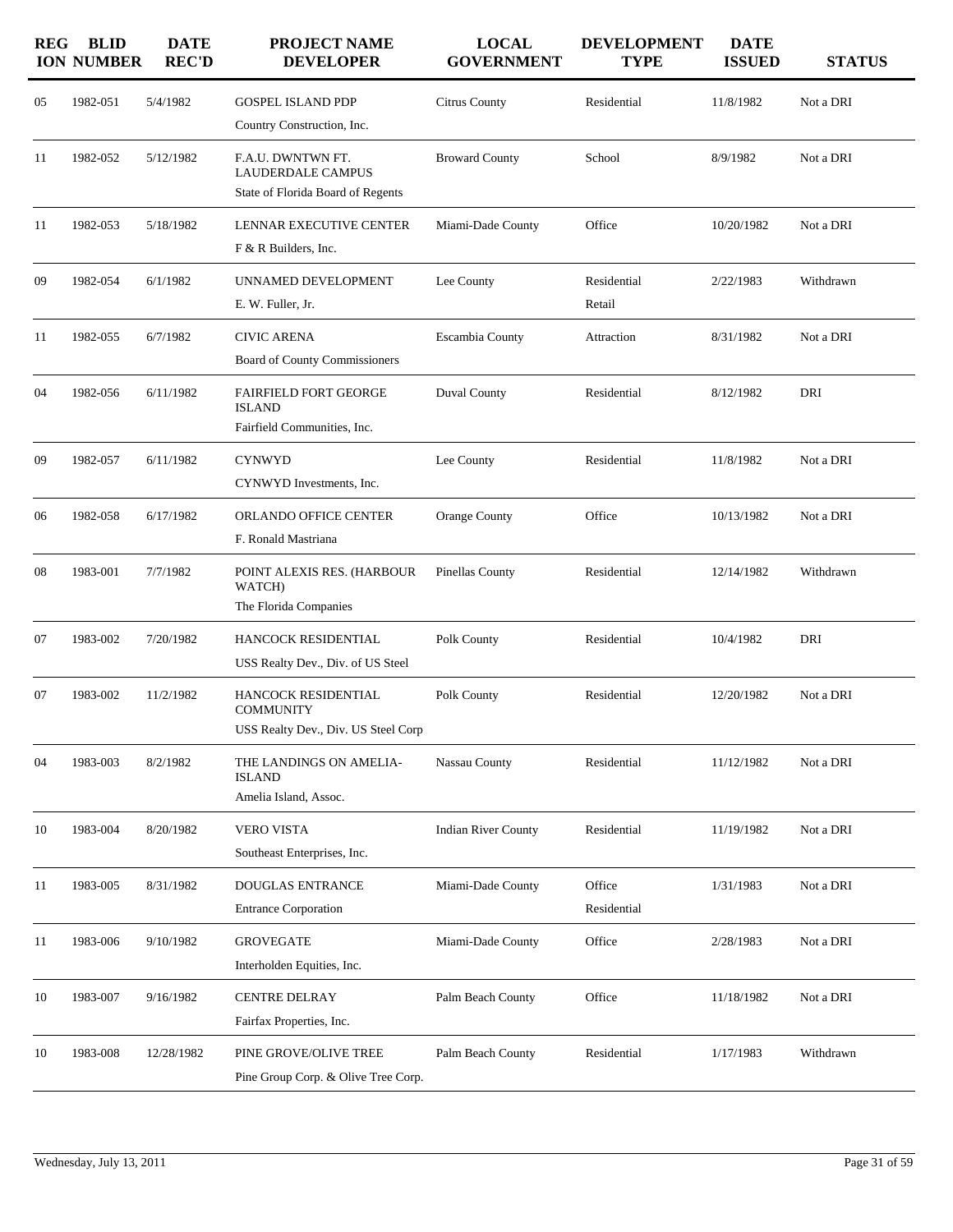| <b>REG</b> | <b>BLID</b><br><b>ION NUMBER</b> | <b>DATE</b><br><b>REC'D</b> | <b>PROJECT NAME</b><br><b>DEVELOPER</b>                                      | <b>LOCAL</b><br><b>GOVERNMENT</b> | <b>DEVELOPMENT</b><br><b>TYPE</b> | <b>DATE</b><br><b>ISSUED</b> | <b>STATUS</b> |
|------------|----------------------------------|-----------------------------|------------------------------------------------------------------------------|-----------------------------------|-----------------------------------|------------------------------|---------------|
| 10         | 1983-008                         | 9/21/1982                   | PINE GROVE/OLIVE TREE<br>Pine Grove Corp. & Olive Tree Corp.                 | Palm Beach County                 | Residential                       | 12/13/1982                   | DRI           |
| 04         | 1983-009                         | 9/23/1982                   | <b>CRANE ISLAND</b><br>Crane Island Development                              | Nassau County                     | Residential                       | 4/20/1983                    | Not a DRI     |
| 06         | 1983-010                         | 9/30/1982                   | ORLANDO MARRIOTT RESORT<br><b>HOTEL</b><br>Marriott Corp.                    | <b>Orange County</b>              | Attraction<br>Residential         | 10/26/1982                   | Not a DRI     |
| 09         | 1983-011                         | 10/1/1982                   | LACASA MOBILE HOME PARK<br>La Casa Mobile Home Community                     | Sarasota County                   | Residential                       | 2/14/1983                    | Not a DRI     |
| 10         | 1983-012                         | 10/21/1982                  | RAINBERRY OF WEST BOCA<br>Palmetto 441 Development Corp.                     | Palm Beach County                 | Industrial<br>Hospital            | 3/29/1983                    | Withdrawn     |
| 10         | 1983-013                         | 10/29/1982                  | <b>BOCA RATON COMMERCE</b><br><b>CENTER</b><br>Adler Group, Inc.             | Palm Beach County                 | Industrial                        | 11/12/1982                   | Withdrawn     |
| 06         | 1983-014                         | 11/1/1982                   | DELAND DELTONA MALL<br>Safran Corp.                                          | Volusia County                    | Commercial                        | 2/4/1983                     | DRI           |
| 06         | 1983-014                         | 2/22/1983                   | DELAND DELTONA MALL<br>Safran Corp.                                          | Volusia County                    | Commercial                        | 7/15/1983                    | Not a DRI     |
| 05         | 1983-015                         | 11/3/1982                   | FLORIDA CRUSHED STONE<br><b>COMPANY</b><br>Florida Crushed Stone Company     | Hernando County                   | Industrial<br>Electrical          | 1/28/1983                    | Not a DRI     |
| 09         | 1983-016                         | 11/12/1982                  | SARASOTA-BRADENTON<br>AIRPORT EXPAN.<br>Sarasota-Manatee Airport Authority   | Sarasota County                   | Airport                           | 12/17/1982                   | Not a DRI     |
| 06         | 1983-017                         | 11/19/1982                  | WICKHAM RD. BUSINESS<br>CENTER, SOUTH<br>Florida Investing & Financing Corp. | <b>Brevard County</b>             | Industrial<br>Retail              | 3/1/1983                     | Withdrawn     |
| 11         | 1983-018                         | 12/7/1982                   | POMPANO BUSINESS PARK<br>National Life Insurance Co.                         | <b>Broward County</b>             | Industrial<br>Office              | 3/28/1983                    | Not a DR      |
| 08         | 1983-019                         | 12/8/1982                   | PASADENA YACHT AND<br><b>COUNTRY CLUB</b><br>U.S. Steel Corp.                | Pinellas County                   | Attraction                        | 3/17/1983                    | Not a DRI     |
| 09         | 1983-020                         | 12/17/1982                  | SPRINGS PLAZA<br><b>Reat Corporation</b>                                     | Lee County                        | Commercial<br>Hospital            | 6/20/1983                    | DRI           |
| 06         | 1983-021                         | 12/22/1982                  | WICKHAM RD. BUSINESS<br><b>CENTER NORTH</b><br>The Pineda Partnership        | <b>Brevard County</b>             | Industrial<br>Residential         | 3/7/1983                     | Withdrawn     |
| 11         | 1983-022                         | 1/6/1983                    | <b>MARINA WEST</b><br>Obolisk Investments, Inc.                              | <b>Broward County</b>             | Residential<br>Retail             | 1/25/1984                    | Not a DRI     |
| 10         | 1983-023                         | 1/6/1983                    | ONE CLEARLAKE CENTRE<br>One Clearlake Centre                                 | Palm Beach County                 | Office<br>Residential             | 3/7/1983                     | Not a DRI     |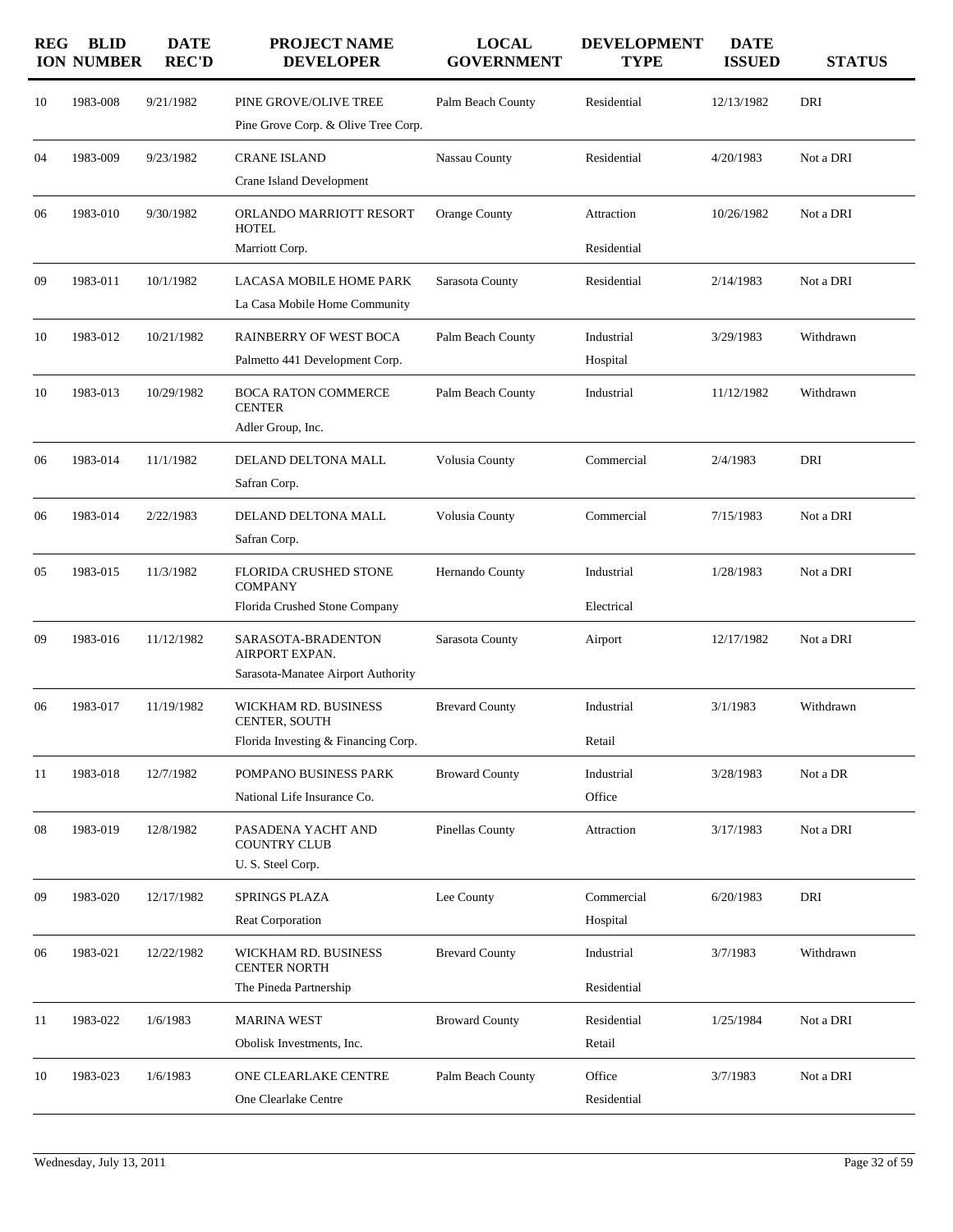| <b>REG</b> | <b>BLID</b><br><b>ION NUMBER</b> | <b>DATE</b><br><b>REC'D</b> | PROJECT NAME<br><b>DEVELOPER</b>                                                                    | <b>LOCAL</b><br><b>GOVERNMENT</b> | <b>DEVELOPMENT</b><br><b>TYPE</b> | <b>DATE</b><br><b>ISSUED</b> | <b>STATUS</b> |
|------------|----------------------------------|-----------------------------|-----------------------------------------------------------------------------------------------------|-----------------------------------|-----------------------------------|------------------------------|---------------|
| 11         | 1983-024                         | 1/6/1983                    | <b>LINCOLN PARK</b><br>Lincoln Property Co.                                                         | <b>Broward County</b>             | Office                            | 6/13/1983                    | DRI           |
| 11         | 1983-024                         | 6/24/1983                   | <b>LINCOLN PARK</b><br><b>Lincoln Property Company</b>                                              | <b>Broward County</b>             | Office                            | 12/2/1983                    | Not a DRI     |
| 11         | 1983-025                         | 1/11/1983                   | FT. LAUD. MARRIOTT RESORT & Broward County<br><b>BCH CLB</b><br>Marriott's Ft. Laud Resort/Bch Club |                                   | Attraction<br>Residential         | 2/10/1983                    | Not a DRI     |
| 08         | 1983-026                         | 1/18/1983                   | <b>BAYPORT CENTER</b><br><b>Bayport Joint Venture</b>                                               | Tampa City                        | Office<br>Residential             | 4/12/1983                    | DRI           |
| 08         | 1983-026                         | 4/21/1983                   | <b>BAYPORT CENTER</b><br><b>Bayport Joint Venture</b>                                               | Tampa City                        | Office<br>Residential             | 7/14/1983                    | Not a DRI     |
| 08         | 1983-027                         | 1/21/1983                   | ROCKY POINT EXECUTIVE<br><b>CENTER</b><br><b>Tower Marc Realty</b>                                  | Tampa City                        | Office                            | 3/28/1983                    | Not a DRI     |
| 06         | 1983-028                         | 2/9/1983                    | <b>FLORIDA</b><br>HOSPITAL/ALTAMONTE<br>Florida Hospital                                            | Altamonte Springs City            | Hospital                          | 5/11/1983                    | DRI           |
| 08         | 1983-029                         | 2/18/1983                   | <b>AUSTIN LAUREL/AUSTIN</b><br><b>SERVICE CENTER</b><br>Austin/Daper Tampa, Inc.                    | Tampa City                        | Office<br>Industrial              | 6/8/1983                     | Not a DRI     |
| 10         | 1983-030                         | 2/24/1983                   | <b>CONGRESS PARK</b><br><b>Banyan Lakes Village</b>                                                 | Delray Beach City                 | Office                            | 4/28/1983                    | Not a DRI     |
| 08         | 1983-031                         | 3/3/1983                    | NORTH ROCKY POINT VILLAGE<br>Bonded Investment & Realty<br>Company                                  | <b>Hillsborough County</b>        | Residential<br>Office             | 1/10/1984                    | Withdrawn     |
| 08         | 1983-032                         | 3/8/1983                    | <b>COUNTRY VILLAGE</b><br>Springs Development Corporation                                           | Pasco County                      | Residential                       | 7/15/1983                    | Not a DRI     |
| 09         | 1983-033                         | 3/9/1983                    | SARASOTA-BRADENTON<br>AIRPORT EXPAN.<br>Sarasota-Manatee Airport Authority                          | Sarasota County                   | Airport                           | 5/19/1983                    | DRI           |
| 08         | 1983-034                         | 3/14/1983                   | ROCKY POINT EAST<br>Bonded Investment & Realty<br>Company                                           | <b>Hillsborough County</b>        | Residential                       | 5/9/1983                     | DRI           |
| 08         | 1983-035                         | 3/22/1983                   | <b>MARKER/MARINA</b><br>Proefke Enterprises, Inc.                                                   | Dunedin City                      | Port                              | 11/2/1983                    | Not a DRI     |
| 10         | 1983-036                         | 3/23/1983                   | <b>ROADWAY</b><br>William H. Watson, TR.                                                            | <b>Martin County</b>              |                                   | 4/12/1983                    | Withdrawn     |
| 08         | 1983-037                         | 7/13/1983                   | LAKE TOWER PLACE METRO.<br>PLAZA ADDIT<br>Metropolitan Life Insurance Co.                           | Hillsborough County               | Office                            | 4/2/1984                     | DRI           |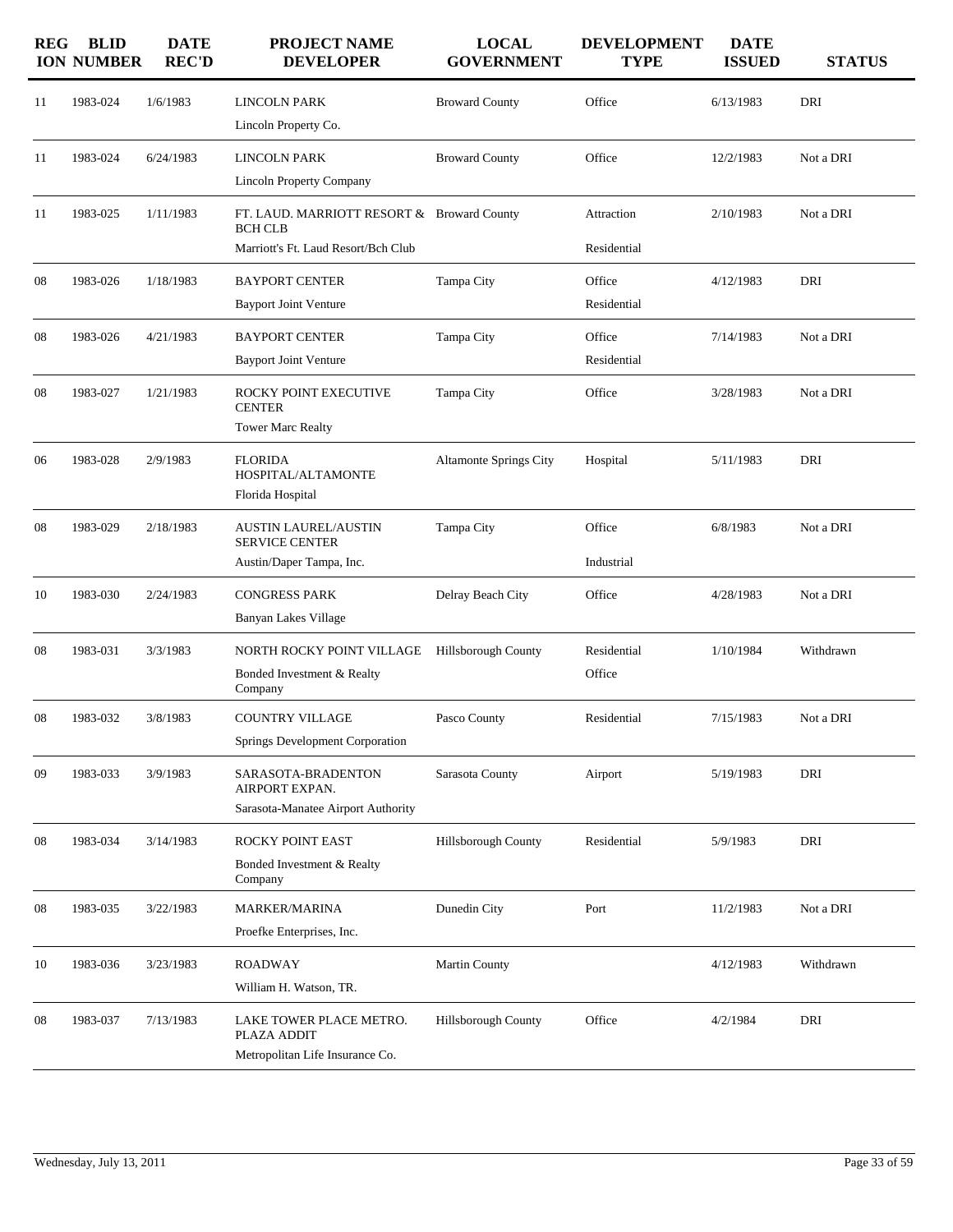| <b>REG</b> | <b>BLID</b><br><b>ION NUMBER</b> | <b>DATE</b><br><b>REC'D</b> | <b>PROJECT NAME</b><br><b>DEVELOPER</b>    | <b>LOCAL</b><br><b>GOVERNMENT</b> | <b>DEVELOPMENT</b><br><b>TYPE</b> | <b>DATE</b><br><b>ISSUED</b> | <b>STATUS</b> |
|------------|----------------------------------|-----------------------------|--------------------------------------------|-----------------------------------|-----------------------------------|------------------------------|---------------|
| 08         | 1983-037                         | 3/28/1983                   | LAKE TOWER PLACE METRO.<br>PLAZA ADDIT     | Hillsborough County               | Office                            | 6/17/1983                    | DRI           |
|            |                                  |                             | Metropolitan Life Insurance Co.            |                                   |                                   |                              |               |
| 08         | 1983-038                         | 3/31/1983                   | WEST SHORE TECHNOLOGICAL<br><b>CENTER</b>  | Tampa City                        | Office                            | 5/31/1983                    | Not a DRI     |
|            |                                  |                             | West Tech. Ltd.                            |                                   |                                   |                              |               |
| 09         | 1983-039                         | 4/19/1983                   | <b>HARLEM ADDITION #8</b>                  | <b>Hendry County</b>              | Residential                       | 7/5/1983                     | Not a DRI     |
|            |                                  |                             | <b>United States Sugar Corporation</b>     |                                   |                                   |                              |               |
| 09         | 1983-040                         | 5/3/1983                    | <b>COASTLAND CENTER</b>                    | <b>Collier County</b>             | Commercial                        | 8/25/1983                    | Withdrawn     |
|            |                                  |                             | <b>Coastland Center</b>                    |                                   |                                   |                              |               |
| 11         | 1983-041                         | 5/4/1983                    | 2 FINANCIAL PLAZA                          | Fort Lauderdale City              | Office                            | 6/20/1983                    | DRI           |
|            |                                  |                             |                                            |                                   | Retail                            |                              |               |
| 11         | 1983-041                         | 6/21/1983                   | 2 FINANCIAL PLAZA                          | Fort Lauderdale City              | Office                            | 8/4/1983                     | Not a DRI     |
|            |                                  |                             |                                            |                                   | Retail                            |                              |               |
| 10         | 1983-042                         | 5/6/1983                    | LINTON LAKES AT DELRAY                     | Delray Beach City                 | Office                            | 6/27/1983                    | Not a DRI     |
|            |                                  |                             | <b>BEACH</b><br>Minto Builders, Inc.       |                                   | Industrial                        |                              |               |
|            |                                  |                             |                                            |                                   |                                   |                              |               |
| 05         | 1983-043                         | 5/16/1983                   | PADDOCK PARK COMMERCIAL<br><b>CENTER</b>   | Ocala City                        | Commercial                        | 8/8/1983                     | Not a DRI     |
|            |                                  |                             | Elkay Properties, Inc.                     |                                   | Industrial                        |                              |               |
| 11         | 1983-044                         | 5/19/1983                   | RADICE CORPORATE CENTER                    | Fort Lauderdale City              | Office                            | 8/26/1983                    | DRI           |
|            |                                  |                             | Radice Corporation                         |                                   |                                   |                              |               |
| 11         | 1983-044                         | 9/15/1983                   | RADICE CORPORATE CENTER                    | Fort Lauderdale City              | Office                            | 11/10/1983                   | Not a DRI     |
|            |                                  |                             | Radice Corporation                         |                                   |                                   |                              |               |
| 07         | 1983-045                         |                             | NORTH CLEAR SPRINGS MINE                   | Polk County                       | Mining                            | 6/8/1984                     | DRI           |
|            |                                  |                             | Int'l Minerals/Chemicals Corp. Inc.        |                                   |                                   |                              |               |
| 07         | 1983-045                         | 5/23/1983                   | NORTH CLEAR SPRINGS MINE                   | Polk County                       | Mining                            | 12/7/1983                    | DRI           |
|            |                                  |                             | Int'l Minerals/Chemicals Corp. Inc.        |                                   |                                   |                              |               |
| 08         | 1983-046                         | 5/23/1983                   | THE VILLAGE AT COUNTRYSIDE Clearwater City |                                   | Office                            | 7/18/1983                    | Not a DRI     |
|            |                                  |                             | The Lane Company                           |                                   | Retail                            |                              |               |
| 06         | 1983-047                         | 5/25/1983                   | MONTEREY LANDING PUD                       | <b>Altamonte Springs City</b>     | Residential                       | 10/21/1983                   | DRI           |
|            |                                  |                             | Granada Construction Corp.                 |                                   | Office                            |                              |               |
| 06         | 1983-047                         | 11/18/1983                  | MONTEREY LANDING PUD                       | <b>Altamonte Springs City</b>     | Residential                       | 3/15/1984                    | DRI           |
|            |                                  |                             | Granada Construction Corp.                 |                                   | Office                            |                              |               |
| 08         | 1983-048                         | 5/26/1983                   | REGENCY LAKES                              | Hillsborough County               | Residential                       | 8/12/1983                    | Not a DRI     |
|            |                                  |                             | RSP III Tampa, Ltd.                        |                                   | Retail                            |                              |               |
| 11         | 1983-049                         | 5/26/1983                   | <b>CORPORATE CIRCLE CENTER</b>             | <b>Hollywood City</b>             | Office                            | 9/9/1983                     | Not a DRI     |
|            |                                  |                             | Gampel Organization                        |                                   | Retail                            |                              |               |
|            |                                  |                             |                                            |                                   |                                   |                              |               |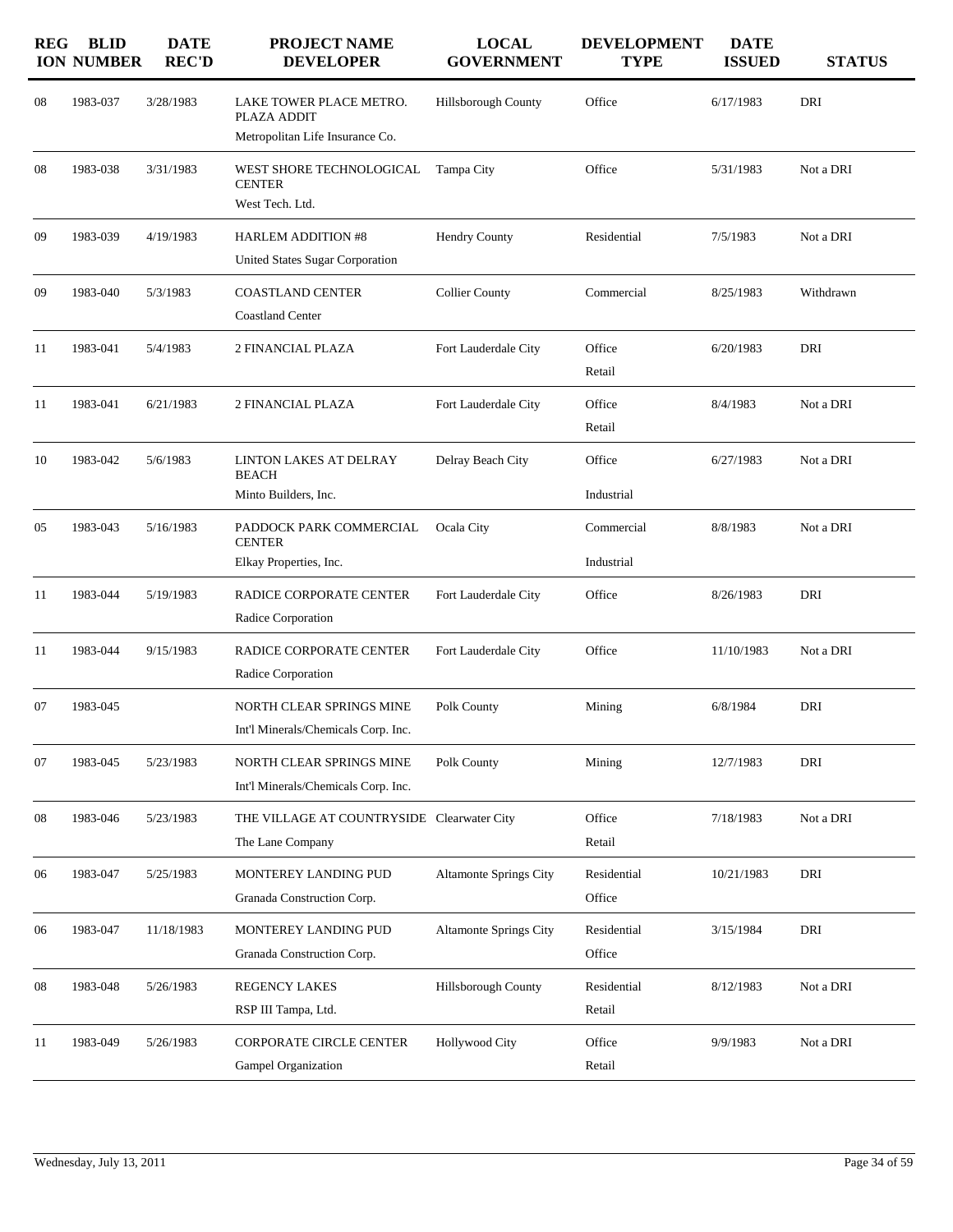| <b>REG</b> | <b>BLID</b><br><b>ION NUMBER</b> | <b>DATE</b><br><b>REC'D</b> | <b>PROJECT NAME</b><br><b>DEVELOPER</b>                                              | <b>LOCAL</b><br><b>GOVERNMENT</b> | <b>DEVELOPMENT</b><br><b>TYPE</b> | <b>DATE</b><br><b>ISSUED</b> | <b>STATUS</b> |
|------------|----------------------------------|-----------------------------|--------------------------------------------------------------------------------------|-----------------------------------|-----------------------------------|------------------------------|---------------|
| 08         | 1983-050                         | 6/6/1983                    | <b>WESTSHORE CENTER</b><br>The Dyson Company                                         | Tampa City                        | Office                            | 8/1/1983                     | Not a DRI     |
| 11         | 1983-051                         | 6/29/1983                   | <b>SIX FLAGS ATLANTIS</b><br>Atlantis, Ltd.                                          | <b>Hollywood City</b>             | Attraction                        | 10/21/1983                   | Not a DRI     |
| 01         | 1983-052                         | 6/29/1983                   | SANTA ROSA ISLAND YACHT<br><b>CLUB VILLAS</b><br>Santa Rosa Island Yacht Club Villas | Santa Rosa County                 | Residential                       | 5/17/1985                    | Withdrawn     |
| 09         | 1984-001                         | 7/11/1983                   | ALICO ROAD GREENMEADOW<br><b>MINE</b><br>Harper Bros., Inc.                          | Lee County                        | Mining                            | 1/20/1984                    | Not a DRI     |
| 06         | 1984-002                         | 7/27/1983                   | <b>ISLEWORTH GOLF AND</b><br><b>COUNTRY CLUB</b><br>Arnold D. Palmer, Trustee        | Orange County                     | Residential                       | 10/24/1983                   | DRI           |
| 06         | 1984-002                         | 11/17/1983                  | <b>ISLEWORTH GOLF AND</b><br><b>COUNTRY CLUB</b><br>Arnold D. Palmer, Trustee        | <b>Orange County</b>              | Residential                       | 1/27/1984                    | Not a DRI     |
| 11         | 1984-003                         | 8/1/1983                    | BROWARD COUNTY RESOURCE<br><b>RECOVERY</b><br>Broward Co. Board of Co. Commsrs.      | <b>Broward County</b>             |                                   | 12/12/1983                   | Not a DRI     |
| 08         | 1984-004                         | 8/2/1983                    | NORTH DALE MABRY VENTURE Hillsborough County<br>Dale Mabry Interstate Investors      |                                   | Office                            | 10/3/1983                    | Not a DRI     |
| 01         | 1984-005                         |                             | PANAMA CTY BAY CO. AIRPT<br><b>RUNWAY EXT</b><br>Panma Cty-Bay Co. Airpt/Indus. Dist | <b>Bay County</b>                 | Airport                           | 11/23/1983                   | Not a DRI     |
| 09         | 1984-006                         | 8/29/1983                   | STEFFAN MARINA PALM<br><b>GROVE MARINA</b><br>Gene Steffan                           | Lee County                        | Port                              | 11/1/1983                    | Not a DRI     |
| 10         | 1984-007                         | 9/19/1983                   | <b>VISTA PLANTATIONS</b><br>Vista Properties of Vero Beach, Inc.                     | <b>Indian River County</b>        | Residential                       | 11/23/1983                   | Not a DRI     |
| 09         | 1984-008                         | 9/21/1983                   | <b>COASTLAND CENTER</b><br>Naples Shopping, Ltd.                                     | Naples City                       | Commercial                        | 12/7/1983                    | DRI           |
| 09         | 1984-008                         | 1/6/1984                    | <b>COASTLAND CENTER</b><br>Naples Shopping, Ltd.                                     | Naples City                       | Commercial                        | 2/22/1984                    | Not a DRI     |
| 01         | 1984-009                         | 9/26/1983                   | <b>BUCKHORN CREEK, LTD.</b><br>Northwest Florida F&P Land, Inc.                      | <b>Washington County</b>          | Residential                       | 11/9/1983                    | Not a DRI     |
| 07         | 1984-010                         | 9/26/1983                   | <b>ISLAND RIVER</b><br><b>Island River</b>                                           | Okeechobee County                 | Residential                       | 1/20/1984                    | DRI           |
| 07         | 1984-010                         | 7/5/1984                    | <b>ISLAND RIVER</b><br><b>Island River</b>                                           | Okeechobee County                 | Residential                       | 7/6/1984                     | DRI           |
| 10         | 1984-011                         | 3/28/1984                   | LOXAHATCHEE ESTATES<br>Loxahatchee Limited Parntership                               | Palm Beach County                 | Residential                       | 6/21/1984                    | Withdrawn     |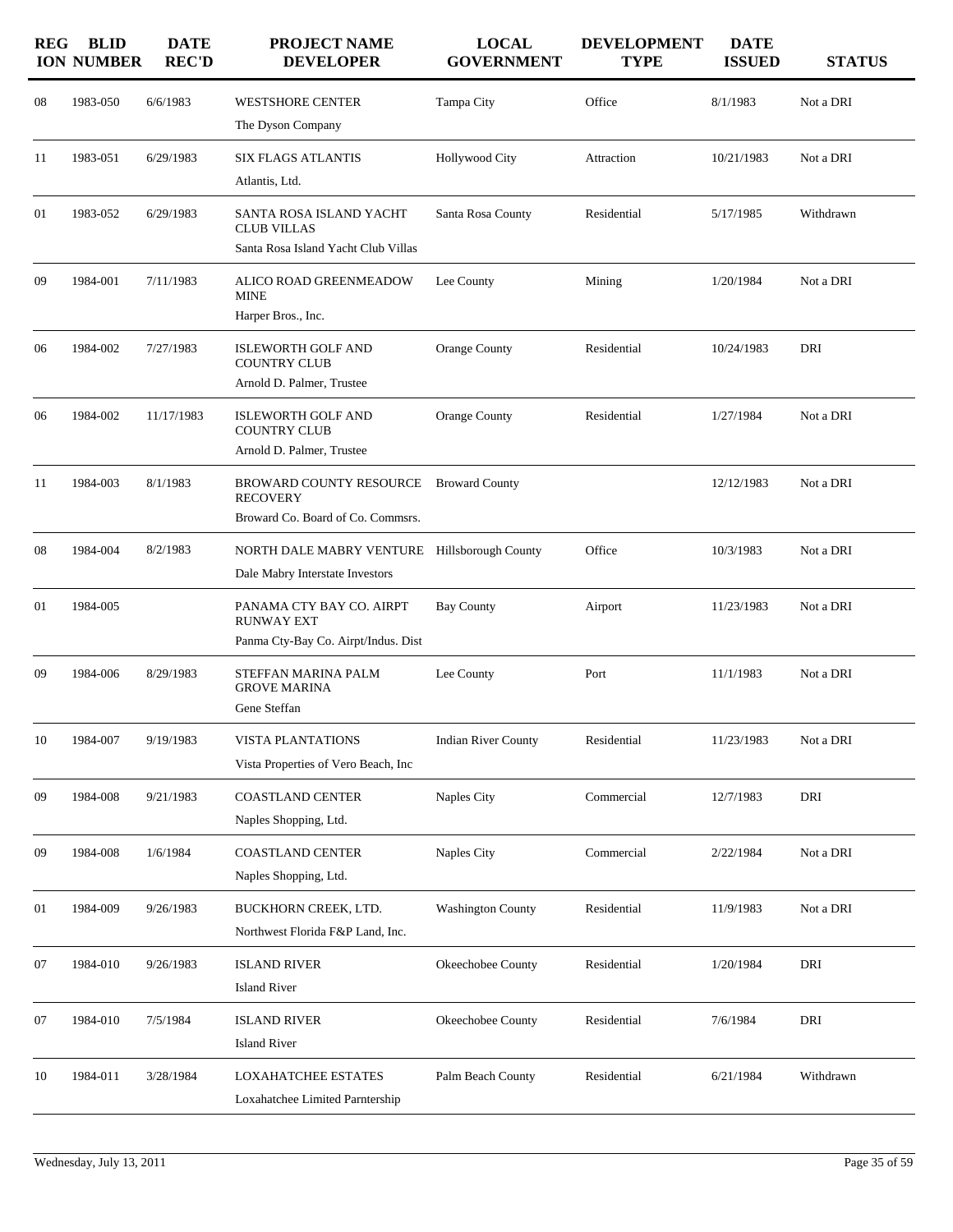| <b>REG</b> | <b>BLID</b><br><b>ION NUMBER</b> | <b>DATE</b><br><b>REC'D</b> | <b>PROJECT NAME</b><br><b>DEVELOPER</b>                                          | <b>LOCAL</b><br><b>GOVERNMENT</b> | <b>DEVELOPMENT</b><br><b>TYPE</b> | <b>DATE</b><br><b>ISSUED</b> | <b>STATUS</b> |
|------------|----------------------------------|-----------------------------|----------------------------------------------------------------------------------|-----------------------------------|-----------------------------------|------------------------------|---------------|
| 10         | 1984-011                         | 9/30/1983                   | <b>LOXAHATCHEE ESTATES</b><br>Loxahatchee Limited Partnership                    | Palm Beach County                 | Residential                       | 2/28/1984                    | DRI           |
| 04         | 1984-012                         | 10/3/1983                   | <b>CHAFAI BUILDING</b><br>Chafai Limited Partnership                             | Jacksonville City                 | Office                            | 11/21/1983                   | Not a DRI     |
| 09         | 1984-013                         | 10/26/1983                  | <b>BOCA BAY RESORT</b><br>CSX Corporation                                        | Lee County                        | Residential                       | 1/26/1984                    | Not a DRI     |
| 07         | 1984-014                         | 11/2/1983                   | POLK COUNTY JUDICIAL<br><b>COMPLEX</b><br>Polk County Board of County<br>Commsr. | <b>Bartow City</b>                | Office                            | 1/12/1984                    | Not a DRI     |
| 07         | 1984-015                         | 11/9/1983                   | WILLIAM GADDY R.V. PARK<br>Gaddy R.V. Park                                       | DeSoto County                     | Residential<br>Retail             | 1/20/1984                    | Not a DRI     |
| 06         | 1984-016                         | 11/18/1983                  | LAKE LUCIEN EXECUTIVE<br><b>CENTER</b><br>Lake Lucien Associates                 | Maitland City                     | Office                            | 2/13/1984                    | Not a DRI     |
| 09         | 1984-017                         | 11/18/1983                  | SPORTSMAN VILLAGE<br>Sportsman Village, Ltd.                                     | Glades County                     | Residential                       | 2/27/1984                    | Not a DRI     |
| 04         | 1984-018                         | 4/20/1984                   | FREEDOM COMMERCE CENTER<br>Dove Group                                            | Jacksonville City                 | Industrial<br>Residential         | 7/19/1984                    | Expired       |
| 04         | 1984-018                         | 12/8/1983                   | FREEDOM COMMERCE CENTER<br>Dove Group                                            | Jacksonville City                 | Industrial<br>Residential         | 3/21/1984                    | DRI           |
| 08         | 1984-019                         | 12/9/1983                   | PICKETT HOTEL<br><b>Pickett Land Company</b>                                     | Hillsborough County               |                                   |                              | Withdrawn     |
| 07         | 1984-020                         | 12/13/1983                  | <b>WINTERSET</b><br>Berry-Cassidy, Inc.                                          | Polk County                       | Office<br>Residential             | 2/15/1984                    | DRI           |
| 10         | 1984-021                         | 12/14/1983                  | <b>CENTRE DELRAY</b><br>Gunster, Yoakley, Criser & Stewart                       | Delray Beach City                 | Office                            | 4/4/1984                     | Not a DRI     |
| 10         | 1984-022                         | 12/21/1983                  | LINTON LAKE AT DELRAY<br><b>BEACH</b><br>Minton Builders (Florida, Inc.)         | Delray Beach City                 | Office<br>Industrial              | 4/13/1984                    | Not a DRI     |
| 04         | 1984-023                         | 1/6/1984                    | <b>MARSHALL CREEK</b><br>Marshall Creek Development Co.                          | St. Johns County                  | Residential                       | 3/23/1984                    | Not a DRI     |
| 08         | 1984-024                         | 1/9/1984                    | <b>ISLAND CENTER</b><br><b>Albritton Interest</b>                                | Tampa City                        | Office                            | 3/9/1984                     | DRI           |
| 08         | 1984-024                         | 3/23/1984                   | <b>ISLAND CENTER</b><br><b>Abritton Interest</b>                                 | Tampa City                        | Office                            | 6/14/1984                    | DRI           |
| 08         | 1984-025                         | 1/13/1984                   | WOODLAND CORPORATE<br><b>CENTER</b><br>Liberty Life Insurance Group              | Hillsborough County               | Industrial                        | 3/13/1984                    | Withdrawn     |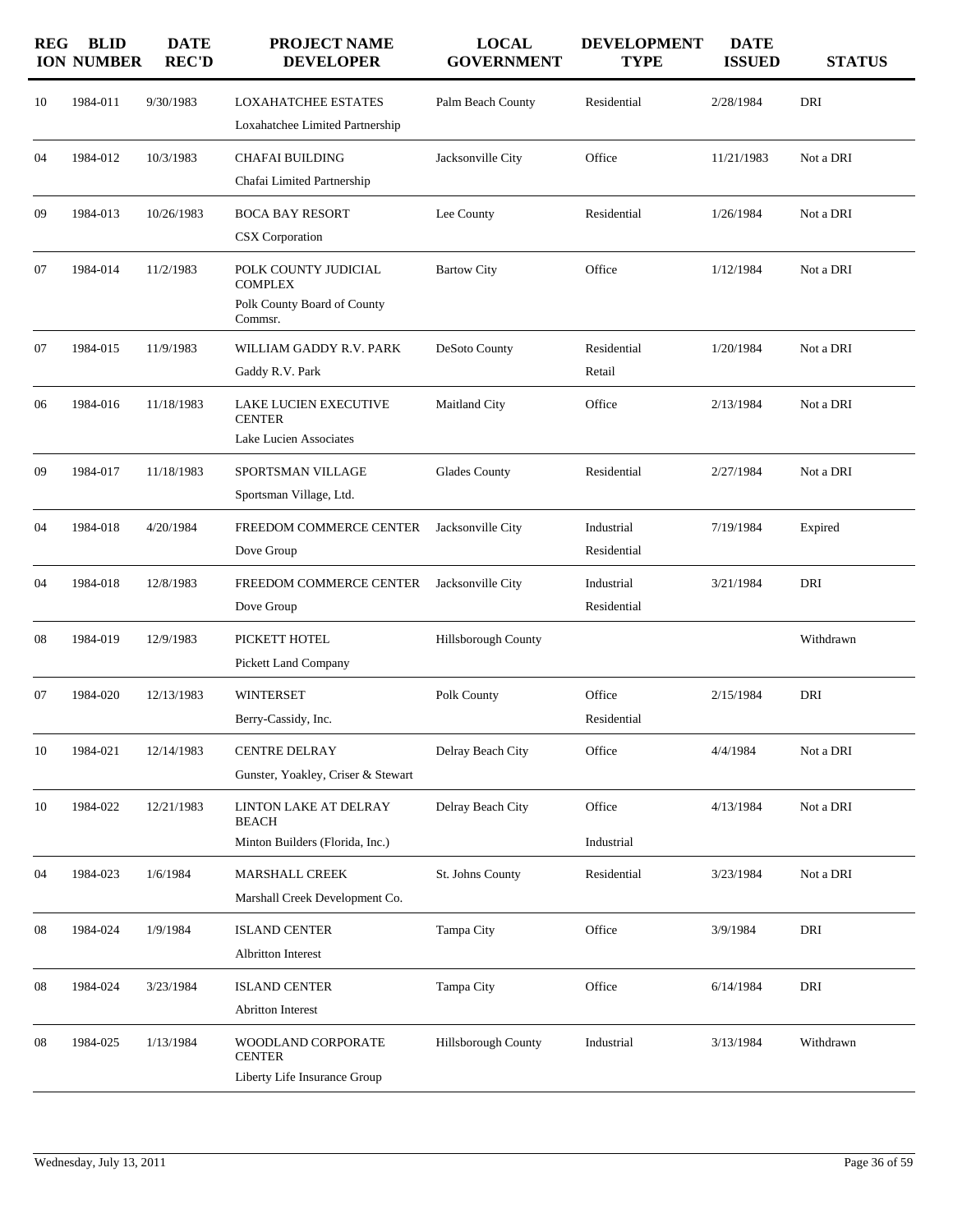| <b>REG</b> | <b>BLID</b><br><b>ION NUMBER</b> | <b>DATE</b><br><b>REC'D</b> | <b>PROJECT NAME</b><br><b>DEVELOPER</b>                                       | <b>LOCAL</b><br><b>GOVERNMENT</b> | <b>DEVELOPMENT</b><br><b>TYPE</b> | <b>DATE</b><br><b>ISSUED</b> | <b>STATUS</b> |
|------------|----------------------------------|-----------------------------|-------------------------------------------------------------------------------|-----------------------------------|-----------------------------------|------------------------------|---------------|
| 07         | 1984-026                         | 1/16/1984                   | KAZWELL MOBILE HOME PARK<br>Stan Kazwell                                      | DeSoto County                     | Residential                       | 4/20/1984                    | Not a DRI     |
| 09         | 1984-027                         | 1/17/1984                   | RIDGEWOOD ADDITION #2<br><b>United States Sugar Corporation</b>               | <b>Hendry County</b>              | Residential                       | 4/27/1984                    | Not a DRI     |
| 06         | 1984-028                         | 1/18/1984                   | SUNSET INTERNATIONAL<br>Sunset Int'l, a Fla Gen. Partnrship                   | <b>Orange County</b>              | Residential<br>Retail             | 4/9/1984                     | Not a DRI     |
| 08         | 1984-029                         | 1/27/1984                   | EAST BAY AIRPORT (AIRPORT<br>COMMUNTY)<br>James R. Thompson                   | Hillsborough County               | Airport<br>Residential            |                              | Withdrawn     |
| 06         | 1984-030                         | 2/1/1984                    | <b>LANDMARK CENTER</b><br>The Landmarks Group                                 | Orlando City                      | Office                            | 6/1/1984                     | Not a DRI     |
| 04         | 1984-031                         | 2/2/1984                    | BAYMEADOWS BUSINESS PARK Jacksonville City<br>Shell Oil Company               |                                   | Office<br>Retail                  | 4/5/1984                     | DRI           |
| 04         | 1984-031                         | 5/4/1984                    | BAYMEADOWS BUSINESS PARK Jacksonville City<br>Shell Oil Company               |                                   | Office<br>Retail                  | 9/20/1984                    | Not a DRI     |
| 11         | 1984-032                         | 2/14/1984                   | <b>BLUE LAGOON CORPORATE</b><br><b>CIRCLE</b><br>Didsbury Corporation, N.V.   | Miami-Dade County                 | Office                            |                              | Withdrawn     |
| 09         | 1984-033                         | 2/15/1984                   | <b>VANDERBILT LAKES</b><br>Joshua Foss, III                                   | Lee County                        | Residential                       | 7/13/1984                    | DRI           |
| 09         | 1984-033                         | 8/1/1984                    | <b>VANDERBILT LAKES</b><br>Joshua Foss, III                                   | Lee County                        | Residential                       | 11/26/1984                   | Withdrawn     |
| 08         | 1984-034                         | 2/20/1984                   | 4900 KENNEDY BUILDING<br>4900 Associates, Ltd.                                | Tampa City                        | Office<br>Residential             | 6/1/1984                     | DRI           |
| 08         | 1984-034                         | 6/25/1984                   | 4900 KENNEDY BUILDING<br>4900 Associates, Ltd.                                | Tampa City                        | Office<br>Residential             | 10/1/1984                    | Not a DRI     |
| 09         | 1984-035                         | 2/23/1984                   | SARASOTA-BRADENTON<br>AIRPORT IMPROVE.<br>Sarasota-Bradenton Airport Authori. | Sarasota County                   | Airport                           | 8/24/1984                    | DRI           |
| 09         | 1984-035                         | 9/14/1984                   | SARASOTA-BRADENTON<br>AIRPRT. IMPROVE.<br>Sarasota-Bradenton Airport Auth.    | Sarasota County                   | Airport                           | 11/19/1984                   | DRI           |
| 07         | 1984-036                         | 2/24/1984                   | PARKER RV PARK<br>James. R. Kennedy, P.E.                                     | DeSoto County                     | Residential                       | 6/22/1984                    | Not a DRI     |
| 09         | 1984-037                         | 7/11/1984                   | <b>BOARDWALK CAPER</b><br>The Boardwalk of Ft. Myers, Ltd.                    | Lee County                        | Port                              |                              |               |
| 09         | 1984-037                         | 3/5/1984                    | <b>BOARDWALK CAPER</b><br>The Boardwalk of Ft.Myers, Ltd. Par                 | Lee County                        | Port                              | 6/13/1984                    | DRI           |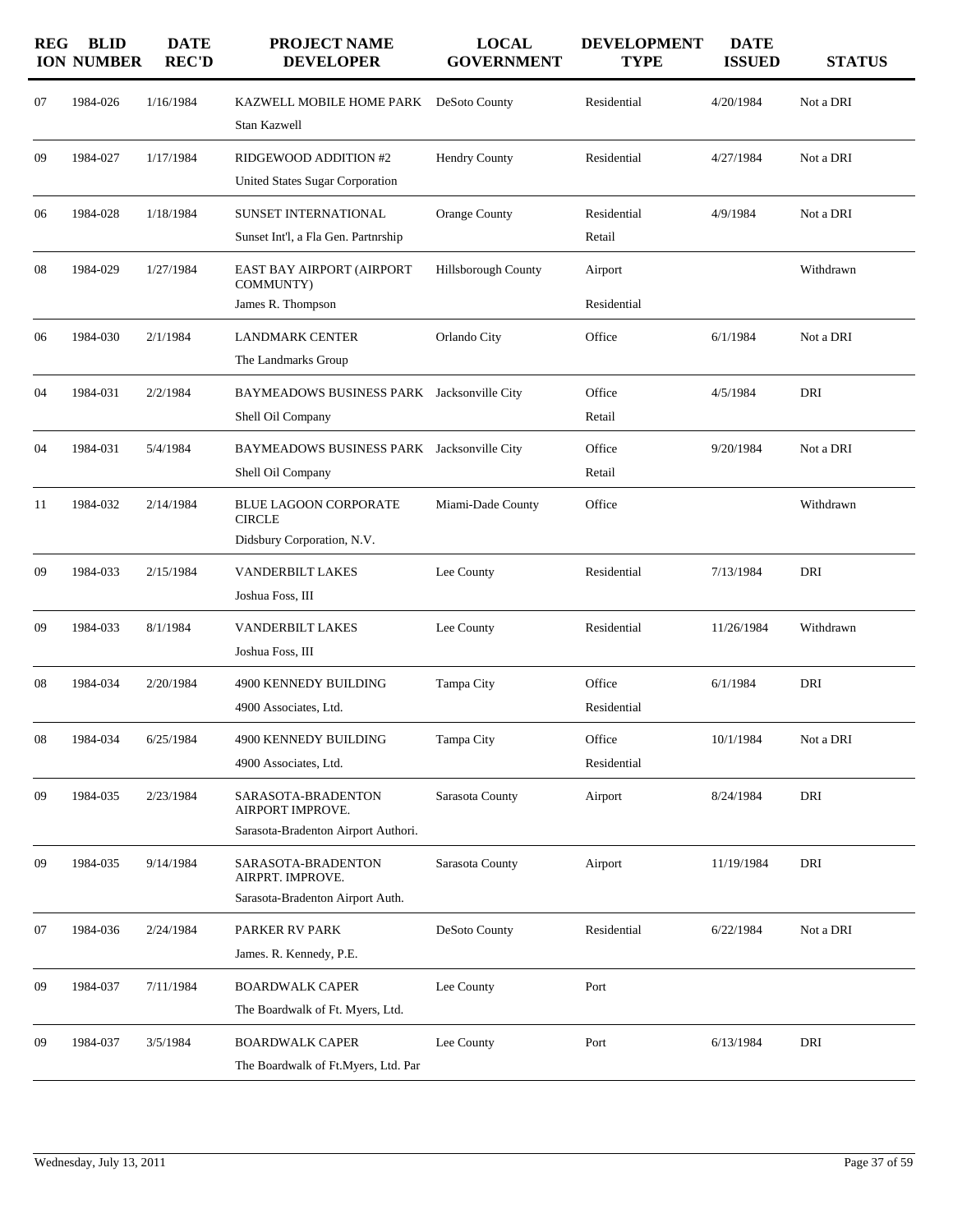| <b>REG</b> | <b>BLID</b><br><b>ION NUMBER</b> | <b>DATE</b><br><b>REC'D</b> | PROJECT NAME<br><b>DEVELOPER</b>                                             | <b>LOCAL</b><br><b>GOVERNMENT</b> | <b>DEVELOPMENT</b><br><b>TYPE</b> | <b>DATE</b><br><b>ISSUED</b> | <b>STATUS</b> |
|------------|----------------------------------|-----------------------------|------------------------------------------------------------------------------|-----------------------------------|-----------------------------------|------------------------------|---------------|
| 10         | 1984-038                         | 3/7/1984                    | PALM BEACH PAVILLION<br>Palm Bch Board of County                             | Palm Beach County                 | Attraction                        | 7/26/1984                    | Not a DRI     |
| 02         | 1984-039                         | 3/30/1984                   | Commissrs.<br><b>ANNEEWAKEE MARINA</b>                                       | Carrabelle City                   | Port                              | 8/9/1984                     | Not a DRI     |
|            |                                  |                             | Anneewakee Foundation                                                        |                                   |                                   |                              |               |
| 11         | 1984-040                         | 4/2/1984                    | LEJEUNE CENTRE<br>Epic One Corp.                                             | Miami City                        | Office<br>Retail                  | 6/8/1984                     | Not a DRI     |
| 06         | 1984-041                         | 4/12/1984                   | <b>SANLANDO CENTER OFFICE</b><br><b>PARK</b><br>TDC Corp. of Florida         | <b>Altamonte Springs City</b>     | Office                            | 12/5/1984                    | DRI           |
| 06         | 1984-041                         | 1/4/1985                    | <b>SANLANDO CENTER OFFICE</b><br><b>PARK</b><br>TDC Corp. of Florida         | <b>Altamonte Springs City</b>     | Office                            | 2/1/1985                     | Withdrawn     |
| 11         | 1984-042                         | 4/19/1984                   | <b>BRICKELL STATION TOWERS</b><br>Brickell Station Towers, Inc.              | Miami City                        | Office<br>Retail                  | 8/27/1984                    | DRI           |
| 11         | 1984-042                         | 9/20/1984                   | <b>BRICKELL STATION TOWERS</b><br>Brickell Station Towers, Inc.              | Miami City                        | Office<br>Retail                  | 11/6/1984                    | Not a DRI     |
| 04         | 1984-043                         | 5/16/1984                   | <b>MARSH LANDING BUSINESS</b><br><b>PARK</b><br>BHR Planning Group, Inc.     | Jacksonville City                 | Industrial<br>Office              | 9/21/1984                    | DRI           |
| 04         | 1984-043                         | 10/22/1984                  | <b>MARSH LANDING BUSINESS</b><br><b>PARK</b><br>BHR Planning Group, Inc.     | Jacksonville Beach                | Industrial<br>Office              | 3/4/1985                     | DRI           |
| 09         | 1984-044                         | 6/8/1984                    | LEISURE VILLAGE AT SEVEN<br><b>LAKES</b><br>Leisure Technology of Fla., Inc. | Lee County                        | Residential                       | 11/26/1984                   | Not a DRI     |
| 03         | 1984-045                         | 6/12/1984                   | BRANNEN FARMS SUBDIVISION<br>Wright Property Investment Corp.                | <b>Suwannee County</b>            | Residential                       | 8/26/1984                    | Not a DRI     |
| 04         | 1984-046                         | 6/14/1984                   | PLANTATION PARK<br>Plantation Park Associates, Ltd.                          | Nassau County                     | Office<br>Retail                  | 8/22/1984                    | DRI           |
| 04         | 1984-046                         | 9/18/1984                   | PLANTATION PARK<br>Plantation Park Assoc., Ltd.                              | Nassau County                     | Office<br>Residential             | 11/28/1984                   | Withdrawn     |
| 06         | 1984-047                         | 6/26/1984                   | MARRIOTT'S ORLANDO WORLD<br><b>CENTER</b><br>Mariott Corporation             | Orange County                     | Residential                       | 8/30/1984                    | Not a DRI     |
| 09         | 1985-001                         | 7/6/1984                    | <b>UNNAMED</b><br>"188" Corporation                                          | <b>Charlotte County</b>           | Residential                       | 6/19/1985                    | Not a DRI     |
| 11         | 1985-002                         | 7/9/1984                    | <b>SUMMER'S LANDING</b><br>Amerifirst Development Corp.                      | <b>Broward County</b>             | Residential<br>Retail             | 10/12/1984                   | Not a DRI     |
| 07         | 1985-003                         | 7/9/1984                    | <b>KING'S BAY PUD</b><br>Addison Development Co.                             | Okeechobee County                 | Residential                       | 9/12/1984                    | Not a DRI     |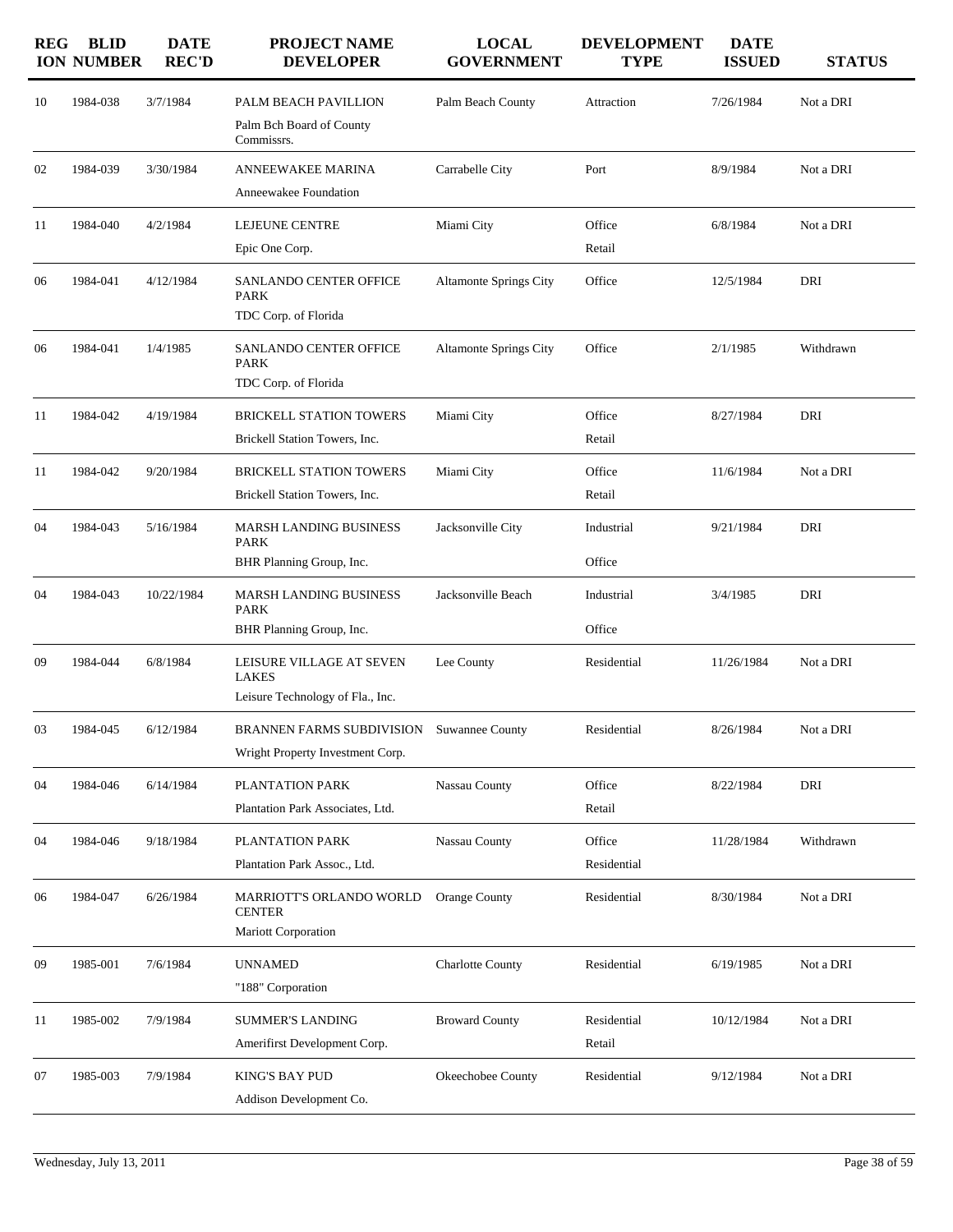| <b>REG</b> | <b>BLID</b><br><b>ION NUMBER</b> | <b>DATE</b><br><b>REC'D</b> | <b>PROJECT NAME</b><br><b>DEVELOPER</b>                                   | <b>LOCAL</b><br><b>GOVERNMENT</b> | <b>DEVELOPMENT</b><br><b>TYPE</b> | <b>DATE</b><br><b>ISSUED</b> | <b>STATUS</b> |
|------------|----------------------------------|-----------------------------|---------------------------------------------------------------------------|-----------------------------------|-----------------------------------|------------------------------|---------------|
| 07         | 1985-004                         | 7/10/1984                   | LAKE DAVENPORT VILLAGE<br>Lake Davenport Village, Inc.                    | Polk County                       | Residential                       | 10/19/1984                   | DRI           |
| 07         | 1985-004                         | 11/2/1984                   | LAKE DAVENPORT VILLAGE<br>Lake Davenport Village, Inc.                    | Polk County                       | Residential                       | 1/25/1985                    | Not a DRI     |
| 11         | 1985-005                         | 8/15/1984                   | THE 110 TOWER<br>Sadkin Organization                                      | Fort Lauderdale City              | Office<br>Retail                  | 11/30/1984                   | Not a DRI     |
| 01         | 1985-006                         | 8/17/1984                   | <b>MONTE CARLO</b><br>Int'l Development Corp. of America                  | Destin City                       | Residential                       | 1/17/1985                    | DRI           |
| 01         | 1985-006                         | 2/8/1985                    | MONTE CARLO<br>Int'l. Development Corp. of America                        | Destin City                       | Residential                       | 4/8/1985                     | DRI           |
| 07         | 1985-007                         | 8/21/1984                   | PRAIRIE OAKS<br>Prairie Oaks Company                                      | <b>Highlands County</b>           | Residential                       |                              | AGM85-008     |
| 05         | 1985-008                         | 8/29/1984                   | <b>CALA HILLS</b><br>Roger Friedbauer                                     | Ocala City                        | Residential<br>Retail             | 12/7/1984                    | DRI           |
| 06         | 1985-009                         | 8/30/1984                   | <b>ABBYS MARINA</b><br>Abbys Marina, Inc.                                 | <b>Brevard County</b>             | Port                              |                              | Withdrawn     |
| 04         | 1985-010                         | 9/5/1984                    | NASSAU LAKES PUD<br>Rad Properties, Inc.                                  | Nassau County                     | Residential<br>Retail             | 1/18/1985                    | Not a DRI     |
| 10         | 1985-011                         | 9/7/1984                    | PETERSON TRACT<br>K. Hovnanian Co. of Florida, Inc.                       | Martin County                     | Residential                       | 1/7/1985                     | Withdrawn     |
| 08         | 1985-012                         | 9/10/1984                   | <b>CALUSA TRACE</b><br>Gulfstream Land & Development<br>Corp.             | Hillsborough County               | Residential<br>Retail             |                              | Withdrawn     |
| 03         | 1985-013                         | 9/17/1984                   | LAKE CITY MUNIC. AIRPT<br><b>RUNWAY EXT</b><br>City of Lake City, Florida | Columbia County                   | Airport                           | 1/15/1985                    | Not a DRI     |
| 05         | 1985-014                         | 9/18/1984                   | PINE RIDGE/CITRUS SPRINGS<br><b>Deltona Corporation</b>                   | Citrus County                     | Residential                       | 2/27/1985                    | Not a DRI     |
| 11         | 1985-015                         | 9/19/1984                   | GOLD COAST CONSUMER MALL Pompano Beach City<br>Galop Corporation          |                                   | Commercial                        | 2/2/1985                     | Withdrawn     |
| 07         | 1985-016                         | 9/24/1984                   | <b>BRADHAVEN VILLAGE</b><br>Bradco, Inc.                                  | Polk County                       | Residential<br>Office             | 12/20/1984                   | DRI           |
| 07         | 1985-016                         | 1/17/1985                   | <b>BRADHAVEN VILLAGE</b><br>Bradco, Inc.                                  | Polk County                       | Residential<br>Office             | 4/15/1985                    | Withdrawn     |
| 08         | 1985-017                         | 10/1/1984                   | <b>KUSHMER TRACT</b><br>Devco Development Corp.                           | <b>Hillsborough County</b>        | Residential<br>Retail             | 12/14/1984                   | Not a DRI     |
| 11         | 1985-018                         | 10/1/1984                   | OLETA RIVER STATE<br>RECREATION AREA<br>Wallace Roberts & Todd            | Miami-Dade County                 | Attraction                        | 4/23/1985                    | Not a DRI     |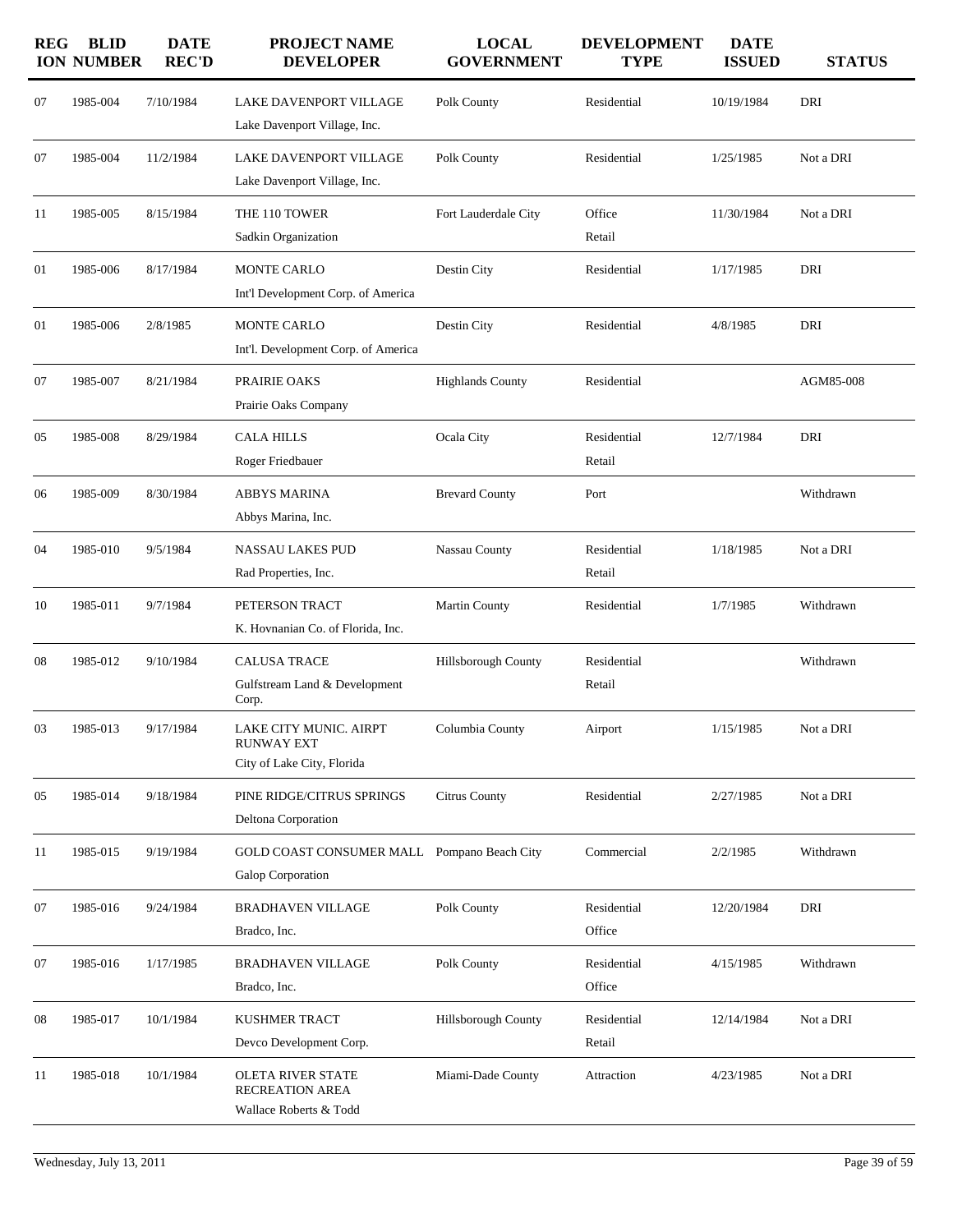| <b>REG</b> | <b>BLID</b><br><b>ION NUMBER</b> | <b>DATE</b><br><b>REC'D</b> | PROJECT NAME<br><b>DEVELOPER</b>                                                  | <b>LOCAL</b><br><b>GOVERNMENT</b> | <b>DEVELOPMENT</b><br><b>TYPE</b> | <b>DATE</b><br><b>ISSUED</b> | <b>STATUS</b> |
|------------|----------------------------------|-----------------------------|-----------------------------------------------------------------------------------|-----------------------------------|-----------------------------------|------------------------------|---------------|
| 04         | 1985-019                         | 5/3/1985                    | FERNANDINA BCH CTY<br><b>MARINA EXPANSION</b>                                     | Fernandina Beach City             | Port                              | 4/5/1985                     | DRI           |
|            |                                  |                             | Centre St. Waterfront Group                                                       |                                   |                                   |                              |               |
| 04         | 1985-019                         | 10/2/1984                   | FERNANDINA BCH CTY<br><b>MARINA EXPANSION</b>                                     | Fernandina Beach City             | Port                              | 4/5/1985                     | DRI           |
|            |                                  |                             | Centre St. Waterfront Group                                                       |                                   |                                   |                              |               |
| 07         | 1985-020                         | 10/5/1984                   | YOGI BEAR'S JELLYSTONE<br><b>CAMPGROUND</b>                                       | DeSoto County                     | Residential                       | 12/21/1984                   | Withdrawn     |
|            |                                  |                             | Roy F. Woodruff                                                                   |                                   |                                   |                              |               |
| 01         | 1985-021                         | 10/11/1984                  | PHILLIPS INLET                                                                    | <b>Bay County</b>                 | Port                              | 11/6/1984                    | Withdrawn     |
|            |                                  |                             | Lake Powell Improvement Corp.                                                     |                                   |                                   |                              |               |
| 08         | 1985-022                         | 10/22/1984                  | OUTLET WORLD OF PASCO<br><b>COUNTY</b>                                            | Pasco County                      | Commercial                        | 1/16/1985                    | DRI           |
|            |                                  |                             | Shuman Investments, Inc.                                                          |                                   |                                   |                              |               |
| 07         | 1985-023                         | 10/22/1984                  | MARKEY MOBILE HOME PARK                                                           | DeSoto County                     | Residential                       | 6/17/1987                    | Withdrawn     |
|            |                                  |                             | Tensley Realty, Inc.                                                              |                                   |                                   |                              |               |
| 11         | 1985-024                         | 10/24/1984                  | PARAGON CENTER                                                                    | <b>Broward County</b>             | Office                            |                              | Withdrawn     |
|            |                                  |                             | F. Ronald Mastriana, Esquire                                                      |                                   |                                   |                              |               |
| 08         | 1985-025                         | 10/25/1984                  | WOODLANDS SQUARE                                                                  | Pinellas County                   | Commercial                        | 3/27/1985                    | Withdrawn     |
|            |                                  |                             | <b>Ray Soltess</b>                                                                |                                   |                                   |                              |               |
| 08         | 1985-026                         | 10/26/1984                  | ARBOR SHORELINE OFFICE<br><b>CENTER</b>                                           | <b>Pinellas County</b>            | Office                            | 1/4/1985                     | Not a DRI     |
|            |                                  |                             | Jacobs, Robbins, Gayan, et al                                                     |                                   |                                   |                              |               |
| 05         | 1985-027                         | 2/1/1985                    | <b>OCALA SPRINGS</b>                                                              | <b>Marion County</b>              | Residential                       | 2/15/1985                    | Withdrawn     |
|            |                                  |                             | Avatar Properties, Inc.                                                           |                                   | Attraction                        |                              |               |
| 10         | 1985-028                         | 2/4/1985                    | N.PALM BCH CO. GEN<br>AVIATION AIRPORT                                            | Palm Beach County                 | Airport                           | 4/3/1985                     | Withdrawn     |
|            |                                  |                             | Board of Palm Bch. Co.<br>Commissioner                                            |                                   |                                   |                              |               |
| 09         | 1985-029                         | 2/7/1985                    | TAMALICO/GRANADA LAKES<br><b>CENTER</b>                                           | Lee County                        | Commercial                        | 4/19/1985                    | Withdrawn     |
|            |                                  |                             | Burnett & Brondstetter                                                            |                                   | Industrial                        |                              |               |
| 09         | 1985-029                         | 5/20/1985                   | TAMALICO/GRANADA LAKES<br><b>CENTER</b>                                           | Lee County                        | Commercial                        | 6/7/1985                     | Withdrawn     |
|            |                                  |                             | Burnett & Brondstetter                                                            |                                   | Industrial                        |                              |               |
| 11         | 1985-030                         | 2/12/1985                   | <b>LAS AMERICAS CENTRAL</b><br>PLAZA #5                                           | Miami-Dade County                 | Commercial                        | 7/30/1985                    | Not a DRI     |
|            |                                  |                             | Las Americas Corp. #V                                                             |                                   |                                   |                              |               |
| 07         | 1985-031                         | 2/20/1985                   | NORTH WOOD RV PARK                                                                | DeSoto County                     | Residential                       | 5/30/1985                    | DRI           |
|            |                                  |                             | North Wood R.V. Park                                                              |                                   |                                   |                              |               |
| 11         | 1985-032                         | 2/21/1985                   | <b>BURGER KING WORLD</b><br><b>HEADQUARTERS</b><br><b>Burger King Corporation</b> | Miami-Dade County                 | Office                            | 3/20/1985                    | Not a DRI     |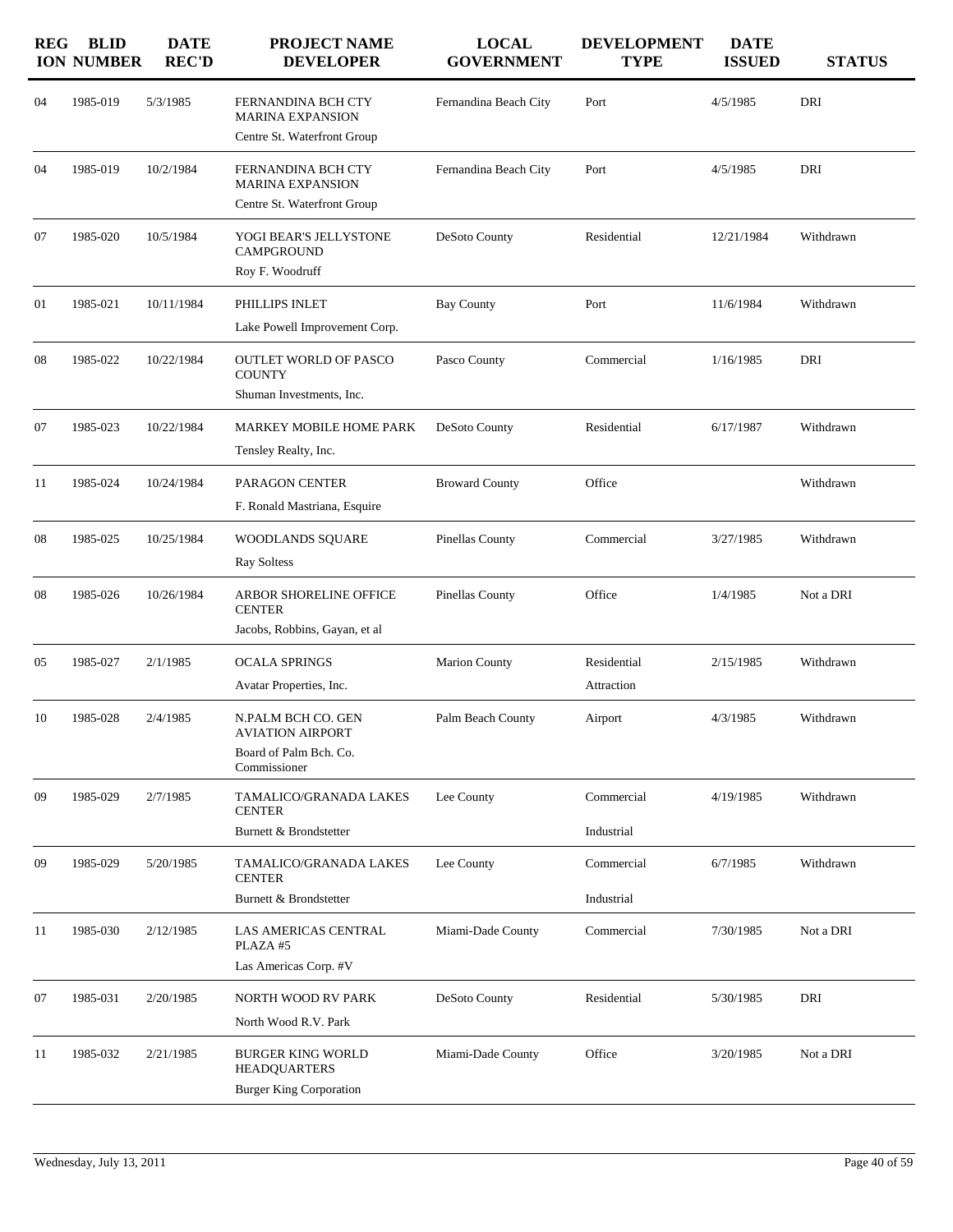| <b>REG</b> | <b>BLID</b><br><b>ION NUMBER</b> | <b>DATE</b><br><b>REC'D</b> | <b>PROJECT NAME</b><br><b>DEVELOPER</b>                                          | <b>LOCAL</b><br><b>GOVERNMENT</b> | <b>DEVELOPMENT</b><br><b>TYPE</b> | <b>DATE</b><br><b>ISSUED</b> | <b>STATUS</b> |
|------------|----------------------------------|-----------------------------|----------------------------------------------------------------------------------|-----------------------------------|-----------------------------------|------------------------------|---------------|
| 08         | 1985-033                         | 2/22/1985                   | <b>OAKBROOKE</b><br>Cheezem Development                                          | Pinellas County                   | Residential                       | 4/11/1985                    | Not a DRI     |
| 09         | 1985-034                         | 3/21/1985                   | <b>JETPORT-INTERSTATE</b><br><b>COMMERCE PARK</b><br>Daniels Road Land Trust     | Lee County                        | Industrial                        | 9/13/1985                    | DRI           |
| 07         | 1985-035                         | 4/12/1985                   | <b>BIG O R.V. CAMPGROUND</b><br>Joseph Macari                                    | Okeechobee County                 | Residential                       | 10/3/1985                    | Not a DRI     |
| 11         | 1985-036                         | 4/12/1985                   | <b>COURTHOUSE CENTER</b><br>Courthouse Assoc. Ltd.                               | Miami-Dade County                 | Office<br>Retail                  | 7/18/1985                    | Not a DRI     |
| 04         | 1985-037                         | 4/17/1985                   | <b>MATANZAS POINT</b><br>Tim Gabriel & Assoc.                                    | St. Johns County                  | Residential                       | 6/27/1985                    | Not a DRI     |
| 11         | 1985-038                         | 5/2/1985                    | <b>GRIFFIN ROAD HOTEL/OFFICE</b><br><b>PARK</b><br>William V. Keith              | Dania City                        | Residential<br>Office             | 8/14/1985                    | Not a DRI     |
| 05         | 1985-039                         | 5/9/1985                    | <b>OCALA SPRINGS</b><br>Avatar Properties, Inc.                                  | <b>Marion County</b>              | Attraction<br>Industrial          | 8/30/1985                    | Not a DRI     |
| 07         | 1985-040                         | 5/9/1985                    | RIVER OAKS R.V. PARK<br><b>Chess Properties</b>                                  | DeSoto County                     | Residential                       | 6/28/1985                    | Withdrawn     |
| 04         | 1985-041                         | 5/16/1985                   | <b>MARSH LANDING BUSINESS</b><br>PARK, LTD.<br>Marsh Landing Business Park, Ltd. | Duval County                      | Industrial<br>Office              | 6/14/1985                    | Not a DRI     |
| 07         | 1985-042                         | 5/16/1985                   | HERITAGE PLANTATION RV<br><b>RESORT</b><br>James R. Kennedy                      | DeSoto County                     | Residential                       | 8/15/1985                    | Not a DRI     |
| 06         | 1985-043                         | 5/20/1985                   | UNDERHILL INDUSTRIAL PARK<br>Laura K. Turner                                     | Orange County                     | Industrial<br>Office              | 8/8/1985                     | Not a DRI     |
| 08         | 1985-044                         | 5/21/1985                   | <b>NEWHAVEN</b><br>Timothy A. Johnson                                            | Pinellas County                   | Residential                       | 8/7/1985                     | DRI           |
| 06         | 1985-045                         | 5/28/1985                   | <b>SUNLAKE ESTATES</b><br>Maurice F. Wilder                                      | Lake County                       | Residential                       | 10/3/1985                    | DRI           |
| 06         | 1985-045                         | 11/4/1985                   | <b>SUNLAKE ESTATES</b><br>Wilder Corporation                                     | Lake County                       | Residential                       | 5/23/1986                    | Not a DRI     |
| 09         | 1985-046                         | 6/3/1985                    | FLEAMASTERS FLEAMARKET<br>Fleamasters                                            | Fort Myers City                   | Commercial                        | 9/23/1985                    | Not a DRI     |
| 06         | 1985-047                         | 6/10/1985                   | VISTA DEL LAGO<br>The Primary Langford Partnership                               | Orange County                     | Residential                       | 8/9/1985                     | DRI           |
| 06         | 1985-047                         | 9/11/1985                   | VISTA DEL LAGO<br>The Primary Langford Partnership                               | Orange County                     | Residential                       | 10/25/1985                   | Not a DRI     |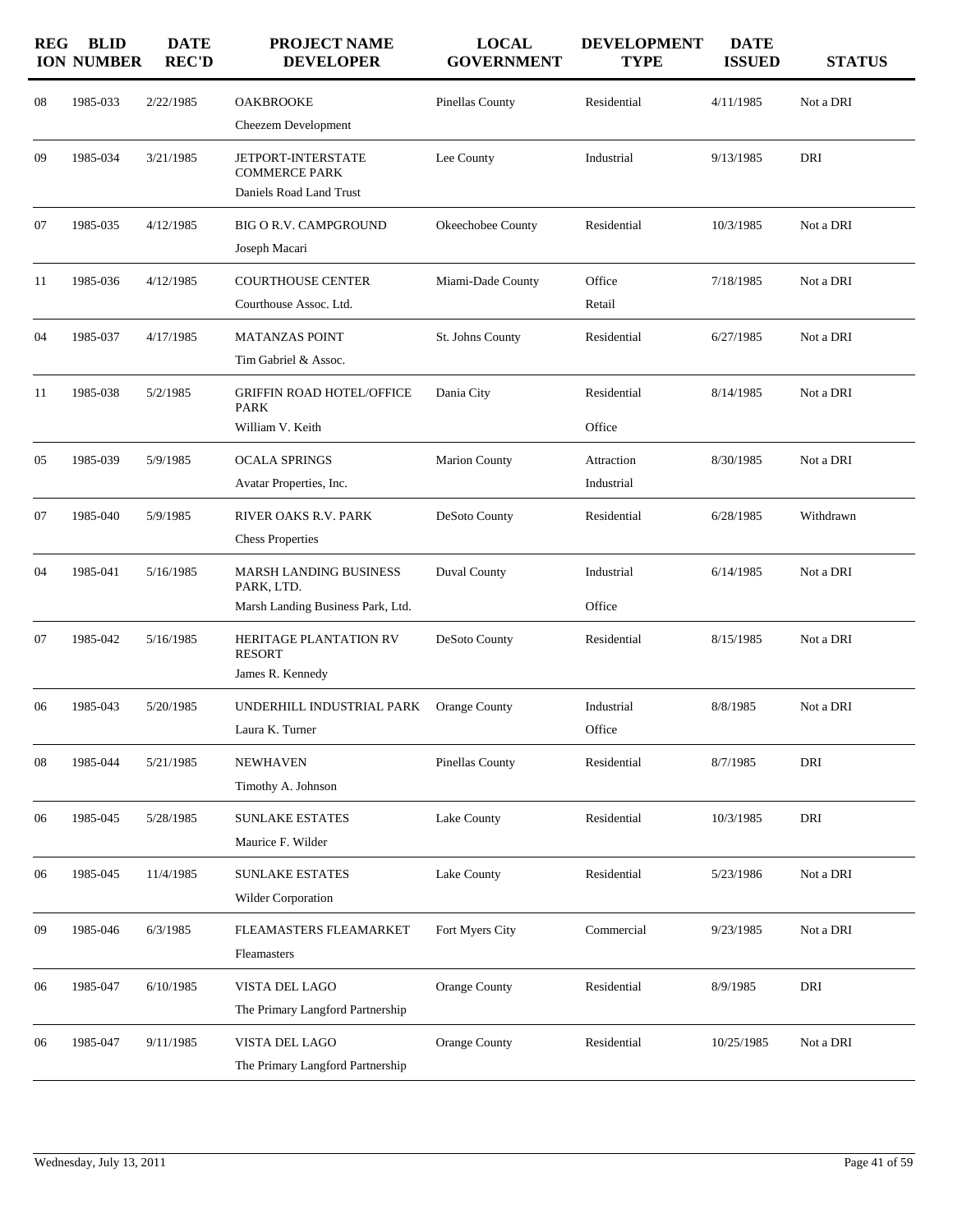| <b>REG</b> | <b>BLID</b><br><b>ION NUMBER</b> | <b>DATE</b><br><b>REC'D</b> | <b>PROJECT NAME</b><br><b>DEVELOPER</b>                                    | <b>LOCAL</b><br><b>GOVERNMENT</b> | <b>DEVELOPMENT</b><br><b>TYPE</b> | <b>DATE</b><br><b>ISSUED</b> | <b>STATUS</b> |
|------------|----------------------------------|-----------------------------|----------------------------------------------------------------------------|-----------------------------------|-----------------------------------|------------------------------|---------------|
| 08         | 1985-048                         | 6/11/1985                   | <b>IRON WOOD</b><br>Royal Palm Beach Co.                                   | Manatee County                    | Residential                       | 6/12/1986                    | Withdrawn     |
| 04         | 1985-049                         | 6/19/1985                   | <b>GRANDIN MINES</b><br>Jose Felipe                                        | Putnam County                     | Mining                            | 10/23/1985                   | Not a DRI     |
| 08         | 1985-050                         | 6/20/1985                   | SHANGRI-LA MUSEUM<br>John C. Iannone                                       | Hillsborough County               | Attraction                        | 9/30/1985                    | Not a DRI     |
| 07         | 1985-051                         |                             | BURGER KING WORLD<br><b>HEADQUARTERS</b><br><b>Burger King Corporation</b> | DeSoto County                     | Residential                       | 9/12/1985                    | Withdrawn     |
| 09         | 1986-001                         | 7/1/1985                    | <b>AIRGLADES AIRPORT</b><br>Hendry County                                  | <b>Hendry County</b>              | Airport                           | 8/2/1985                     | Withdrawn     |
| 08         | 1986-002                         | 7/11/1985                   | EL PASCO RV PARK<br>Halprin Realty, Inc.                                   | Pasco County                      | Residential                       | 12/9/1985                    | Not a DRI     |
| 11         | 1986-003                         | 7/15/1985                   | <b>U.S. NAVY SAILING FACILITY</b><br>U.S. Navy                             | Escambia County                   | Port                              | 9/27/1985                    | Not a DRI     |
| 07         | 1986-004                         | 7/18/1985                   | PARADISE RIVER RV &<br><b>CAMPING RESORT</b><br>Gilbert J. Woods           | Hardee County                     | Residential                       | 8/5/1985                     | Withdrawn     |
| 11         | 1986-005                         | 8/14/1985                   | <b>BRIGHTON PARK</b><br>Ronald A. Shapo                                    | Miami-Dade County                 | Residential<br>Retail             | 3/24/1986                    | Withdrawn     |
| 09         | 1986-006                         | 8/14/1985                   | LEISURE VILLAGE AT 7 LAKES<br>Leisure Tech                                 | Lee County                        | Residential<br>Retail             | 10/11/1985                   | DRI           |
| 07         | 1986-007                         | 8/22/1985                   | BRADHAVEN VILLAGE<br>Frank Bradshaw                                        | Polk County                       | Residential                       | 1/29/1986                    | Not a DRI     |
| 04         | 1986-008                         | 9/20/1985                   | <b>CLAIRBORNE</b><br>Rtd Inv. Agency                                       | Duval County                      | Residential                       | 11/25/1985                   | Not a DRI     |
| 02         | 1986-009                         | 9/23/1985                   | HIGDON GROCERY WAREHOUSE Gadsden County<br>E.C. Higdon                     |                                   | Industrial                        | 12/4/1985                    | Not a DRI     |
| 08         | 1986-010                         | 9/30/1985                   | UNNAMED MIXED-USE<br>Anclote Property Corp.                                | Pasco County                      | Office<br>Retail                  | 10/30/1985                   | DRI           |
| 05         | 1986-011                         | 10/8/1985                   | RIVER RUN, LTD.<br>Regalo Del Rey, Inc.                                    | <b>Sumter County</b>              | Residential                       | 5/9/1986                     | Withdrawn     |
| 08         | 1986-012                         | 10/9/1985                   | RICHWOOD RESEARCH CORP.<br><b>PARK</b><br>Richland Properties of Fla. Inc. | Hillsborough County               | Industrial<br>Office              | 12/20/1985                   | Not a DRI     |
| 09         | 1986-013                         | 10/30/1985                  | <b>VENETIAN WOODS</b><br>DMC Development Corp.                             | Sarasota County                   | Residential                       | 6/24/1986                    | Withdrawn     |
| 10         | 1986-014                         | 11/25/1985                  | LAKE IDA COMMERCE CENTER<br>Post Buckley, Schuh & Jernigan, Inc.           | Palm Beach County                 | Industrial<br>Office              | 3/4/1986                     | Not a DRI     |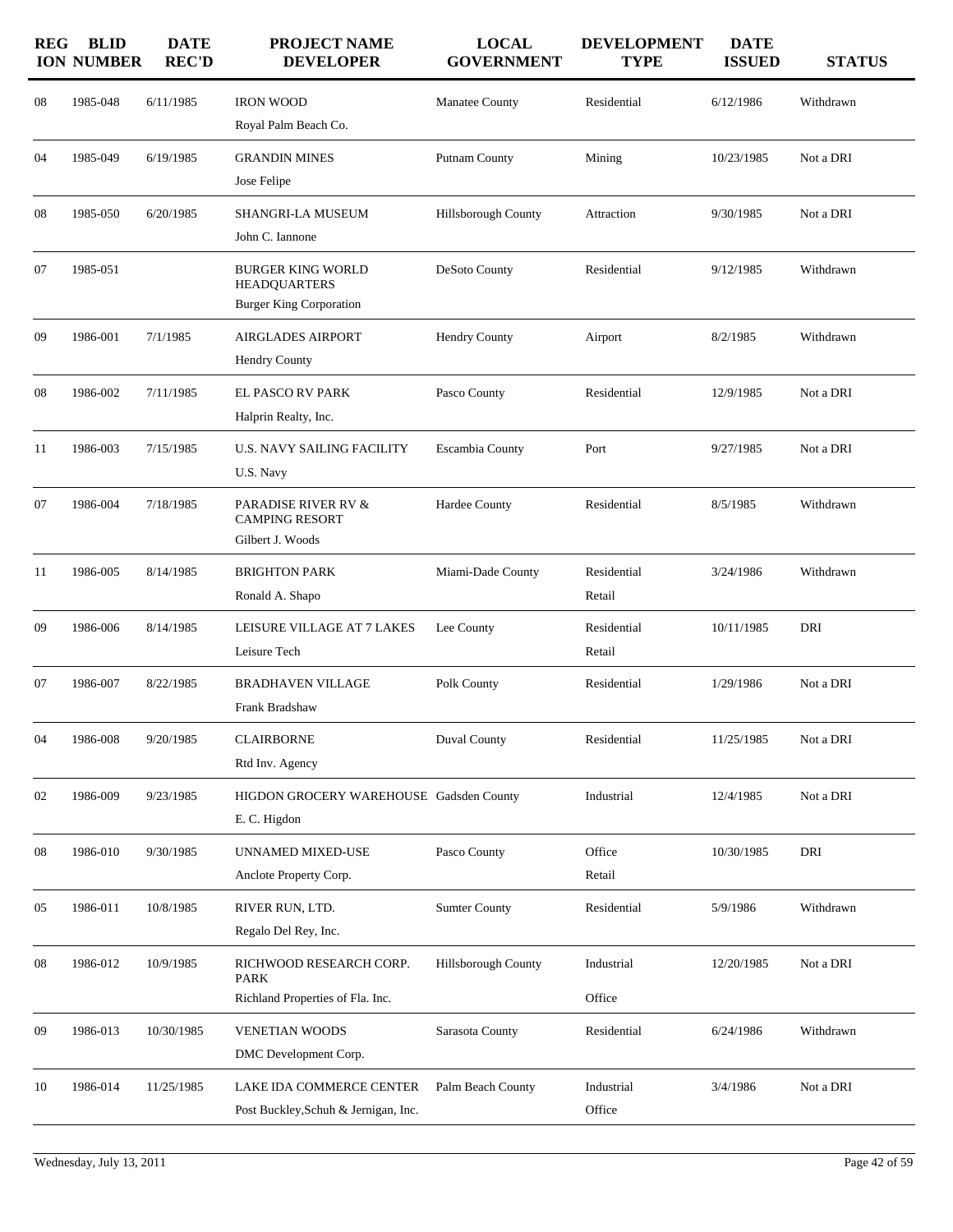| <b>REG</b> | <b>BLID</b><br><b>ION NUMBER</b> | <b>DATE</b><br><b>REC'D</b> | <b>PROJECT NAME</b><br><b>DEVELOPER</b>                             | <b>LOCAL</b><br><b>GOVERNMENT</b> | <b>DEVELOPMENT</b><br><b>TYPE</b> | <b>DATE</b><br><b>ISSUED</b> | <b>STATUS</b> |
|------------|----------------------------------|-----------------------------|---------------------------------------------------------------------|-----------------------------------|-----------------------------------|------------------------------|---------------|
| 10         | 1986-015                         | 12/23/1985                  | WOODFIELD COUNTRY CLUB<br>Jacobs & Koegler                          | Palm Beach County                 | Residential                       | 5/6/1986                     | Withdrawn     |
| 09         | 1986-016                         | 1/23/1986                   | MOORE HAVEN YACHT CLUB<br>Moore Haven Yacht Club, Inc.              | <b>Glades County</b>              | Port<br>Residential               | 2/26/1986                    | Not a DRI     |
| 10         | 1986-017                         | 1/23/1986                   | <b>LAKESIDE CENTER</b><br>Morley Properties, Inc.                   | Palm Beach County                 | Office                            | 4/10/1986                    | Not a DRI     |
| 09         | 1986-018                         | 2/17/1986                   | <b>LAKESHORE VILLAGE</b><br>P.M.H. Associates                       | <b>Hendry County</b>              | Residential<br>Retail             | 4/25/1986                    | DRI           |
| 06         | 1986-019                         | 2/11/1986                   | DAYTONA BEACH MARRIOTT<br><b>HOTEL</b><br>City of Daytona Beach     | Volusia County                    | Hotel                             | 4/29/1986                    | Not a DRI     |
| 10         | 1986-020                         | 3/5/1986                    | <b>VERO BEACH MUNICIPAL</b><br>AIRPORT EXT.<br>City of Vero Beach   | <b>Indian River County</b>        | Airport                           | 5/23/1986                    | Not a DRI     |
| 09         | 1986-021                         | 3/7/1986                    | NORTH LAKE ESTATES<br>Joseph Spratt                                 | <b>Glades County</b>              | RV Park                           | 7/25/1986                    | Withdrawn     |
| 11         | 1986-022                         | 7/10/1986                   | <b>COLONNADES BUSINESS</b><br><b>CENTER</b><br>Trammell Crow Co.    | <b>Broward County</b>             | Industrial<br>Office              | 10/6/1986                    | Not a DRI     |
| 11         | 1986-022                         |                             | <b>COLONNADES BUSINESS</b><br><b>CENTER</b><br>Trammell Crow Co.    | <b>Broward County</b>             | Industrial<br>Office              | 6/11/1986                    | DRI           |
| 11         | 1986-023                         | 3/28/1986                   | CROWNE PLAZA HOTEL<br><b>DDK</b> Enterprises                        | <b>Broward County</b>             | Hotel                             | 7/17/1986                    | Not a DRI     |
| 11         | 1986-024                         | 4/17/1986                   | PIER 66 HOTEL AND MARINA<br>Pier Properties, Ltd.                   | <b>Broward County</b>             | Hotel                             | 7/1/1986                     | Not a DRI     |
| 06         | 1986-025                         | 4/24/1986                   | <b>SPRUCE CREEK</b><br>Thompson Properties, Inc. of FLA             | Volusia County                    | Residential<br>Retail             | 6/11/1986                    | Not a DRI     |
| 04         | 1986-026                         | 5/6/1986                    | <b>CRANES LANDING</b><br>Douglas C. Crane                           | St. Johns County                  | Port                              | 6/20/1986                    | Not a DRI     |
| 10         | 1986-027                         | 5/6/1986                    | THE CENTRE AT UNIVERSITY<br><b>PARKWAY</b><br>Duke & Benedict, Inc. | Palm Beach County                 | Retail                            | 7/15/1986                    | Not a DRI     |
| 10         | 1986-028                         | 5/8/1986                    | <b>ROYCE CENTER</b><br>Boca Raton Office/Motel/Rest. Enter          | Palm Beach County                 | Office<br>Hotel                   | 9/16/1986                    | DRI           |
| 08         | 1986-029                         | 5/15/1986                   | SEAFOOD SHACK MARINA<br>Sarabay Marina, Inc.                        | Manatee County                    | Port                              | 9/19/1986                    | Not a DRI     |
| 09         | 1986-030                         | 5/21/1986                   | LEISURE WORLD R.V. RESORT<br>Gooden Enterprises Corp.               | <b>Charlotte County</b>           | RV Park                           | 7/7/1986                     | Withdrawn     |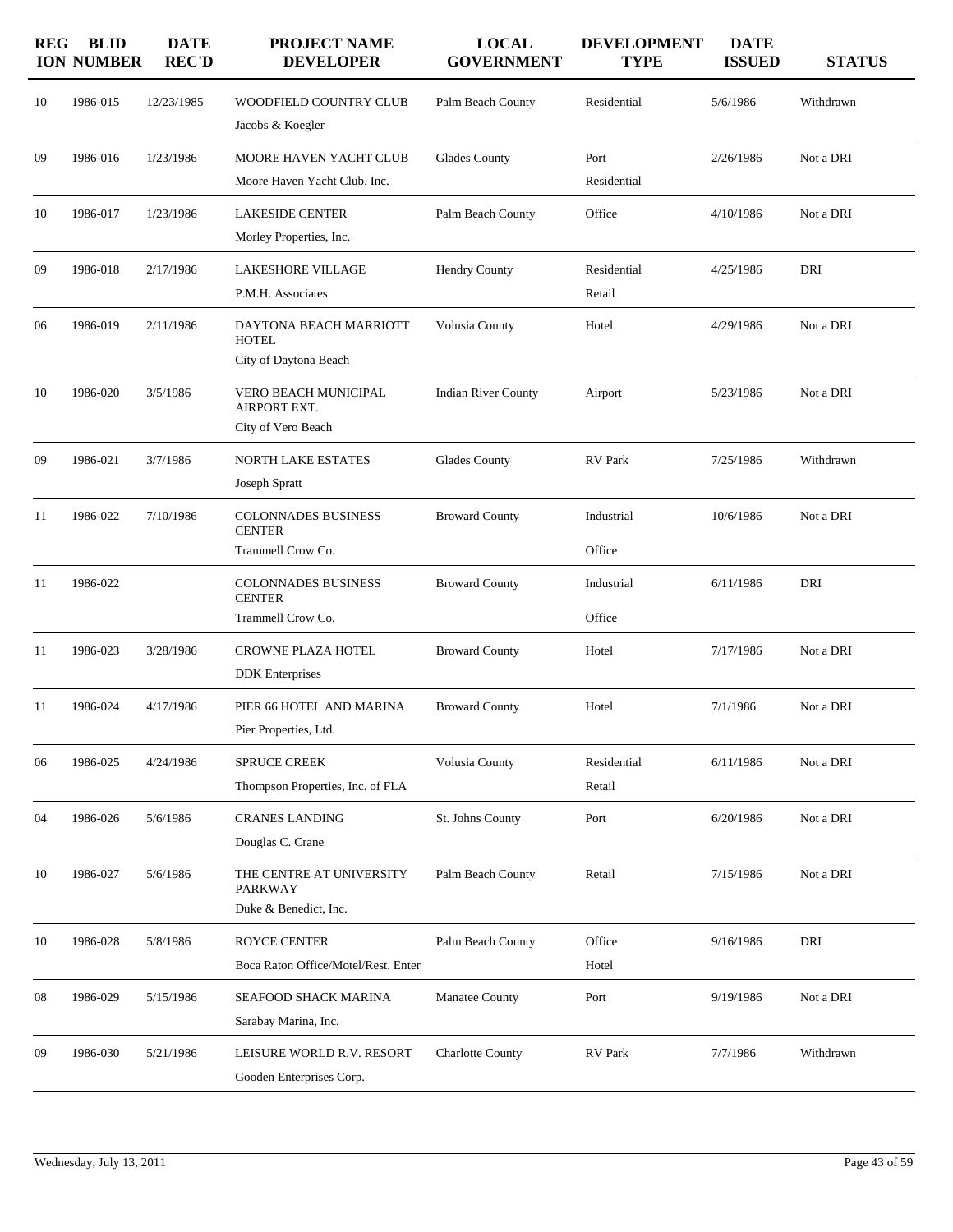| <b>REG</b> | <b>BLID</b><br><b>ION NUMBER</b> | <b>DATE</b><br><b>REC'D</b> | PROJECT NAME<br><b>DEVELOPER</b>                                                | <b>LOCAL</b><br><b>GOVERNMENT</b> | <b>DEVELOPMENT</b><br><b>TYPE</b> | <b>DATE</b><br><b>ISSUED</b> | <b>STATUS</b> |
|------------|----------------------------------|-----------------------------|---------------------------------------------------------------------------------|-----------------------------------|-----------------------------------|------------------------------|---------------|
| 10         | 1986-031                         | 5/22/1986                   | WOODFIELD COUNTRY CLUB<br>Boca Investors, Inc.                                  | Palm Beach County                 | Multi-Use                         | 6/13/1986                    | Not a DRI     |
| 07         | 1986-032                         | 5/28/1986                   | <b>JOSHUA MINE</b><br>Standard Sand and Silica Co.                              | Polk County                       | Mining                            | 11/19/1986                   | Not a DRI     |
| 10         | 1986-033                         | 6/9/1986                    | ST. LUCIE COUNTY INT'L<br><b>AIRPORT</b><br>Ft. Pierce Port & Airport Authority | St. Lucie County                  | Airport                           | 1/22/1987                    | Not a DRI     |
| 10         | 1986-034                         | 6/9/1986                    | <b>LINTON PLAZA</b><br><b>CRJ</b> Investments                                   | Delray Beach City                 | Office<br>Retail                  | 11/10/1986                   | Withdrawn     |
| 09         | 1986-035                         | 6/11/1986                   | <b>ESTERO WOODS VILLAGE</b><br>Kraus Anderson Corp.                             | Lee County                        | Attraction<br>Residential         | 7/30/1986                    | Not a DRI     |
| 11         | 1986-036                         | 6/27/1986                   | DADELAND BOULEVARD<br>OFFICE PROJECT<br>Robert C. Schwebke, Trustee             | Miami-Dade County                 | Office<br>Retail                  | 9/12/1986                    | Not a DRI     |
| 10         | 1987-001                         | 7/7/1986                    | NORTH PALM BEACH<br>FINANCIAL CENTER<br>F.F. Adams, Jr.                         | Palm Beach County                 | Office<br>Retail                  | 10/16/1986                   | Not a DRI     |
| 06         | 1987-002                         | 7/11/1986                   | <b>LAKE PORT SQUARE</b><br>A.D.K. Properties                                    | Leesburg City                     | Retail<br>Office                  | 12/2/1986                    | DRI           |
| 03         | 1987-003                         | 7/16/1986                   | <b>TOWER ROAD CENTER</b><br>National Development Communities                    | Alachua County                    | Retail<br>Hotel                   | 10/22/1986                   | Not a DRI     |
| 10         | 1987-004                         | 7/29/1986                   | OLD PORT COVE MARINA<br>Old Port Cove Investments                               | Palm Beach County                 | Port<br>Retail                    | 5/13/1987                    | Not a DRI     |
| 05         | 1987-005                         | 7/30/1986                   | TWIN RIVERS MARINA<br>MAR Enterprises Inc.                                      | <b>Citrus County</b>              | Port<br>Retail                    | 11/26/1986                   | Not a DRI     |
| 09         | 1987-006                         | 8/18/1986                   | <b>VENETIAN LAKES</b><br>Mr. and Mrs. Chis Chisolm                              | Sarasota County                   | Residential                       | 12/8/1986                    | Not a DRI     |
| 08         | 1987-007                         | 8/26/1986                   | OLD HYDE PARK VILLAGE<br>Old Hyde Park Village Center, Ltd.                     | Hillsborough County               | Multi-Use                         | 10/8/1986                    | Not a DRI     |
| 07         | 1987-008                         | 8/27/1986                   | NORTH WOOD R.V. PARK<br>John Woodley                                            | DeSoto County                     | RV Park                           | 10/31/1986                   | Not a DRI     |
| 07         | 1987-009                         | 8/29/1986                   | <b>COZIER RESORTS</b><br>Cozier Development Co.                                 | Polk County                       | Attraction<br>Retail              | 12/16/1986                   | DRI           |
| 08         | 1987-010                         | 9/3/1986                    | NORTH BAY HARBOR<br>North Bay Harbor, Inc.                                      | Manatee County                    | Port                              | 10/30/1986                   | Not a DRI     |
| 08         | 1987-011                         | 9/5/1986                    | UNIVERSITY CENTER<br>The Dyson Company                                          | Tampa City                        | Office<br>Industrial              | 10/9/1986                    | Not a DRI     |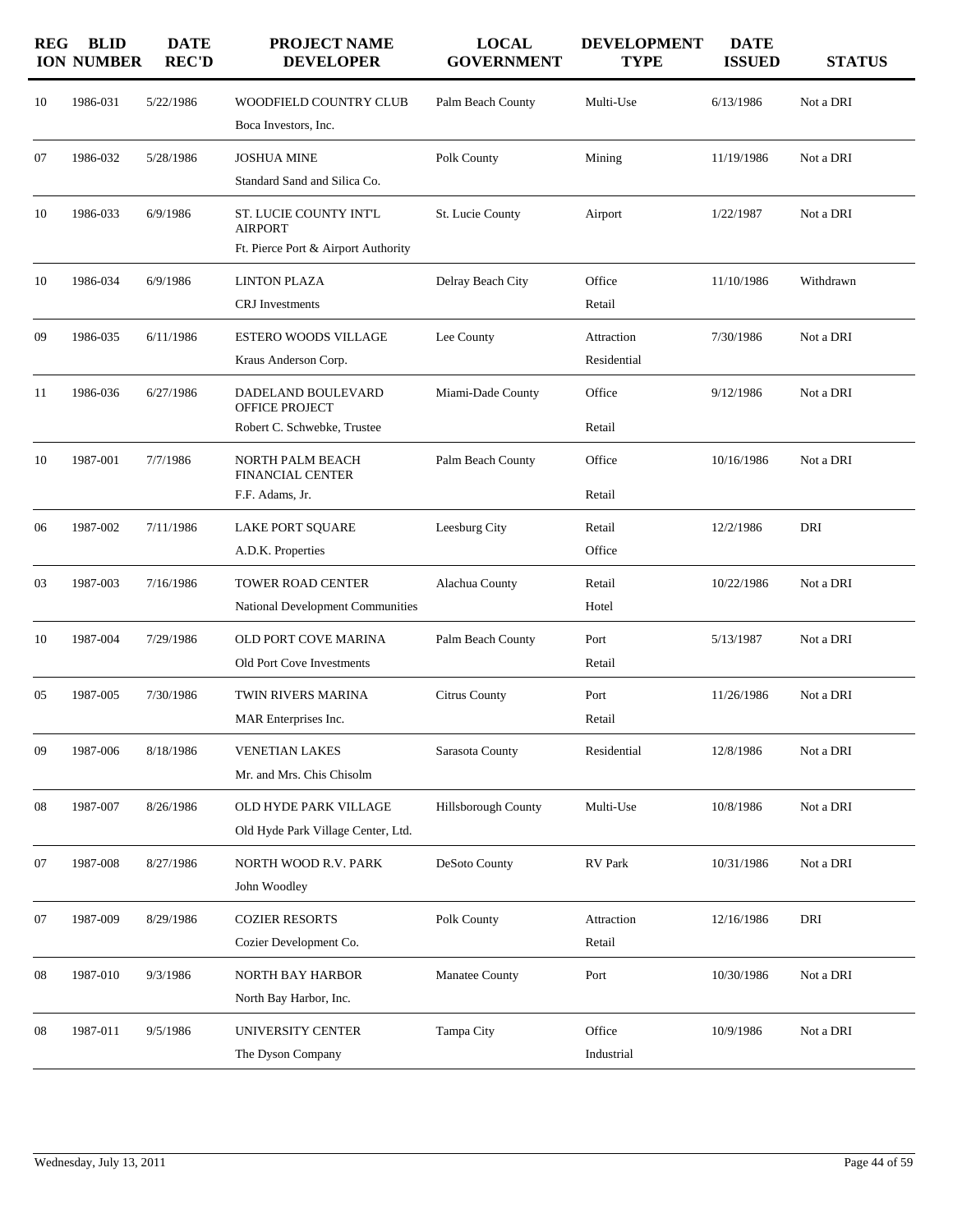| <b>REG</b> | <b>BLID</b><br><b>ION NUMBER</b> | <b>DATE</b><br><b>REC'D</b> | <b>PROJECT NAME</b><br><b>DEVELOPER</b>                                                       | <b>LOCAL</b><br><b>GOVERNMENT</b> | <b>DEVELOPMENT</b><br><b>TYPE</b> | <b>DATE</b><br><b>ISSUED</b> | <b>STATUS</b> |
|------------|----------------------------------|-----------------------------|-----------------------------------------------------------------------------------------------|-----------------------------------|-----------------------------------|------------------------------|---------------|
| 08         | 1987-012                         | 10/1/1986                   | ST.JOSEPH'S N.W. HEALTH<br><b>CARE CAMPUS</b>                                                 | Hillsborough County               | Hospital                          | 2/11/1987                    | Not a DRI     |
|            |                                  |                             | St. Joseph's Health Care Ctr., Inc.                                                           |                                   |                                   |                              |               |
| 09         | 1987-013                         | 10/6/1986                   | CHARLOTTE COUNTY<br><b>BASEBALL STADIUM</b>                                                   | <b>Charlotte County</b>           | Attraction                        | 12/19/1986                   | Not a DRI     |
|            |                                  |                             | Texas Rangers, Ltd.                                                                           |                                   | Retail                            |                              |               |
| 06         | 1987-014                         | 10/7/1986                   | CITY OF DAYTONA BCH<br>STADIUM COMPLEX<br>Howard D. Tipton                                    | Daytona Beach City                | Attraction                        | 12/17/1986                   | Not a DRI     |
| 06         | 1987-015                         | 10/8/1986                   | PINE ISLAND                                                                                   | <b>Brevard County</b>             | Residential                       | 11/12/1986                   | Not a DRI     |
|            |                                  |                             | First Florida Management Associates                                                           |                                   | Hotel                             |                              |               |
| 11         | 1987-016                         | 11/12/1986                  | THE COLONNADE                                                                                 | Coral Gables City                 | Office                            | 4/16/1987                    | Not a DRI     |
|            |                                  |                             | Interbrook Development Corporation                                                            |                                   | Retail                            |                              |               |
| 09         | 1987-017                         | 11/18/1986                  | HARBOR ISLES MHP<br>CONDOMINIUM<br>Harbor Isles Partnership                                   | Sarasota County                   | Residential                       | 5/22/1987                    | Not a DRI     |
| 09         | 1987-018                         | 11/20/1986                  | <b>BURNT STORE MOTEL</b>                                                                      | Punta Gorda City                  | Hotel                             | 6/9/1987                     | Not a DRI     |
|            |                                  |                             | Burnt Store Motel, Inc.                                                                       |                                   | Port                              |                              |               |
| 11         | 1987-019                         | 11/25/1986                  | THE IVES<br><b>Warwick Corporation</b>                                                        | Miami-Dade County                 | Office                            | 2/6/1987                     | Not a DRI     |
| 10         | 1987-020                         | 12/1/1986                   | SOUTH FLORIDA WATER MGMT. Palm Beach County<br>DIST. HQ<br>So. Fla. Water Management District |                                   | Office                            | 2/13/1987                    | Not a DRI     |
| 05         | 1987-021                         | 12/15/1986                  | <b>CYPRESS LAKE R.V. RESORT</b><br>Cypress Lake Limited Partnership                           | Hernando County                   | <b>RV</b> Park                    | 1/26/1987                    | Withdrawn     |
| 04         | 1987-022                         | 1/16/1987                   | THE MARKETPLACE<br>Ralph M. Waller                                                            | Jacksonville City                 | Retail                            | 6/1/1987                     | Withdrawn     |
| 06         | 1987-023                         | 1/22/1987                   | <b>LAKE PORT SQUARE</b><br>A.D.K. Properties                                                  | Leesburg City                     | Office<br>Port                    | 3/9/1987                     | Not a DRI     |
| 07         | 1987-024                         | 1/29/1987                   | CAMP INN RESORTS PHASES III<br>AND IV                                                         | Polk County                       | RV Park                           | 6/4/1987                     | Withdrawn     |
|            |                                  |                             | Rollar Homes, Inc.                                                                            |                                   |                                   |                              |               |
| 11         | 1987-025                         | 2/6/1987                    | PELICAN HARBOR MARINA<br>Dade Co. Park & Recreation Dept.                                     | Miami City                        | Port                              | 6/5/1987                     | Not a DRI     |
| 08         | 1987-026                         | 2/17/1987                   | THE TRIANGLE<br>Cenville Properites, Inc.                                                     | Hillsborough County               | Retail                            | 3/24/1987                    | Not a DRI     |
| 10         | 1987-027                         | 2/17/1987                   | <b>LINTON LAKES</b><br>Minton Builders, Inc.                                                  | Delray Beach City                 | Office                            | 3/27/1987                    | Not a DRI     |
| 08         | 1987-028                         | 2/18/1987                   | PLANT CITY PROPOSED<br>INDUSTRIAL PARK<br>City of Plant City                                  | Plant City                        | Industrial                        | 4/2/1987                     | Not a DRI     |
|            |                                  |                             |                                                                                               |                                   |                                   |                              |               |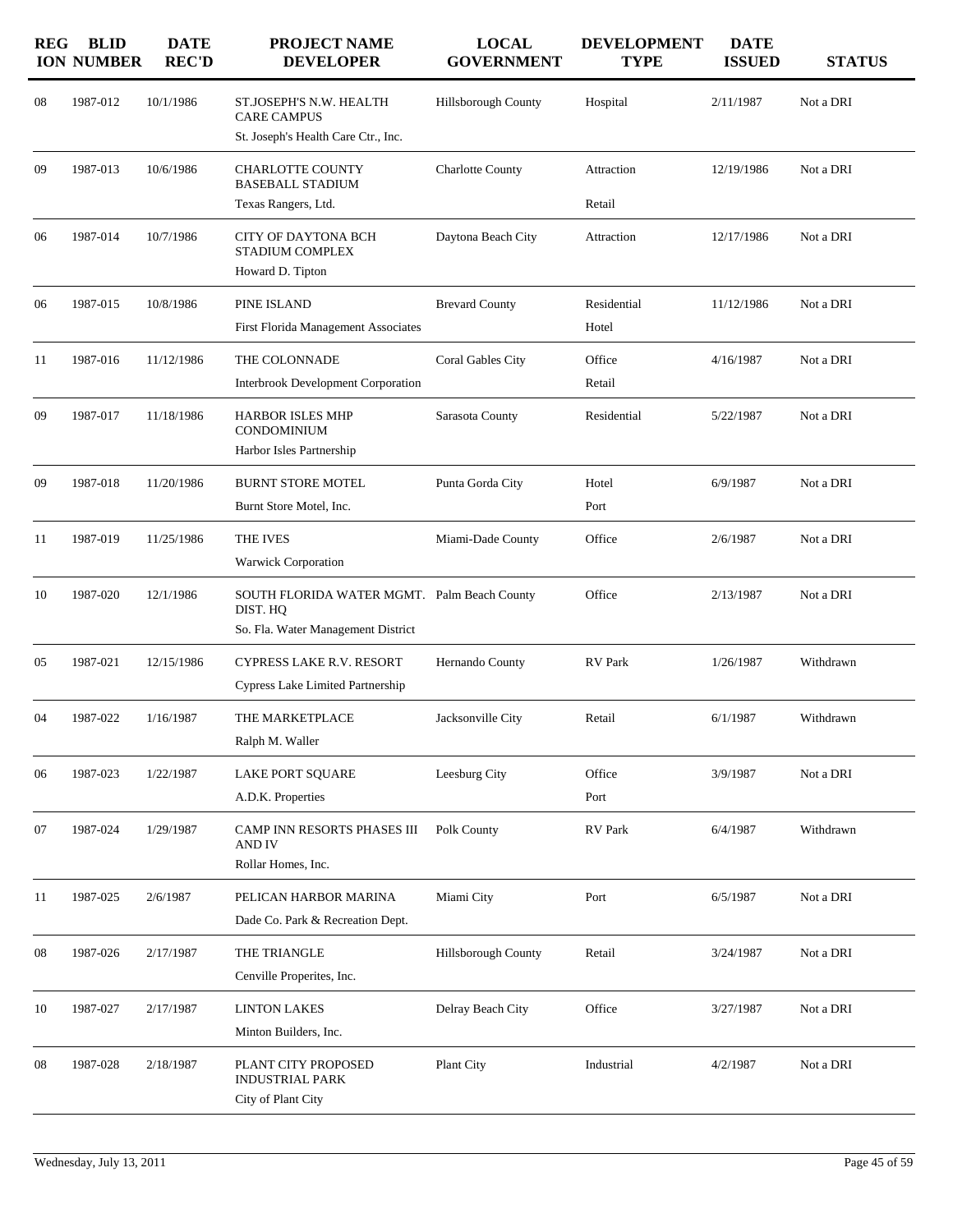| <b>REG</b> | <b>BLID</b><br><b>ION NUMBER</b> | <b>DATE</b><br><b>REC'D</b> | <b>PROJECT NAME</b><br><b>DEVELOPER</b>                                         | <b>LOCAL</b><br><b>GOVERNMENT</b> | <b>DEVELOPMENT</b><br><b>TYPE</b> | <b>DATE</b><br><b>ISSUED</b> | <b>STATUS</b> |
|------------|----------------------------------|-----------------------------|---------------------------------------------------------------------------------|-----------------------------------|-----------------------------------|------------------------------|---------------|
| 08         | 1987-029                         | 2/18/1987                   | <b>CINCINNATI REDS SPORTS</b><br><b>COMPLEX</b><br>City of Plant City           | Plant City                        | Attraction                        | 4/24/1987                    | Not a DRI     |
| 05         | 1987-030                         | 2/18/1987                   | <b>CLASSIC MILE PARK</b><br>Domenic Martelli                                    | <b>Marion County</b>              | Attraction                        | 4/29/1987                    | Not a DRI     |
| 10         | 1987-031                         | 3/3/1987                    | <b>INDIAN RIVER ESTATES</b><br>Total Care Systems, Inc.                         | <b>Indian River County</b>        | Residential<br>Retail             | 6/1/1987                     | Not a DRI     |
| 06         | 1987-032                         | 4/1/1987                    | OAK TREE PLAZA<br><b>W&amp;M</b> Properties                                     | Daytona Beach City                | Retail                            | 4/12/1988                    | Withdrawn     |
| 06         | 1987-033                         | 4/1/1987                    | <b>SAM'S PLAZA</b><br>Wal-Mart Stores, Inc.                                     | Daytona Beach City                | Retail                            | 4/12/1988                    | Withdrawn     |
| 09         | 1987-034                         | 5/15/1987                   | THE OAKS/OAKS II<br>Arvida Oaks II, Ltd/Canal Ind., Inc                         | Sarasota County                   | Residential                       | 9/25/1987                    | Not a DRI     |
| 09         | 1987-035                         | 6/2/1987                    | <b>STOP THIRTY-FIVE</b><br>Everglades Road Assoc., Ltd.                         | Sarasota County                   | Retail<br>Hotel                   | 9/20/1987                    | Not a DRI     |
| 09         | 1987-036                         | 6/18/1987                   | ROLAND MARTIN'S MARINA<br>Roland and Mary Ann Martin                            | <b>Hendry County</b>              | Port<br>Hotel                     | 6/17/1987                    | Not a DRI     |
| 08         | 1987-037                         | 6/26/1987                   | ANHEUSER-BUSCH, INC. TAMPA Tampa City<br><b>BREWERY</b><br>Anheuser-Busch, Inc. |                                   | Industrial                        | 8/14/1987                    | Not a DRI     |
| 09         | 1987-038                         | 6/29/1987                   | <b>BALGAS FACILITY</b><br>Florida Industries S.W., Inc.                         | Lee County                        | Petroleum                         | 8/28/1987                    | Withdrawn     |
| 09         | 1988-001                         | 7/9/1987                    | RIDGDILL PROPERTIES<br>Morris E. Ridgdill                                       | <b>Hendry County</b>              | Residential                       | 10/29/1987                   | Not a DRI     |
| 10         | 1988-002                         | 7/10/1987                   | JUNO BEACH RESORT HOTEL<br><b>OCEANSIDE</b><br>Palm Beach Juno Limited          | Juno Beach City                   | Hotel                             | 10/7/1987                    | Not a DRI     |
| 11         | 1988-003                         | 7/23/1987                   | <b>COPANS CENTER</b><br>ID Properties, Inc.                                     | Pompano Beach City                | Retail                            | 4/22/1988                    | Not a DRI     |
| 08         | 1988-004                         | 8/11/1987                   | <b>RIVER CLUB</b><br>Manatee Joint Venture                                      | Manatee County                    | Residential                       |                              | Withdrawn     |
| 11         | 1988-005                         | 8/12/1987                   | HOLLYWOOD LAKES COUNTRY<br><b>CLUB &amp; DVLP</b><br>E. M. Segall               | Pembroke Pines City               | Residential<br>Hotel              | 10/19/1987                   | Withdrawn     |
| 04         | 1988-006                         | 9/8/1987                    | FAIRFIELD-FT. GEORGE ISLAND<br>Fairfield Communities, Inc.                      | Duval County                      | Residential<br>Retail             | 11/6/1987                    | Not a DRI     |
| 09         | 1988-007                         | 9/18/1987                   | DEL PRADO NORTH<br><b>COMMERCE PARK</b><br>Fullenkamp Realty, Inc.              | Cape Coral City                   | Industrial<br>Retail              | 2/22/1988                    | DRI           |
|            |                                  |                             |                                                                                 |                                   |                                   |                              |               |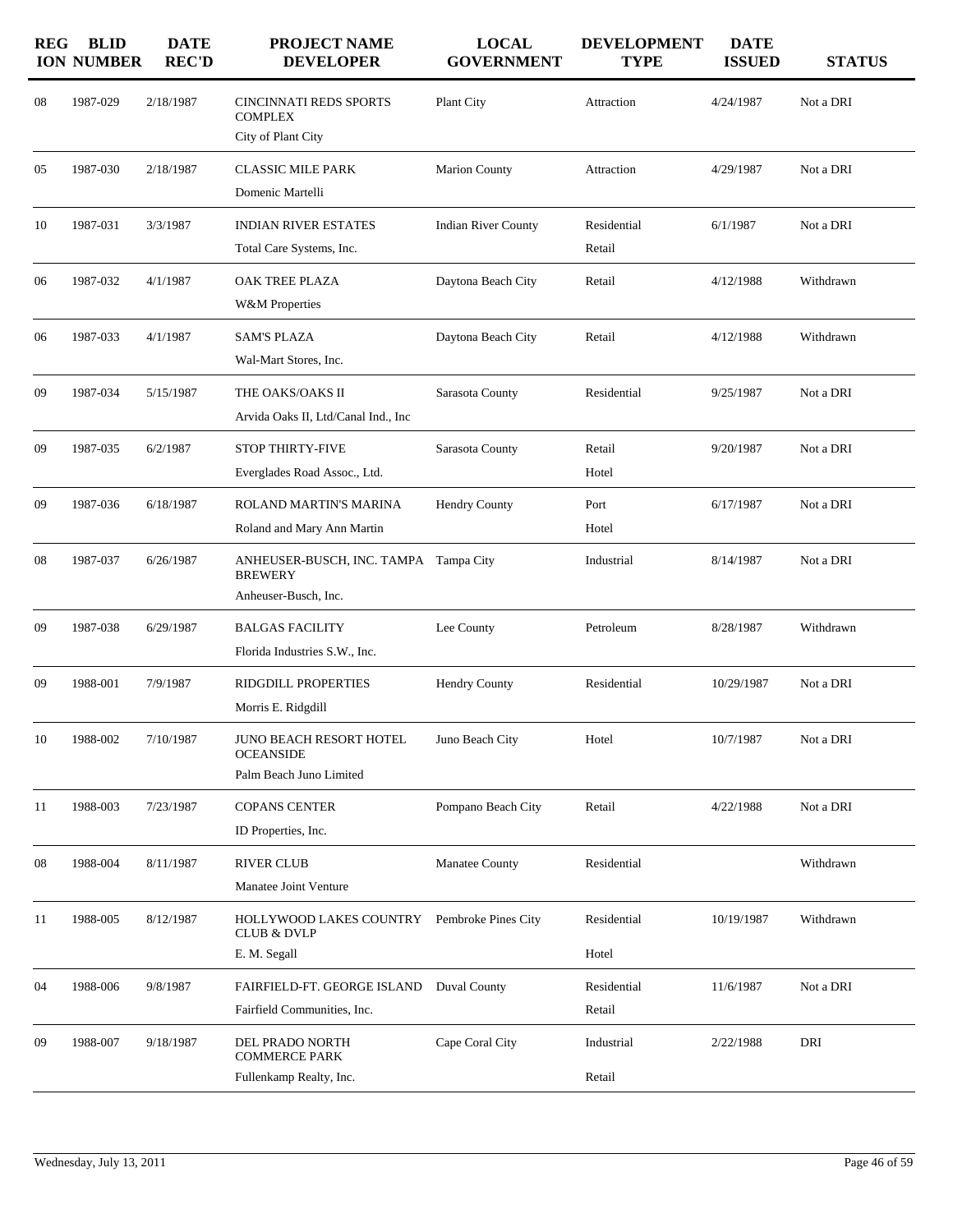| <b>REG</b> | <b>BLID</b><br><b>ION NUMBER</b> | <b>DATE</b><br><b>REC'D</b> | <b>PROJECT NAME</b><br><b>DEVELOPER</b>                                          | <b>LOCAL</b><br><b>GOVERNMENT</b> | <b>DEVELOPMENT</b><br><b>TYPE</b> | <b>DATE</b><br><b>ISSUED</b> | <b>STATUS</b> |
|------------|----------------------------------|-----------------------------|----------------------------------------------------------------------------------|-----------------------------------|-----------------------------------|------------------------------|---------------|
| 09         | 1988-008                         | 10/2/1987                   | <b>WARNOCK R.V. PARK</b><br>Wayne Rowlee, Trustee                                | <b>Hendry County</b>              | RV Park                           | 4/8/1988                     | Not a DRI     |
| 11         | 1988-009                         | 10/22/1987                  | HOLLYWOOD LAKES COUNTRY<br><b>CLUB &amp; DVLP</b><br>E. M. Segall                | Pembroke Pines City               | Residential<br>Hotel              | 12/4/1987                    | Not a DRI     |
| 06         | 1988-010                         | 11/17/1987                  | ORLANDO EXECUTIVE CENTER<br><b>Sun Bank National Association</b>                 | Orlando City                      | Office<br>Residential             | 3/15/1988                    | Withdrawn     |
| 04         | 1988-011                         | 12/3/1987                   | <b>TOWER OF LOVE</b><br>Towers of Love, Inc.                                     | St. Johns County                  | Attraction<br>Residential         | 2/3/1989                     | Withdrawn     |
| 08         | 1988-012                         | 12/29/1987                  | <b>DAHN PROPERTY</b><br>FPA Corporation                                          | <b>Manatee County</b>             | Residential                       | 12/2/1988                    | Withdrawn     |
| 11         | 1988-013                         | 1/4/1988                    | <b>GAMPEL CENTER</b><br>Gampel Organization                                      | Fort Lauderdale City              | Office<br>Residential             | 3/14/1988                    | Not a DRI     |
| 09         | 1988-014                         | 1/6/1988                    | <b>BAL MORAL</b><br>Swiss America Development                                    | <b>Collier County</b>             | Residential                       | 7/1/1988                     | DRI           |
| 11         | 1988-015                         | 3/11/1988                   | <b>COMMERCIAL CENTRE</b><br>Ft. Lauderdale Paragon Ctr Phase II                  | Fort Lauderdale City              | Office                            | 4/19/1988                    | Not a DRI     |
| 09         | 1988-017                         | 4/4/1988                    | <b>FISH TALE MARINA</b><br>Fish Tale Marina, Inc.                                | Lee County                        | Port<br>Retail                    | 7/22/1988                    | Not a DRI     |
| 11         | 1988-018                         | 4/6/1988                    | <b>BLUE LAGOON MARINA</b><br>Construction Horizons, Inc.                         | Pompano Beach City                | Port                              | 9/9/1988                     | Not a DRI     |
| 11         | 1988-019                         | 4/7/1988                    | 515 EAST LAS OLAS<br>John W. Galbreath & Co.& Hanna-<br>Kent                     | Fort Lauderdale City              | Office<br>Retail                  | 5/27/1988                    | Not a DRI     |
| 08         | 1988-020                         | 5/24/1988                   | <b>ROYAL PALMS</b><br><b>Sutton Properties</b>                                   | Manatee County                    | Residential<br>Retail             | 8/23/1988                    | Not a DRI     |
| 11         | 1988-021                         | 6/2/1988                    | <b>SOUTH POINTE</b><br>South Pointe Development                                  | Miami Beach City                  | Residential<br>Hotel              | 7/12/1988                    | Not a DRI     |
| 05         | 1988-022                         | 6/3/1988                    | <b>GOLDEN OCALA</b><br><b>First State Savings Bank</b>                           | <b>Marion County</b>              | Residential                       | 10/8/1988                    | Not a DRI     |
| 09         | 1989-001                         | 7/15/1988                   | <b>BURNT STORE SQUARE</b><br>West & Associates                                   | Punta Gorda City                  | Retail                            | 10/20/1988                   | Not a DRI     |
| 01         | 1989-002                         | 8/3/1988                    | SOUTH PALAFOX MARINA<br>City of Pensacola                                        | Pensacola City                    | Port<br>Retail                    | 9/16/1988                    | Not a DRI     |
| 09         | 1989-003                         | 8/30/1988                   | <b>MERCHANT'S CROSSING</b><br><b>SHOPPING CENTER</b><br><b>Dbrams</b> Properties | Lee County                        | Retail                            |                              | Withdrawn     |
| 07         | 1989-004                         | 9/14/1988                   | <b>CITRUS RIDGE RESORT</b><br>Citrus Ridge General Partnership                   | Polk County                       | RV Park                           | 3/16/1989                    | Not a DRI     |
|            |                                  |                             |                                                                                  |                                   |                                   |                              |               |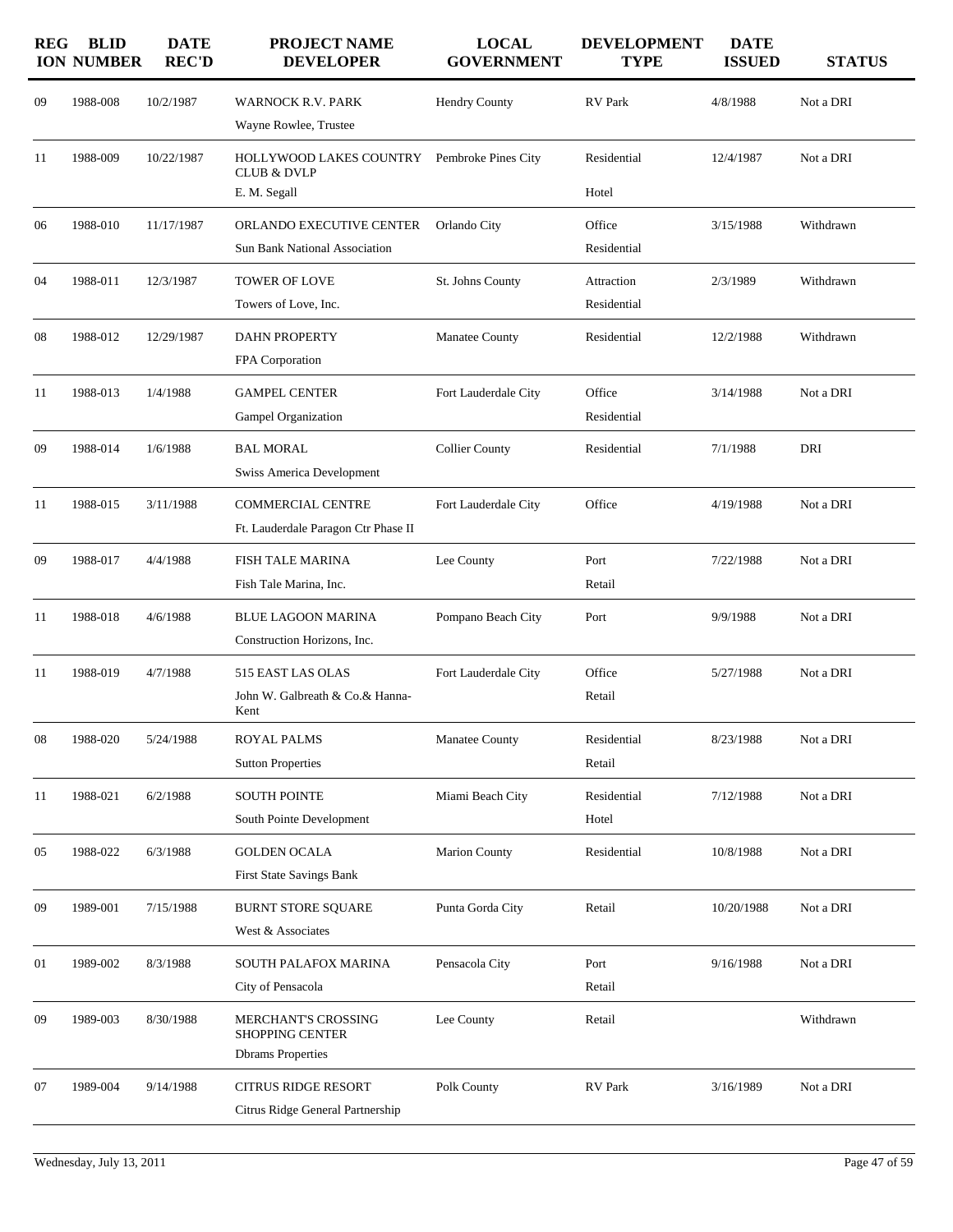| <b>REG</b> | <b>BLID</b><br><b>ION NUMBER</b> | <b>DATE</b><br><b>REC'D</b> | <b>PROJECT NAME</b><br><b>DEVELOPER</b>                                                    | <b>LOCAL</b><br><b>GOVERNMENT</b> | <b>DEVELOPMENT</b><br><b>TYPE</b> | <b>DATE</b><br><b>ISSUED</b> | <b>STATUS</b> |
|------------|----------------------------------|-----------------------------|--------------------------------------------------------------------------------------------|-----------------------------------|-----------------------------------|------------------------------|---------------|
| 11         | 1989-005                         | 10/17/1988                  | RIVERFRONT MARINA<br>Riverfront Marina, Inc.                                               | Fort Lauderdale City              | Port                              | 2/3/1989                     | Not a DRI     |
| 06         | 1989-006                         | 11/28/1988                  | LAKE VISTA VILLAGE<br>The Claremont Company, Inc.                                          | Orange County                     | Hotel                             | 3/24/1989                    | Not a DRI     |
| 10         | 1989-007                         | 12/2/1988                   | SEMINOLE LAKES/IBIS LANDING Palm Beach County<br><b>Steel Proctor and Davis</b>            |                                   | Residential<br>Retail             | 1/20/1989                    | Not a DRI     |
| 05         | 1989-008                         | 12/9/1988                   | <b>RODGERS PUD</b><br>Rodgers Properties, LTD.                                             | <b>Marion County</b>              | Office<br>Residential             |                              | Withdrawn     |
| 11         | 1989-009                         | 12/8/1988                   | TAVERNIER CREEK MARINA<br>Joe Roth                                                         | Monroe County                     | Port                              | 7/7/1989                     | Not a DRI     |
| 09         | 1989-010                         | 1/6/1989                    | <b>KERNAL PLAZA</b><br>Spectra Properties, Inc.                                            | Fort Myers City                   | Hotel<br>Office                   | 2/17/1989                    | Not a DRI     |
| 11         | 1989-011                         | 3/7/1989                    | PENSACOLA CHRISTIAN<br><b>COLLEGE</b><br>Pensacola Christian College, Inc.                 | <b>Escambia County</b>            | School                            | 6/23/1989                    | Not a DRI     |
| 05         | 1989-012                         | 4/18/1989                   | <b>ADVENTURE RESORT OF</b><br><b>AMERICA RV PARK</b><br>Adventure Resorts of America, Inc. | <b>Marion County</b>              | <b>RV</b> Park                    | 9/21/1990                    | Not a DRI     |
| 04         | 1989-013                         | 4/20/1989                   | AMELIA ISLAND YACHT CLUB<br>Harbor Engineering Company, Inc.                               | Nassau County                     | Port                              |                              | Withdrawn     |
| 10         | 1989-014                         | 5/11/1989                   | <b>BOCA RATON RESORT AND</b><br><b>CLUB</b><br>Boca Raton Hotel and Club Ltd. Part         | Palm Beach County                 | Hotel<br>Residential              | 7/14/1989                    | Not a DRI     |
| 07         | 1989-015                         | 6/13/1989                   | WINTER HAVEN MUNICIPAL<br>AIRPORT EXT.<br>City of Winter Haven                             | Winter Haven City                 | Airport                           | 8/31/1989                    | Not A DRI     |
| 11         | 1990-001                         | 8/25/1989                   | <b>CHEVRON ASPHALT</b><br><b>DISTRIBUTION CENTER</b><br>Chevron USA                        | <b>Broward County</b>             | Petroleum                         | 12/1/1989                    | Not a DRI     |
| 05         | 1990-002                         | 8/25/1989                   | PARKVIEW INDUSTRIAL PARK<br>Hampton Hill Corporation                                       | <b>Sumter County</b>              | Industrial                        | 12/13/1989                   | Not a DRI     |
| 11         | 1990-003                         | 9/1/1989                    | <b>GRIFFIN CENTER</b><br>EquiNational Development Corp.                                    | <b>Broward County</b>             | Hotel<br>Office                   | 12/11/1989                   | Not a DRI     |
| 08         | 1990-004                         | 11/29/1989                  | CARROLLWOOD<br>COMMONS/PENNER TRACT<br>SES/Beck and Associates                             | <b>Hillsborough County</b>        | Retail<br>Office                  | 7/26/1990                    | Not a DRI     |
| 02         | 1990-005                         | 12/1/1989                   | MAGNOLIA GROVE OFFICE<br><b>PARK</b><br><b>Associated Mortgage Investors</b>               | Tallahassee City                  | Multi-Use                         | 2/21/1990                    | Not a DRI     |
| 06         | 1990-006                         | 12/6/1989                   | HARBOUR HILLS PUD<br>Springstead Engineering                                               | Lake County                       | Multi-Use                         | 1/15/1991                    | Not a DRI     |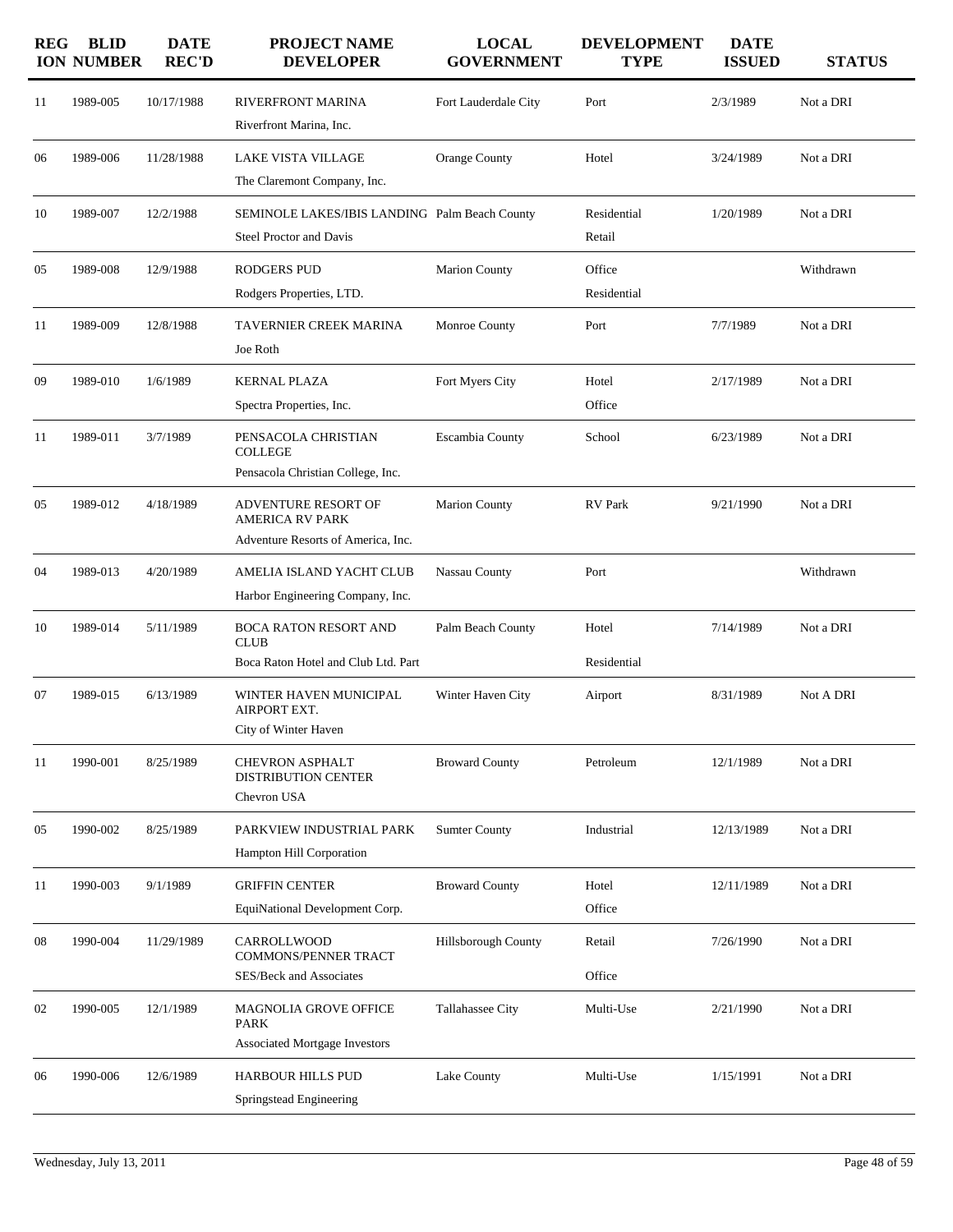| <b>REG</b> | <b>BLID</b><br><b>ION NUMBER</b> | <b>DATE</b><br><b>REC'D</b> | PROJECT NAME<br><b>DEVELOPER</b>                                            | <b>LOCAL</b><br><b>GOVERNMENT</b> | <b>DEVELOPMENT</b><br><b>TYPE</b> | <b>DATE</b><br><b>ISSUED</b> | <b>STATUS</b> |
|------------|----------------------------------|-----------------------------|-----------------------------------------------------------------------------|-----------------------------------|-----------------------------------|------------------------------|---------------|
| 02         | 1990-007                         | 12/13/1989                  | <b>TALLAHASSEE MALL</b><br><b>EXPANSION</b><br>Tallahassee Mall Associates  | Leon County                       | Retail                            | 7/3/1990                     | Not a DRI     |
| 08         | 1990-008                         | 12/15/1989                  | THE MUSEUM OF SCIENCE &<br><b>INDUSTRY</b><br><b>Hillsborough County</b>    | Hillsborough County               | Attraction                        | 3/7/1990                     | Not a DRI     |
| 10         | 1990-009                         | 12/22/1989                  | <b>BALLANTRAE YACHT &amp;</b><br><b>COUNTRY CLUB</b><br>Compson Development | Port Saint Lucie City             | Residential<br>Port               | 3/22/1990                    | DRI           |
| 11         | 1990-010                         | 1/25/1990                   | SHERIDAN PLAZA<br>Michael Swerdlow Companies, Inc.                          | <b>Hollywood City</b>             | Retail                            | 6/8/1990                     | Not a DRI     |
| 08         | 1990-011                         | 1/22/1990                   | <b>SUN CITY CENTER</b>                                                      | <b>Hillsborough County</b>        | Residential                       | 5/17/1990                    | Por Vestd     |
| 10         | 1990-012                         | 2/6/1990                    | JENSEN BEACH MARINA<br>Jensen Marina, Inc.                                  | Martin County                     | Port<br>Retail                    | 5/1/1990                     | Not a DRI     |
| 04         | 1990-013                         | 2/16/1990                   | <b>ST. JOHNS LANDINGS</b><br>Frank J. & Dolores Uddo                        | Putnam County                     | Residential<br>Port               | 12/7/1990                    | Not a DRI     |
| 07         | 1990-014                         | 3/5/1990                    | WAUCHULA MUNICIPAL<br><b>AIRPORT</b><br>City of Wauchula                    | Hardee County                     | Airport                           | 4/6/1990                     | Not a DRI     |
| 06         | 1990-015                         | 3/5/1990                    | AVATAR P.U.D.<br><b>Barefoot Development Corporation</b>                    | <b>Brevard County</b>             | Residential                       | 7/26/1990                    | Not a DRI     |
| 06         | 1990-016                         | 3/7/1990                    | MCDONNELL DOUGLAS<br>MISSILE SYSTEM<br>McDonnell Douglas                    | <b>Brevard County</b>             | Industrial                        | 9/7/1990                     | Not a DRI     |
| 10         | 1990-017                         | 3/8/1990                    | <b>AIRPORT CENTRE</b><br>Airport Centre, Ltd.                               | Palm Beach County                 | Industrial                        | 5/24/1990                    | Not a DRI     |
| 11         | 1990-018                         | 3/15/1990                   | AMI PALMETTO GENERAL<br><b>HOSPITAL</b><br>Pal Med Health Services          | Miami-Dade County                 | Hospital                          | 6/7/1990                     | Not a DRI     |
| 11         | 1990-019                         | 4/3/1990                    | UNIVERSITY OF MIAMI<br>Steel Hector & Davis                                 | Coral Gables City                 | School                            | 6/1/1990                     | Not a DRI     |
| 11         | 1990-020                         | 4/12/1990                   | LAS AMERICAS CENTRAL<br>PLAZA V<br>Mr. Luis Cruz                            | <b>Broward County</b>             | Commercial                        | 6/29/1990                    | Not a DRI     |
| 10         | 1990-021                         | 5/21/1990                   | <b>INTERCHANGE 714</b><br><b>EXPRESSWAY COMPLEX</b><br>Executive 100, Inc.  | <b>Martin County</b>              | Retail<br>Hotel                   |                              | W/Drawn       |
| 08         | 1990-022                         | 6/5/1990                    | <b>INDIAN SPRINGS MARINA</b><br>Intercoastal Marine Inc.                    | Pinellas County                   | Port                              | 8/24/1990                    | Not a DRI     |
| 01         | 1990-023                         | 6/7/1990                    | <b>BOAT MARINA</b><br>Jim & Carlton Tucker                                  | Okaloosa County                   | Port                              | 9/7/1990                     | Not a DRI     |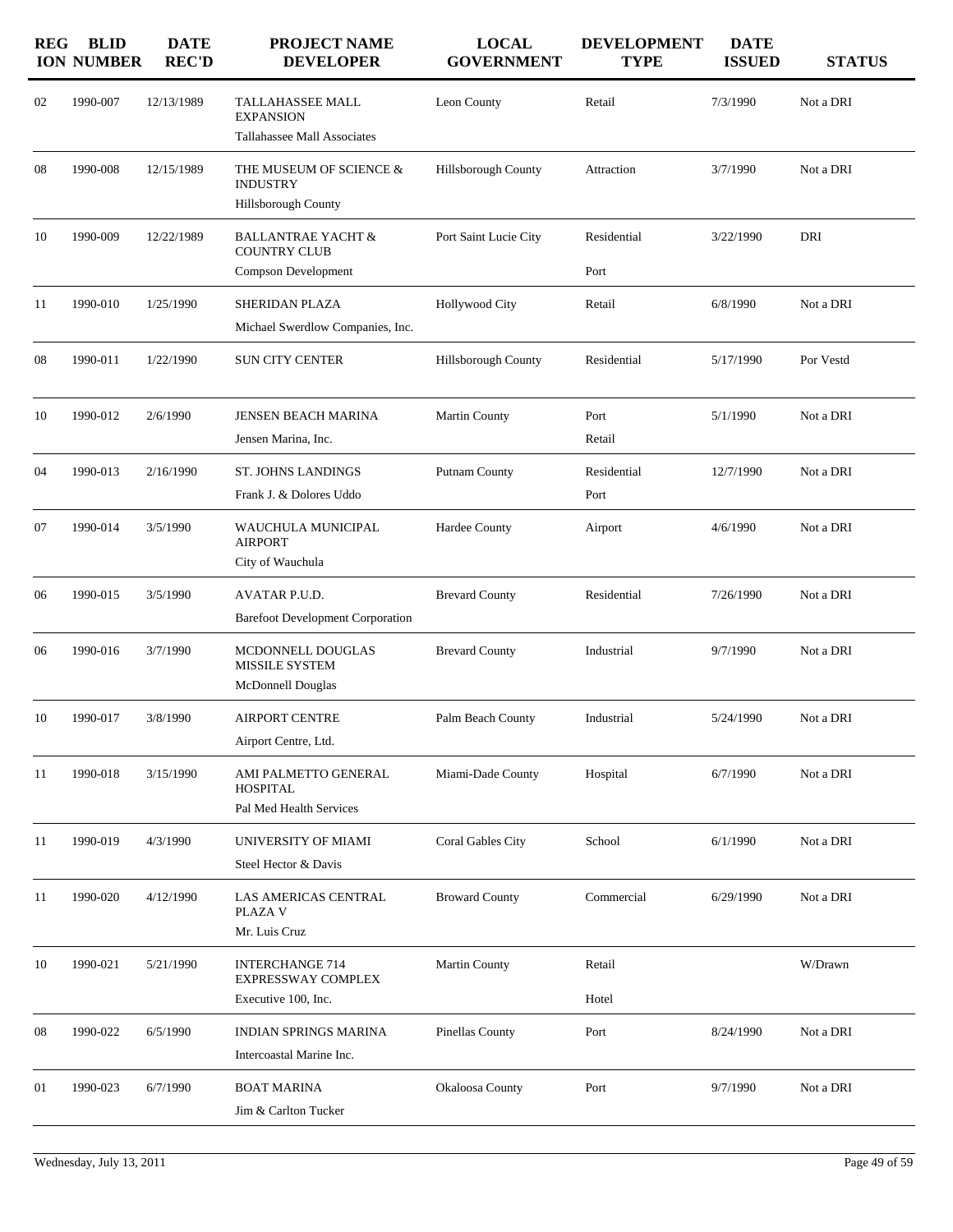| <b>REG</b> | <b>BLID</b><br><b>ION NUMBER</b> | <b>DATE</b><br><b>REC'D</b> | <b>PROJECT NAME</b><br><b>DEVELOPER</b>                                              | <b>LOCAL</b><br><b>GOVERNMENT</b> | <b>DEVELOPMENT</b><br><b>TYPE</b> | <b>DATE</b><br><b>ISSUED</b> | <b>STATUS</b> |
|------------|----------------------------------|-----------------------------|--------------------------------------------------------------------------------------|-----------------------------------|-----------------------------------|------------------------------|---------------|
| 08         | 1990-024                         | 6/13/1990                   | UNIVERSITY PLAZA<br>University Plaza Joint Venture                                   | Hillsborough County               | Retail                            | 7/9/1990                     | Not a DRI     |
| 06         | 1990-025                         | 6/26/1990                   | LEXINGTON ESTATES GOLF &<br><b>COUNTRY CL</b><br>Lexington Homes, Inc.               | Seminole County                   | Attraction                        | 9/14/1990                    | Not a DRI     |
| 09         | 1991-001                         | 7/13/1990                   | <b>SOUTHGATE PLAZA</b><br>Equity Properties & Development Co.                        | Sarasota City                     | Retail                            | 9/26/1990                    | Vested        |
| 09         | 1991-002                         | 7/16/1990                   | <b>MID ISLAND MARINA</b><br>Mid Island Marina, Inc.                                  | Lee County                        | Port                              | 6/20/1991                    | Not a DRI     |
| 11         | 1991-003                         | 8/2/1990                    | <b>INTERNATIONAL TENNIS</b><br><b>CENTER</b><br>Metropolitan Dade County             | Miami-Dade County                 | Attraction                        | 9/12/1990                    | Not a DRI     |
| 09         | 1991-004                         | 8/31/1990                   | SARASOTA MEMORIAL<br><b>HOSPITAL</b>                                                 | Sarasota County                   | Hospital                          | 12/3/1990                    | Not a DRI     |
| 11         | 1991-005                         | 9/13/1990                   | <b>EMBASSY SUITES HOTEL</b>                                                          | Miami Beach City                  | Hotel                             |                              | W/Drawn       |
| 09         | 1991-006                         | 10/2/1990                   | SARASOTA HOTEL AND MARINA Sarasota County<br>Sarasota Hotel and Marina, Inc.         |                                   | Hotel<br>Port                     | 5/12/1992                    | Not a DRI     |
| 02         | 1991-007                         | 10/24/1990                  | TALLAHASSEE MEMORIAL<br><b>REGIONAL M C</b>                                          | Tallahassee City                  | Hospital<br>Office                | 2/15/1991                    | Not a DRI     |
| 11         | 1992-001                         | 7/8/1991                    | FLORIDA CITY OUTLET MALL<br>Greentree Associates, Inc.                               | Florida City                      | Retail                            | 8/26/1991                    | Not a DRI     |
| 09         | 1992-002                         | 7/17/1991                   | <b>FANTACIA</b><br>Family Recreation Development, Inc.                               | Sarasota County                   | Multi-Use                         | 11/21/1991                   | Not a DRI     |
| 01         | 1992-003                         | 7/30/1991                   | SOUTH PALAFOX MARINA<br>City of Pensacola                                            | Pensacola City                    | Port<br>Retail                    | 10/4/1991                    | Not a DRI     |
| 10         | 1992-004                         | 8/8/1991                    | PALM BEACH MALL<br>Edward J. DeBartolo Corp.                                         | Palm Beach County                 | Retail                            |                              | WITHDRAWN     |
| 06         | 1992-005                         | 8/21/1991                   | ORLANDO WORLD CENTER<br>Marriott Corporation                                         | Orange County                     | Hotel                             | 12/11/1991                   | Not a SD      |
| 08         | 1992-006                         | 8/27/1991                   | <b>BAYSHORE GARDENS</b><br><b>SHOPPING CENTER</b><br><b>Bayshore Gardens Venture</b> | Manatee County                    | Retail                            | 1/24/1992                    | Not a DRI     |
| 06         | 1992-007                         | 11/13/1991                  | ORLANDO ODYSSEY<br>Mega Property Investments, Ltd.                                   | <b>Orange County</b>              | Multi-Use                         |                              | Withdrawn     |
| 10         | 1992-008                         | 1/21/1992                   | <b>FULLERTON ISLAND</b><br>Richard & Mary Fullerton                                  | Palm Beach County                 | Residential                       | 3/11/1992                    | Not a DRI     |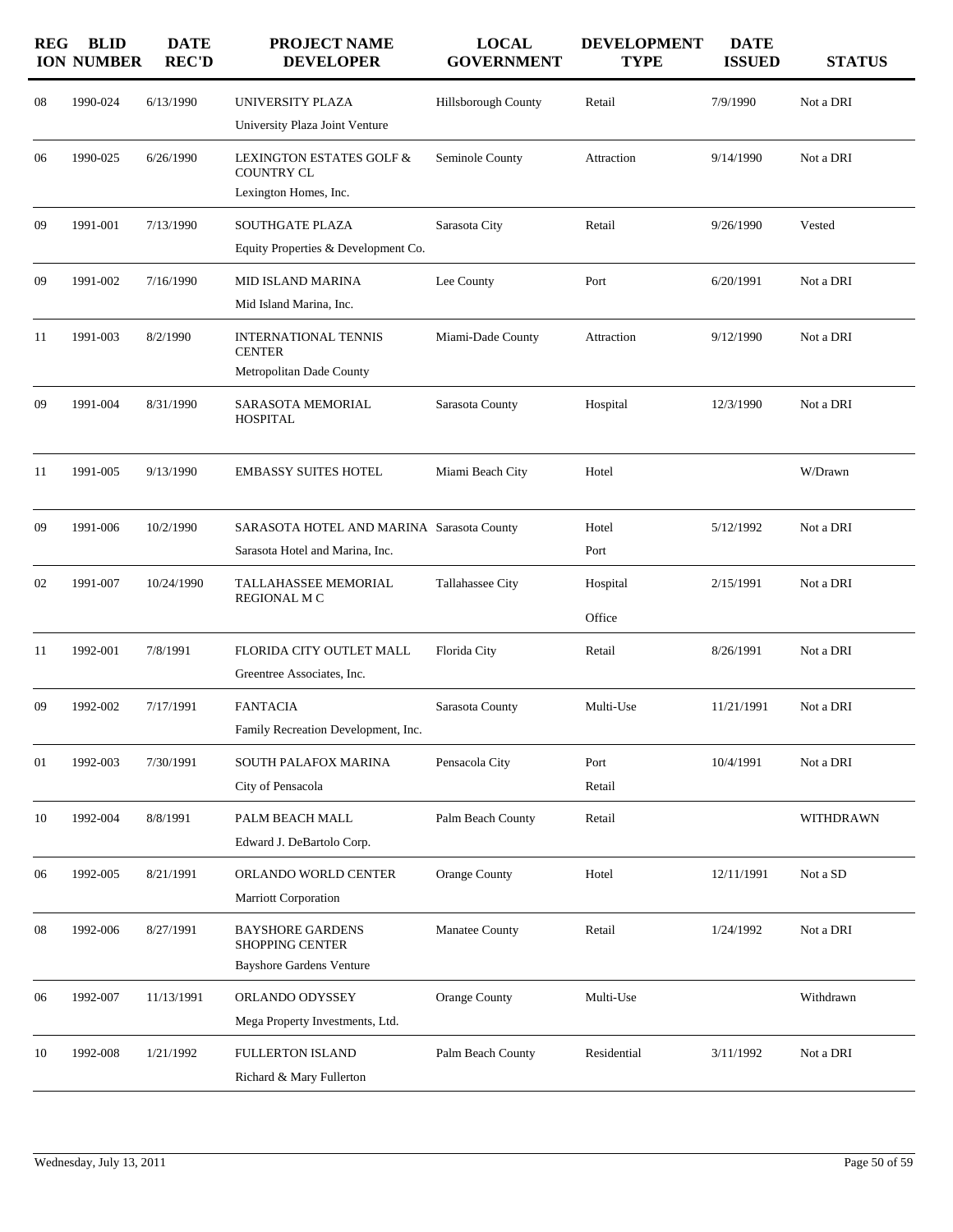| <b>REG</b> | <b>BLID</b><br><b>ION NUMBER</b> | <b>DATE</b><br><b>REC'D</b> | <b>PROJECT NAME</b><br><b>DEVELOPER</b>              | <b>LOCAL</b><br><b>GOVERNMENT</b> | <b>DEVELOPMENT</b><br><b>TYPE</b> | <b>DATE</b><br><b>ISSUED</b> | <b>STATUS</b>   |
|------------|----------------------------------|-----------------------------|------------------------------------------------------|-----------------------------------|-----------------------------------|------------------------------|-----------------|
| 08         | 1992-009                         | 2/4/1992                    | <b>GULF COAST FACTORY SHOPS</b>                      | Manatee County                    | Retail                            | 5/29/1992                    | Not a DRI       |
|            |                                  |                             | Gulf Coast Factory Shops Ltd                         |                                   |                                   |                              |                 |
| 09         | 1992-010                         | 4/14/1992                   | <b>CARILLON</b>                                      | <b>Collier County</b>             | Residential                       | 7/24/1992                    | Not a DRI       |
|            |                                  |                             | Wilma South Management<br>Corporation                |                                   |                                   |                              |                 |
| 11         | 1992-011                         | 6/18/1992                   | <b>BUILDER SQUARE/PACE</b><br><b>SHOPPING CENTER</b> | Coral Springs City                | Retail                            | 9/2/1992                     | Not a DRI       |
|            |                                  |                             | <b>KMart Corporation</b>                             |                                   | Office                            |                              |                 |
| 11         | 1993-001                         | 7/2/1992                    | WESTLAND PROMENADE                                   | Miami-Dade County                 | Retail                            | 3/25/1993                    | Not a DRI       |
|            |                                  |                             | Schurgin Development Corp.                           |                                   |                                   |                              |                 |
| 11         | 1993-002                         | 9/10/1992                   | MERCY HOSPITAL                                       | Miami-Dade County                 | Hospital                          | 7/12/1993                    | Not a DRI       |
| 11         | 1993-003                         | 11/25/1992                  | <b>SOUTH FLORIDA PINES</b>                           | Pembroke Pines City               | Residential                       | 4/16/1993                    | Not a DRI       |
|            |                                  |                             | <b>VENTURE</b><br>Jensen Minto Limited Parnership    |                                   | Industrial                        |                              |                 |
| 11         | 1993-004                         | 12/3/1992                   | AMI/PALMETTO GENERAL                                 | Miami-Dade County                 | Multi-Use                         | 3/1/1993                     | Not a DRI       |
|            |                                  |                             | <b>HOSPITAL</b>                                      |                                   |                                   |                              |                 |
|            |                                  |                             | Lifemark Hospitals, Inc.                             |                                   | Hospital                          |                              |                 |
| 04         | 1993-005                         | 12/28/1992                  | ST. AUGUSTINE OUTLET<br><b>CENTER</b>                | St. Johns County                  | Retail                            | 5/14/1993                    | Not a DRI       |
|            |                                  |                             | New Plan Realty Trust                                |                                   |                                   |                              |                 |
| 11         | 1993-006                         | 1/4/1993                    | PERFORMING ARTS<br><b>AMPHITHEATER</b>               | North Miami City                  | Multi-Use                         | 6/17/1993                    | See BLID 94-009 |
|            |                                  |                             | Performing Arts Mgmt. N. Miami, Inc.                 |                                   |                                   |                              |                 |
| 11         | 1993-007                         | 1/5/1993                    | <b>SPRING VALLEY</b>                                 | Pembroke Pines City               | Residential                       | 3/30/1993                    | Not a DRI       |
|            |                                  |                             | <b>STS Land Associates</b>                           |                                   |                                   |                              |                 |
| 07         | 1994-001                         | 8/24/1993                   | NICHOLS MINE                                         | Polk County                       | Mining                            | 3/17/1994                    | Not a DRI       |
|            |                                  |                             | Mobile Mining and Minerals<br>Company                |                                   |                                   |                              |                 |
| 11         | 1994-002                         | 9/9/1993                    | BAPTIST HOSPITAL OF MIAMI                            | Miami-Dade County                 | Hospital                          | 12/6/1993                    | Not a DRI       |
|            |                                  |                             | Baptist Hospital of Miami, Inc.                      |                                   |                                   |                              |                 |
| 10         | 1994-003                         | 10/1/1993                   | PALM HARBOR MARINA                                   | Palm Beach County                 | Retail                            | 12/8/1993                    | Not a DRI       |
|            |                                  |                             | Leisure Resorts, Inc.                                |                                   | Port                              |                              |                 |
| 11         | 1994-004                         | 10/14/1993                  | 110 TOWER                                            | <b>Broward County</b>             | Multi-Use                         | 1/4/1994                     | Not a DRI       |
|            |                                  |                             | The Travelers Insurance Companies                    |                                   | Office                            |                              |                 |
| 06         | 1994-005                         | 10/27/1993                  | HIGHLAND LAKES                                       | Lake County                       |                                   | 6/6/1994                     | Not a DRI       |
|            |                                  |                             | Pringle Development company                          |                                   |                                   |                              |                 |
| 06         | 1994-006                         | 11/12/1993                  | EMBRY-RIDDLE<br>AERONAUTICAL UNIVERSIT               | Daytona Beach City                | School                            | 3/23/1995                    | See AGM-95-014  |
| 10         | 1994-007                         | 12/7/1993                   | <b>OUTLET AT VERO BEACH</b>                          | <b>Indian River County</b>        | Retail                            | 4/21/1994                    | Not A DRI       |
|            |                                  |                             | Horizon Group, Inc.                                  |                                   |                                   |                              |                 |
|            |                                  |                             |                                                      |                                   |                                   |                              |                 |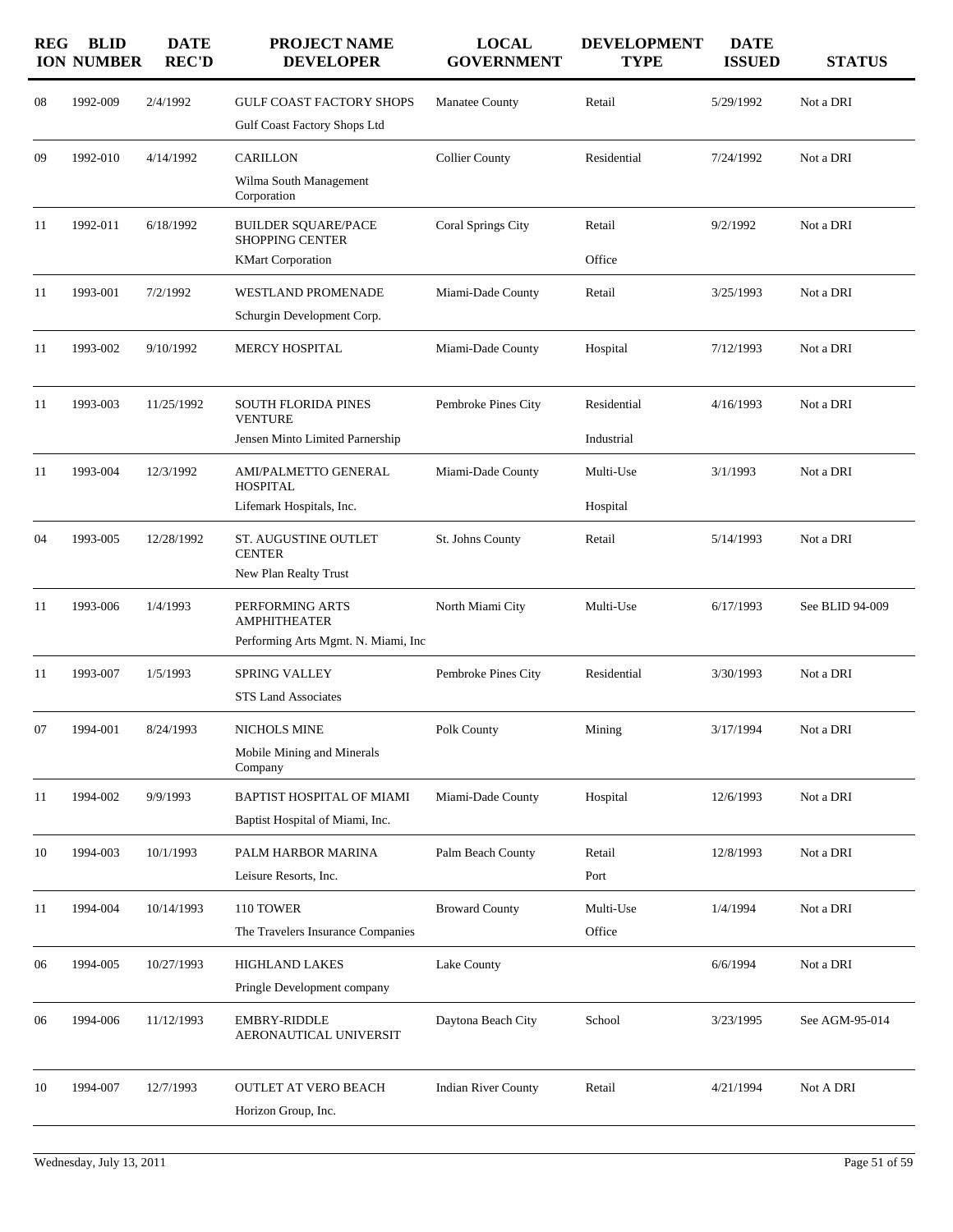| <b>REG</b> | <b>BLID</b><br><b>ION NUMBER</b> | <b>DATE</b><br><b>REC'D</b> | PROJECT NAME<br><b>DEVELOPER</b>            | <b>LOCAL</b><br><b>GOVERNMENT</b> | <b>DEVELOPMENT</b><br><b>TYPE</b> | <b>DATE</b><br><b>ISSUED</b> | <b>STATUS</b> |
|------------|----------------------------------|-----------------------------|---------------------------------------------|-----------------------------------|-----------------------------------|------------------------------|---------------|
| 11         | 1994-008                         | 12/14/1993                  | PENSACOLA CHRISTIAN<br><b>COLLEGE</b>       | Escambia County                   | School                            | 5/6/1994                     | Not a DRI     |
|            |                                  |                             | Pensacola Christian College, In.            |                                   | Multi-Use                         |                              |               |
| 11         | 1994-009                         | 1/4/1993                    | PERFORMING ARTS<br><b>AMPHITHEATER</b>      | North Miami City                  | Multi-Use                         | 1/12/1994                    | Not a DRI     |
|            |                                  |                             | Performing Arts Mgmt                        |                                   |                                   |                              |               |
| 06         | 1994-010                         | 3/8/1994                    | <b>VISTANA RESORT</b>                       | Orange County                     | Residential                       | 4/22/1994                    | Not a DRI     |
|            |                                  |                             | Vistana Development Ltd                     |                                   | Retail                            |                              |               |
| 11         | 1994-011                         | 3/17/1994                   | ALPHA 250                                   | <b>Broward County</b>             | Industrial                        | 6/28/1994                    | Not a DRI     |
|            |                                  |                             | <b>Broward County</b>                       |                                   | Retail                            |                              |               |
| 11         | 1994-012                         | 5/23/1994                   | CITY OF KEY WEST MOORING<br><b>FIELD</b>    | Key West City                     | Port                              | 3/16/1995                    | Not a DRI     |
|            |                                  |                             | City of Key West                            |                                   |                                   |                              |               |
| 11         | 1994-013                         | 6/15/1994                   | HARBOR ISLANDS MARINA                       | <b>Hollywood City</b>             | Port                              | 7/18/1994                    | Not a DRI     |
|            |                                  |                             | <b>Avatar Development Corporation</b>       |                                   |                                   |                              |               |
| 09         | 1995-001                         | 7/1/1994                    | TAYLOR RANCH, LTD.                          | Sarasota County                   | Retail                            | 9/29/1994                    | Not a DRI     |
|            |                                  |                             | Taylor Ranch Ltd.                           |                                   |                                   |                              |               |
| 01         | 1995-002                         | 7/22/1994                   | <b>SOUTH PALAFOX MARINA</b>                 | Pensacola City                    | Retail                            | 10/4/1994                    | Not a DRI     |
|            |                                  |                             | City of Pensacola                           |                                   | Multi-Use                         |                              |               |
| 10         | 1995-003                         | 10/24/1994                  | RIVER TRACE DEVELOPMENT                     | Port Saint Lucie City             |                                   | 9/8/1995                     | Not a DRI     |
|            |                                  |                             | <b>Atlantic Gulf Communities</b>            |                                   |                                   |                              |               |
| 06         | 1995-004                         | 12/9/1994                   | <b>GREATER GROVES (MANDELL</b><br>PROPERTY) | Lake County                       | Residential                       | 8/10/1995                    | Not a DRI     |
|            |                                  |                             | Robert A. Mandell                           |                                   |                                   |                              |               |
| 11         | 1995-005                         | 2/1/1995                    | CYPRESS CREEK RETAIL<br><b>CENTER</b>       | Fort Lauderdale City              | Retail                            | 3/2/1995                     | Not a DRI     |
|            |                                  |                             | Michael Swerdlow Companies, Inc.            |                                   | Attraction                        |                              |               |
| 08         | 1995-006                         | 5/5/1995                    | UNIVERSITY MALL                             | Tampa City                        | Retail                            | 6/27/1995                    | Not a DRI     |
|            |                                  |                             | <b>University Square Partners</b>           |                                   |                                   |                              |               |
| 11         | 1996-001                         | 7/14/1995                   | PORTOFINO HOLDINGS                          | <b>Broward County</b>             | Residential<br>Hotel              | 9/15/1995                    | Not a DRI     |
| 11         | 1996-002                         | 10/12/1995                  | JACKSON MEMORIAL HOSPITAL Miami-Dade County |                                   | Hospital                          | 3/20/1996                    | Not a DRI     |
|            |                                  |                             | Public Health Trust                         |                                   |                                   |                              |               |
| 08         | 1996-003                         | 10/12/1995                  | <b>TROPICANA</b>                            | Manatee County                    | Industrial                        | 5/15/1996                    | Not a DRI     |
|            |                                  |                             | Tropicana Products, Inc.                    |                                   |                                   |                              |               |
| 09         | 1996-004                         | 1/31/1996                   | JACARANDA COMMERCIAL<br><b>CENTER</b>       | Sarasota County                   | Multi-Use                         | 7/31/1996                    | Not a DRI     |
|            |                                  |                             | Jacaranda Commercial Ctr Joint Ven.         |                                   |                                   |                              |               |
| 04         | 1996-005                         | 3/4/1996                    | UNITED STATES GYPSUM                        | <b>Duval County</b>               | Industrial                        |                              | Withdrawn     |
|            |                                  |                             | United States Gypsum Co.                    |                                   |                                   |                              |               |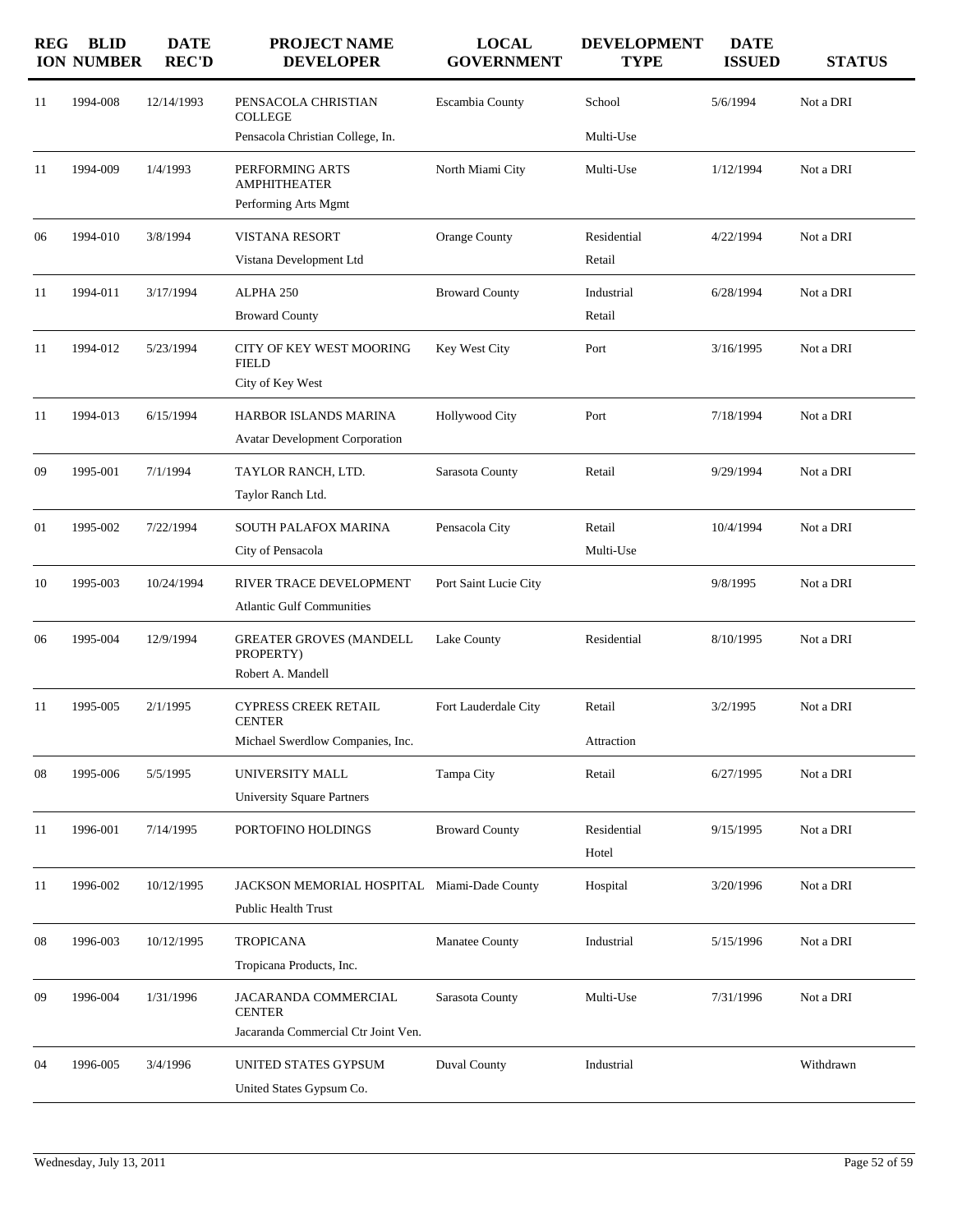| <b>REG</b> | <b>BLID</b><br><b>ION NUMBER</b> | <b>DATE</b><br><b>REC'D</b> | <b>PROJECT NAME</b><br><b>DEVELOPER</b>                                             | <b>LOCAL</b><br><b>GOVERNMENT</b> | <b>DEVELOPMENT</b><br><b>TYPE</b> | <b>DATE</b><br><b>ISSUED</b> | <b>STATUS</b> |
|------------|----------------------------------|-----------------------------|-------------------------------------------------------------------------------------|-----------------------------------|-----------------------------------|------------------------------|---------------|
| 11         | 1996-006                         | 4/4/1996                    | FLORIDA KEYS FACTORY SHOPS Miami-Dade County<br>Florida Keys Factory Shops Lt. Part |                                   | Industrial                        | 10/7/1996                    | Not a DRI     |
| 11         | 1996-007                         | 5/2/1996                    | <b>MONARCH LAKES</b><br>Glassman Development Corp.                                  | Miramar City                      | Residential                       | 6/12/1996                    | Not a DRI     |
| 10         | 1996-008                         | 5/2/1996                    | <b>IBM BOCA RATON</b><br><b>International Business Machines Cor</b>                 | Palm Beach County                 | Industrial                        | 8/15/1996                    | Not a DRI     |
| 06         | 1996-009                         | 5/10/1996                   | DORSCHER PLAZA<br>Dorscher Plaza, Inc.                                              | Orange County                     | Retail<br>Office                  | 10/24/1997                   | Not a DRI     |
| 06         | 1996-010                         | 6/3/1996                    | MARRIOTT ORLANDO WORLD<br><b>CENTER</b><br>Marriott International, Inc.             | Orange County                     | Hotel<br>Residential              | 12/3/1996                    | Not a DRI     |
| 02         | 1996-011                         | 6/24/1996                   | <b>CAPITOL COMMONS</b><br>City of Tallahasseee                                      | Tallahassee City                  | Office<br>Hotel                   | 10/17/1996                   | Not a DRI     |
| 11         | 1997-001                         | 7/5/1996                    | POINTE WEST COMMERCE<br><b>CENTER</b><br><b>Atlantic Gulf Communities</b>           | Davie City                        | Industrial<br>Retail              | 8/20/1996                    | Not a DRI     |
| 01         | 1997-002                         | 9/9/1996                    | <b>ROSEMARY BEACH</b><br>Village at Inlet Beach, Inc.                               | <b>Walton County</b>              | Residential<br>Retail             | 2/26/1997                    | Not a DRI     |
| 09         | 1997-003                         | 10/15/1996                  | <b>BAILEY'S CORNER EAST</b><br>Bailey's Corner East Associates, In                  | Lee County                        | Retail                            | 12/3/1996                    | Not a DRI     |
| 11         | 1997-004                         | 12/24/1996                  | PARROT JUNGLE & GARDENS<br>City of Miami                                            | Miami City                        | Attraction<br>Port                | 2/12/1997                    | Not a DRI     |
| 02         | 1997-005                         | 3/18/1997                   | PORT ST. JOE WATERFRONT PK<br>& MARINA<br>City of Port St. Joe                      | Port St. Joe City                 | Port<br>Retail                    | 5/7/1997                     | Not a DRI     |
| 08         | 1997-006                         | 3/27/1997                   | <b>CITICORP SERVICES</b><br>Citicorp North America, Inc.                            | Hillsborough County               | Office                            | 12/9/1997                    | Not a DRI     |
| 02         | 1998-001                         | 8/29/1997                   | MOORINGS AT CARRABELLE<br>Harry Andrews                                             | Carrabelle City                   | Port                              | 11/12/1997                   | DRI           |
| 05         | 1998-002                         | 10/15/1997                  | <b>OCALA MEADOWS</b><br>Siemens Ocala Group                                         | <b>Marion County</b>              | Residential                       | 2/2/1998                     | Not a DRI     |
| 11         | 1998-003                         | 10/28/1997                  | <b>LAS OLAS RIVERFRONT</b><br>(BRICKELL STA.)<br>Brickell Station Asso., Ltd.       | <b>Broward County</b>             | Retail                            | 3/17/1998                    | Not a DRI     |
| 11         | 1998-004                         | 11/21/1997                  | HALVERSEN REAL ESTATE<br>Halversen Real Estate Corp.                                | Miramar City                      | Retail                            | 5/28/1998                    | Not a DRI     |
| 11         | 1998-005                         | 4/27/1998                   | DIPLOMAT RESORT AND<br><b>COUNTRY CLUB</b><br>Diplomat Properties, Ltd.             | <b>Broward County</b>             | Hotel                             | 6/16/1998                    | Not a DRI     |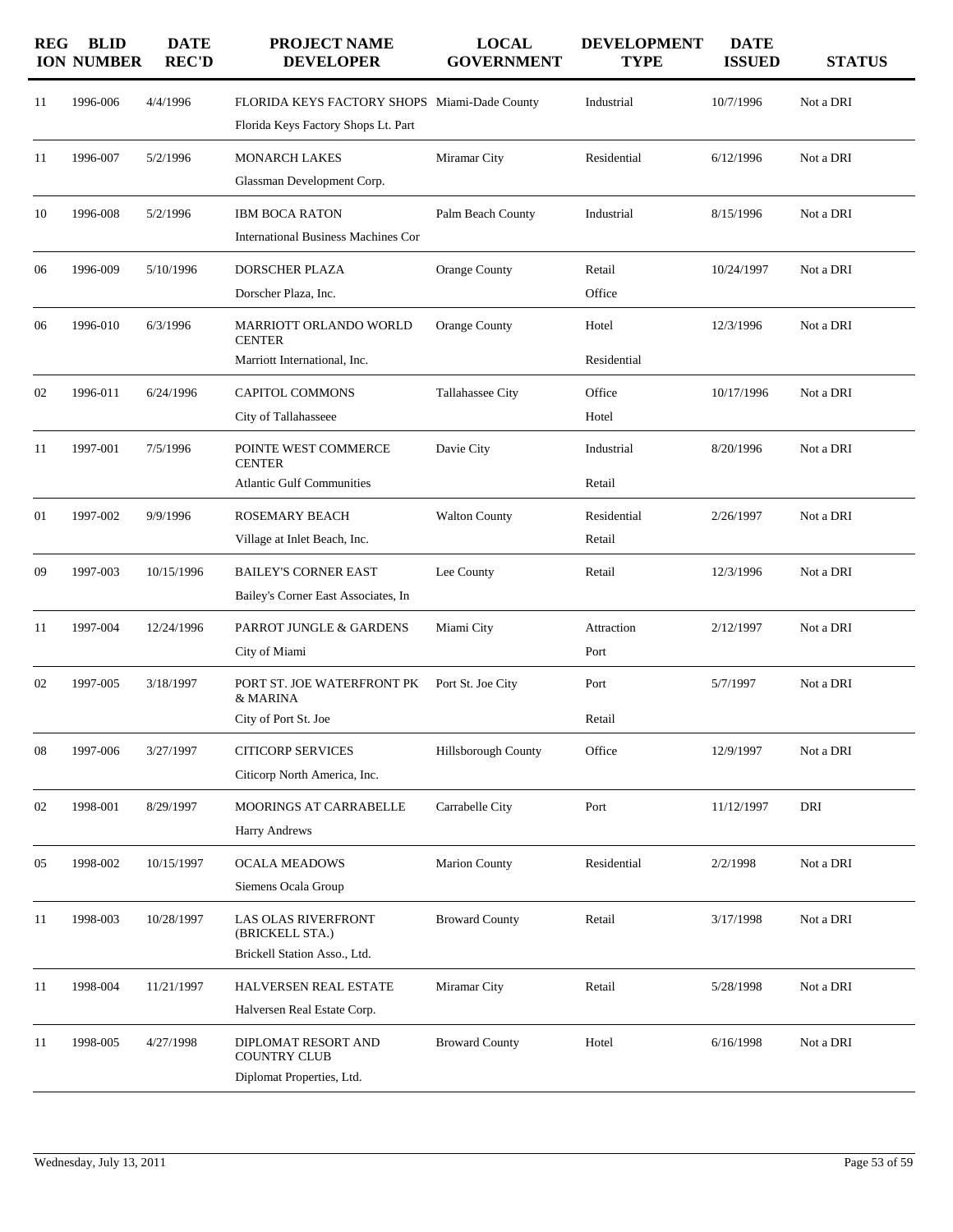| <b>REG</b> | <b>BLID</b><br><b>ION NUMBER</b> | <b>DATE</b><br><b>REC'D</b> | <b>PROJECT NAME</b><br><b>DEVELOPER</b>                                                      | <b>LOCAL</b><br><b>GOVERNMENT</b> | <b>DEVELOPMENT</b><br><b>TYPE</b> | <b>DATE</b><br><b>ISSUED</b> | <b>STATUS</b>              |
|------------|----------------------------------|-----------------------------|----------------------------------------------------------------------------------------------|-----------------------------------|-----------------------------------|------------------------------|----------------------------|
| 08         | 1998-006                         | 6/12/1998                   | <b>LOWES SHOPPING CENTER</b><br>Lowes Companies, Inc.                                        | Pasco County                      | Retail                            | 10/20/1998                   | Not a DRI                  |
| 07         | 1999-001                         | 7/13/1998                   | TOWN CENTER DEVELOPMENT<br>Robert Howard                                                     | Polk County                       |                                   |                              | Withdrawn See CL<br>99-012 |
| 11         | 1999-002                         | 8/24/1998                   | <b>DORAL COSTA CENTER</b><br><b>Trammel Crow</b>                                             | Miami-Dade County                 | Office                            | 11/6/1998                    | Not a DRI                  |
| 10         | 1999-003                         | 9/14/1998                   | <b>AIRPORT BUSINESS PARK</b><br>Navarro Lowrey                                               | West Palm Beach City              | Office<br>Retail                  | 1/28/1998                    | Not a DRI                  |
| 07         | 1999-004                         | 10/5/1998                   | <b>MARKET WORLD</b><br>John To                                                               | Polk County                       | Retail                            |                              | Pending                    |
| 11         | 1999-005                         | 11/5/1998                   | HIGHWOODS PARK AT CYPRESS Fort Lauderdale City<br><b>CREEK</b><br>Highwoods/Florida Holdings |                                   | Office                            | 2/11/1999                    | Not a DRI                  |
| 11         | 1999-006                         | 11/10/1998                  | KENDALL VILLAGE CENTER<br>Bersin Development Corp.                                           | Miami-Dade County                 | Retail<br>Office                  | 2/10/1999                    | Not a DRI                  |
| 02         | 1999-007                         | 11/13/1998                  | <b>BULL RUN</b><br>Block Land and Finace Co.                                                 | Tallahassee City                  | Residential<br>Office             | 8/10/1999                    | Not a DRI                  |
| 09         | 1999-008                         | 3/8/2001                    | MEDITERRA (TOULON)<br>Long Bay Partners, LLC                                                 | <b>Collier County</b>             | Residential                       | 7/5/2001                     | Not a DRI                  |
| 09         | 1999-008                         | 12/3/1998                   | <b>TOULON</b><br>Long Bay Partners, LLC                                                      | <b>Collier County</b>             | Residential<br>Retail             | 2/5/1999                     | Not a DRI                  |
| 09         | 1999-008                         | 2/23/2000                   | MEDITERRA (TOULON)<br>Long Bay Partners, LLC                                                 | <b>Collier County</b>             | Residential<br>Retail             | 4/10/2000                    | Not a DRI                  |
| 11         | 1999-009                         | 12/14/1998                  | <b>HAULOVER BEACH PARK</b><br>MARINA<br>Miami-Dade County Park &<br>Recreation               | Miami-Dade County                 | Port                              | 2/1/1999                     | Not a DRI                  |
| 11         | 1999-010                         | 1/4/1999                    | DADELAND JUNCTION<br>Gulfside-Dadeland, Ltd.                                                 | Miami-Dade County                 | Retail<br>Attraction              | 3/29/1999                    | Not a DRI                  |
| 06         | 1999-011                         | 1/8/1999                    | ORANGE CITY HOME DEPOT<br>Home Depot USA, Inc.                                               | Orange City                       | Retail                            | 7/28/1999                    | Not a DRI                  |
| 06         | 1999-012                         | 2/4/1999                    | <b>LEGACY OF LEESBURG</b><br>Sam rodgers Communities                                         | Lake County                       | Residential<br>Retail             | 7/20/1999                    | Not a DRI                  |
| 06         | 1999-013                         | 4/8/1999                    | TIMACUAN OFFICE PARK<br>Highwoods Properties, Inc.                                           | Seminole County                   | Industrial                        | 7/22/1999                    | Not a DRI                  |
| 10         | 1999-014                         | 4/16/1999                   | POINTE WEST<br>Pointe West of Vero Beach, Inc.                                               | <b>Indian River County</b>        | Residential                       | 7/21/1999                    | Not a DRI                  |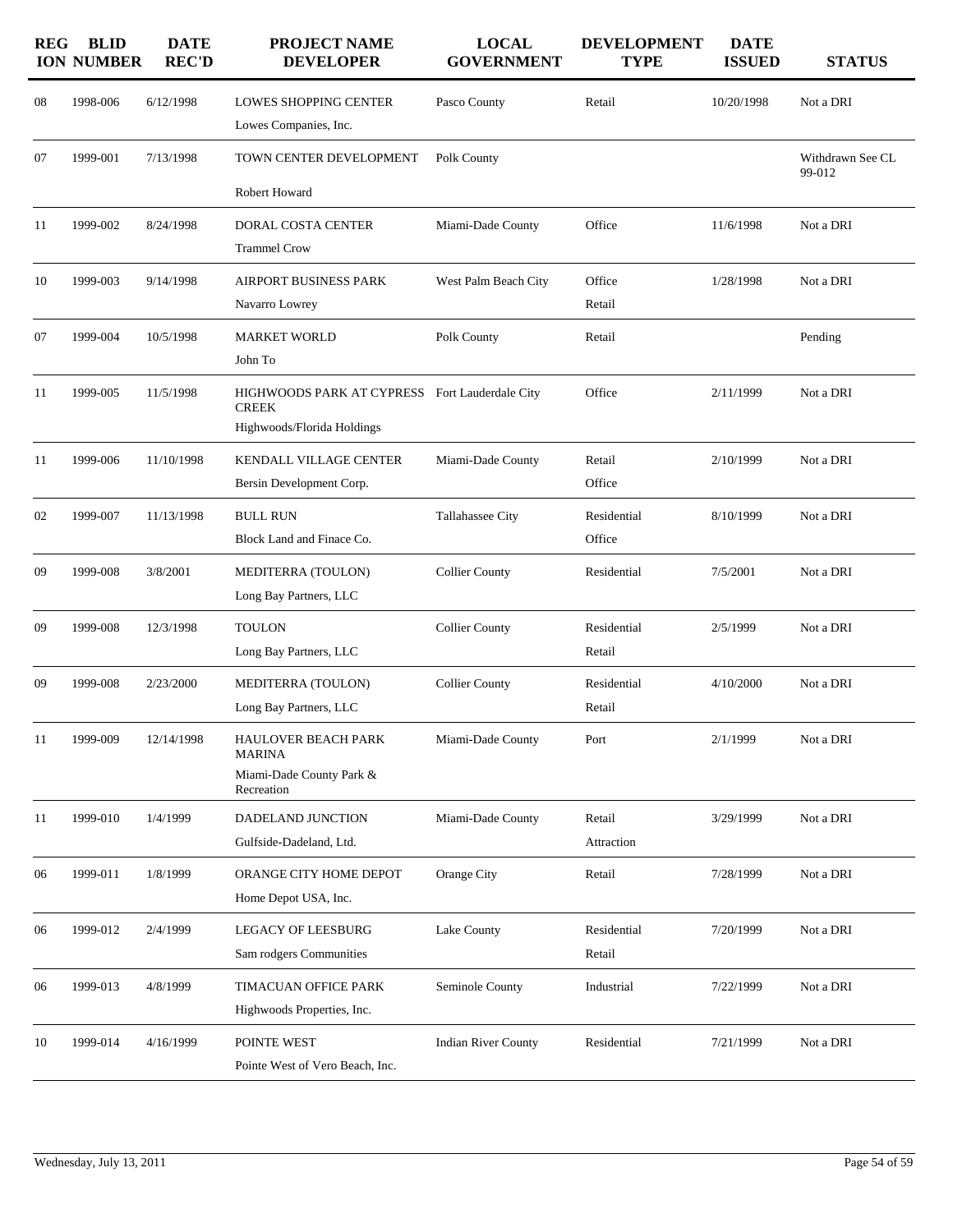| 1999-015<br>6/25/1999<br>Industrial<br>Not a DRI<br>02<br>FDEP COMMONWEALTH<br>Leon County<br>12/13/2000<br><b>PROPERTY</b><br>Office<br>Department of Management Services<br>2000-001<br>7/13/1999<br>WAL-MART SUPERCENTER<br>10/19/1999<br>Not a DRI<br>10<br><b>Boynton Beach City</b><br>Port<br><b>BOYNTON BEACH</b><br>Wal-Mart Stores East, Inc.<br>Retail<br>2000-002<br>9/29/1999<br>HALIFAX MEDICAL CENTER<br>Daytona Beach City<br>Hospital<br>11/3/2000<br>Por Vested<br>06<br>Halifax Medical Center Board of Dir<br>Industrial<br>8/10/2000<br>2000-003<br>1/6/2000<br>POINTE WEST COMMERCE<br>Davie City<br>Not a DRI<br>11<br><b>CENTER</b><br>Home Depot USA, Inc.<br>Retail<br>2000-004<br><b>WOLF CREEK</b><br>Withdrawn<br>07<br>12/29/1999<br><b>Highlands County</b><br>Residential<br><b>Wolf Creek Partners</b><br>Golf<br>2000-005<br>Not a DRI<br>10<br>2/17/2000<br>LEGACY PLACE<br>Palm Beach County<br>Retail<br>7/5/2000<br>Office<br>PGA Gateway, Ltd.<br>2000-006<br>Not a DRI<br>11<br>4/4/2000<br><b>DADELAND JUNCTION</b><br>Miami-Dade County<br>Retail<br>11/9/2000<br>Office<br>Gulfside-Dadeland, Ltd.<br>2000-007<br>Not a DRI<br>11<br>4/26/2000<br><b>STERLING CENTER</b><br>Dania City<br>Retail<br>10/16/2000<br>Office<br>Oakridge Hotels II, Ltd.<br>2000-008<br>Not a DRI<br>06<br>5/25/2000<br><b>MILLENIA PLAZA</b><br>Orlando City<br>Retail<br>10/10/2000<br>Southern Land Investors, Ltd.<br>2000-009<br>6/26/2000<br>CONFIDENTIAL CORP. CAMPUS<br>Office<br>Withdrawn<br>04<br>Jacksonville City<br><b>RELOCATIO</b><br><b>CLW Real Estate Services Group</b><br><b>MARRIOTT'S MARCO ISLAND</b><br><b>Collier County</b><br>09<br>2000-010<br>6/30/2000<br>Hotel<br>10/24/2000<br>Not a DRI<br><b>RESORT</b><br>Massachusetts Mutual Life Insurace<br>2001-001<br>7/14/2000<br>Sanford City<br>Retail<br>Withdrawn<br>WAL-MART SUPERCENTER<br>06<br>Walmart Sotres East/Kimco Dev.<br>2001-002<br>7/14/2000<br><b>Bay County</b><br>Residential<br>Not a DRI<br>01<br>LAKE POWELL RESIDENTIAL<br>9/28/2000<br><b>GOLF COURSE</b><br>Lake Powell Golf Development Ltd.<br>Retail<br>2001-003<br>8/7/2000<br>STAY-N-PLAY RV RESORT<br>Sarasota County<br>RV Park<br>9/13/2000<br>Not a DRI<br>09<br>Stay-N-Play RV Resort, Ltd.<br>Office<br>2001-004<br>9/5/2000<br><b>INTERN'L PARKWAY BUSINESS</b><br>Seminole County<br>1/26/2001<br>Not a DRi<br>06<br><b>CENTER</b><br>Duke-Weeks Realty Corp.<br>2001-005<br><b>GRANADA SHOPPES</b><br><b>Collier County</b><br>12/4/2000<br>Retail<br>3/16/2001<br>Not a DRI<br>09<br>Office<br>Granada Shoppes Associates, Ltd.<br>2001-006<br>1/31/2001<br>HERITAGE, THE<br>Residential<br>St. Johns County<br>6/19/2001<br>Not a DRI<br>04<br><b>Tidewater Development Group</b> | <b>REG</b> | <b>BLID</b><br><b>ION NUMBER</b> | <b>DATE</b><br><b>REC'D</b> | <b>PROJECT NAME</b><br><b>DEVELOPER</b> | <b>LOCAL</b><br><b>GOVERNMENT</b> | <b>DEVELOPMENT</b><br><b>TYPE</b> | <b>DATE</b><br><b>ISSUED</b> | <b>STATUS</b> |
|--------------------------------------------------------------------------------------------------------------------------------------------------------------------------------------------------------------------------------------------------------------------------------------------------------------------------------------------------------------------------------------------------------------------------------------------------------------------------------------------------------------------------------------------------------------------------------------------------------------------------------------------------------------------------------------------------------------------------------------------------------------------------------------------------------------------------------------------------------------------------------------------------------------------------------------------------------------------------------------------------------------------------------------------------------------------------------------------------------------------------------------------------------------------------------------------------------------------------------------------------------------------------------------------------------------------------------------------------------------------------------------------------------------------------------------------------------------------------------------------------------------------------------------------------------------------------------------------------------------------------------------------------------------------------------------------------------------------------------------------------------------------------------------------------------------------------------------------------------------------------------------------------------------------------------------------------------------------------------------------------------------------------------------------------------------------------------------------------------------------------------------------------------------------------------------------------------------------------------------------------------------------------------------------------------------------------------------------------------------------------------------------------------------------------------------------------------------------------------------------------------------------------------------------------------------------------------------------------------------------------------------------------------------------------------------------------------------------------------------------------------------------------------|------------|----------------------------------|-----------------------------|-----------------------------------------|-----------------------------------|-----------------------------------|------------------------------|---------------|
|                                                                                                                                                                                                                                                                                                                                                                                                                                                                                                                                                                                                                                                                                                                                                                                                                                                                                                                                                                                                                                                                                                                                                                                                                                                                                                                                                                                                                                                                                                                                                                                                                                                                                                                                                                                                                                                                                                                                                                                                                                                                                                                                                                                                                                                                                                                                                                                                                                                                                                                                                                                                                                                                                                                                                                                |            |                                  |                             |                                         |                                   |                                   |                              |               |
|                                                                                                                                                                                                                                                                                                                                                                                                                                                                                                                                                                                                                                                                                                                                                                                                                                                                                                                                                                                                                                                                                                                                                                                                                                                                                                                                                                                                                                                                                                                                                                                                                                                                                                                                                                                                                                                                                                                                                                                                                                                                                                                                                                                                                                                                                                                                                                                                                                                                                                                                                                                                                                                                                                                                                                                |            |                                  |                             |                                         |                                   |                                   |                              |               |
|                                                                                                                                                                                                                                                                                                                                                                                                                                                                                                                                                                                                                                                                                                                                                                                                                                                                                                                                                                                                                                                                                                                                                                                                                                                                                                                                                                                                                                                                                                                                                                                                                                                                                                                                                                                                                                                                                                                                                                                                                                                                                                                                                                                                                                                                                                                                                                                                                                                                                                                                                                                                                                                                                                                                                                                |            |                                  |                             |                                         |                                   |                                   |                              |               |
|                                                                                                                                                                                                                                                                                                                                                                                                                                                                                                                                                                                                                                                                                                                                                                                                                                                                                                                                                                                                                                                                                                                                                                                                                                                                                                                                                                                                                                                                                                                                                                                                                                                                                                                                                                                                                                                                                                                                                                                                                                                                                                                                                                                                                                                                                                                                                                                                                                                                                                                                                                                                                                                                                                                                                                                |            |                                  |                             |                                         |                                   |                                   |                              |               |
|                                                                                                                                                                                                                                                                                                                                                                                                                                                                                                                                                                                                                                                                                                                                                                                                                                                                                                                                                                                                                                                                                                                                                                                                                                                                                                                                                                                                                                                                                                                                                                                                                                                                                                                                                                                                                                                                                                                                                                                                                                                                                                                                                                                                                                                                                                                                                                                                                                                                                                                                                                                                                                                                                                                                                                                |            |                                  |                             |                                         |                                   |                                   |                              |               |
|                                                                                                                                                                                                                                                                                                                                                                                                                                                                                                                                                                                                                                                                                                                                                                                                                                                                                                                                                                                                                                                                                                                                                                                                                                                                                                                                                                                                                                                                                                                                                                                                                                                                                                                                                                                                                                                                                                                                                                                                                                                                                                                                                                                                                                                                                                                                                                                                                                                                                                                                                                                                                                                                                                                                                                                |            |                                  |                             |                                         |                                   |                                   |                              |               |
|                                                                                                                                                                                                                                                                                                                                                                                                                                                                                                                                                                                                                                                                                                                                                                                                                                                                                                                                                                                                                                                                                                                                                                                                                                                                                                                                                                                                                                                                                                                                                                                                                                                                                                                                                                                                                                                                                                                                                                                                                                                                                                                                                                                                                                                                                                                                                                                                                                                                                                                                                                                                                                                                                                                                                                                |            |                                  |                             |                                         |                                   |                                   |                              |               |
|                                                                                                                                                                                                                                                                                                                                                                                                                                                                                                                                                                                                                                                                                                                                                                                                                                                                                                                                                                                                                                                                                                                                                                                                                                                                                                                                                                                                                                                                                                                                                                                                                                                                                                                                                                                                                                                                                                                                                                                                                                                                                                                                                                                                                                                                                                                                                                                                                                                                                                                                                                                                                                                                                                                                                                                |            |                                  |                             |                                         |                                   |                                   |                              |               |
|                                                                                                                                                                                                                                                                                                                                                                                                                                                                                                                                                                                                                                                                                                                                                                                                                                                                                                                                                                                                                                                                                                                                                                                                                                                                                                                                                                                                                                                                                                                                                                                                                                                                                                                                                                                                                                                                                                                                                                                                                                                                                                                                                                                                                                                                                                                                                                                                                                                                                                                                                                                                                                                                                                                                                                                |            |                                  |                             |                                         |                                   |                                   |                              |               |
|                                                                                                                                                                                                                                                                                                                                                                                                                                                                                                                                                                                                                                                                                                                                                                                                                                                                                                                                                                                                                                                                                                                                                                                                                                                                                                                                                                                                                                                                                                                                                                                                                                                                                                                                                                                                                                                                                                                                                                                                                                                                                                                                                                                                                                                                                                                                                                                                                                                                                                                                                                                                                                                                                                                                                                                |            |                                  |                             |                                         |                                   |                                   |                              |               |
|                                                                                                                                                                                                                                                                                                                                                                                                                                                                                                                                                                                                                                                                                                                                                                                                                                                                                                                                                                                                                                                                                                                                                                                                                                                                                                                                                                                                                                                                                                                                                                                                                                                                                                                                                                                                                                                                                                                                                                                                                                                                                                                                                                                                                                                                                                                                                                                                                                                                                                                                                                                                                                                                                                                                                                                |            |                                  |                             |                                         |                                   |                                   |                              |               |
|                                                                                                                                                                                                                                                                                                                                                                                                                                                                                                                                                                                                                                                                                                                                                                                                                                                                                                                                                                                                                                                                                                                                                                                                                                                                                                                                                                                                                                                                                                                                                                                                                                                                                                                                                                                                                                                                                                                                                                                                                                                                                                                                                                                                                                                                                                                                                                                                                                                                                                                                                                                                                                                                                                                                                                                |            |                                  |                             |                                         |                                   |                                   |                              |               |
|                                                                                                                                                                                                                                                                                                                                                                                                                                                                                                                                                                                                                                                                                                                                                                                                                                                                                                                                                                                                                                                                                                                                                                                                                                                                                                                                                                                                                                                                                                                                                                                                                                                                                                                                                                                                                                                                                                                                                                                                                                                                                                                                                                                                                                                                                                                                                                                                                                                                                                                                                                                                                                                                                                                                                                                |            |                                  |                             |                                         |                                   |                                   |                              |               |
|                                                                                                                                                                                                                                                                                                                                                                                                                                                                                                                                                                                                                                                                                                                                                                                                                                                                                                                                                                                                                                                                                                                                                                                                                                                                                                                                                                                                                                                                                                                                                                                                                                                                                                                                                                                                                                                                                                                                                                                                                                                                                                                                                                                                                                                                                                                                                                                                                                                                                                                                                                                                                                                                                                                                                                                |            |                                  |                             |                                         |                                   |                                   |                              |               |
|                                                                                                                                                                                                                                                                                                                                                                                                                                                                                                                                                                                                                                                                                                                                                                                                                                                                                                                                                                                                                                                                                                                                                                                                                                                                                                                                                                                                                                                                                                                                                                                                                                                                                                                                                                                                                                                                                                                                                                                                                                                                                                                                                                                                                                                                                                                                                                                                                                                                                                                                                                                                                                                                                                                                                                                |            |                                  |                             |                                         |                                   |                                   |                              |               |
|                                                                                                                                                                                                                                                                                                                                                                                                                                                                                                                                                                                                                                                                                                                                                                                                                                                                                                                                                                                                                                                                                                                                                                                                                                                                                                                                                                                                                                                                                                                                                                                                                                                                                                                                                                                                                                                                                                                                                                                                                                                                                                                                                                                                                                                                                                                                                                                                                                                                                                                                                                                                                                                                                                                                                                                |            |                                  |                             |                                         |                                   |                                   |                              |               |
|                                                                                                                                                                                                                                                                                                                                                                                                                                                                                                                                                                                                                                                                                                                                                                                                                                                                                                                                                                                                                                                                                                                                                                                                                                                                                                                                                                                                                                                                                                                                                                                                                                                                                                                                                                                                                                                                                                                                                                                                                                                                                                                                                                                                                                                                                                                                                                                                                                                                                                                                                                                                                                                                                                                                                                                |            |                                  |                             |                                         |                                   |                                   |                              |               |
|                                                                                                                                                                                                                                                                                                                                                                                                                                                                                                                                                                                                                                                                                                                                                                                                                                                                                                                                                                                                                                                                                                                                                                                                                                                                                                                                                                                                                                                                                                                                                                                                                                                                                                                                                                                                                                                                                                                                                                                                                                                                                                                                                                                                                                                                                                                                                                                                                                                                                                                                                                                                                                                                                                                                                                                |            |                                  |                             |                                         |                                   |                                   |                              |               |
|                                                                                                                                                                                                                                                                                                                                                                                                                                                                                                                                                                                                                                                                                                                                                                                                                                                                                                                                                                                                                                                                                                                                                                                                                                                                                                                                                                                                                                                                                                                                                                                                                                                                                                                                                                                                                                                                                                                                                                                                                                                                                                                                                                                                                                                                                                                                                                                                                                                                                                                                                                                                                                                                                                                                                                                |            |                                  |                             |                                         |                                   |                                   |                              |               |
|                                                                                                                                                                                                                                                                                                                                                                                                                                                                                                                                                                                                                                                                                                                                                                                                                                                                                                                                                                                                                                                                                                                                                                                                                                                                                                                                                                                                                                                                                                                                                                                                                                                                                                                                                                                                                                                                                                                                                                                                                                                                                                                                                                                                                                                                                                                                                                                                                                                                                                                                                                                                                                                                                                                                                                                |            |                                  |                             |                                         |                                   |                                   |                              |               |
|                                                                                                                                                                                                                                                                                                                                                                                                                                                                                                                                                                                                                                                                                                                                                                                                                                                                                                                                                                                                                                                                                                                                                                                                                                                                                                                                                                                                                                                                                                                                                                                                                                                                                                                                                                                                                                                                                                                                                                                                                                                                                                                                                                                                                                                                                                                                                                                                                                                                                                                                                                                                                                                                                                                                                                                |            |                                  |                             |                                         |                                   |                                   |                              |               |
|                                                                                                                                                                                                                                                                                                                                                                                                                                                                                                                                                                                                                                                                                                                                                                                                                                                                                                                                                                                                                                                                                                                                                                                                                                                                                                                                                                                                                                                                                                                                                                                                                                                                                                                                                                                                                                                                                                                                                                                                                                                                                                                                                                                                                                                                                                                                                                                                                                                                                                                                                                                                                                                                                                                                                                                |            |                                  |                             |                                         |                                   |                                   |                              |               |
|                                                                                                                                                                                                                                                                                                                                                                                                                                                                                                                                                                                                                                                                                                                                                                                                                                                                                                                                                                                                                                                                                                                                                                                                                                                                                                                                                                                                                                                                                                                                                                                                                                                                                                                                                                                                                                                                                                                                                                                                                                                                                                                                                                                                                                                                                                                                                                                                                                                                                                                                                                                                                                                                                                                                                                                |            |                                  |                             |                                         |                                   |                                   |                              |               |
|                                                                                                                                                                                                                                                                                                                                                                                                                                                                                                                                                                                                                                                                                                                                                                                                                                                                                                                                                                                                                                                                                                                                                                                                                                                                                                                                                                                                                                                                                                                                                                                                                                                                                                                                                                                                                                                                                                                                                                                                                                                                                                                                                                                                                                                                                                                                                                                                                                                                                                                                                                                                                                                                                                                                                                                |            |                                  |                             |                                         |                                   |                                   |                              |               |
|                                                                                                                                                                                                                                                                                                                                                                                                                                                                                                                                                                                                                                                                                                                                                                                                                                                                                                                                                                                                                                                                                                                                                                                                                                                                                                                                                                                                                                                                                                                                                                                                                                                                                                                                                                                                                                                                                                                                                                                                                                                                                                                                                                                                                                                                                                                                                                                                                                                                                                                                                                                                                                                                                                                                                                                |            |                                  |                             |                                         |                                   |                                   |                              |               |
|                                                                                                                                                                                                                                                                                                                                                                                                                                                                                                                                                                                                                                                                                                                                                                                                                                                                                                                                                                                                                                                                                                                                                                                                                                                                                                                                                                                                                                                                                                                                                                                                                                                                                                                                                                                                                                                                                                                                                                                                                                                                                                                                                                                                                                                                                                                                                                                                                                                                                                                                                                                                                                                                                                                                                                                |            |                                  |                             |                                         |                                   |                                   |                              |               |
|                                                                                                                                                                                                                                                                                                                                                                                                                                                                                                                                                                                                                                                                                                                                                                                                                                                                                                                                                                                                                                                                                                                                                                                                                                                                                                                                                                                                                                                                                                                                                                                                                                                                                                                                                                                                                                                                                                                                                                                                                                                                                                                                                                                                                                                                                                                                                                                                                                                                                                                                                                                                                                                                                                                                                                                |            |                                  |                             |                                         |                                   |                                   |                              |               |
|                                                                                                                                                                                                                                                                                                                                                                                                                                                                                                                                                                                                                                                                                                                                                                                                                                                                                                                                                                                                                                                                                                                                                                                                                                                                                                                                                                                                                                                                                                                                                                                                                                                                                                                                                                                                                                                                                                                                                                                                                                                                                                                                                                                                                                                                                                                                                                                                                                                                                                                                                                                                                                                                                                                                                                                |            |                                  |                             |                                         |                                   |                                   |                              |               |
|                                                                                                                                                                                                                                                                                                                                                                                                                                                                                                                                                                                                                                                                                                                                                                                                                                                                                                                                                                                                                                                                                                                                                                                                                                                                                                                                                                                                                                                                                                                                                                                                                                                                                                                                                                                                                                                                                                                                                                                                                                                                                                                                                                                                                                                                                                                                                                                                                                                                                                                                                                                                                                                                                                                                                                                |            |                                  |                             |                                         |                                   |                                   |                              |               |
|                                                                                                                                                                                                                                                                                                                                                                                                                                                                                                                                                                                                                                                                                                                                                                                                                                                                                                                                                                                                                                                                                                                                                                                                                                                                                                                                                                                                                                                                                                                                                                                                                                                                                                                                                                                                                                                                                                                                                                                                                                                                                                                                                                                                                                                                                                                                                                                                                                                                                                                                                                                                                                                                                                                                                                                |            |                                  |                             |                                         |                                   |                                   |                              |               |
|                                                                                                                                                                                                                                                                                                                                                                                                                                                                                                                                                                                                                                                                                                                                                                                                                                                                                                                                                                                                                                                                                                                                                                                                                                                                                                                                                                                                                                                                                                                                                                                                                                                                                                                                                                                                                                                                                                                                                                                                                                                                                                                                                                                                                                                                                                                                                                                                                                                                                                                                                                                                                                                                                                                                                                                |            |                                  |                             |                                         |                                   |                                   |                              |               |
|                                                                                                                                                                                                                                                                                                                                                                                                                                                                                                                                                                                                                                                                                                                                                                                                                                                                                                                                                                                                                                                                                                                                                                                                                                                                                                                                                                                                                                                                                                                                                                                                                                                                                                                                                                                                                                                                                                                                                                                                                                                                                                                                                                                                                                                                                                                                                                                                                                                                                                                                                                                                                                                                                                                                                                                |            |                                  |                             |                                         |                                   |                                   |                              |               |
|                                                                                                                                                                                                                                                                                                                                                                                                                                                                                                                                                                                                                                                                                                                                                                                                                                                                                                                                                                                                                                                                                                                                                                                                                                                                                                                                                                                                                                                                                                                                                                                                                                                                                                                                                                                                                                                                                                                                                                                                                                                                                                                                                                                                                                                                                                                                                                                                                                                                                                                                                                                                                                                                                                                                                                                |            |                                  |                             |                                         |                                   |                                   |                              |               |
|                                                                                                                                                                                                                                                                                                                                                                                                                                                                                                                                                                                                                                                                                                                                                                                                                                                                                                                                                                                                                                                                                                                                                                                                                                                                                                                                                                                                                                                                                                                                                                                                                                                                                                                                                                                                                                                                                                                                                                                                                                                                                                                                                                                                                                                                                                                                                                                                                                                                                                                                                                                                                                                                                                                                                                                |            |                                  |                             |                                         |                                   |                                   |                              |               |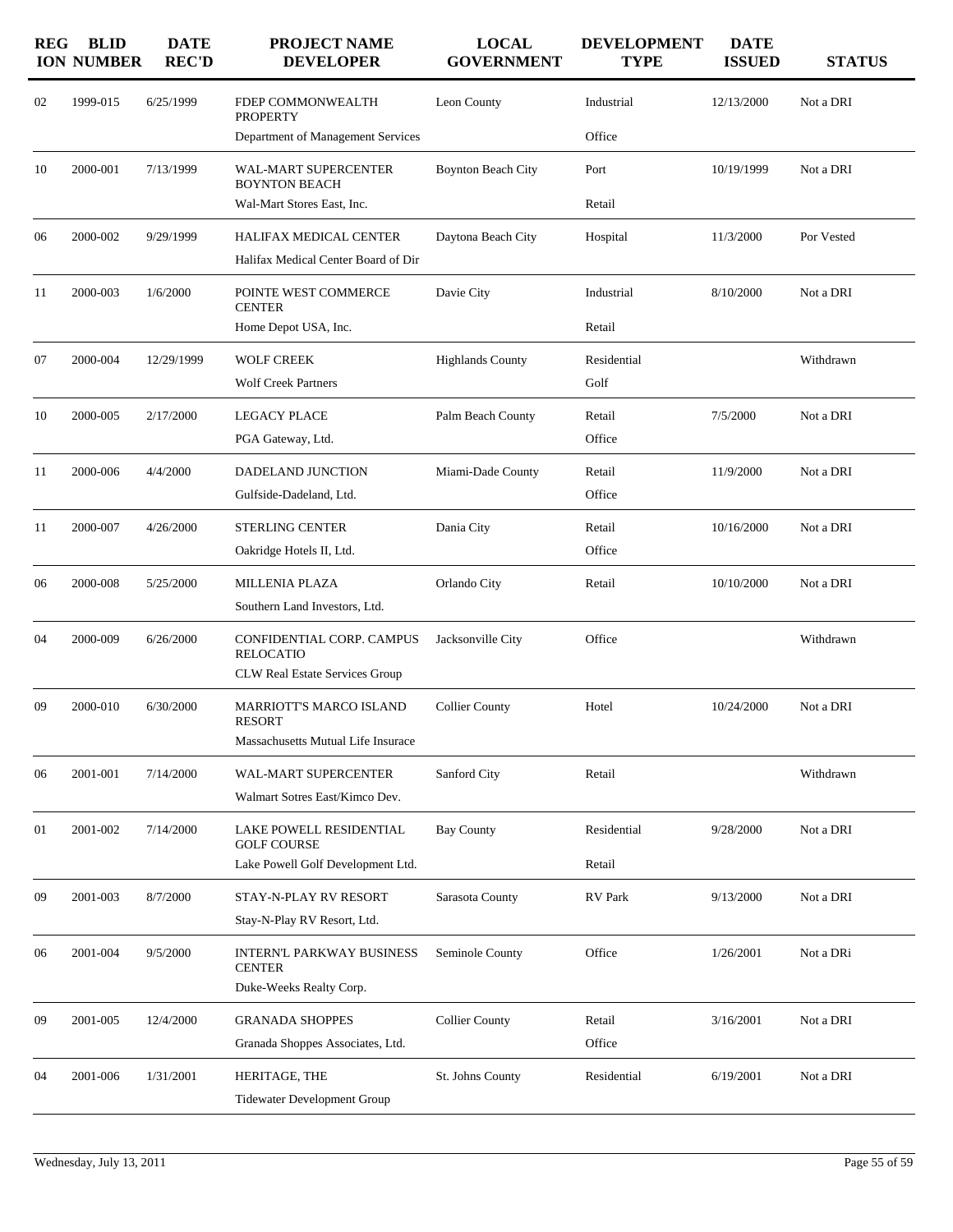| <b>REG</b> | <b>BLID</b><br><b>ION NUMBER</b> | <b>DATE</b><br><b>REC'D</b> | PROJECT NAME<br><b>DEVELOPER</b>                                                         | <b>LOCAL</b><br><b>GOVERNMENT</b> | <b>DEVELOPMENT</b><br><b>TYPE</b> | <b>DATE</b><br><b>ISSUED</b> | <b>STATUS</b>              |
|------------|----------------------------------|-----------------------------|------------------------------------------------------------------------------------------|-----------------------------------|-----------------------------------|------------------------------|----------------------------|
| 11         | 2001-007                         | 3/8/2001                    | <b>GULFSTREAM PARK</b><br>Magna Entertainment Corp.                                      | <b>Broward County</b>             | Attraction<br>Retail              | 4/26/2001                    | Not a DRI/Por Vested       |
| 09         | 2001-008                         | 3/12/2001                   | <b>BAYSIDE MARKETPLACE</b><br>Goodlette Road Ltd.                                        | <b>Collier County</b>             | Retail<br>Hotel                   | 4/30/2001                    | Not a DRI                  |
| 04         | 2001-009                         | 3/26/2001                   | <b>COBBLESTONE</b><br><b>CBL &amp; Associates</b>                                        | St. Johns County                  | Retail                            |                              | Withdrawn/See CL<br>02-026 |
| 08         | 2001-010                         | 3/26/2001                   | ST. JOSEPHS BAPTIST HEALTH<br><b>CARE CNT</b><br>St. Joseph's Health Care Ctr, Inc.      | Hillsborough County               | Hospital                          | 7/13/2001                    | Not a DRI                  |
| 09         | 2002-001                         | 10/11/2001                  | <b>SIX MILE CROSSING</b><br>Throgmartin Realty & Dev., Inc.                              | Lee County                        | Retail                            | 4/16/2002                    | Not a DRI                  |
| 06         | 2002-002                         | 10/23/2001                  | DOWNTOWN MAITLAND TOWN<br><b>CENTER</b><br>City of Maitland                              | <b>Maitland City</b>              | Office<br>Residential             |                              | Withdrawn                  |
| 10         | 2002-003                         | 11/27/2001                  | <b>INLET HARBOUR MARINA</b><br>Inlet Marina of Palm Beach, Ltd.                          | Riviera Beach City                | Retail<br>Office                  | 1/23/2002                    | Not a DRI                  |
| 10         | 2002-004                         | 12/18/2001                  | PRATT WHITNEY<br>United Technologies Corp.                                               | Palm Beach County                 | Office                            | 9/25/2002                    | Not a DRI                  |
| 02         | 2002-005                         | 12/18/2001                  | <b>WESTMINISTER OAKS</b><br><b>Westminister Services</b>                                 | Leon County                       | Residential                       | 3/12/2002                    | Not a DRI                  |
| 06         | 2002-006                         | 2/13/2002                   | <b>WALMART/SAMS CLUB</b><br>Walmart Stores East, Inc./Sams Club                          | Daytona Beach City                | Retail                            | 4/18/2002                    | Not a DRI                  |
| 06         | 2002-007                         | 3/20/2002                   | <b>MAITLAND COLONNADES</b><br>FBEC-Maitland Colonnades, LP                               | Maitland City                     | Office                            | 3/11/2003                    | Not a DRI                  |
| 11         | 2002-008                         | 6/7/2002                    | BROWARD GENERAL MEDICAL<br><b>CENTER</b><br>North Broward Hospital District              | <b>Broward County</b>             | Hospital<br>Office                | 7/26/2002                    | Not a DRI                  |
| 11         | 2003-001                         | 7/17/2002                   | 2501-2599 PONCE de LEON BLVD. Miami-Dade County<br><b>Coral Gables Hines Development</b> |                                   | Residential<br>Office             | 2/20/2003                    | Not a DRI                  |
| 06         | 2003-002                         | 7/17/2002                   | <b>WESCO SQUARE</b><br>WESCO                                                             | Orlando City                      | Office<br>Retail                  | 10/2/2002                    | Not a DRI                  |
| 01         | 2003-003                         | 7/23/2002                   | <b>ROSEMARY BEACH</b><br>Rosemary Beach                                                  | <b>Walton County</b>              | Residential<br>Hotel              | 8/8/2002                     | Not a DRI                  |
| 08         | 2003-004                         | 7/29/2002                   | OLD HYDE PARK VILLAGE                                                                    | <b>Hillsborough County</b>        | Residential<br>Retail             | 9/16/2002                    | Not a DRI                  |
| 06         | 2003-005                         | 8/19/2002                   | <b>FLORIDA CENTER</b><br>Windrush-REO                                                    | Orange County                     | Office<br>Hotel                   | 4/11/2003                    | Does not Divest            |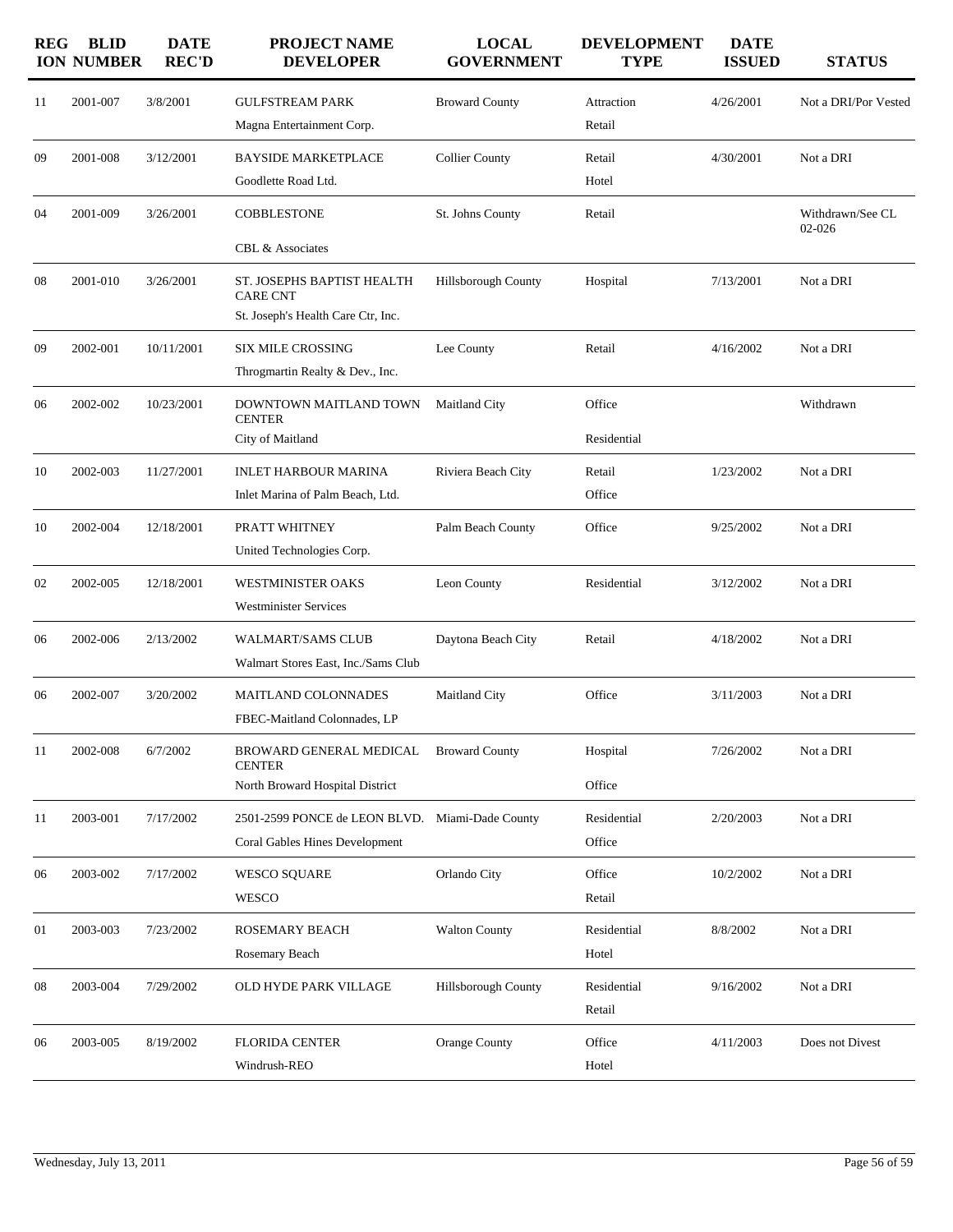| <b>REG</b> | <b>BLID</b><br><b>ION NUMBER</b> | <b>DATE</b><br><b>REC'D</b> | <b>PROJECT NAME</b><br><b>DEVELOPER</b>                              | <b>LOCAL</b><br><b>GOVERNMENT</b> | <b>DEVELOPMENT</b><br><b>TYPE</b> | <b>DATE</b><br><b>ISSUED</b> | <b>STATUS</b>    |
|------------|----------------------------------|-----------------------------|----------------------------------------------------------------------|-----------------------------------|-----------------------------------|------------------------------|------------------|
| 10         | 2003-006                         | 10/3/2002                   | <b>AIRPORT CENTER</b><br>Palm Beach County                           | Palm Beach County                 | Office<br>Hotel                   |                              | No letter issued |
| 06         | 2003-007                         | 10/10/2002                  | <b>ARLINGTON RIDGE</b><br>Community Investment Corp.                 | Leesburg City                     | Residential                       | 4/9/2003                     | Not a DRI        |
| 11         | 2003-008                         | 12/10/2002                  | UNIVERSITY OF MIAMI<br>MEDICAL SCHOOL                                | Miami-Dade County                 | Hospital                          | 2/18/2003                    | Not a DRI        |
|            |                                  |                             | University of Miami                                                  |                                   | School                            |                              |                  |
| 11         | 2003-009                         | 2/10/2003                   | <b>BUENA VISTA</b><br><b>Biscayne Development Partners</b>           | Miami-Dade County                 | Residential<br>Retail             | 4/10/2003                    | Not a DRI        |
| 09         | 2003-010                         | 4/28/2003                   | <b>CYPRESS WOODS RESORT</b><br>Cypress Woods RV Resort Asso.         | Lee County                        | Residential                       | 9/16/2003                    | Not a DRI        |
| 01         | 2003-011                         | 5/27/2003                   | SOMERSET BEACH - EBSCO<br>EBSCO Industries, Inc.                     | <b>Walton County</b>              | Retail<br>Office                  | 11/7/2003                    | Not a DRI        |
| 11         | 2004-001                         | 1/30/2004                   | BAPTIST HOSPITAL OF MIAMI<br>Baptist Hospital of Miami, Inc.         | Miami City                        | Hospital<br>Office                | 8/27/2004                    | Not a DRI        |
| 11         | 2004-002                         | 3/19/2004                   | SHOPS AT MIDTOWN MIAMI<br>Developers Diversified Realty              | Miami City                        | Residential<br>Retail             | 5/14/2004                    | Not a DRI        |
| 05         | 2005-001                         | 7/28/2004                   | <b>BRENTWOOD FARMS</b><br>Brentwood Farms, Ltd.                      | <b>Citrus County</b>              | Residential<br>Office             | 10/8/2004                    | Not a DRI        |
| 06         | 2005-002                         | 12/6/2004                   | MARRIOTT ORLANDO WORLD<br><b>CENTER</b><br>HMC Hotel Properties Ltd. | Osceola County                    | Residential<br>Retail             | 1/24/2005                    | Not a DRI        |
| 10         | 2005-003                         | 1/27/2005                   | <b>GATLIN COMMONS</b><br><b>Gatlin Group Holdings</b>                | Port Saint Lucie City             | Retail<br>Office                  |                              | Pending          |
| 08         | 2005-004                         | 2/4/2005                    | HOPEWELL MINE EXTENSION<br>Mosaic Phosphates Co                      | Hillsborough County               | Mine                              |                              | Pending          |
| 01         | 2005-005                         | 3/31/2005                   | ALYS BEACH - EBSCO<br>EBSCO Industries, Inc.                         | <b>Walton County</b>              | Retail<br>Office                  | 7/19/2005                    | Not a DRI        |
| 04         | 2005-006                         | 4/26/2005                   | COBBLESTONE VILLAGE AT<br>PALM COAST                                 | <b>Flagler County</b>             | Retail                            |                              | Pending          |
| 11         | 2005-007                         | 5/10/2005                   | Development Options Inc.<br><b>AVENTURA CORPORATE</b>                | Aventura City                     | Office                            | 1/23/2006                    | Not a DRI        |
|            |                                  |                             | <b>CENTER</b><br><b>ACC/GP Investment/ACC/GP</b><br>Developmen       |                                   |                                   |                              |                  |
| 03         | 2005-008                         | 6/14/2005                   | <b>ALACHUA TOWNE CENTRE</b>                                          | Alachua City                      | Office                            |                              | Pending          |
|            |                                  |                             | First Street Group/Alachua Holdings                                  |                                   | Retail                            |                              |                  |
| 11         | 2006-001                         | 7/20/2005                   | HOMESTEAD PAVILION<br>Developers Diversified Realty                  | Homestead City                    | Retail                            | 10/12/2005                   | Not a DRI        |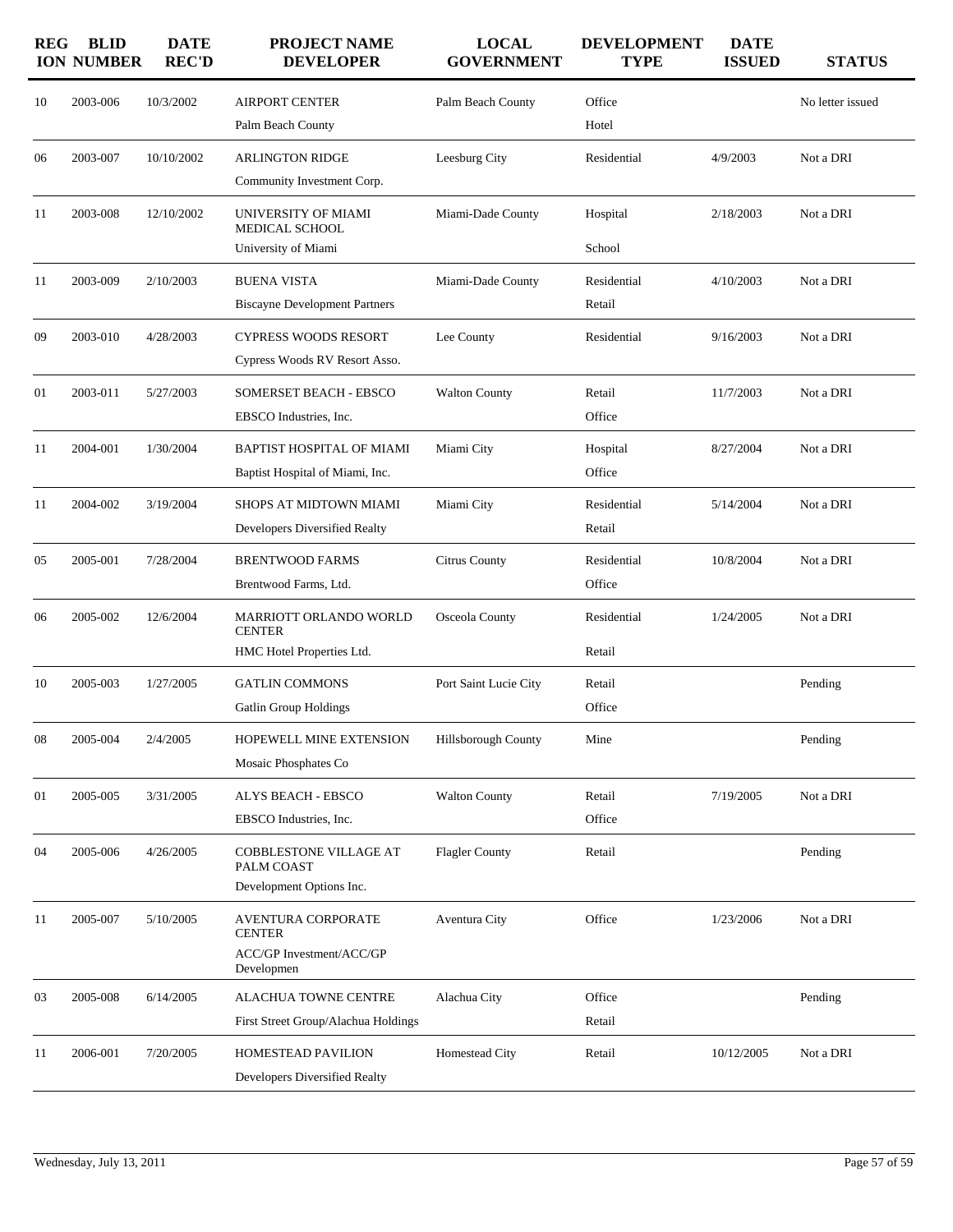| <b>REG</b> | <b>BLID</b><br><b>ION NUMBER</b> | <b>DATE</b><br><b>REC'D</b> | <b>PROJECT NAME</b><br><b>DEVELOPER</b>                                        | <b>LOCAL</b><br><b>GOVERNMENT</b> | <b>DEVELOPMENT</b><br><b>TYPE</b> | <b>DATE</b><br><b>ISSUED</b> | <b>STATUS</b> |
|------------|----------------------------------|-----------------------------|--------------------------------------------------------------------------------|-----------------------------------|-----------------------------------|------------------------------|---------------|
| 11         | 2006-002                         | 8/3/2005                    | <b>BAL HARBOUR SHOPS</b><br>Bal Harbour Shops, Ltd.                            | Miami-Dade County                 | Retail<br>Hotel                   |                              | Withdrawn     |
| 06         | 2006-003                         | 10/26/2005                  | <b>STONEYBROOK HILLS</b><br>Lennar/US Home                                     | Orange County                     | Residential<br>Retail             | 1/13/2006                    | Not a DRI     |
| 11         | 2006-004                         | 11/7/2005                   | <b>ATLANTIC VILLAGE</b><br><b>Bayard Spector</b>                               | <b>Broward County</b>             | Office<br>Port                    | 7/16/2007                    | Not a DRI     |
| 10         | 2006-005                         | 2/9/2006                    | <b>EAGLE BEND</b><br>P280 Land, LLC                                            | St. Lucie County                  | Residential<br>Retail             | 3/30/2006                    | Not a DRI     |
| 05         | 2006-006                         | 3/15/2006                   | OAKWATER VILLAGE<br>Marion 318 Development, LLC                                | <b>Marion County</b>              | Rec Vehicle                       | 9/26/2006                    | Not a DRI     |
| 06         | 2006-007                         | 3/22/2006                   | NEW SMYRNA BEACH<br><b>COMMERCE CENTER</b><br>New Symrna Beach South Village   | Volusia County                    | Retail                            |                              | See CL#06-046 |
| 05         | 2006-008                         | 5/3/2006                    | <b>BRENTWOOD FARMS</b><br>Brentwood Farms, Ltd.                                | <b>Citrus County</b>              | Residential<br>Hospital           | 12/15/2006                   | Not a DRI     |
| 01         | 2006-009                         | 5/12/2006                   | <b>SKYWATCH</b><br>Jonathon Flaig, Boby A Bradley etal                         | <b>Washington County</b>          | Residential<br>Retail             | 8/5/2006                     | Not a DRI     |
| 01         | 2007-001                         | 8/29/2006                   | <b>LAKE POWELL</b><br>Lake Powell, LLC                                         | <b>Bay County</b>                 | Residential<br>Retail             | 10/5/2006                    | Not a DRI     |
| 05         | 2007-002                         | 12/20/2006                  | UNNAMED HOTEL & SPA<br><b>Brandeburg Development Group</b>                     | <b>Sumter County</b>              | Hotel<br>Retail                   | 3/1/2007                     | Not a DRI     |
| 03         | 2007-003                         | 1/25/2007                   | <b>HATCHET CREEK</b><br>East Gainesville Development Partne                    | Gainesville City                  | Residential<br>Retail             | 3/26/2007                    | Not a DRI     |
| 05         | 2007-004                         | 2/1/2007                    | LAKESIDE LANDINGS<br>Power Corporation                                         | <b>Sumter County</b>              | Residential<br>Retail             | 10/15/2007                   | Not a DRI     |
| 04         | 2007-005                         | 4/10/2007                   | JACKSON-SHAW INDUSTRIAL<br><b>PARK</b>                                         | <b>Baker County</b>               | Industrial<br>Retail              | 8/31/2007                    | Not a DRI     |
| 10         | 2007-006                         | 5/16/2007                   | Jackson-Shaw Company<br>NEWBERRY FIELDS<br>Cornerstone Fort Pierce Development | St. Lucie County                  | Retail                            |                              | Pending       |
| 05         | 2007-007                         | 7/6/2007                    | SOUTHERN HILLS PLANTATION<br>Landmar Group, LLC                                | <b>Brooksville City</b>           | Residential<br>Retail             | 10/23/2007                   | Not a DRI     |
| 11         | 2007-008                         | 7/12/2007                   | 3760 BIRD ROAD<br>Bird Road Holdings, Inc.                                     | Miami City                        | Office<br>Retail                  | 11/16/2007                   | Not a DRI     |
| 11         | 2007-009                         | 7/19/2007                   | PIER 66 HOTEL AND MARINA<br>2301 SE 17th Street, LLC                           | Fort Lauderdale City              | Hotel<br>Residential              | 8/16/2007                    | Not a DRI     |
| 11         | 2007-010                         | 8/22/2007                   | <b>MALL OF AMERICAS</b><br>Sterling Centrecorp US, Inc.                        | Miami-Dade County                 | Retail<br>Office                  | 4/18/2008                    | Not a DRI     |